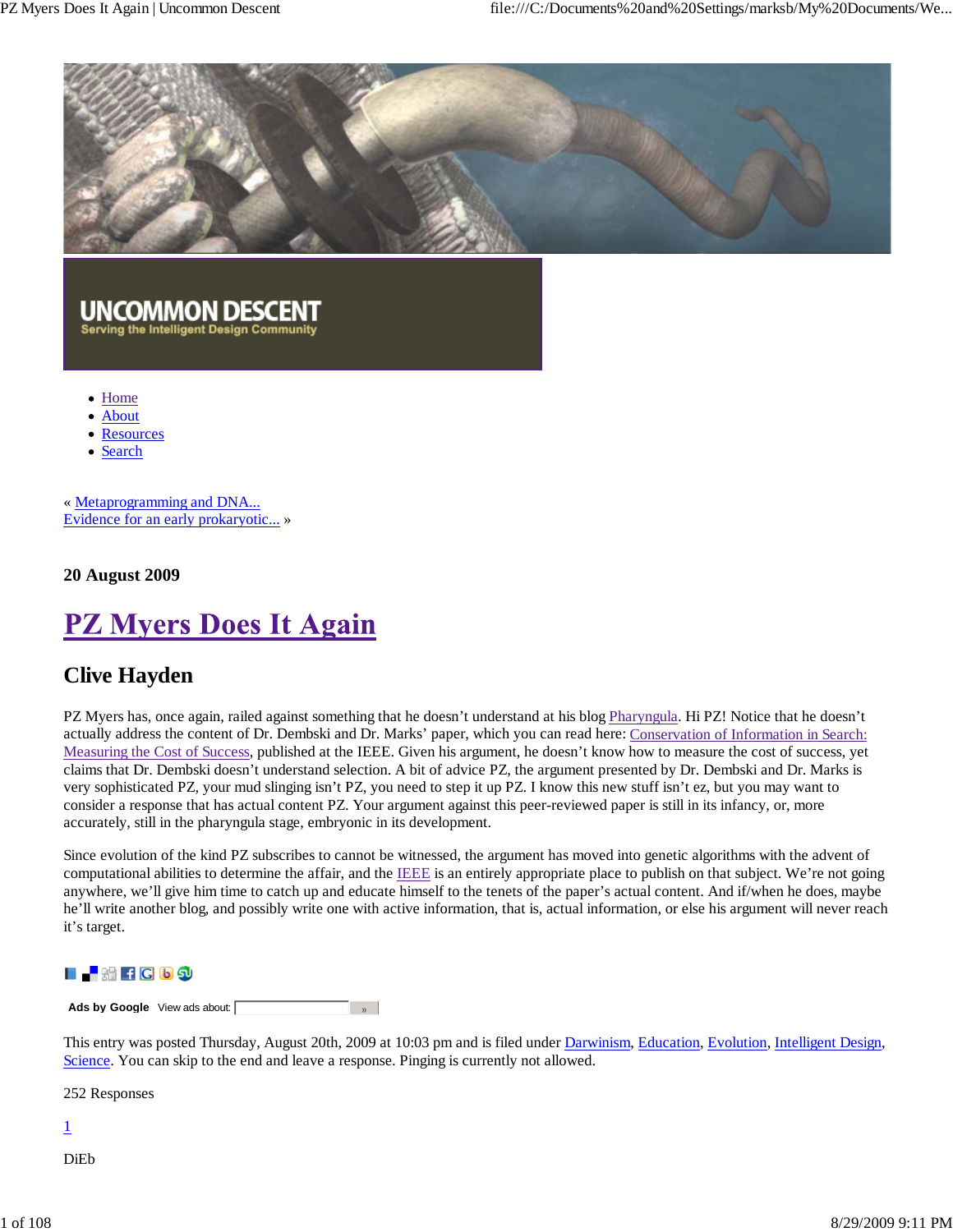#### 08/20/2009

11:31 pm

Dr. Dembski has opened his defences as he stated at *Uncommonon Descent* that he used Dr. Dawkin's weasel-algorithm as an example, though the search described in his paper differs from the search Dawkins proposed.

This is the point Dr. Myers exploits.

Ads by Google View ads about:  $\rightarrow$ Ads by GoogleAds by Google Darwin BoyleDarwin DobbsDarwin DownsDarwin FallsDarwin

#### 2

yakky d

08/20/2009

11:54 pm

Clive,

Given his argument, he doesn't know how to measure the cost of success, yet claims that Dr. Dembski doesn't understand selection.

Well, I think it's fair to ask why Dr. Dembski again erroneously asserts that the weasel algorithm involves "latching", in view of the fact that he calls special attention to this part of the paper in his post.

I won't comment on anyone's understanding of "selection", but it seems to me any evolutionist would agree that latching 1) is unnecessary and more importantly 2) would make the algorithm even more biologically unrealistic than it is to begin with. Mutations are supposed by evolutionists to be random wrt fitness; latching completely contradicts this principle.

Ads by Google View ads about:  $\sim$ Ads by GoogleAds by Google Darwin SalesDarwin TripGod Is DeadS3 EvolutionDNA Shear

3

BillB

08/21/2009

1:49 am

PZ's critisism concerns the representation of Dawkins WEASEL algorithm in Dembski and Marks paper. Dembski and Marks represent the algorithm incorrectly.

If D and M want to claim that WEASEL actually includes extra components that Dawkins never included in his description, then they need to make these claims clear in their paper, and provide some argument or evidence to support them.

As it stands the description of WEASEL in their paper misrepresents Dawkins algorithm. A reader who is familiar with Dawkins book, or who follows up the reference, will also see that is is misrepresented, and that can cast doubt on the validity of D and M's conclusions. A bit more checking and it would become clear that D and M have had this pointed out to them prior to publication, and yet they never corrected the mistake, or acknowledged that their representation was unorthodox.

The bottom line is that it is wrong to misrepresent other peoples work. Dembski and Marks are providing a very good reason for readers doubt or dismiss their papers conclusions so they really haven't done themselves any favours.

#### $\overline{4}$

Tajimas D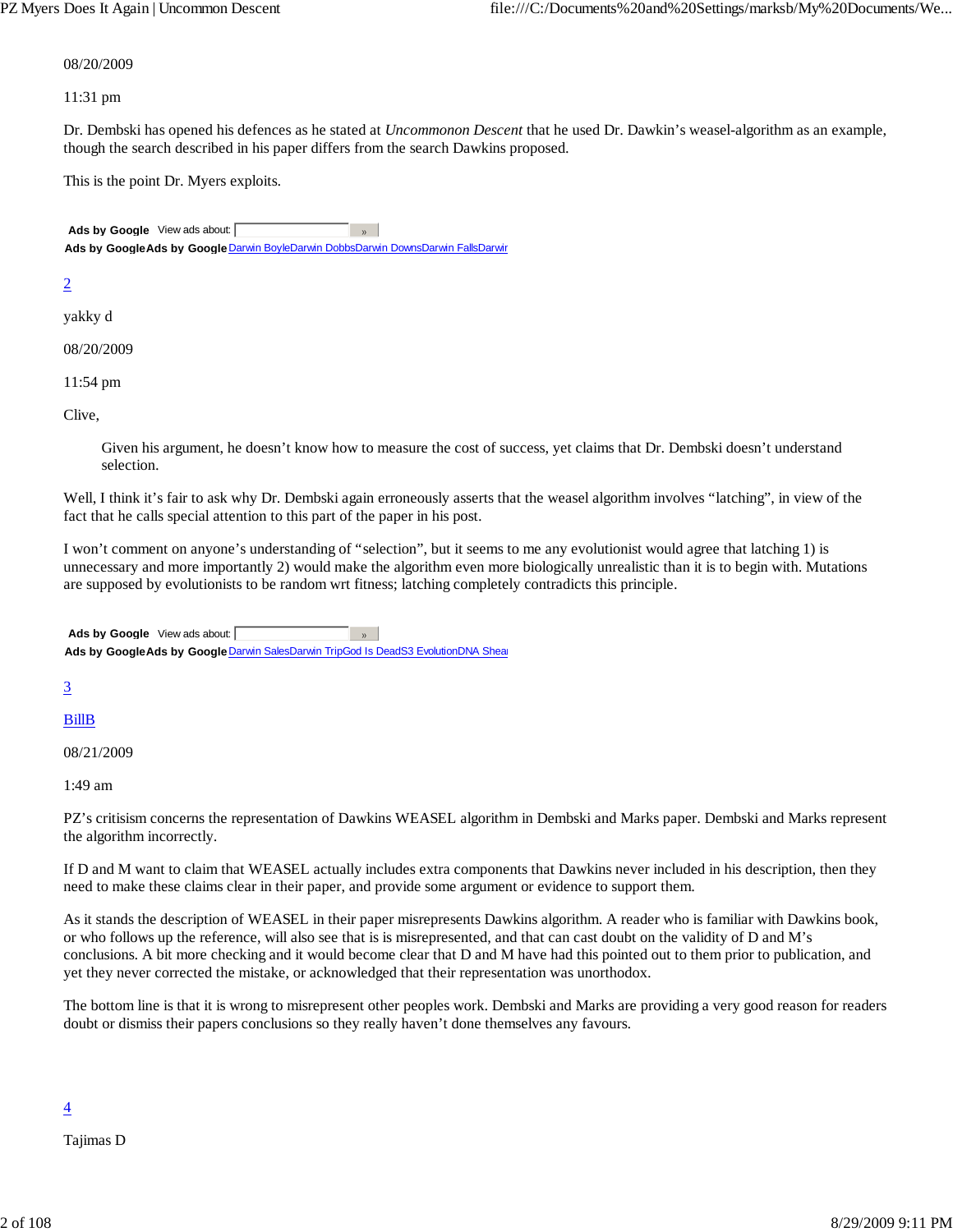#### 08/21/2009

#### 1:55 am

Clive, I'm wondering how Dr. Dembski closing down comments on his thread bears on your assertion that UD is an open forum for criticism.

## 5

Indium

08/21/2009

4:24 am

As far as I know latching and non-latching versions of the program behave very similar for large enough population sizes (and small enough mutation rates). But even if Dr. Dembski misrepresented Dawkins\* the bottom line is still correct: Active information is present and guides the algorithm to the target phrase. After thinking about that however, for me this seems to even strengthen Dawkins´ argument with regard to the power of mutation and selection: It is almost like a partitioned search!

As Dr. Dembski notes in his paper, the active information of evolution enters when the fittest members of a generation are chosen. I think some of this active information is more or less an endogenous parameter of the organisms: How healthy are they, can they produce fertile offspring etc. Quite obviously, some of this active information also comes from the environment, which "chooses" the fittest members of a generation (selection!): When fast predators are present, the slowest or weakest members of the prey population will probably not be able to reproduce. This way, the average running speed of the prey population increases. In a certain way, the information "fast predators are present" then has been transferred into the prey genome.

One could therefore argue that organisms in a specific environment contain information about the environment. In fact, this can be used scientifically: If they find bones of an ancient creature, scientists can draw a lot of conclusions about the specific characteristics of the place the creature lived in.

\* I think he did. The wording in the Blind Watchmaker gives no hint of latching. A video of Dawkins presenting the algorithm shows no latching. Dawkins says there is no latching. Latching is not needed for the algorithm to work. The algorithm is more complicated when it uses latching. Explicit latching is not something biologists would implement when modelling evolution: Mutation rate is supposed to be independent of the resulting fitness. The only argument FOR latching I have seen is the fact that no mutation of correct letters is shown in the BW tables, which is easily explained by the fact that only the best members of a few generatios were shown. There is no reason to believe one should see fitness reducing mutations in this case.

| $\underline{6}$                                                           |
|---------------------------------------------------------------------------|
| <b>DATCG</b>                                                              |
| 08/21/2009                                                                |
| $8:00 \text{ am}$                                                         |
| Did Dawkins program compare intermediate steps to an end goal? Yes or No? |

## 7

Indium

08/21/2009

8:12 am

Yes, he did.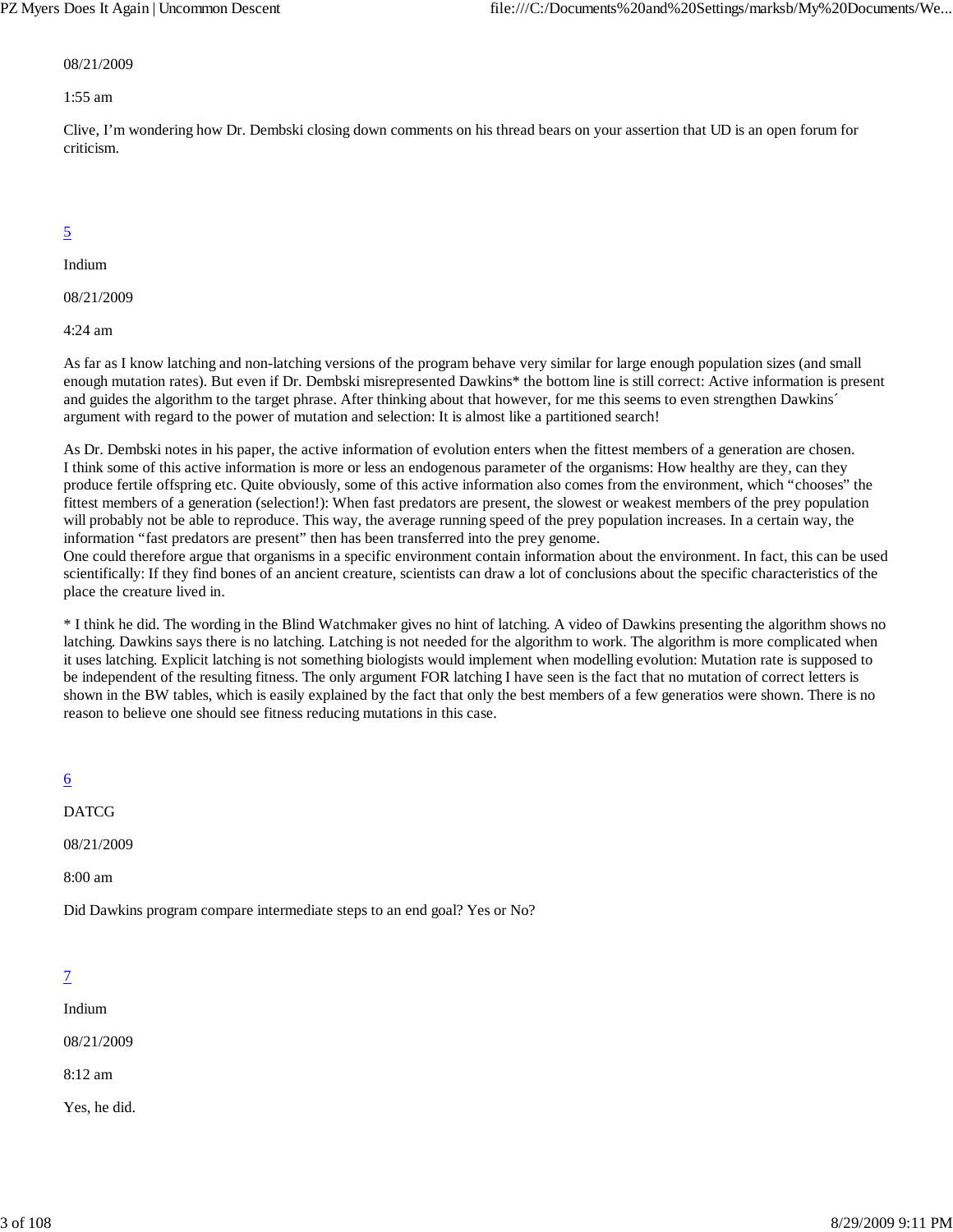## DATCG

08/21/2009

8:37 am

oh my gosh…

what a joke. he compares, builds, compares, builds, all the while rewarding as it builds a closer version of the target.

Latching, cumulative, whatever, he's locking in better versions each iteration after comparison is made to the target and deemed successful.

This is a farce. Whatever Dawkins attempted to do, the analogy fails for unguided evolution from the very get-go.

This is a designed program built upon assumptions of what he thinks has occurred over time.

Yet in order to build a successful trial, he must compare to the end goal.

This is no different than having a blueprint of DNA already available to you. Then turning it over to all the cellular functions ready to edit, translate, transcribe and build a new organ.

He is recreating design steps, not blind steps.

Geeeeez this is foolish stuff.

Thank God this man is no longer in charge of Public Understanding of Science.

## 9

## BillB

08/21/2009

8:57 am

DATAG

WEASEL is an example of a search algorithm and its stated purpose is to demonstrate how cumulative selection can find a target quicker that a random search.

You are right to express surprise at the farce – it is not an example of 'unguided evolution' or anything but the most grossly simplified analogy to it. This is why Dawkins describes it as 'A bit of a cheat'.

Dawkins description of it as a cheat is correct when trying to apply it to biological evolution because WEASEL involves a search for a specific target. Biology does not, that this is what Dawkins is acknowledging. By using WEASEL as an example (regardless of whether they modify it to include latching) Dembski and Marks also remove any relevance to biological evolution.

## 10

DeLurker

08/21/2009

8:58 am

Long time lurker, first time poster. Hi, all!

DATCG#7

what a joke. he compares, builds, compares, builds, all the while rewarding as it builds a closer version of the target.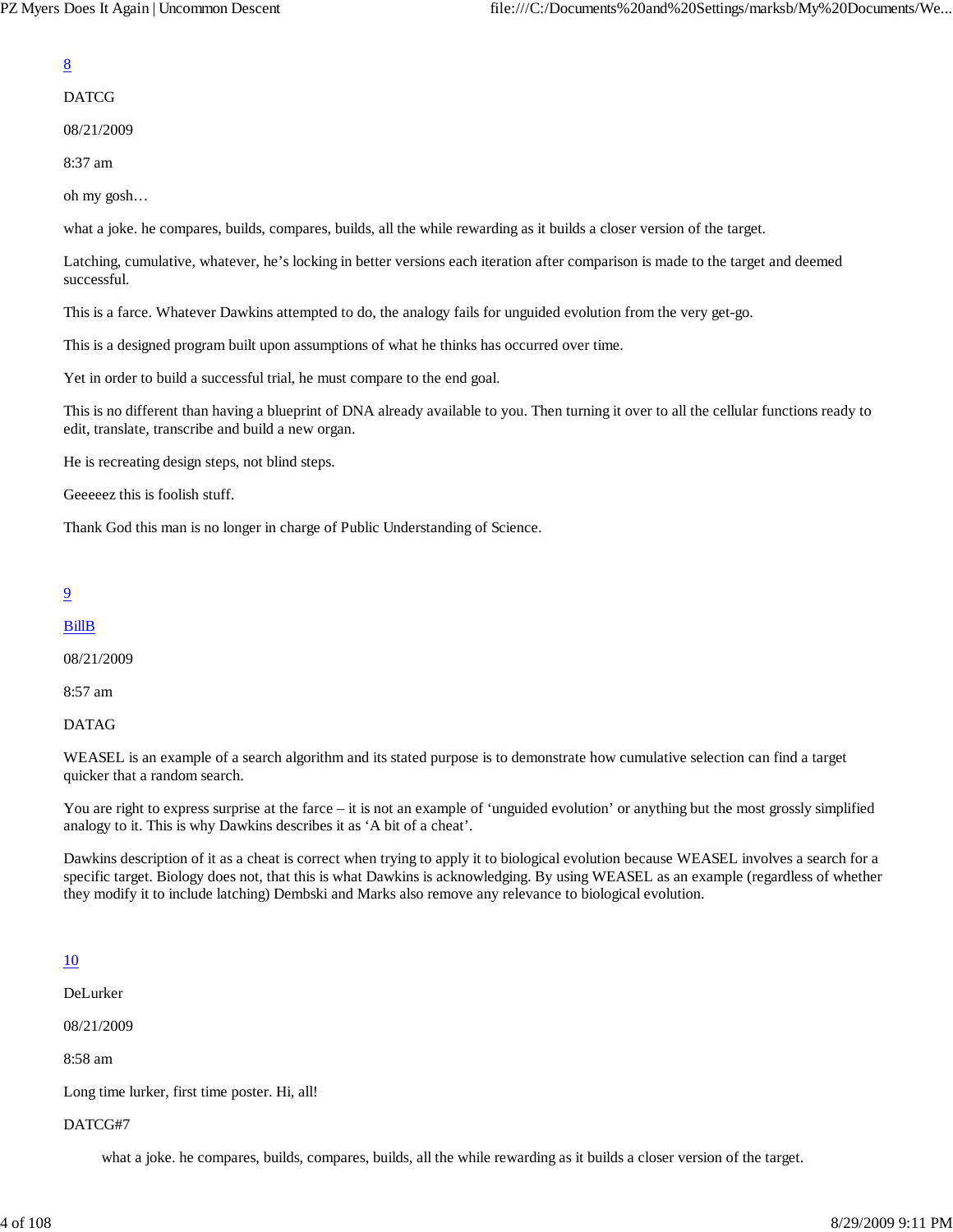You should read *The Blind Watchmaker*. Dawkins explains that the Weasel algorithm is just a simple example of selection, not a simulation of evolutionary theory. In his own words from TBW:

Although the monkey/Shakespeare model is useful for explaining the distinction between single-step selection and cumulative selection, it is misleading in important ways. One of these is that, in each generation of selective 'breeding', the mutant 'progeny' phrases were judged according to the criterion of resemblance to a distant ideal target, the phrase METHINKS IT IS LIKE A WEASEL. Life isn't like that. Evolution has no long-term goal. There is no long-distance target, no final perfection to serve as a criterion for selection, although human vanity cherishes the absurd notion that our species is the final goal of evolution. In real life, the criterion for selection is always short-term, either simple survival or, more generally, reproductive success.

The point of the Weasel algorithm is to show the power of selection. This relates to another of DATCG's statements:

Latching, cumulative, whatever, he's locking in better versions each iteration after comparison is made to the target and deemed successful.

There is no latching in Dawkins' Weasel algorithm. That's the primary interesting point it makes. Simply selecting the most fit individual in a generation will lead to increasingly greater fitness. It is mathematically possible that a child in the Weasel algorithm will be less fit than its parent — in fact this does happen. It is less likely, but still mathematically possible, that all of the children in a generation might be less fit than their parent. Over a number of generations, though, fitness does increase.

If you'd like to see a more complex example, read the book and play with Dawkins biomorphs.

## 11

DATCG

08/21/2009

9:00 am

Indium,

Thanks, I found more info before seeing your reply.

PZ Meyers and the rest are huffing and puffing over nothing.

Honestly, they should all be embarrased by this, especially Dawkins. What a charade.

If anything, Dawkins program infers ID is correct. He unknowingly stepped in it. He is confirming the exact opposite of his professed beliefs.

DNA is a blueprint – an end goal. As is his Weasel sentence – an end goal.

Cumulative steps are part of any normal design process for step by step building up of parts into a Final Design.

In the case of life – whether it is skin or liver cells. The cellular functions build according to the End Goal of DNA BluePrint.

So his program once written would not change, only Dawkins End Goal(BluePrint) of "Me thinks…" to "Me don't think carefully at all, except much ado about nothing." for it to produce a different End Goal(BluePrint).

Essentially, he has just eliminated evolution altogether. He has effectively replaced evolution with blueprint driven outcomes that are inserted by an Intelligent Designer. He has made it harder to believe in unguided life without blueprints and easier to believe in guided life with blueprints(end goals).

Now, how did DNA blueprints(end goals) come to exist?

Well thats Origins and the only thing we have as concrete evidence today is Life begets Life.

We have no evidence of DNA Blueprint Spontaneous creation, nor of the machinery that must spontaneously be created to read it, edit and create the cellular life forms, tissues, organs, etc., in the unguided evolutionary scenario.

All of this must be very disconcerting for someone like a Dawkins or PZ Meyers. I guess Dawkins can take solace in belief of advanced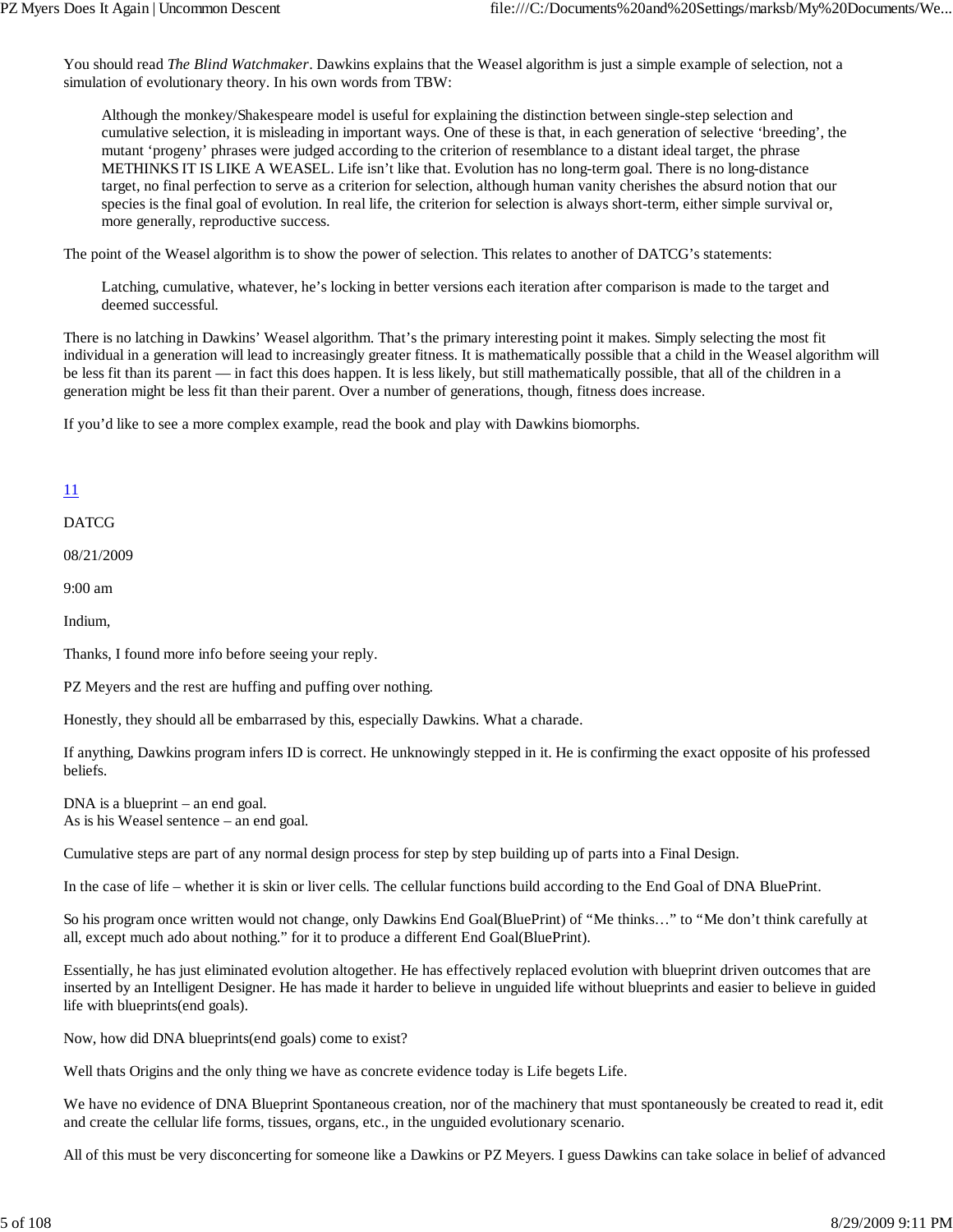civilizations having evolved before us seeding the planet.

At this point, it is all that is left to him.

## 12

Alex73

08/21/2009

9:01 am

Now it is getting really tiresome. Could someone, please, especially one those who defend Dawkins, provide a reference where the actual code (BASIC or Pascal) written by Dawkins himself and used for the results in the Blind Watchmaker (ref [12] in the paper) are published? Any confusion could be dispelled with a single link.

In the absence of the original code it is arguable that the results in the pages 47-48 of the Blind Watchmaker are consistent with latching to the correct letters, even if it is not mentioned in the book or denied by Dawkins himself. I do not say that he is dishonest: it is possible to write a piece of code that appears not to latch, however it is algorithmically identical to latching.

Now on the BBC programme there is no latching in the sense that correct letters are also allowed to mutate, however the generation count is also much higher than the one mentioned in the book. It is indeed consistent with the statement that different codes or parameters were used for the two documents.

I personally do not care anything about various third party implemenations of the described procedure in the book, because the description itself is way too vague.

The latching interpretation is not in contradiction in any ways what the book referred to in [12] says. If it is not latching and this property is important, then Dawkins could have been more careful and show evidence for it. So Dembski and Marks are not in contradiction with the book, nor are they misrepresenting what it says. I think until the author himself clarifies the situation with solid evidence (i.e. the code), their interpretation is valid, even if some people do not like it.

13

BillB

08/21/2009

9:16 am

Alex73:

Now it is getting really tiresome.

I agree,

In the absence of any code all we have to go on are Dawkins own words. Far from being vague they actually describe the algorithm quite well – it is hardly complicated after all.

The results printed in the Blind Watchmaker are indeed consistent with a latching mechanism but they are **also** consistent with the non latching algorithm Dawkins describes.

Which is the better explanation, that WEASEL is supposed to use latching even though it isn't needed, or that it doesn't use latching?

Latching as a component of the WEASEL algorithm is not an 'interpretation' of Dawkins description, it is an unwarranted addition to his algorithm. Dawkins describes his algorithm clearly enough for it to be replicated, and for the results he publishes to be replicated – **this has been done on multiple occasions.**

## 14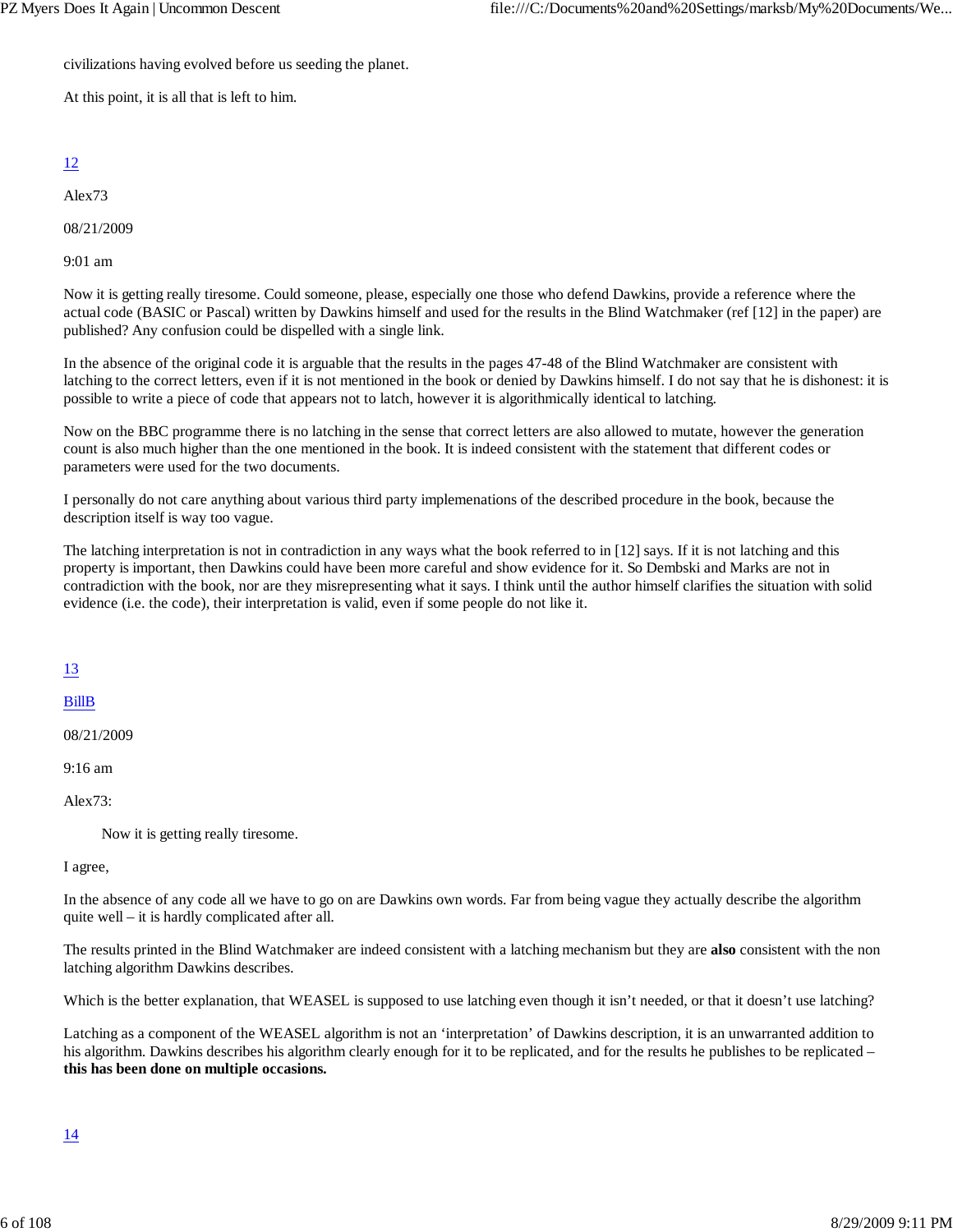#### Indium

08/21/2009

9:18 am

Alex73,

The wording in the Blind Watchmaker gives no hint of latching. A video of Dawkins presenting the algorithm shows no latching. Dawkins says there is no latching. Latching is not needed for the algorithm to work. The algorithm is more complicated when it uses latching. Explicit latching is not something biologists would implement when modelling evolution: Mutation rate is supposed to be independent of the resulting fitness. The only argument FOR latching I have seen is the fact that no mutation of correct letters is shown in the BW tables, which is easily explained by the fact that only the best members of a few generatios were shown. There is no reason to believe one should see fitness reducing mutations in this case.

I believe that you think the earth is flat. Nothing in what you have written contradicts this statement.

| ۰        |
|----------|
| ٠        |
| ۰,<br>., |
|          |

## BillB

08/21/2009

9:23 am

I believe that you think the earth is flat. Nothing in what you have written contradicts this statement.

I believe that he dictates his posts to a typist who enters them into his computer, everything he posts is consistent with this.

#### 16

Indium

08/21/2009

9:25 am

DATCG,

I guess everybody knows that the Weasel program is not a good model for how evolution works in every aspect. It shows that a search that is guided by some kind of environmental feedback can be surprisingly efficient and is especially much more efficient than a blind search. No more and no less.

Maybe we/you can come up with better and still very simple model of evolution?

## 17

## Joseph

08/21/2009

9:30 am

DiEB:

Dr. Dembski has opened his defences as he stated at Uncommonon Descent that he used Dr. Dawkin's weasel-algorithm as an example, though the search described in his paper differs from the search Dawkins proposed.

Dawkins example was one of "cumulative selection" in which once something is found the search for it is over.

That is exactly what Wm Dembski stated in that paper.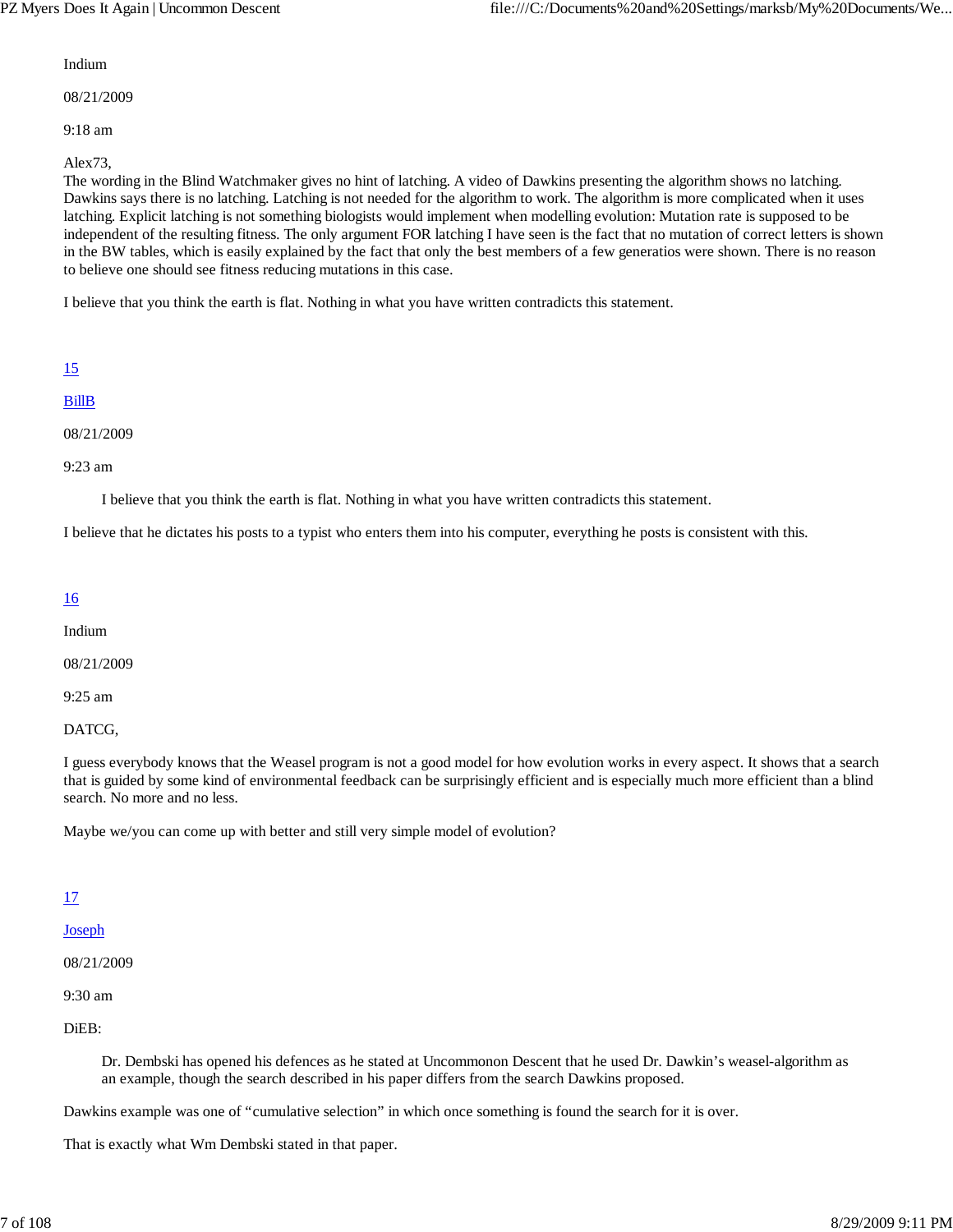With "weasel" the latching occurs as a matter of the program.

That much is obvious to anyone who has looked at it.

#### 18

DATCG

08/21/2009

9:33 am

BillB,

Huh? So Dawkins wrote this program to not prove evolution? Whaaaa? LOL.

OK, anyone else care to explain what Dawkins original intent is for WEASEL?

Is BillB's version correct?

#### 19

#### BillB

08/21/2009

9:35 am

The question of whether Dawkins included latching has been taken up with the man himself. See this page for the details. The relevant bit is (in relation to Dembski being informed about his erroneous representation):

I even corresponded with Dawkins to make sure that there were no editions or versions of "The Blind Watchmaker" that incorporated anything arguably like Dembski's inventions.

That leaves only two possibilities, Dembski is mistaken or Dawkins is lying.

If Dawkins suddenly produced the code that showed no latching mechanism, would he then be accused of fabricating this code to cover his back? How would he prove that it was really the same code?

Given that other peoples attempts to recreate his algorithm are known to produce correct results, Dawkins own non-latching code, fabricated or not, would also produce correct results.

#### 20

#### BillB

08/21/2009

9:38 am

#### DATAG:

OK, anyone else care to explain what Dawkins original intent is for WEASEL?

Whaaaa? LOL – he explains its purpose in his book!

## 21

Indium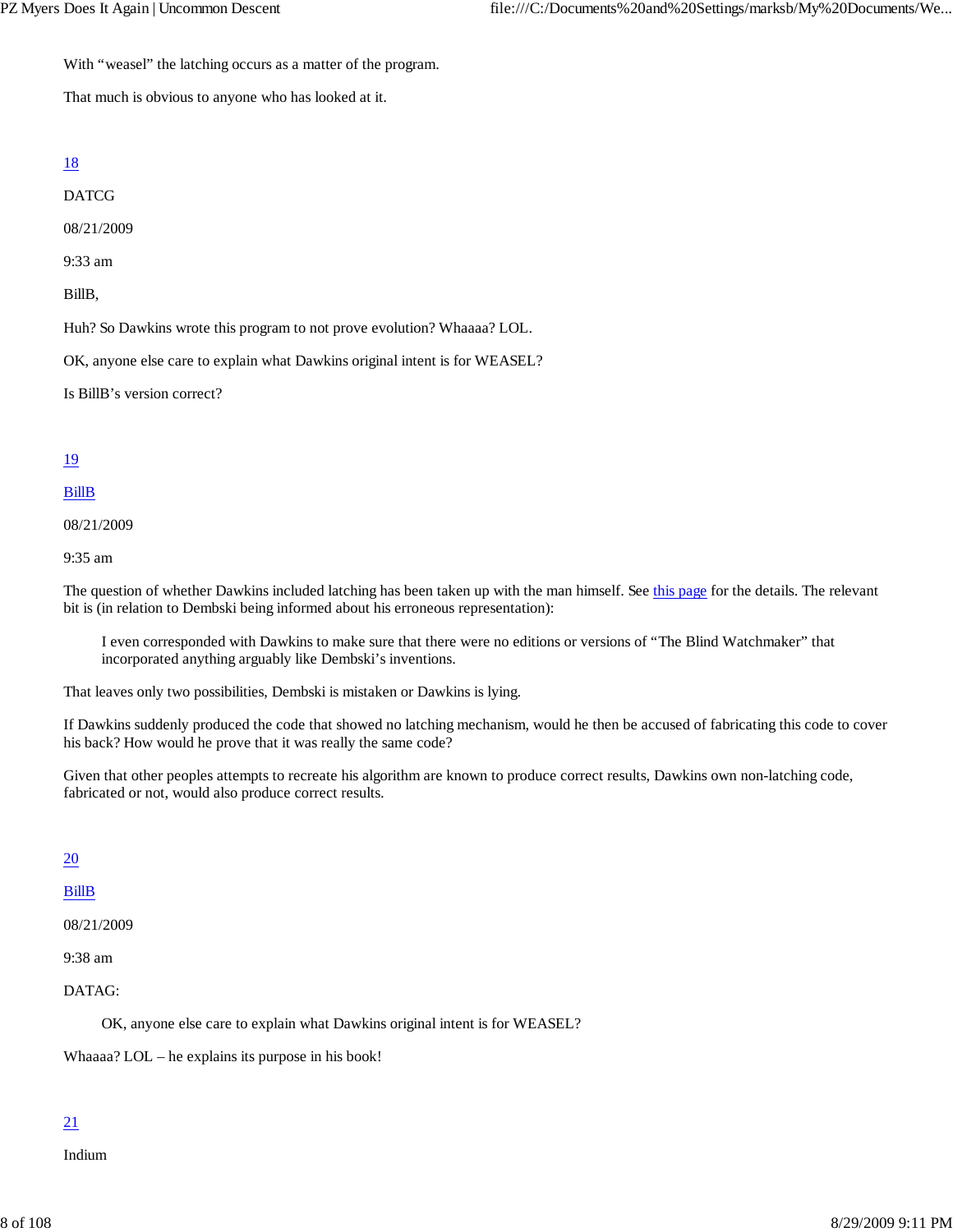#### 08/21/2009

#### 9:40 am

Joseph,

that´s exactly the point under debate: The search is not over once a correct letter is found. Correct letters are still mutated sometimes. A video of Dawkins presenting the algorithm demonstrates this.

If the population size is large enough and the mutation rate small, than the behaviour is very similar, however.

DATCG:

I think BillB is correct: The program was not written to prove evolution. It was written to demonstrate the power of a search where incremental improvements are rewarded with reproductive success. It is all explained very nicely in the book. Maybe you can have a look at the original text?

#### 22

BillB

08/21/2009

9:42 am

Joseph:

Dawkins example was one of "cumulative selection" in which once something is found the search for it is over.

That is exactly what Wm Dembski stated in that paper.

The algorithm Dembski describes performs a partitioned search, Dawkins WEASEL algorithm does not.

## 23

DATCG

08/21/2009

9:54 am

BillB, Indium,

Aha…

"It was written to demonstrate the **power of a search where incremental improvements are rewarded with reproductive success"**

Boy, thanks, that clears it up.

And this does not attempt to support evolution in what way again?

## 24

DATCG

08/21/2009

9:56 am

"The algorithm Dembski describes performs a partitioned search, Dawkins WEASEL algorithm does not."

Why does it matter? End Goal or not?

And why doesn't Dawkins as a "scientist" for Public Understanding open up his program for review by all?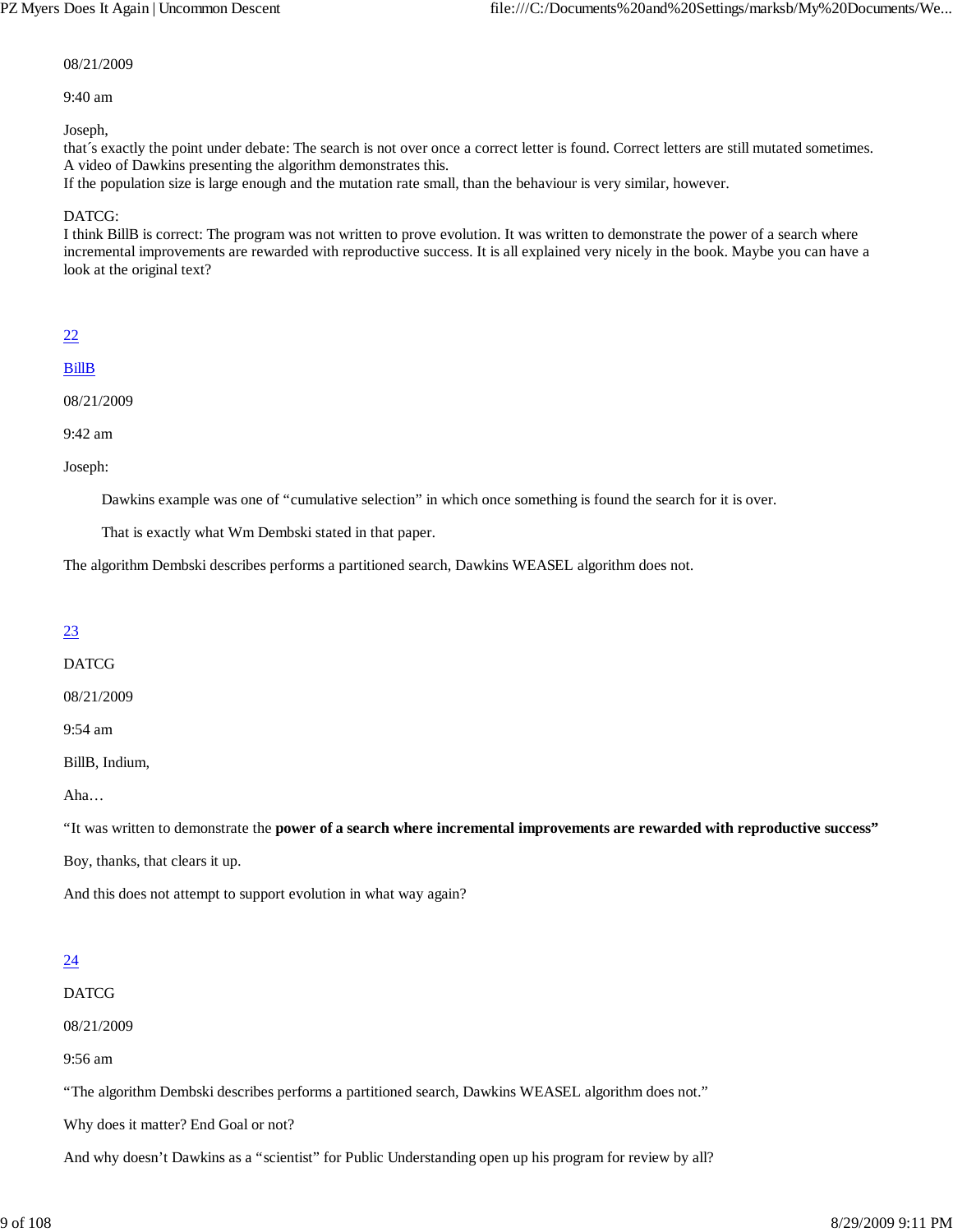You're quibbling over tidbits and looking past the elephant in the room.

## 25

DATCG

08/21/2009

#### 10:05 am

As to whether letters are changing or not… this seems to have been covered ad naseum previous discussions…

In similar comments, See KairosFocus #45 for a wrap up:

#### Comment 45 Kairos wrap up

Until Dawkins, who professed to be a Scientist for Public Understanding unveils his program, we'll never know.

But the fact is, he admits its a bit of a cheat. Fine, kudos to admitting he is cheating.

But lets move on to the bigger reality of targeted goals as proof of Design Concepts for DNA Blueprints.

I think Dawkins did ID a favor.

## 26

DATCG

08/21/2009

10:07 am

BillB,

I didn't except your explanation. Care to try again?

Are you stating that Dawkins wrote this program in effort to NOT SUPPORT evolution?

## 27

DeLurker

08/21/2009

10:11 am

DATCG#24

But lets move on to the bigger reality of targeted goals as proof of Design Concepts for DNA Blueprints.

I think Dawkins did ID a favor.

Again, from my #9 above, Dawkins' own words:

Although the monkey/Shakespeare model is useful for explaining the distinction between single-step selection and cumulative selection, it is misleading in important ways. One of these is that, in each generation of selective 'breeding', the mutant 'progeny' phrases were judged according to the criterion of resemblance to a distant ideal target, the phrase METHINKS IT IS LIKE A WEASEL. Life isn't like that. Evolution has no long-term goal. There is no long-distance target, no final perfection to serve as a criterion for selection, although human vanity cherishes the absurd notion that our species is the final goal of evolution. In real life, the criterion for selection is always short-term, either simple survival or, more generally, reproductive success.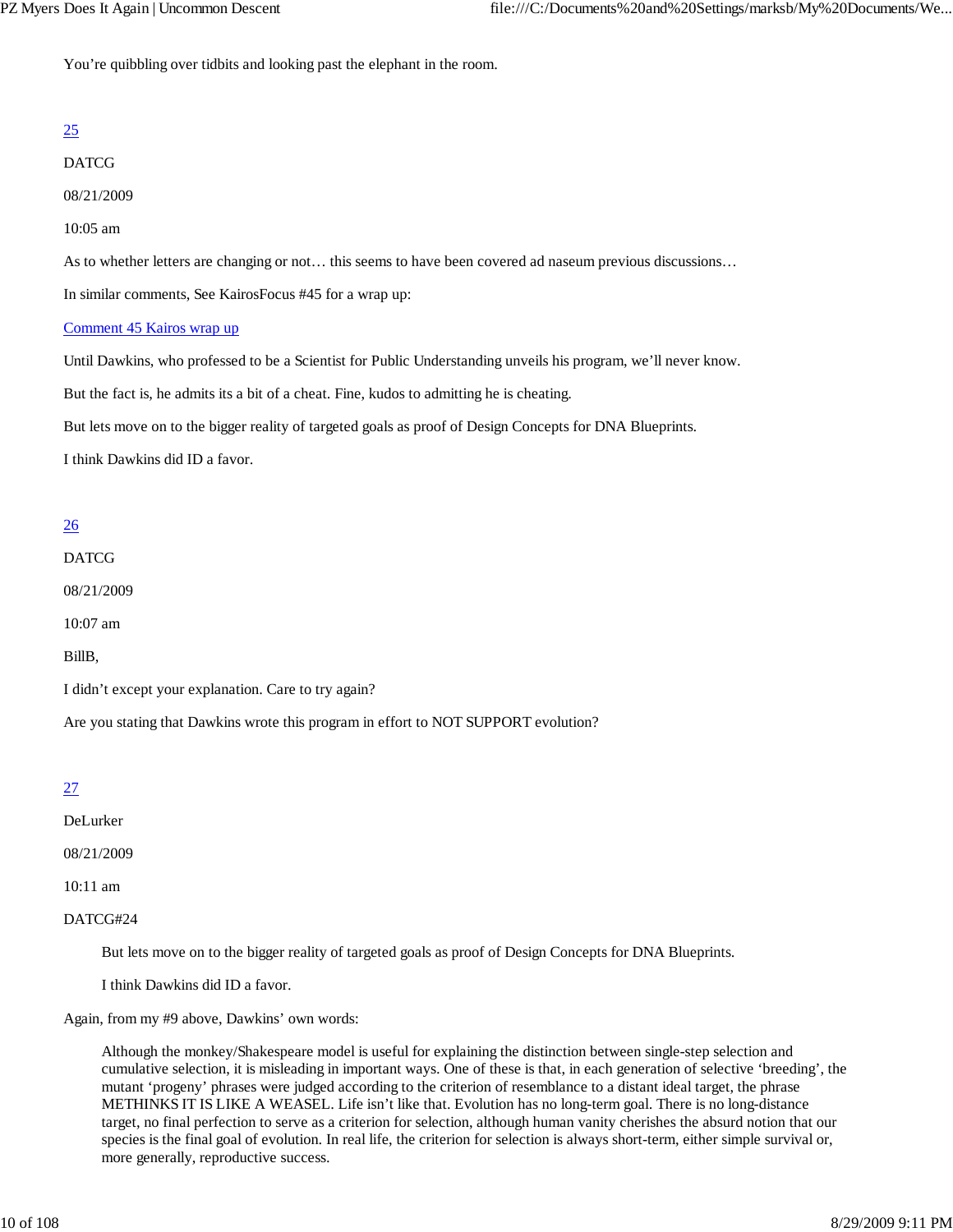Dawkins was very clear in *The Blind Watchmaker* that the Weasel algorithm is just a very simple example of one aspect of evolutionary theory. It demonstrates the power of selection over randomness. That's it.

As you can see, he also notes that "Evolution has no long-term goal." That's not supportive of ID at all.

#### 28

#### BillB

08/21/2009

10:15 am

DATCG

It does exactly what it says, it demonstrates ".. the power of a search where incremental improvements are rewarded with reproductive success".

Text strings that are a better match than any others to a target are 'rewarded' by being copied and mutated.

Dawkins uses this to introduce some of the underlying concepts of biological evolution.

He IS using it to help explain the mechanisms that underpin evolution. He IS NOT providing it as an example or proof of evolution.

Re Partitioned search:

Why does it matter? End Goal or not?

It matters when you write papers for peer review about search algorithms that your descriptions of different algorithms are correct.

WEASEL is not part of a peer reviewed publication, it is part of a popular science book designed to inform and educate. There is no need for him to supply the code, the algorithm he describes contains all the information you need to reproduce the system in whatever language you like.

You mentioned an Elephant?

## 29

#### BillB

```
08/21/2009
```
10:24 am

As to whether letters are changing or not… this seems to have been covered ad naseum previous discussions…

Yes it has.

Until Dawkins, who professed to be a Scientist for Public Understanding unveils his program, we'll never know.

See my comment @ 17.

Are you stating that Dawkins wrote this program in effort to NOT SUPPORT evolution?

See my comment @ 25.

## 30

yakky d 08/21/2009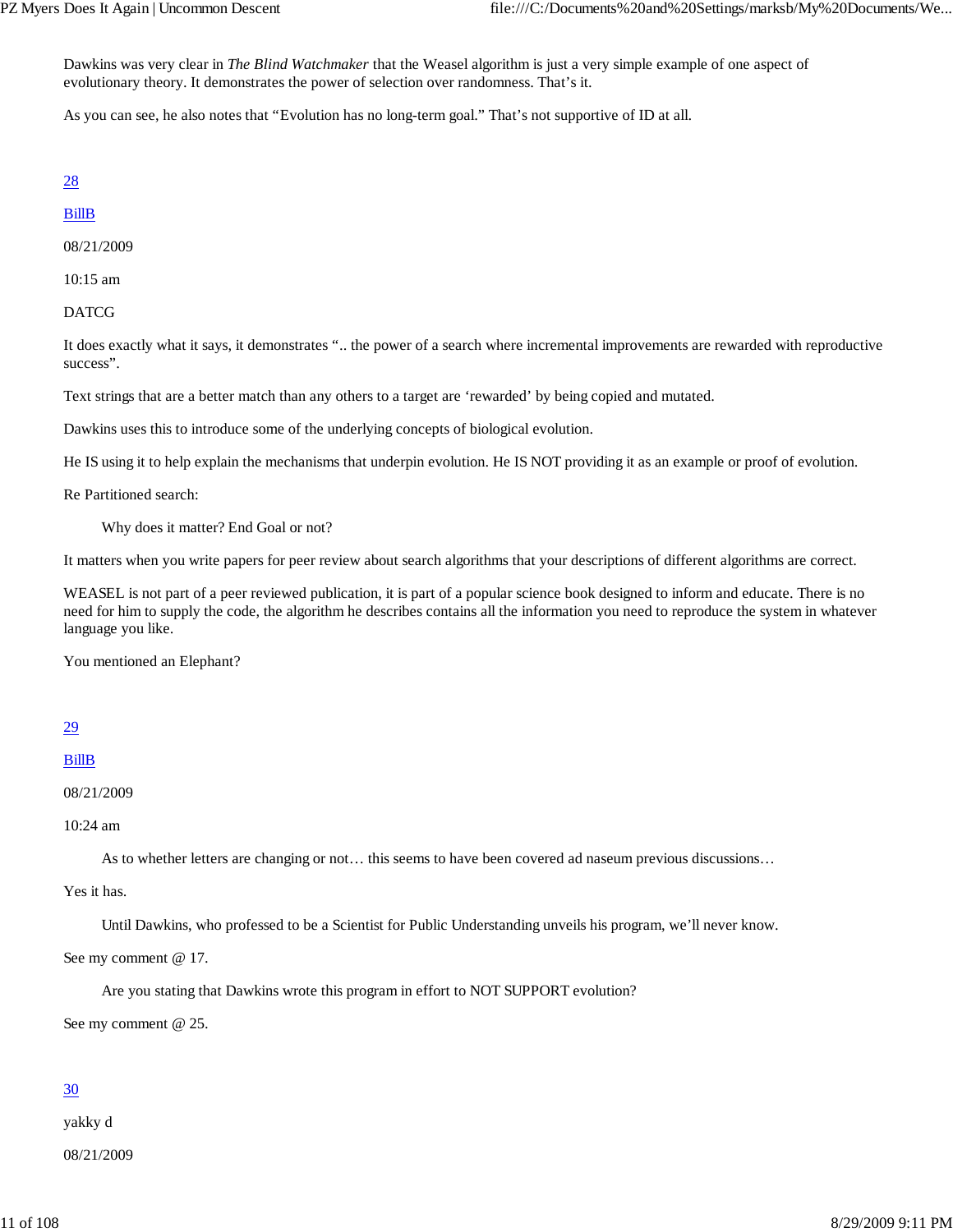10:31 am

DATCG,

This is a farce. Whatever Dawkins attempted to do, the analogy fails for unguided evolution from the very get-go.

Yes, as Dawkins wrote in TBW,

Evolution has no long-term goal. There is no long-distance target, no final perfection to serve as a criterion for selection, although human vanity cherishes the absurd notion that our species is the final goal of evolution.

And I think you've pointed out a problem for Dembski's argument. He claims that his paper is pro-ID because it contains a critique of weasel, which he characterizes as a search for a target. But, as Dawkins pointed out, evolution is *not* a search for a target. So what does Dembski's analysis of weasel have to do with evolution?

## 31

DATCG

08/21/2009

10:34 am

Some references to Dawkins program on Wiki:

"The weasel program is a computer simulation written by Richard Dawkins in order to **demonstrate the power of random variation and non-random cumulative selection in natural** and artificial evolutionary systems."

It does no such thing as highlighted in bold. That is merely an assertion. It does demonstrate however artificial selection.

Again, thanks for adding weight to ID.

Me Thinks His Intepretation of How Evolution Works is a FARCE

His program does not demonstrate cumulative selection of "natural evolutionary systems"

If you have a problem with this, take it up with Wiki. Not me.

And for implications to biology…

"The program is a vivid demonstration that the preservation of small changes in an evolving string of characters (or genes) can produce meaningful combinations in a relatively short time as long as there is some mechanism to select cumulative changes, whether it is a person identifying which traits are desirable (in the case of artificial selection) or **a criterion of survival ("fitness") imposed by the environment (in the case of natural selection).**

They're trying to have it both ways. It doesn't model, but it does model! Which is exactly what Dawkins is trying to do, have it both ways. Talking two sides.

Why do they sound like Obama?

Simple enough BillB and Indium?

He is assuming the answer that he wants and then saying, see, this is how it might work if we speed it up artificially. But then, you point out he admits its a cheat, so its not how it works.

#### In his own words…

"Although the monkey/Shakespeare model is useful for explaining the distinction between single-step selection and cumulative selection, it is misleading in important ways. One of these is that, in each generation of selective 'breeding', the mutant 'progeny' phrases were judged according to the criterion of resemblance to a distant ideal target, the phrase METHINKS IT IS LIKE A WEASEL. Life isn't like that. Evolution has no long-term goal. There is no long-distance target, no final perfection to serve as a criterion for selection, although human vanity cherishes the absurd notion that our species is the final goal of evolution."

Actually, not sure where he gets human vanity other than from arrogant atheist who deem themselves self-important enough to rule the world, eliminate religion and reprogram children based upon his or their wish list.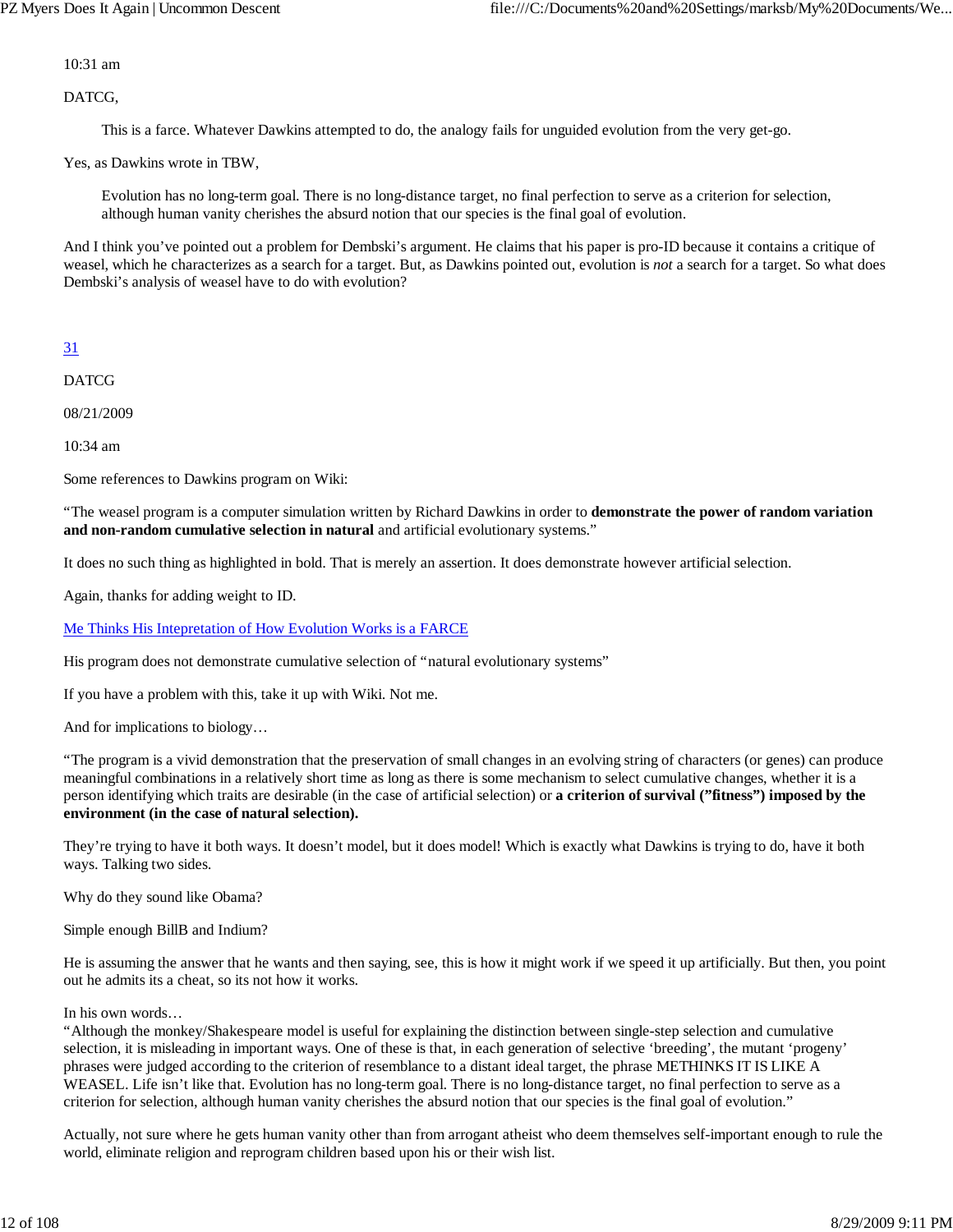"In real life, the criterion for selection is always short-term, either simple survival or, more generally, reproductive success"

Ah yes, nice. Back to reproductive success of survival. Yet he believes this produces the long term output of humanity, lowly as he considers us all. How many billions of years did it take Mr. Dawkins?

So, his program proves absolutely nothing.

Am I right? If not, then tell me what it proves. And tell me why Wiki asserts it as a demonstration for natural evolutionary systems – where this point is critical for the sucess of evolution.

Without it, evolution stops. Thus, he is using this program to support his assertions for how evolution works. This still ends up being a farce.

He admits it, great.

## 32

DATCG

08/21/2009

10:46 am

yakky d,

His argument about the WEASEL program is a charade. He wants to use it to show that "cumulative selection" can work. He knows it is a charade, so he falls back and says in the end, in case anyone smart enough catches on – we know this is not how evolution really works – doh!

Honestly guys, why follow such mish-mash?

So, you tell me, why does Wiki state it "demonstrates… natural evolutionary systems"

Do you believe WEASEL "demonstrates… natural evolutionary systems"?

We know it demonstrates artificial systems. This is no surprise. In Darwin's day, nor 4000 years ago when artificial breeding was known to have taken place.

But his use of the program shows that by utilizing BluePrints, Guided Evolution can work. He has unwittingly helped ID.

## 33

DATCG

08/21/2009

11:02 am

Slight edit…

"So, his program proves absolutely nothing" for unguided evolution, nor for cumulative selection. It proves artificial selection. It proves nothing for natural evolutionary systems. It is only an assumption on the part of Wiki.

If I am wrong, then tell me what his program demonstrates. If you say it demonstrates a natural selection process, we will argue.

If you say it demonstrates an artificial selection process, then we are in agreement.

He, nor Wiki can have it both ways.

I wish I had more time. Check in later.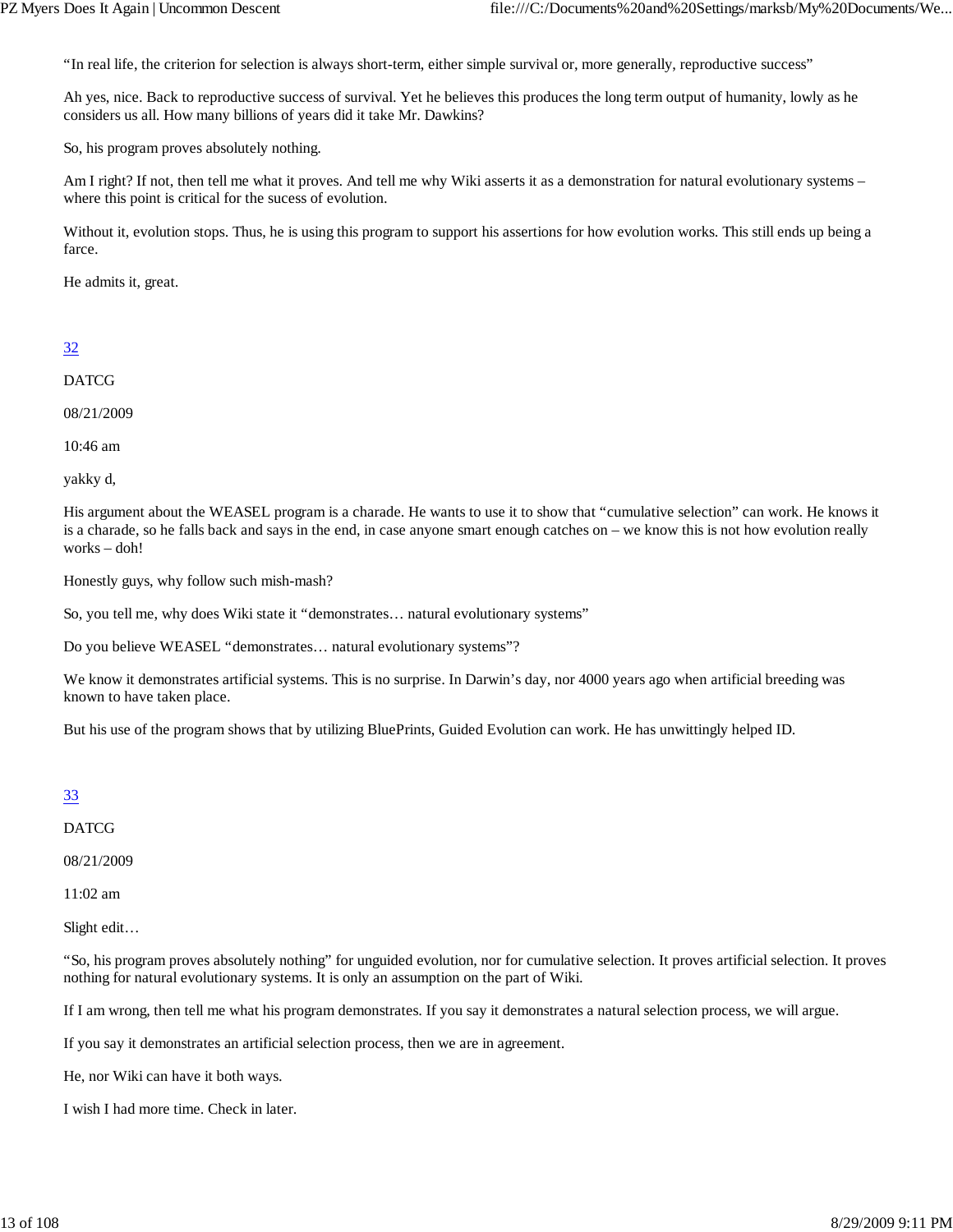#### 34

#### DeLurker

08/21/2009

11:05 am

#### DATCG#31

He wants to use it to show that "cumulative selection" can work.

In the simplified scenario of the Weasel algorithm, using strings of characters and an easily computed fitness function, cumulative selection is, in fact, shown to work much better than random selection.

If you read the rest of the book, you'll see how Dawkins addresses more complex scenarios. Weasel is just an appetizer.

## 35

yakky d

08/21/2009

11:16 am

DATCG,

His argument about the WEASEL program is a charade. He wants to use it to show that "cumulative selection" can work. He knows it is a charade, so he falls back and says in the end, in case anyone smart enough catches on – we know this is not how evolution really works – doh!

I agree that weasel doesn't show how evolution really works, but again that undermines Dr. Dembski's claim that his paper is pro-ID.

Honestly guys, why follow such mish-mash?

Good question, but who keeps bringing up the topic of weasel?

So, you tell me, why does Wiki state it "demonstrates… natural evolutionary systems"

Do you believe WEASEL "demonstrates… natural evolutionary systems"?

I think weasel, along with Dawkins' subsequent disclaimers about targets etc, does a reasonable job of introducing how evolution works. Unfortunately, the disclaimers tend to be ignored and people end up reading more into it than they should.

I don't think weasel demonstrates natural evolutionary systems at anything more than a very superficial level.

But his use of the program shows that by utilizing BluePrints, Guided Evolution can work. He has unwittingly helped ID.

Are you saying here that you believe that the Designer might have used the weasel algorithm or some variant to create life on earth?

## 36

#### BillB

08/21/2009

11:22 am

If you say it demonstrates a natural selection process, we will argue.

If you say it demonstrates an artificial selection process, then we are in agreement.

It demonstrates the power of selection with an example of selection for proximity to a fixed target – which Dawkins points out is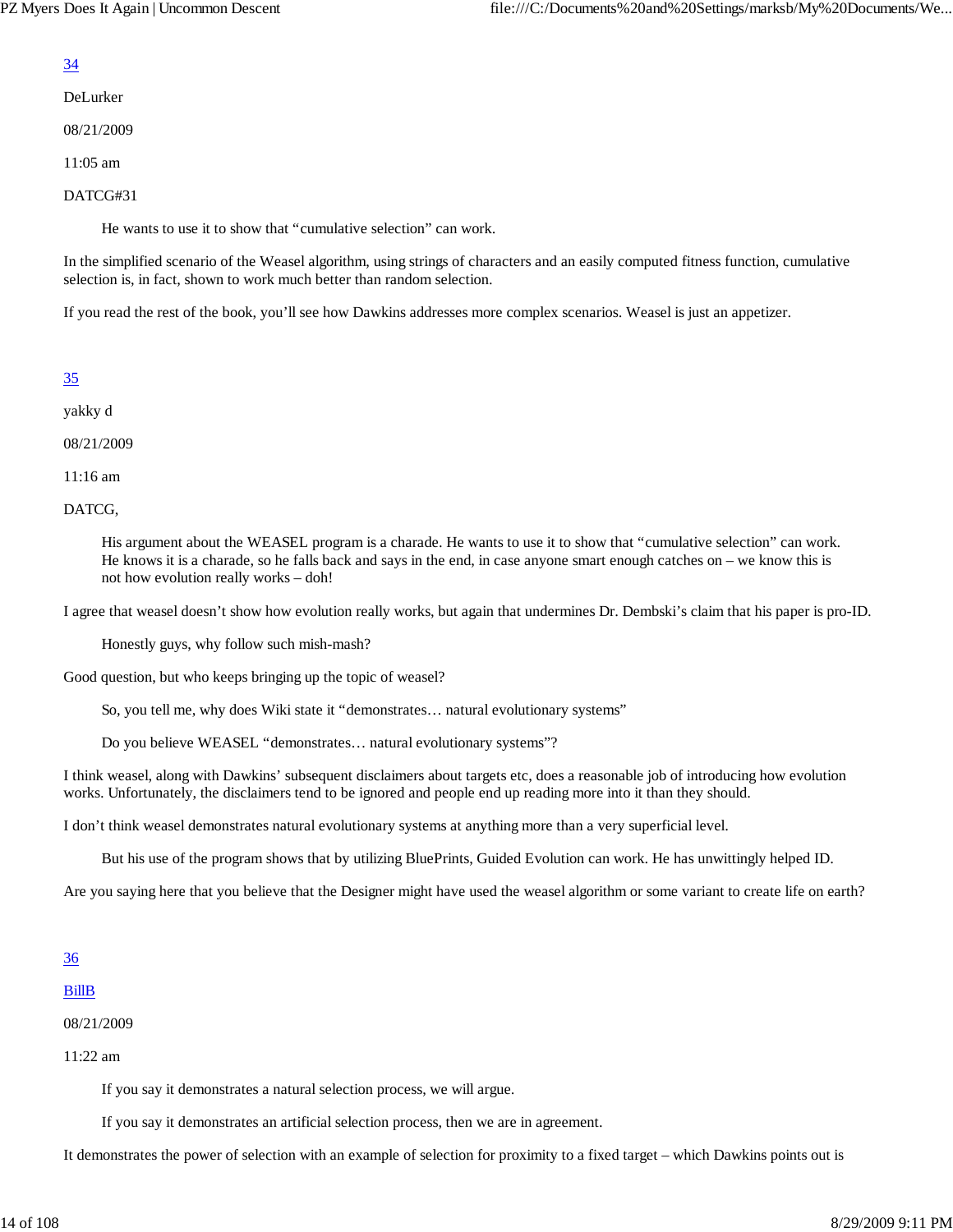biologically unrealistic.

In ID speak a computer program can never demonstrate natural selection because it is designed. They can demonstrate artificial selection though, and its natural equavalent, alongside reproduction with variation, are all observed in nature.

Do you dispute this and is the difference between setting an artificial goal and the existence of real fitness selection in nature so big as to render artificial vs natural selection devoid of any equivalence?

his program proves absolutely nothing.

I will soon tire of banging my head against your brick wall. Dawkins programme demonstrates, it doesn't attempt to prove.

## 37

yakky d

08/21/2009

11:28 am

DATCG,

If I am wrong, then tell me what his program demonstrates. If you say it demonstrates a natural selection process, we will argue.

I don't think it demonstrates natural selection very well. Maybe it works a bit better as a demonstration of "artificial" selection, I don't know. But of course we already know artificial selection works from experience. We don't need a computer simulation to verify that "guided evolution", if that essentially amounts to artificial selection, works.

Nevertheless, if we agree that weasel has little or nothing to do with real, unguided evolution, then Dembski's critique becomes moot.

## 38

kibitzer

08/21/2009

12:16 pm

I just looked at the paper in question: http://marksmannet.com/RobertM.....Search.pdf. Dawkins is cited and the partitioned search for his target phrase is portrayed as "ratcheting" in the correct letters. I've also looked at The Blind Watchmaker, where, in the absence of the actual computer code, it appears that correct letters are being ratcheted. So what's the big deal? If Dawkins has a different algorithm that does not involve ratcheting, then Dembski and Marks simply need to amend their calculations. But does anyone seriously doubt that any such analysis won't show that Dawkins inputted huge amounts of "active information"?

## 39

DeLurker

08/21/2009

12:29 pm

kibitzer#37

I've also looked at The Blind Watchmaker, where, in the absence of the actual computer code, it appears that correct letters are being ratcheted.

You can't determine that from simply looking at the progeny produced every 10 generations.

Read the actual algorithm that Dawkins describes. Nothing like latching is mentioned. The last time this was raised here (before I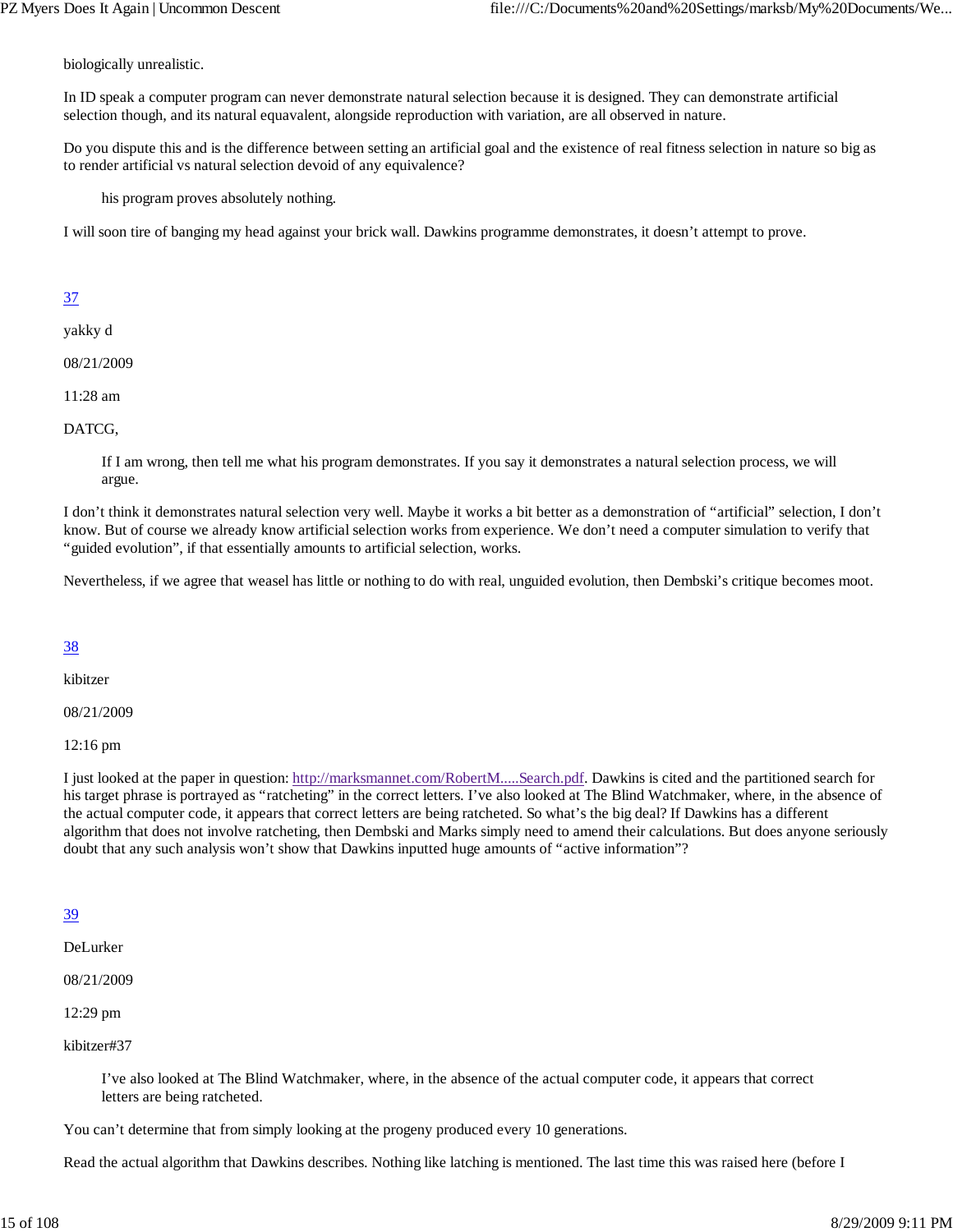delurked), David Kellogg pointed to a website that goes step-by-step through Dawkins description to develop a version of the Weasel program (it's here: http://www.softwarematters.org/more-weasel.html). This version, with no latching since latching was never mentioned in *The Blind Watchmaker*, produces very similar output to what Dawkins showed.

Dawkins himself has said that no latching was implemented: http://austringer.net/wp/index.....r-sweater/

There's even a video showing Dawkins running the program and it can be seen that correct letters **do** revert to incorrect letters on occasion. (Sorry, no link.)

40

#### BillB

08/21/2009

12:38 pm

If Dawkins has a different algorithm that does not involve ratcheting

Dawkins DESCRIBES his algorithm in the book, it does not include ratcheting!!!!!

it appears that correct letters are being ratcheted.

Yes!, that's what happens when you implement the algorithm Dawkins describes without adding any latching mechanisms!!!!!

#### 41

yakky d

08/21/2009

12:48 pm

kibitzer,

So what's the big deal? If Dawkins has a different algorithm that does not involve ratcheting, then Dembski and Marks simply need to amend their calculations.

The only big deal is that Dr. Dembski was alerted of this issue almost 9 years ago. Why haven't the calculations been amended in the meantime?

But does anyone seriously doubt that any such analysis won't show that Dawkins inputted huge amounts of "active information"?

I think you mean "will show", here, but I don't doubt that. Of course the weasel algorithm performs better than a random search. The question is whether or not Dembski's analysis says anything about evolution. The notion of "active information" is defined in the context of a search for a target, but Dawkins states that targets don't exist in ToE.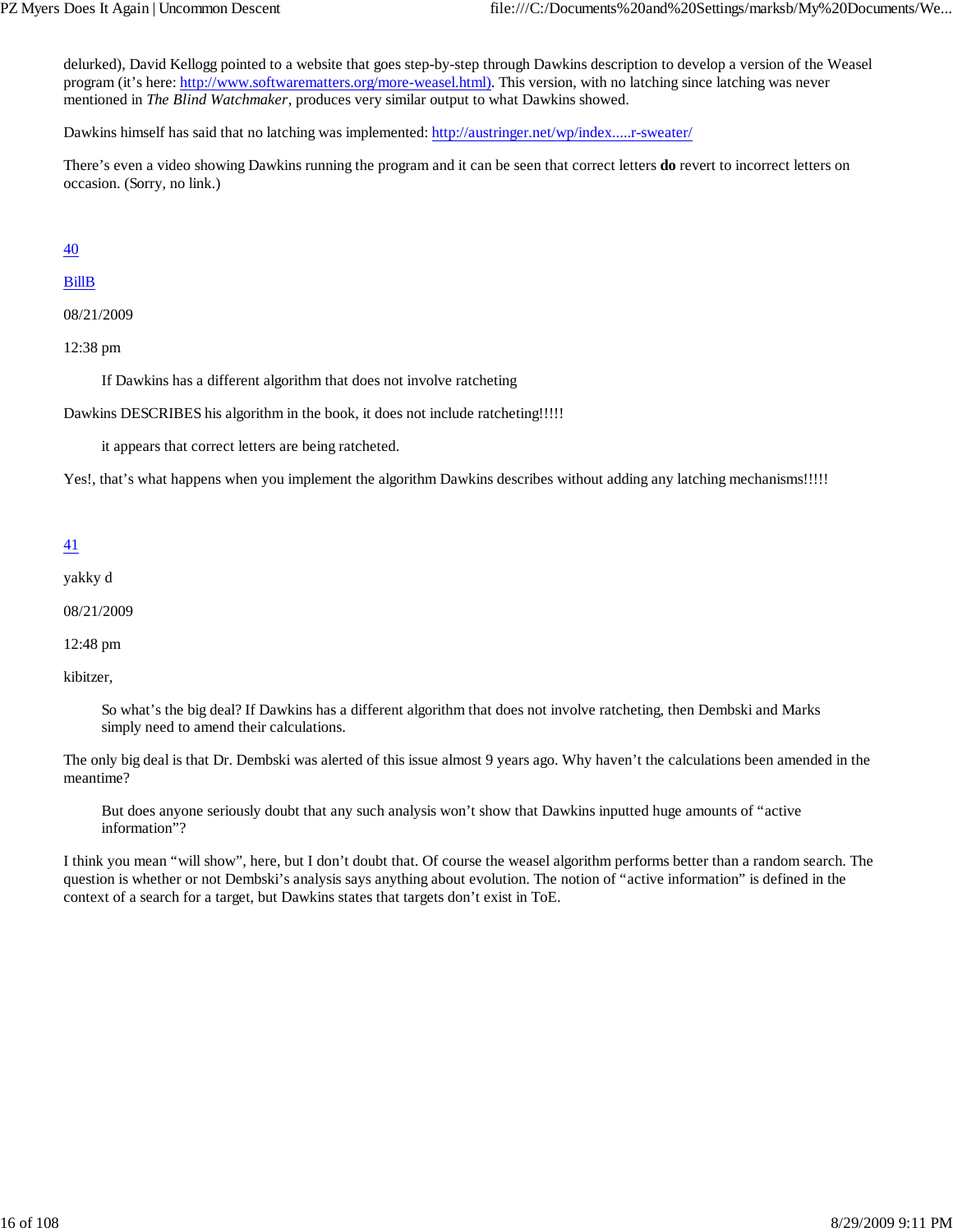#### 42

kibitzer

08/21/2009

12:54 pm

yakky d: "But Dawkins states that targets don't exist in ToL." So do we take his word for it? If his algorithm is supposed to model evolution, then evolution does involve a targeted search. Dawkins is speaking out of both sides of his mouth.

Where in The Blind Watchmaker does Dawkins explicitly deny ratcheting? In the example he gives (METHINKS...), ratcheting appears to take place. So why not give Dembski the benefit of the doubt?

## 43

**Joseph** 

08/21/2009

1:00 pm

Bill,

He didn't have to include latching. The program latches given a high enough population size and a low enough mutation rate.

And a partitioned search is the same as Dawkins' cumulative selection.

That is once something is found the search for it is over.

That was Dawkins' point in the book.

## 44

DeLurker

08/21/2009

1:04 pm

kibitzer#41

Where in The Blind Watchmaker does Dawkins explicitly deny ratcheting?

Why would he deny something that isn't a component of the mechanism he was trying to demonstrate? No biologist suggests that natural selection always preserves "correct" genes. Doing so would eliminate the purpose of Dawkins' demonstration.

Follow along the example at http://www.softwarematters.org/more-weasel.html and point out, if you can, where anything that Dawkins says could possibly be interpreted to suggest ratcheting.

#### 45

R0b

08/21/2009

1:06 pm

Clive:

Given his argument, he doesn't know how to measure the cost of success, yet claims that Dr. Dembski doesn't understand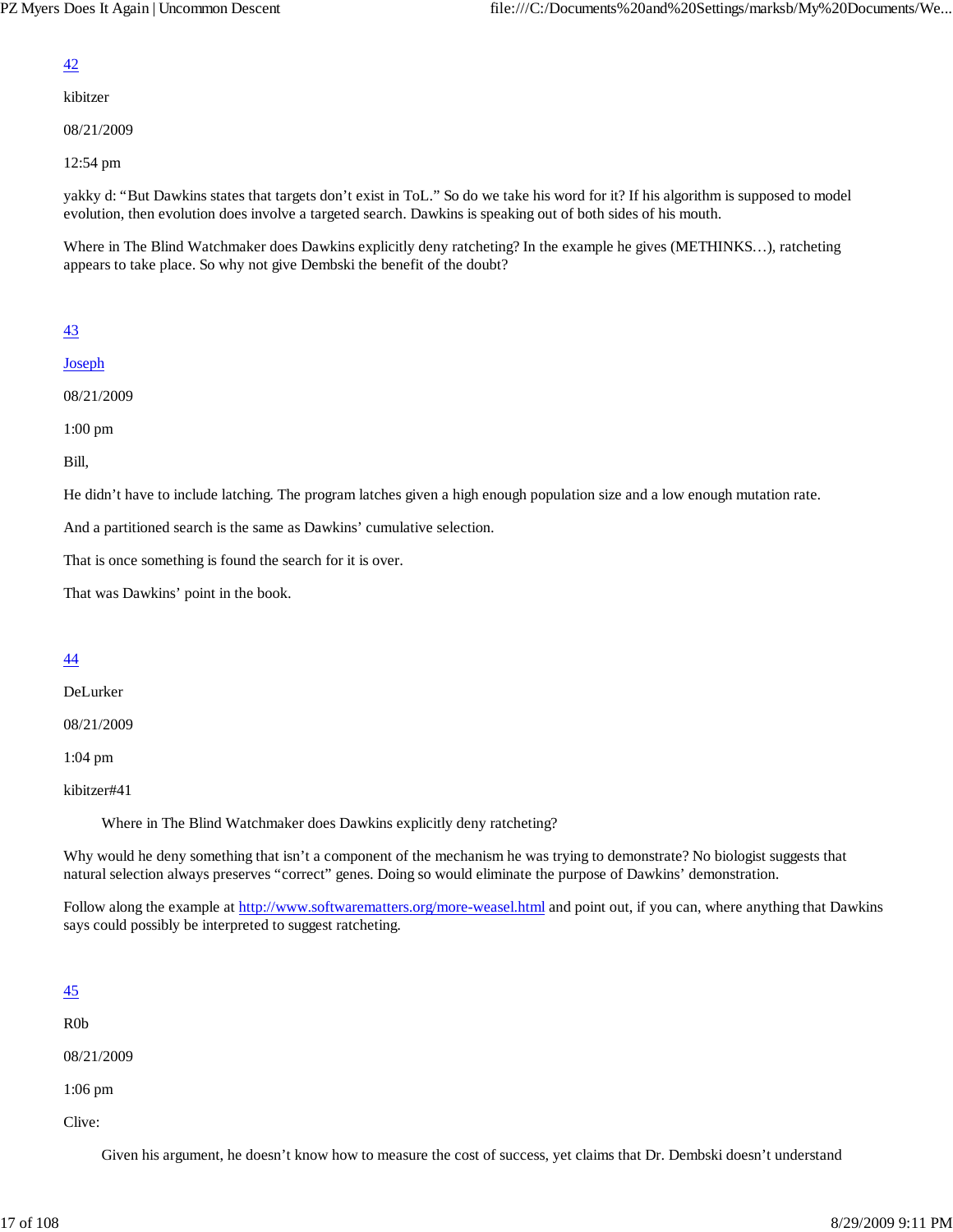selection.

Yes, it's doubtful that PZ has actually read the paper, so he probably doesn't know how to measure the cost of success. Nor do you for anything biological. How do you do it if you're not given a target, a lower-level search space, and a higher-level search space?

But the points that PZ makes about the paper are correct. The paper is about searches, with no attempt to tie them to biology. And since Dembski has consistently portrayed WEASEL as using latching rather than selection, in spite of the fact that WEASEL's explicitly stated purpose is to illustrate selection, and in spite of being corrected on this for years, PZ's razzing doesn't seem overly harsh.

#### 46

#### BillB

08/21/2009

1:10 pm

And a partitioned search is the same as Dawkins' cumulative selection.

No it isn't, partitioned search explicitly locks part of the candidates configuration out of the search once has reached a goal. Dawkins algorithm does not.

To illustrate the difference and its importance: Partitioned search will fail if you change the target half way through (Unless you explicitly build in a method of un-latching letters), WEASEL will chase whatever target is is given, even if this changes from generation to generation.

## 47

kairosfocus

08/21/2009

1:27 pm

Joseph:

\_\_\_\_\_\_\_\_\_\_\_\_\_\_\_\_\_\_\_\_

One adjustment: CRD did not have to use EXPLICIT latching, to get the sort of apparent — indeed, evident — latching effect we can see in the 1986 published o/p from "good" runs:

1 WDL\*MNLT\*DTJBKWIRZREZLMQCO\*P 2? WDLTMNLT\*DTJBSWIRZREZLMQCO\*P 10 MDLDMNLS\*ITJISWHRZREZ\*MECS\*P 20 MELDINLS\*IT\*ISWPRKE\*Z\*WECSEL 30 METHINGS\*IT\*ISWLIKE\*B\*WECSEL 40 METHINKS\*IT\*IS\*LIKE\*I\*WEASEL 43 METHINKS\*IT\*IS\*LIKE\*A\*WEASEL

1 Y\*YVMQKZPFJXWVHGLAWFVCHQXYPY 10 Y\*YVMQKSPFTXWSHLIKEFV\*HQYSPY 20 YETHINKSPITXISHLIKEFA\*WQYSEY 30 METHINKS\*IT\*ISSLIKE\*A\*WEFSEY 40 METHINKS\*IT\*ISBLIKE\*A\*WEASES 50 METHINKS\*IT\*ISJLIKE\*A\*WEASEO 60 METHINKS\*IT\*IS\*LIKE\*A\*WEASEP 64 METHINKS\*IT\*IS\*LIKE\*A\*WEASEL >>

<sup>&</sup>gt;> We may conveniently begin by inspecting the published o/p patterns circa 1986, thusly [being derived from Dawkins, R, The Blind Watchmaker , pp 48 ff, and New Scientist, 34, Sept. 25, 1986; p. 34 HT: Dembski, Truman]: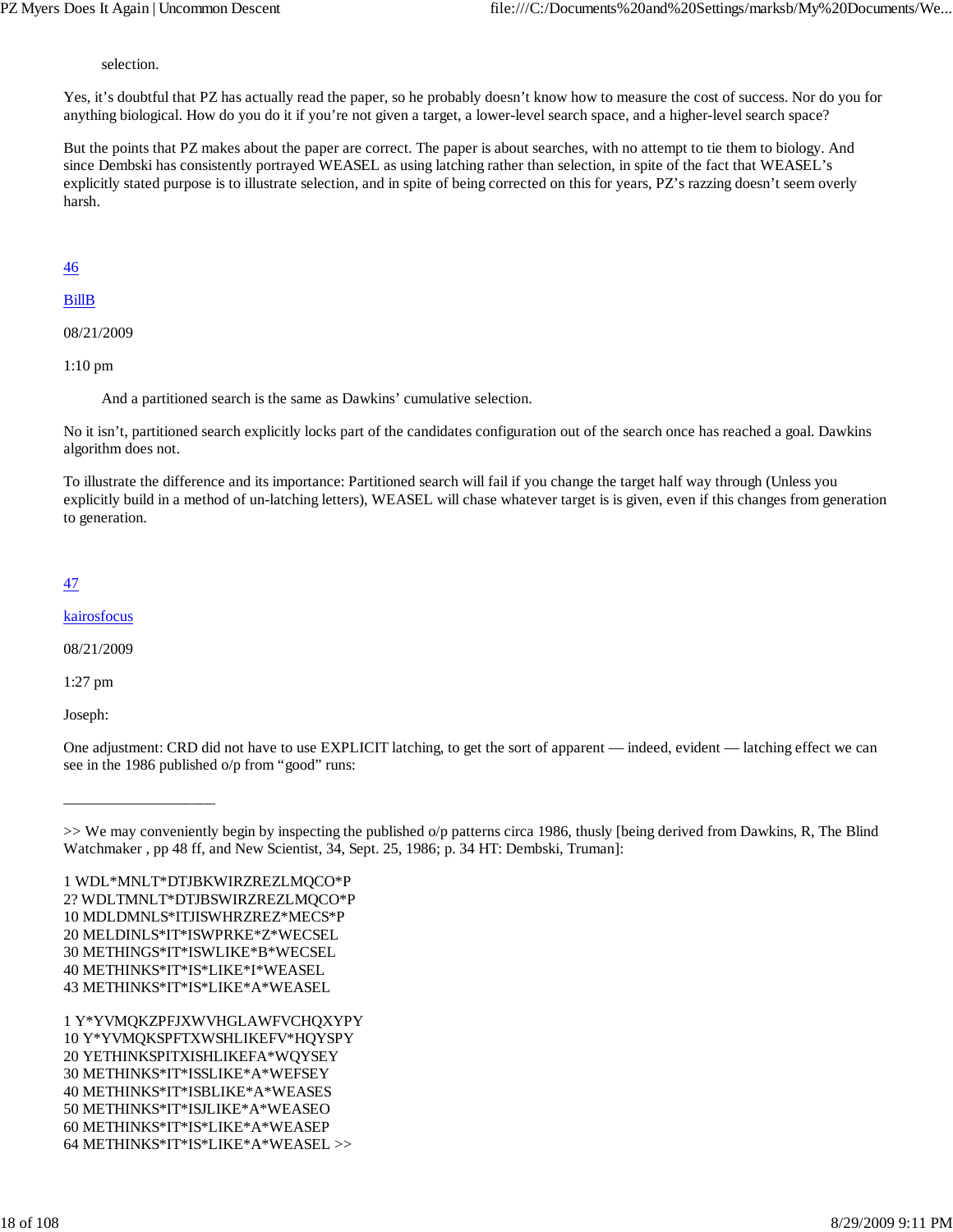In over 200 places where letters in principle could revert, of over 300 letters total, we see no reversions.

Add this to the statement by Dawkins in BW:

\_\_\_\_\_\_\_\_\_\_\_\_\_\_\_\_\_\_\_\_\_\_\_

>> It . . . begins by choosing a random sequence of 28 letters ... it duplicates it repeatedly, but with a certain chance of random error – 'mutation' – in the copying. *The computer examines the mutant nonsense phrases, the 'progeny' of the original phrase, and chooses the one which, however slightly, most resembles the target phrase,* METHINKS IT IS LIKE A WEASEL . . . . What matters is the difference between the time taken by **cumulative selection**, and the time which the same computer, working flat out at the same rate, would take to reach the target phrase if it were forced to use the other procedure of single-step selection >>

To get that difference, CRD resorts to a proximity based targetted selection process that rewards not functionality — dismissed as "single step selection" — but instead mere closeness to the pre-loaded target phrase. **Which means that Weasel does not CREATE information, but clumsily replicates already existing information.**

This is fundamentally unlike what is claimed for evolution by random variations plus natural selection of the fittest sub populations.

Also, the runs above and he words about cumulative selection strongly suggest EXPLICIT latching as a natural and legitimate interpretation.

We may see such from Dictionary dot com:

>> cu·mu·la·tive (kymy-ltv, -y-l-tv)

adj.

1. *Increasing or enlarging by successive addition.*

2. Acquired by or resulting from accumulation. >>

That is what was already achieved is locked in and new progress is incremental on top of that. Locked in and latched are synonymous.

As my always linked has noted for months, [and as came out in earlier exchanges] latching may be explicit or implicit, the latter being based on parameters and selection filter specifications.

But then you and I have been called dishonest and worse — up to today — for simply stating the unpopular truth on this: the emperor has no clothes.

And, it seems that the cognitive dissonance at work among Darwinists has filled many with a need to deflect inconvenient facts, through red herrings, strawman distortions and ad hominem attacks.

Sad, but revealing of the parlous state of Darwinism in the Darwin 200 year.

GEM of TKI

#### 48

kairosfocus

08/21/2009

1:35 pm

PS: Another red herring — change the target half way through. THE of course is the definite article.

#### 49

Clive Hayden

08/21/2009

1:39 pm

DeLurker,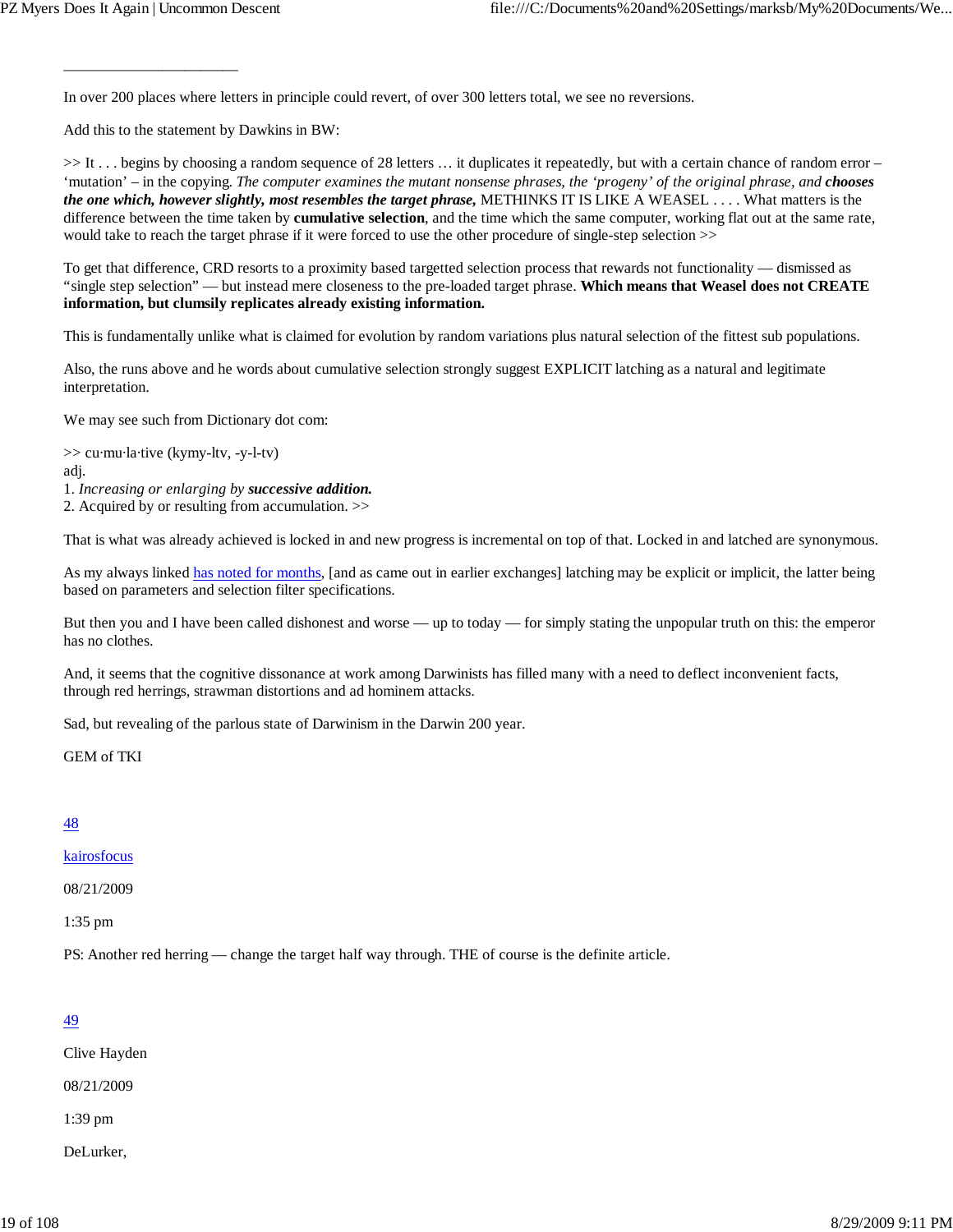Dawkins said "One of these is that, in each generation of selective 'breeding', the mutant 'progeny' phrases were judged according to the criterion of resemblance to a distant ideal target, the phrase METHINKS IT IS LIKE A WEASEL. Life isn't like that."

Life isn't like that. In other words, what he demonstrated with the Weasel analogy, is really not an analogy for life, or for anything he's trying to explain within life. Then why offer it at all? What is it supposed to analogize if not life? It's not analogous to non-life, or, death. Maybe it was posited to evidence nothing at all, only to confuse people that it should have import with life systems, when in reality it doesn't. I've seen a lot of confusion with this analogy from folks who believe it is like life.

## 50

Clive Hayden

08/21/2009

1:55 pm

R0b,

Nor do you for anything biological. How do you do it if you're not given a target, a lower-level search space, and a higher-level search space?

If we, as human intelligent agents, cannot measure the cost of success, then we cannot say what is successful, for if the cost outweighs the "success", it really isn't successful, in the respect that it is too costly for the attending benefit. This is an argument against evolution if anything.

## 51

DeLurker

08/21/2009

2:05 pm

Clive Hayden#49

Life isn't like that. In other words, what he demonstrated with the Weasel analogy, is really not an analogy for life, or for anything he's trying to explain within life. Then why offer it at all? What is it supposed to analogize if not life?

Dawkins himself explains, just before the bit you quoted:

Although **the monkey/Shakespeare model is useful for explaining the distinction between single-step selection and cumulative selection**, it is misleading in important ways.

(Bolding mine, I hope it comes through.)

All the Weasel algorithm was intended to do was to explain the difference between random selection and cumulative selection. Nothing more. It's just a cartoon version of one evolutionary mechanism, and Dawkins explains that. However, even cartoons can be a useful teaching tool, which is what the Weasel algorithm was developed to be.

#### 52

BillB

08/21/2009

2:10 pm

In over 200 places where letters in principle could revert, of over 300 letters total, we see no reversions.

Good grief man! That's exactly what will happen when you run the algorithm without a latching mechanism, as you almost admit here: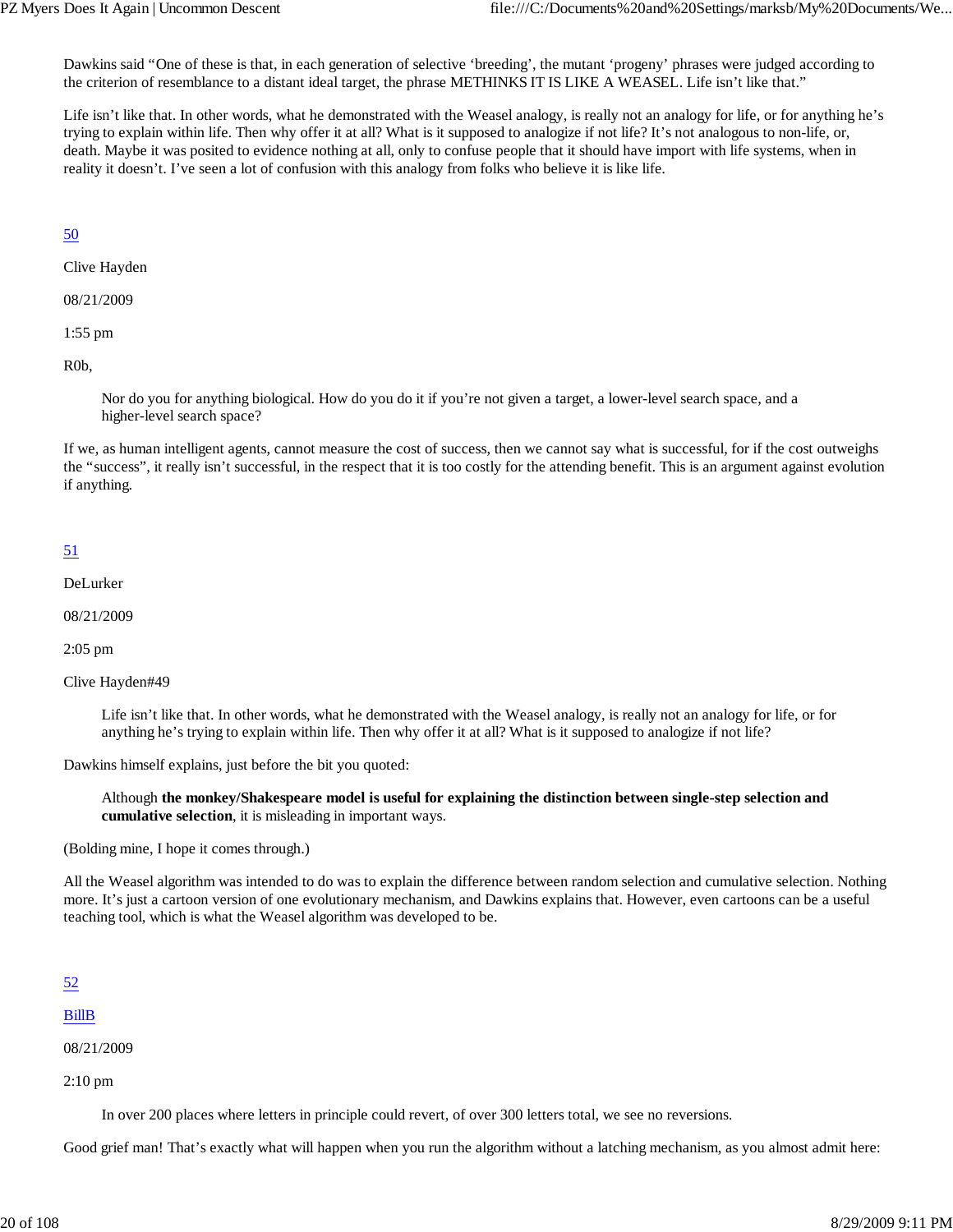latching may be explicit or implicit, the latter being based on parameters and selection filter specifications.

Calling it implicit latching is just a semantic device to avoid having to admit that you are wrong.

With mutation rates and pop sizes within certain ranges the fittest member of each generation will have an exceedingly low probability of having any correct letter mutated to an incorrect letter. When you 'print off' a small sample of fittest phrases over an entire run, as Dawkins did in his book, it is highly unlikely that you will see any reversions. You can call that implicit latching if you want but it is not an accurate representation of the facts because with a mutation rate anywhere above zero any letter can mutate, even a correct one.

#### 53

#### BillB

08/21/2009

#### 2:15 pm

PS: Another red herring

Another rhetorical dismissal. Please acquire some manners and make an attempt to understand other peoples posts rather than just dismissing them.

#### 54

#### R0b

08/21/2009

#### 2:30 pm

Clive:

Life isn't like that. In other words, what he demonstrated with the Weasel analogy, is really not an analogy for life, or for anything he's trying to explain within life.

If Weasel were like Life in every respect, then it would not be an analogy — it would be Life itself.

Weasel is like Life in some respects (selective reproduction with random mutation) but not in others. Everyone including Dawkins agrees on that, so it's a little strange that this criticism has persisted for more than 2 decades.

#### 55

Nakashima

08/21/2009

2:48 pm

Mr Kibitzer,

You raise an interesting issue, which is obscured by all the predictible response to Dr Dembski's predictible provocation. The paper does go beyond defining active information to asserting a knowledge of the source of the active information.

(I do have trouble with the concept of conservation of information which underlies the concept of active information. Suppose I have a program that computes the digits of pi. If I run this program and produce the first million digits, do they have the same information content? If I ran it for the first billion digits, do they have the same information content?)

#### 56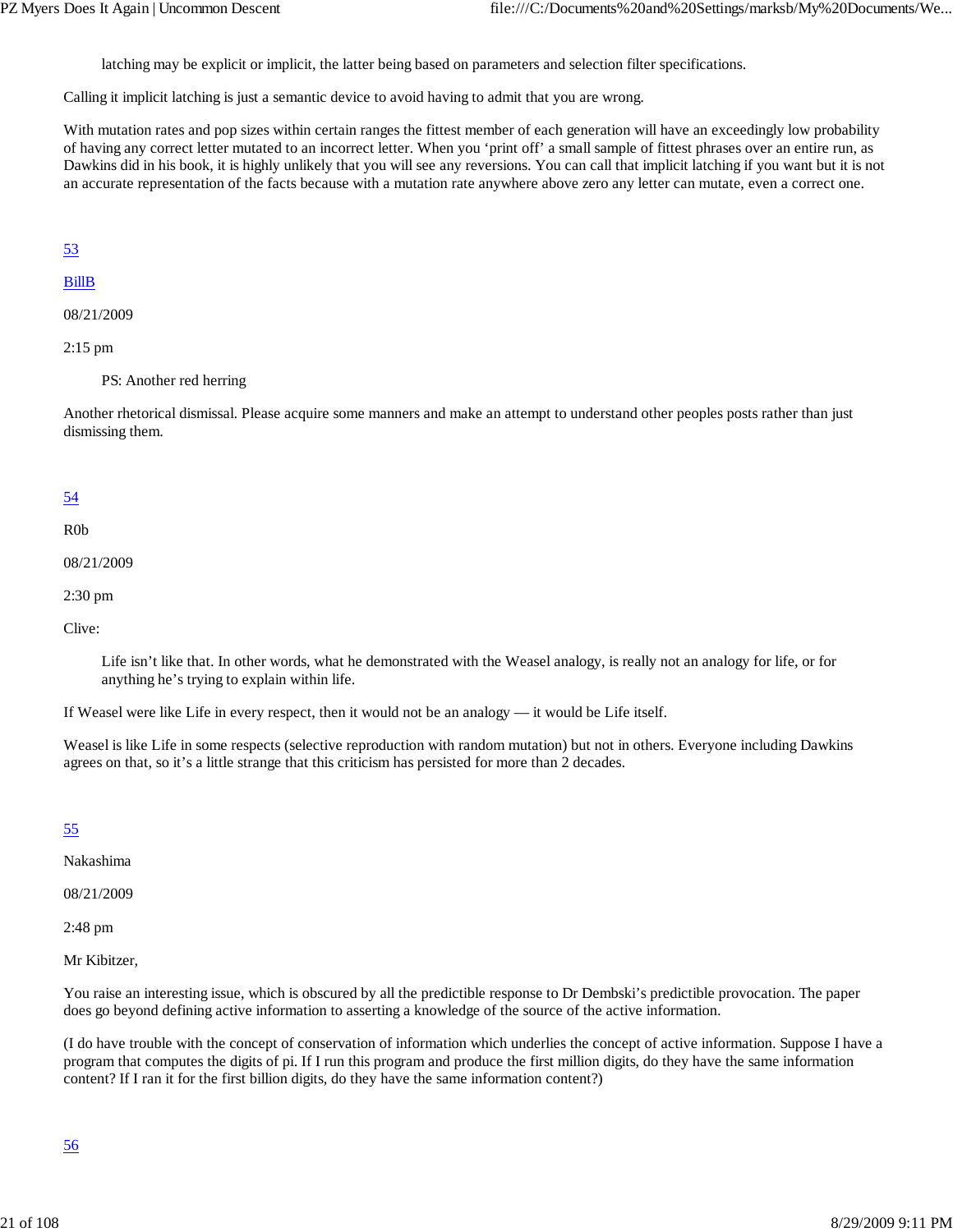#### Clive Hayden

08/21/2009

2:49 pm

R0b,

It's a little more than strange that it would be invented and used if it has no import with actual life. Dawkins didn't say "Life is somewhat like that in some respects and not like that in others." He said "Life's not like that." Period. It's a little strange that it was used at all.

## 57

Clive Hayden

08/21/2009

2:55 pm

DeLurker,

Dawkins himself explains, just before the bit you quoted:

Although the monkey/Shakespeare model is useful for explaining the distinction between single-step selection and cumulative selection, it is misleading in important ways.

(Bolding mine, I hope it comes through.)

All the Weasel algorithm was intended to do was to explain the difference between random selection and cumulative selection. Nothing more.

I see, one misleading analogy to explain the misleading part of another misleading analogy. I guess I cannot blame Dawkins, it's hard to get a handle on real life, and we must revert to analogies, and then claim that our analogies have no basis in real life.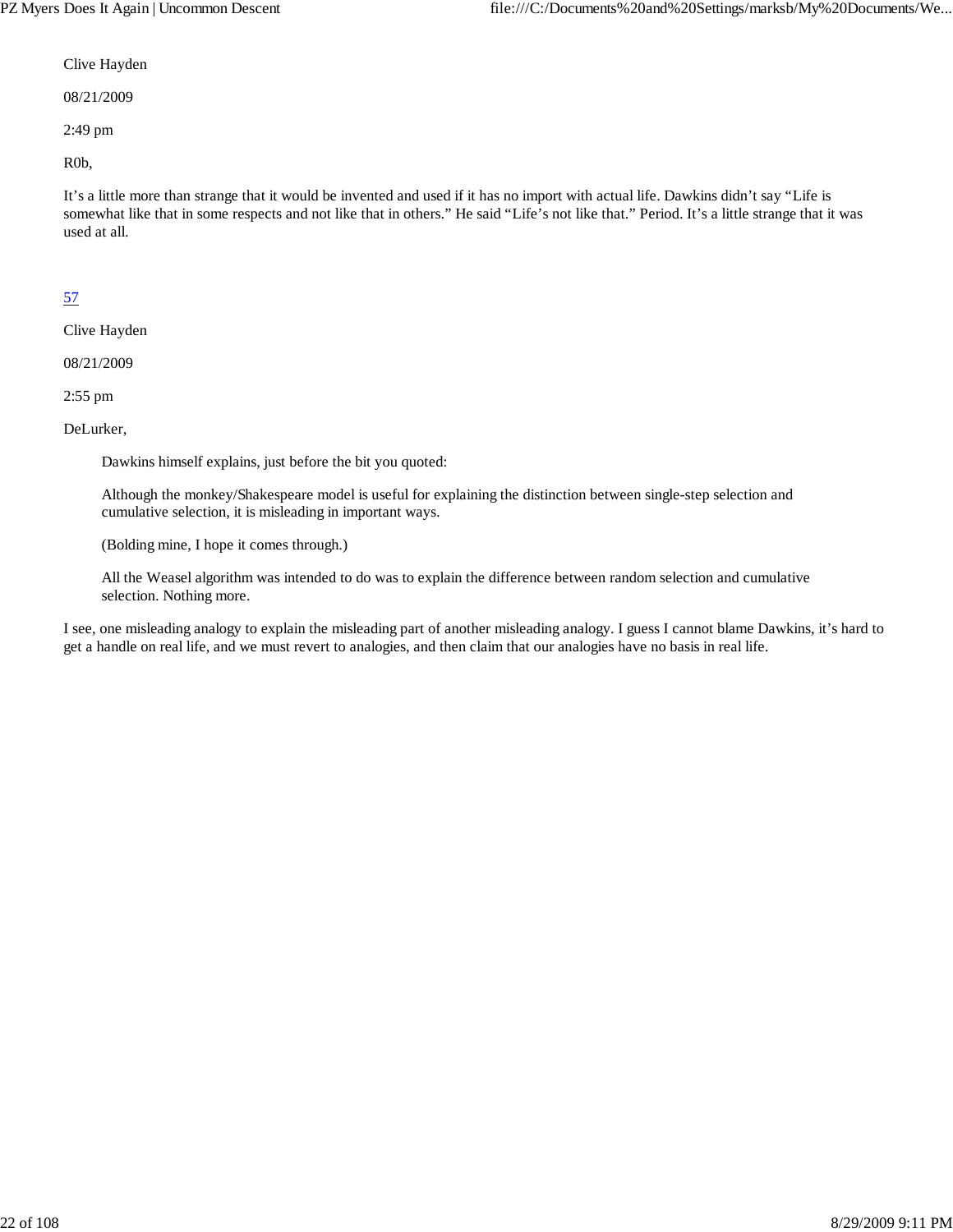#### 58

SCheesman

08/21/2009

3:01 pm

Nakashima:

I do have trouble with the concept of conservation of information which underlies the concept of active information. Suppose I have a program that computes the digits of pi. If I run this program and produce the first million digits, do they have the same information content? If I ran it for the first billion digits, do they have the same information content?

In fact, the number of decimals of pi is not a measure of information at all; it is merely a representation with different degrees of accuracy when expressed in a given numeric base. The true amount of information contained in the program is that required to specify the formula for the generation of pi, and that is independent of the number of decimals generated using the program. This reflects the quote given on Mark's and Dembski's "Evolutionary Informatics" web page at

#### http://www.evolutionaryinformatics.org/

"… no operation performed by a computer can create new information."

– Douglas G. Robertson, "Algorithmic Information Theory, Free Will and the Turing Test," Complexity, Vol.3, #3 Jan/Feb 1999, pp. 25-34.

Put another way, the decimals of pi output by the program add not a single bit to the amount of information already stored in the program necessary to generate them.

#### 59

**Matteo** 

08/21/2009

3:40 pm

This whole "no latching" objection seems absurd to me. The success of the weasel program relies on some pretty good psuedo-latching at least, to prevent the character strings from drifting away from their past successful matches. It matters very little whether Dawkins explicitly wrote in latching code or whether he chose mutation rates and population sizes to prevent "error catastrophe". Either way, he smuggled in some necessary information (I mean apart from the giant heist of comparing everything to his distant target string).

Their constant defending of the WEASEL program as if it meant a damned thing for their case is just one of many reasons why I conclude that Darwinists really have very little idea of what they're talking about. All they've got is a whole bunch of wishful thinking.

## 60

yakky d

08/21/2009

3:50 pm

kibitzer,

"But Dawkins states that targets don't exist in ToL." So do we take his word for it?

If there *are* targets in evolution, then instead of arguing against weasel, Dr. Dembski should use a real example from biology.

If his algorithm is supposed to model evolution, then evolution does involve a targeted search. Dawkins is speaking out of both sides of his mouth.

I didn't think he was talking out of both sides of his mouth when I first read TBW. He presents a simple model which illustrates some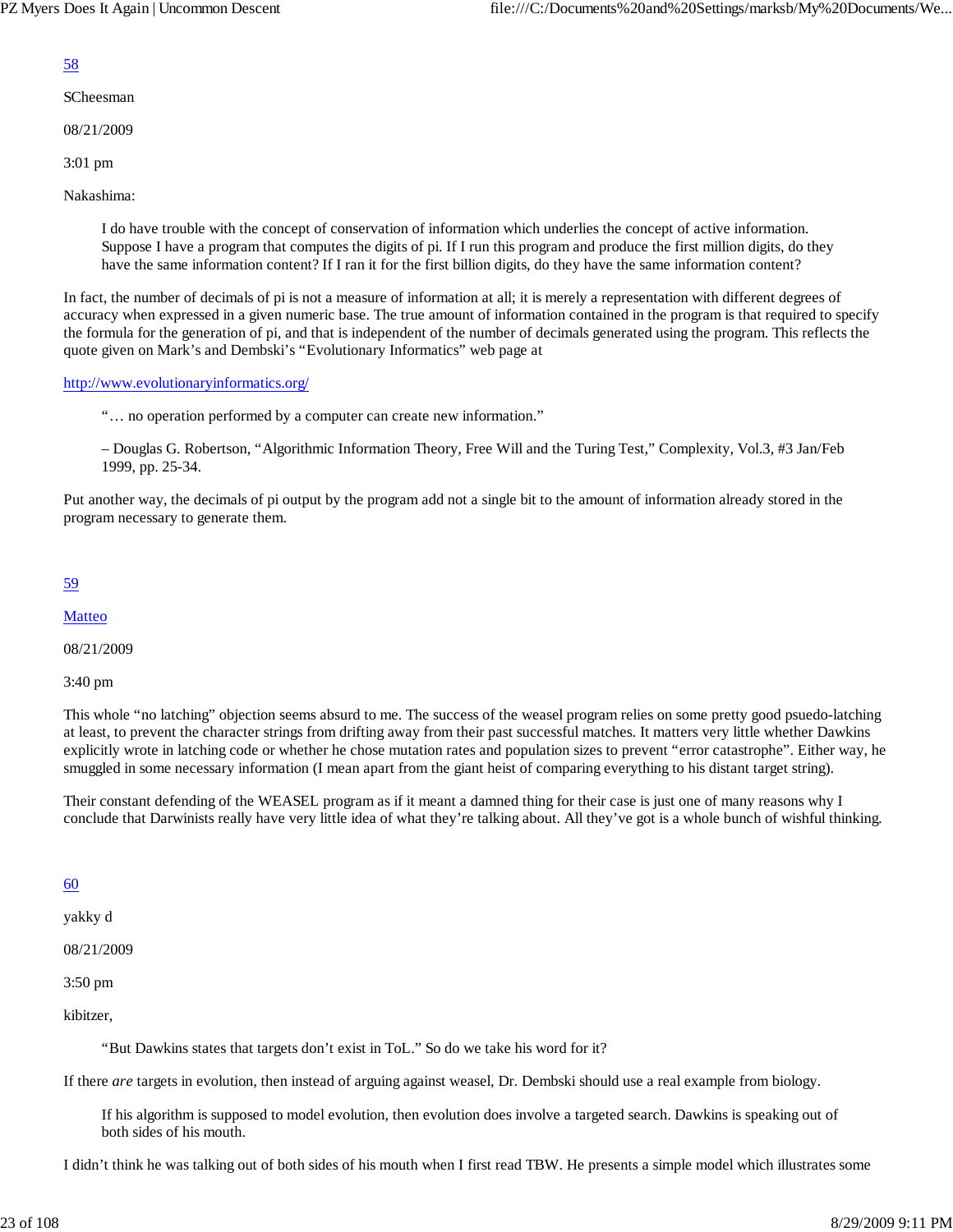aspects of evolution well, but not others. Again, Dawkins explains very clearly the shortcomings of the model, and in the end, I think a reasonable reader would understand the points Dawkins is trying to make.

Where in The Blind Watchmaker does Dawkins explicitly deny ratcheting? In the example he gives (METHINKS...), ratcheting appears to take place. So why not give Dembski the benefit of the doubt?

I don't think we can fault Dawkins for not addressing every possible misinterpretation of the algorithm. Maybe the latching objection didn't occur to him at the time (it makes no sense from an evolutionist's perspective for starters). Also, space is at a premium in a book, and I would imagine he would want to keep his explanation as uncluttered as possible.

#### 61

DeLurker

08/21/2009

4:28 pm

Clive Hayden#57

DeLurker,

Dawkins himself explains, just before the bit you quoted:

#### Although **the monkey/Shakespeare model is useful for explaining the distinction between single-step selection and cumulative selection**, it is misleading in important ways.

(Bolding mine, I hope it comes through.)

All the Weasel algorithm was intended to do was to explain the difference between random selection and cumulative selection. Nothing more.

I see, one misleading analogy to explain the misleading part of another misleading analogy. I guess I cannot blame Dawkins, it's hard to get a handle on real life, and we must revert to analogies, and then claim that our analogies have no basis in real life.

Could you please point out exactly what is misleading? The Weasel algorithm is a tool for explaining one aspect of evolutionary theory. Dawkins is very careful in *The Blind Watchmaker* to specify the limits of the tool. The rest of the book goes considerably beyondthis simple tool.

In context, there is nothing misleading about the Weasel algorithm.

## 62

R0b

08/21/2009

4:40 pm

Clive:

Dawkins didn't say "Life is somewhat like that in some respects and not like that in others." He said "Life's not like that." Period. It's a little strange that it was used at all.

Let's look at the whole paragraph from TBW:

Although the monkey/Shakespeare model is useful for explaining the distinction between single-step selection and cumulative selection, it is misleading in important ways. One of these is that, in each generation of selective 'breeding', the mutant 'progeny' phrases were judged according to the criterion of resemblance to a distant ideal target, the phrase METHINKS IT IS LIKE A WEASEL. Life isn't like that. Evolution has no long-term goal. There is no long-distance target, no final perfection to serve as a criterion for selection, although human vanity cherishes the absurd notion that our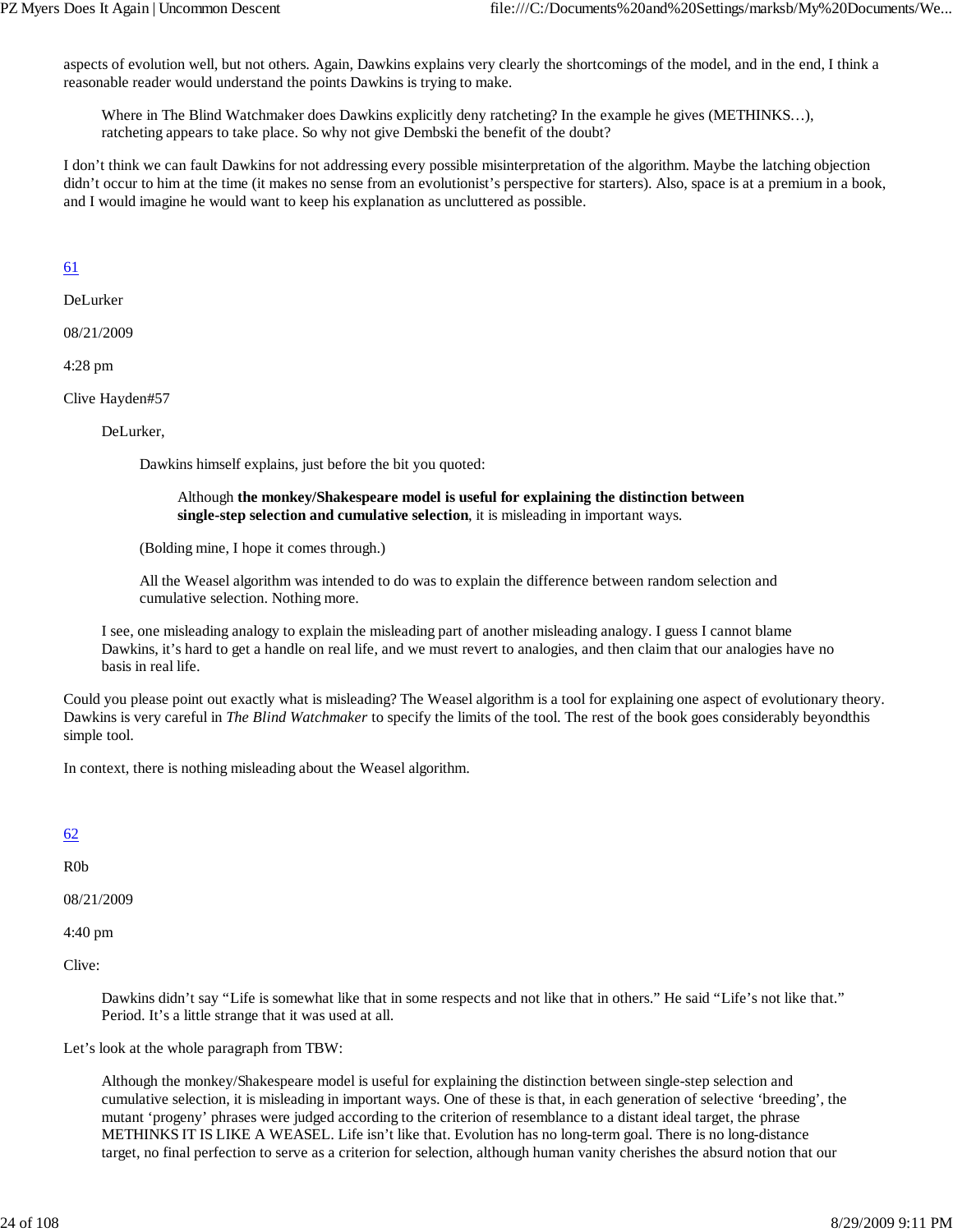species is the final goal of evolution. In real life, the criterion for selection is always short-term, either simple survival or, more generally, reproductive success.

WEASEL illustrates cumulative selection, a fundamental principle of biological life. It is different from life in that it has a long-term goal while life does not. "Life isn't like that" is smack in the middle of a paragraph that discusses that difference. Given the context, why in the world do you interpret "that" as referring to the whole of WEASEL? And given the first sentence, why would you think that Dawkins sees WEASEL as being different from life in *all* respects?

## 63

Alex73

08/21/2009

4:58 pm

This is more interesting than I initially thought. Staying with the book, anyone can see that the mutation rate is pretty low, because even incorrect letters are likely preserved. Let's suppose the following:

1. The program chooses a winner only if it has more matching letters than the parent string. (i.e. in case of the best child string(s) having the same number of matches as the parent one the entire generation is discarded) It seems to be perfectly in line with Dawkins' own words.

2. The mutation rate is so low that during the simulation there is only a very low chance for any generation to have a child where:

a: three mutations happen

b: two of these produces the matching letter from previously non-matching ones

c: one mutation changes a previous matching letter into a non-matching one

then the algorithm will produce results just like a latching algorithm without any explicit latching.

A quick calculation suggests that it would be the case at 1% probability for a letter mutation. BTW it looks like this figure could produce the the results seen in the book.

Now if a non-latching algorithm is unlikely to produce results different from a latching one, I think it is arguable that it can be evaluated as the latching version.

#### 64

Clive Hayden

08/21/2009

4:58 pm

R0b,

Given the context, why in the world do you interpret "that" as referring to the whole of WEASEL? And given the first sentence, why would you think that Dawkins sees WEASEL as being different from life in all respects?

Because that's what it says. If there is no target, there is no weasel phrase. Cumulative would mean anything that accumulated, even nonsense phrases.

#### 65

R0b

08/21/2009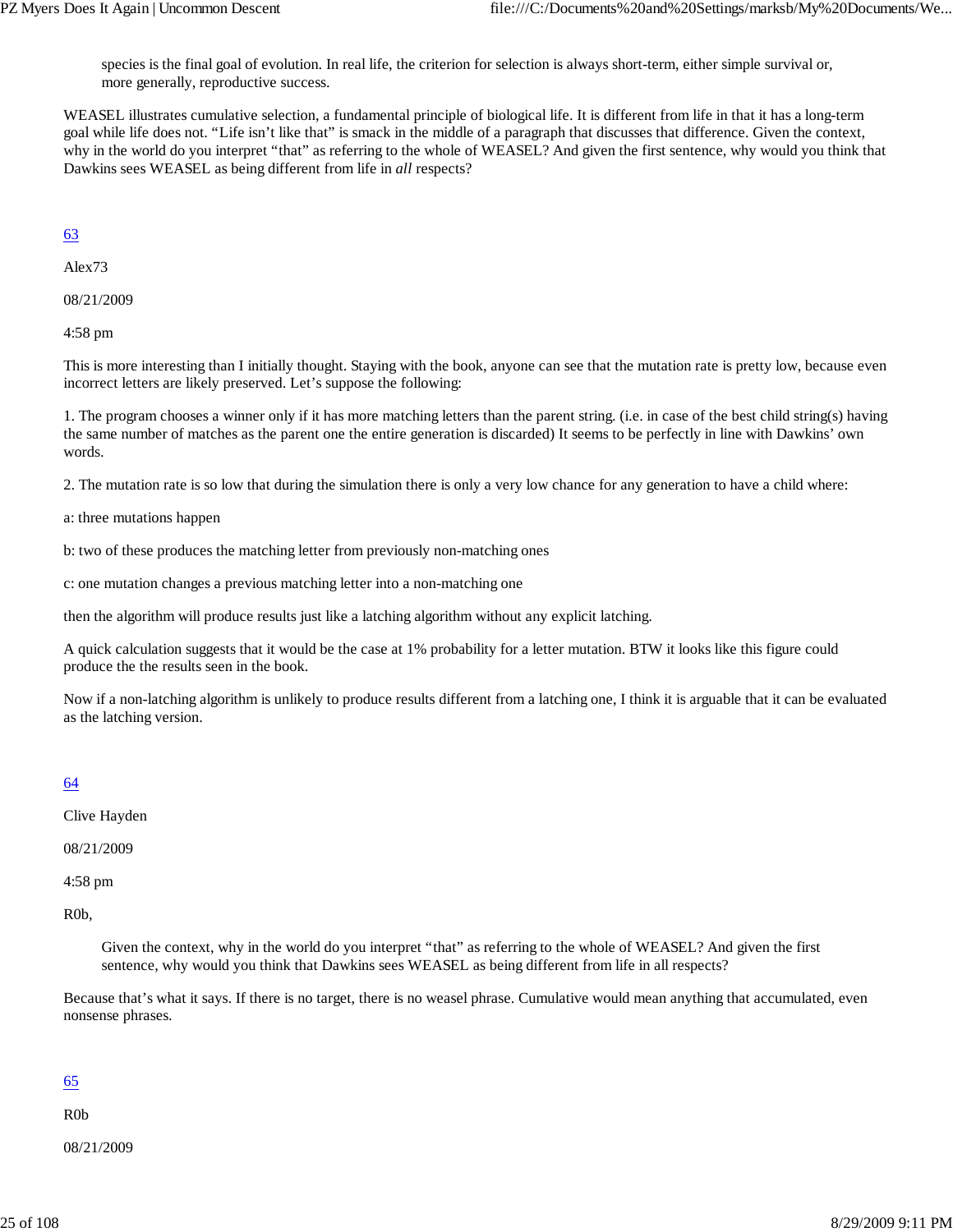#### 4:59 pm

SCheesman:

This reflects the quote given on Mark's and Dembski's "Evolutionary Informatics" web page at

http://www.evolutionaryinformatics.org/

"… no operation performed by a computer can create new information."

– Douglas G. Robertson, "Algorithmic Information Theory, Free Will and the Turing Test," Complexity, Vol.3, #3 Jan/Feb 1999, pp. 25-34.

And a similar statement by Leon Brillouin is also frequently quoted in EIL work, with the implication that these quotes have something to do with EIL concepts. They don't. This is simply equivocation on the word "information".

Robertson was explicitly talking about algorithmic information, not active, endogenous, or exogenous information. Algorithmic information, by definition, is not increased by any computational process. This fact has nothing to do with the EIL's conservation of information.

Brilloun is very explicit that computers don't increase information because they are deterministic. Again, this has nothing to do with the EIL conservation of information, which deals with probabilistic searches.

#### 66

R0b

08/21/2009

5:09 pm

Clive:

Because that's what it says. If there is no target, there is no weasel phrase. Cumulative would mean anything that accumulated, even nonsense phrases.

No, that's not what it says. Biological life and WEASEL have cumulative selection in common, regardless of whether there is a target or not. So you're wrong in acting as if Dawkins thinks that they have nothing in common. And you're wrong in acting as if their differences makes this commonality cease to be common.

## 67

Clive Hayden

08/21/2009

5:15 pm

R0b,

It cannot be common and uncommon at the same time. If the phrase is not a target, then any accumulation goes, and the whole weasel endeavor is for naught.

## 68

#### Joseph

08/21/2009

5:19 pm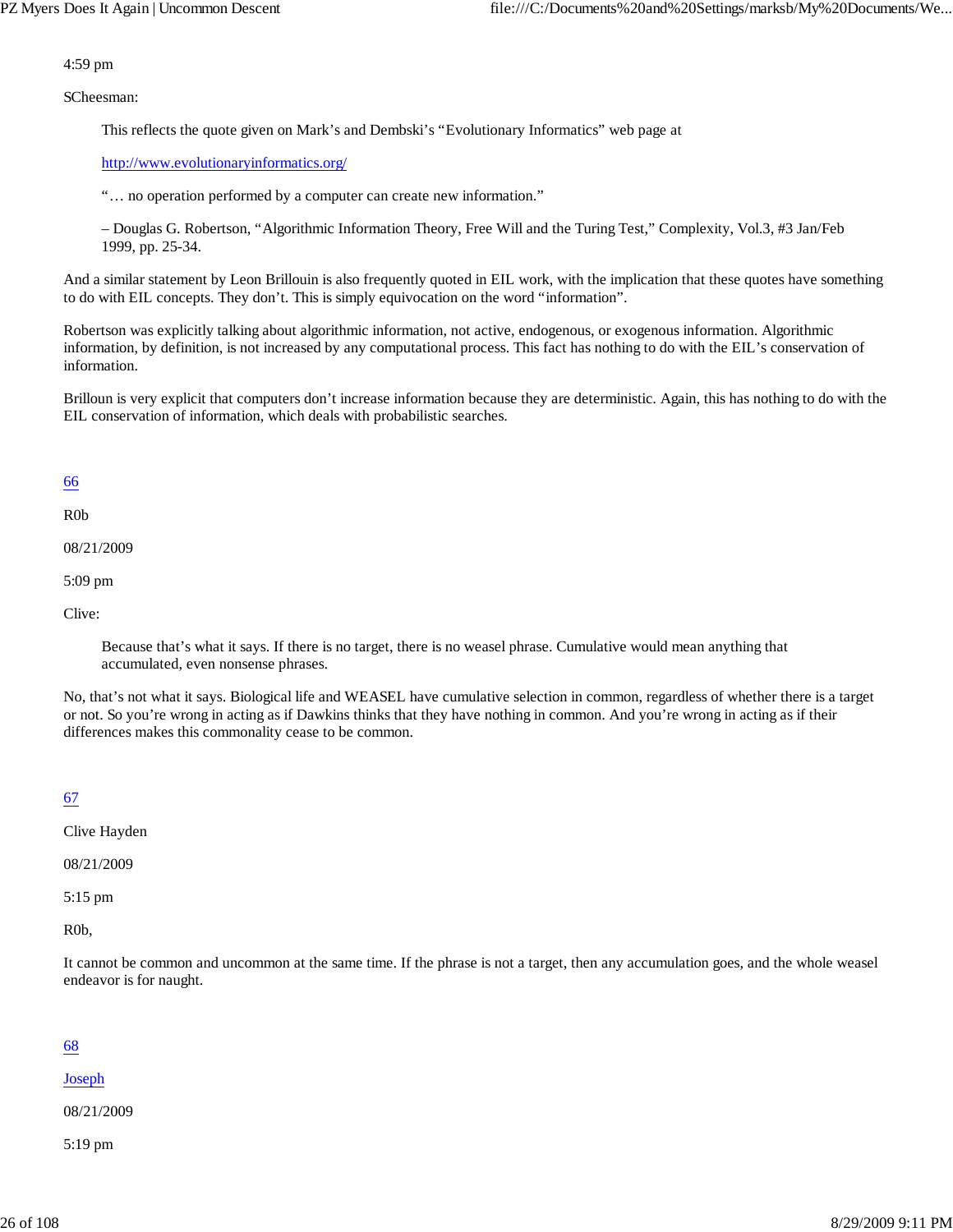#### BillB,

Given a large enough population size and a small enough mutation rate you will never see a character reversal.

That is ratcheting.

Cumulative means to increase by succesive additions.

Ratchet means to move in degrees in one direction only.

Dawkins clearly meant that cumulative selection is equal to ratcheting.

#### 69

#### Joseph

08/21/2009

5:20 pm

R0b,

Do you have any biological examples of cumulative selection?

And if there isn't a target then "cumulative" is meaningless.

#### 70

R0b

08/21/2009

5:25 pm

Clive:

It cannot be common and uncommon at the same time.

Of course it can't. Cumulative selection is common, so if you think it isn't, then you're wrong.

If the phrase is not a target, then any accumulation goes, and the whole weasel endeavor is for naught.

Irrelevant. Just because WEASEL defines fitness in terms of a distant target doesn't mean that every evolutionary algorithm or process has to do so in order to produce something interesting.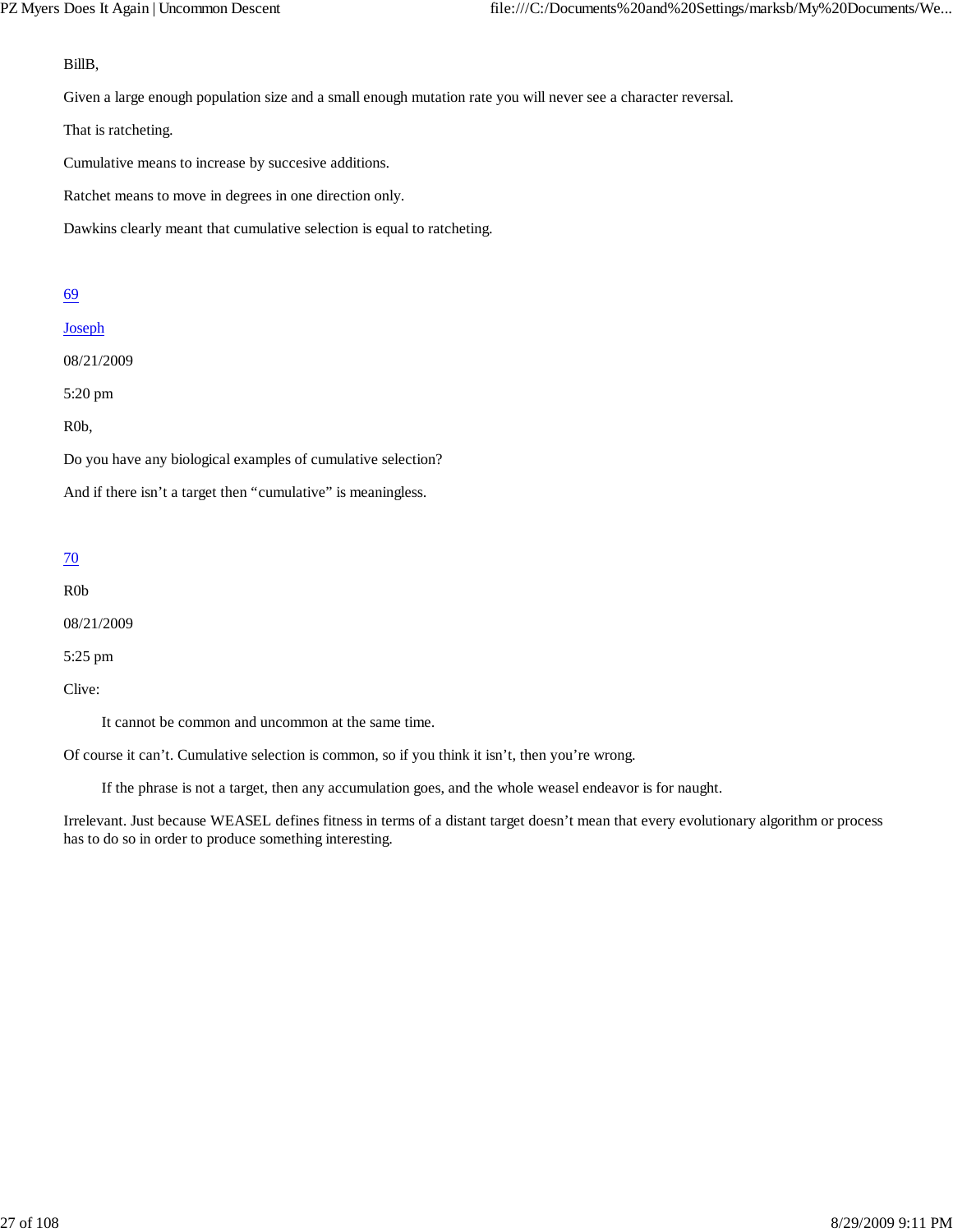#### 71

Clive Hayden

08/21/2009

5:29 pm

R0b,

Ahh, I see, "something interesting", like anything that accumulates in any sort of way, even an accumulation of letters from monkeys would produce "something interesting" whatever that means. We have now left the weasel analogy far behind, and are now looking for "something interesting", again, whatever that means. In the respect that things accumulate, is that really "interesting" in virtue of itself? It would of course depend on what accumulated, and if there is no target that is being approximated to in the accumulation, then the accumulation is anything, randomness, and always will be, for there would be nothing to compare the accumulation to, no standard of comparison. Call this "interesting" if you want, for there is no arguing personal taste.

72

DeLurker

08/21/2009

5:52 pm

Alex73#63

Let's suppose the following:

1. The program chooses a winner only if it has more matching letters than the parent string. (i.e. in case of the best child string(s) having the same number of matches as the parent one the entire generation is discarded) It seems to be perfectly in line with Dawkins' own words.

Actually, it doesn't. Dawkins' words are:

The computer examines the mutant nonsense phrases, the 'progeny' of the original phrase, and chooses the one which, however slightly, most resembles the target phrase, METHINKS IT IS LIKE A WEASEL.

It is mathematically possible for all progeny to be less fit than the parent. In that case, the Weasel algorithm would pick the best of the bad litter and keep going.

A quick calculation suggests that it would be the case at 1% probability for a letter mutation. BTW it looks like this figure could produce the the results seen in the book.

The site I mentioned above uses a rate of 5% and produces results similar to those in the book. I seem to remember someone running a large number of trials with different population sizes and mutation rates the last time this topic came up, but I can't find it at the moment.

## 73

R0b

08/21/2009

5:53 pm

Clive:

and if there is no target that is being approximated to in the accumulation, then the accumulation is anything, randomness, and always will be, for there would be nothing to compare the accumulation to, no standard of comparison.

No. Just because fitness is not defined in terms of a long-term target, that does not imply pure randomness.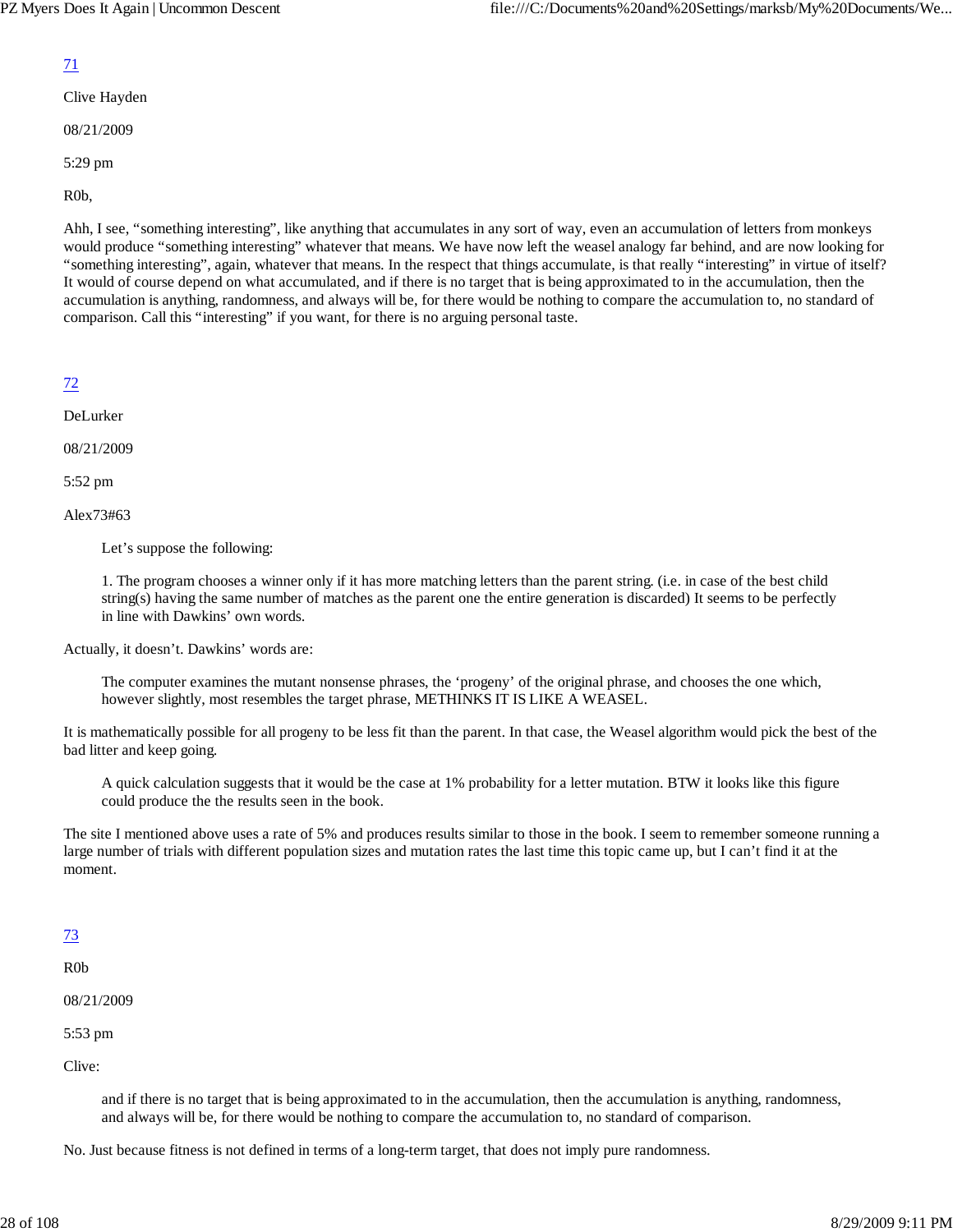Since you are no longer arguing that WEASEL has nothing in common with life, I'll take that as a concession. Thank you.

## 74

#### Joseph

08/21/2009

#### 7:01 pm

#### DeLurker,

Yes in an unrealistically small population with an unrealistically high mutation rate there could be a reversal.

That is why I said in a large enough population and a small enough mutation rate latching/ ratcheting is a given.

And realistic mutation rates are less than 1%. Much less.

#### 75

#### Joseph

08/21/2009

7:05 pm

Fitness is usually defined as those who leave more offspring.

And there are many reasons why that could be.

Also there may be many different "beneficial" variations competing within the same population.

## 76

Learned Hand

08/21/2009

7:28 pm

*Yes in an unrealistically small population with an unrealistically high mutation rate there could be a reversal.*

Stripping out the subjective weasel words, this is an admission that a reversion is possible in any nonzero population with any nonzero mutation rate. Did Dembski restrain his allusion to WEASEL to a narrow band of "reasonable" numbers? I don't recall any such limitation.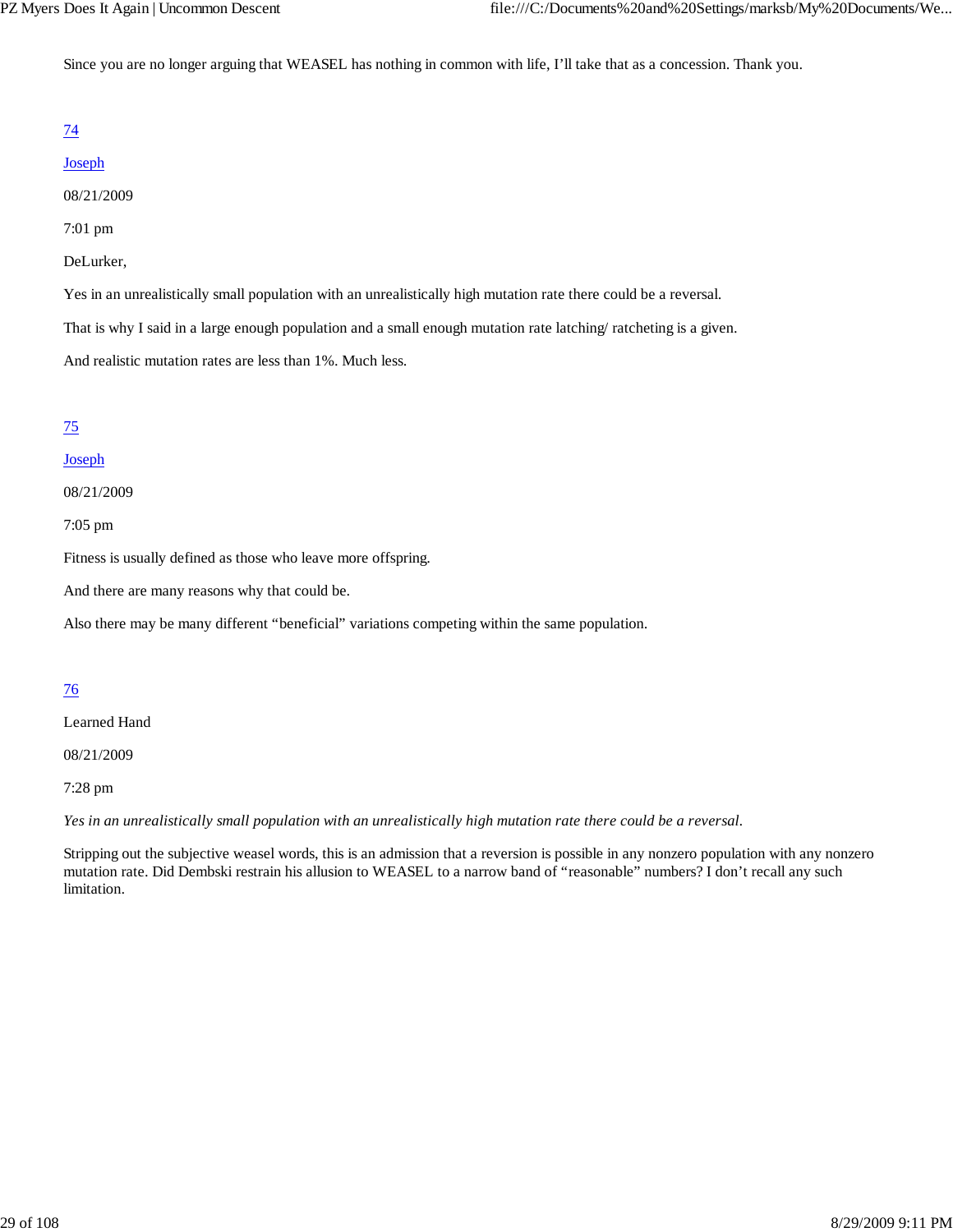#### 77

Clive Hayden

08/21/2009

11:37 pm

R0b,

I made no concession. "Weasel" has nothing in common with life, remember, life's not like that, it doesn't search out a target, so there is no Weasel to be got. And having no goal does mean that there is no goal, not even fitness as a goal, for you would have no criterion for fitness, for there is nothing to compare any accumulation to.

## 78

kairosfocus

08/22/2009

12:49 am

Onlookers:

Let's go straight to the main point.

The latest wave of Darwinist rhetorical wave attacks on "Weasel" are clearly intended to distract attention from, distort our understanding of and get us to dismiss the latest key ID peer reviewed paper, and its author. (As well as of course those who would support it.)

tot hat end a by now all too familiar ruthless and destructive pattern of rhetoric has been deployed by the Darwinists: distractive red herrings, led out to strawman misrepresentations soaked in ad hominems and ignited to cloud, confuse, choke, poison and polarise the atmosphere. And, if you dare point this out, you will be attacked through turnabout false accusations, in my case now amounting to accusing me of "gutter politics." [That's why I have publicly stated to BillB that he has gone beyond the pale of civil discourse. Sadly, he is now an example of what not to do. Prayers, of course are always indicated; for all of us finite, fallible, fallen, struggling sinners.]

The most urgent thing therefore is to first refocus our attention on the main point, then expose the sleazy tactics for what they are and I think you all will know the fairly recent historical exemplars of where that sort of incivility points and what it can do if it snowballs across our civilisation unchecked. (And TME, the written complaint should now be at the HS Dept.)

I] First things first:

What Dembski and Marks have done is:

1 –> they have extended the reach of the design thought focussed on CSI, by now addressing the issue of how we get to specified targets in configuration spaces.

 $2 \rightarrow$  The baseline approach is a random walk algorithm, which as we know from the many discussions of FSCI, can be swamped by exhaustion of search resources.

 $3 \rightarrow$  For instance if the entity uses 1,000 bits of info capacity to define its functionality (a functionality which is of course vulnerable to modest perturbation and so comes in islands), it will be such that the observed universe across its working life will only be able to run through less than 1 in 10^150 of the number of configs specified by that many bits.

4 –> Now, the cost of search issue is that there is no generic search algorithm that for all relevant problems will consistently outperform random search. that is while it may do better in some cases, it will actually do worse in others, and on average will be at most as good or as bad as random search.

5 –> this imposes the point hat there are horses for courses, and "good" search algors for particular challenges.

6 –> therefore, before we get to the direct search, we have a second order search for a good search to deal with. And so the problem explodes in a vicious regress.

 $7 \rightarrow$  but, when we introduce the possibility of independent knowledge of the situation, we see that we might be able to pick a good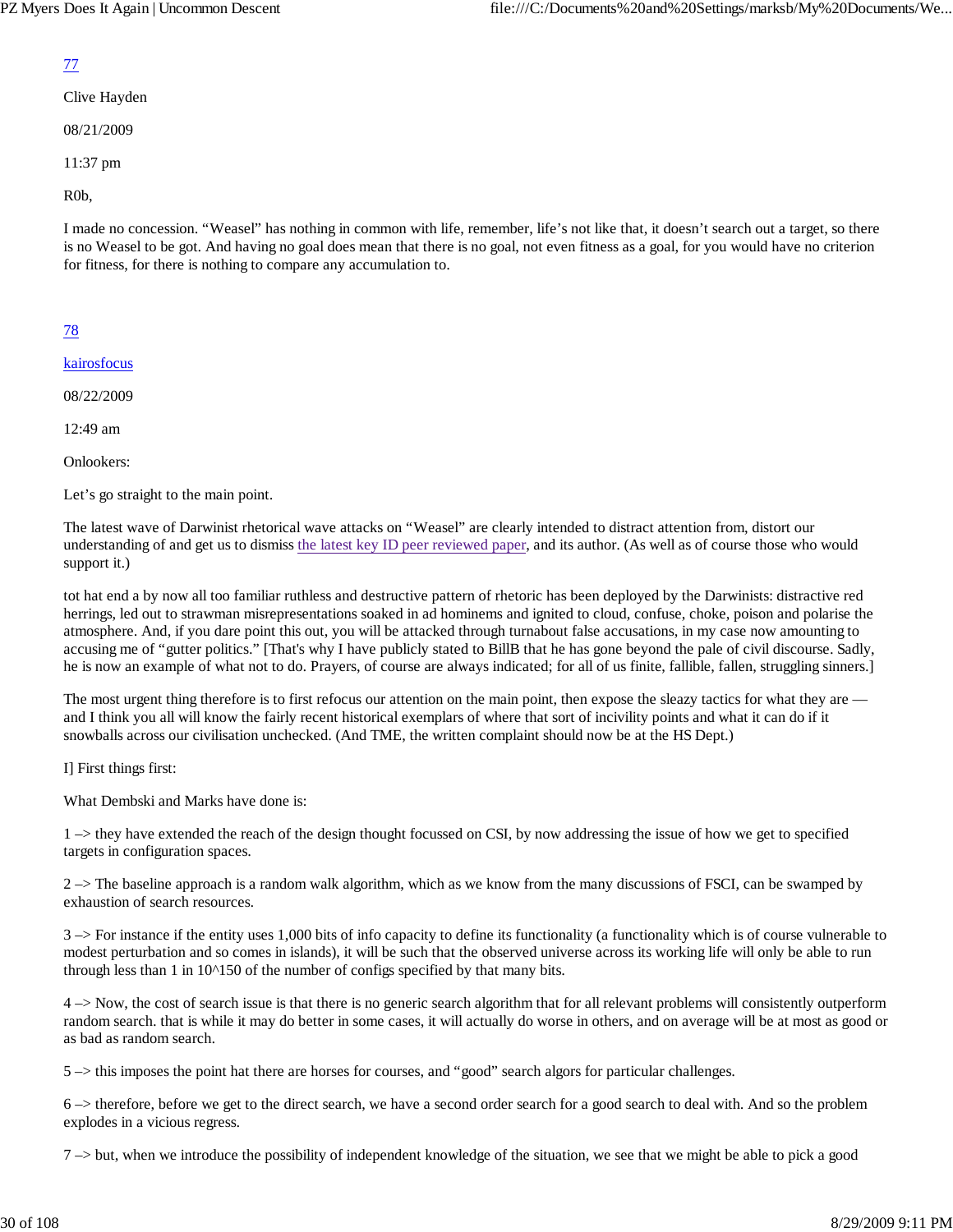search.

8 –> The impact of such a good search can be measured by the advantage it confers over random search.

9 –> that is, we have now defined ACTIVE INFORMATION at least up to the level of a concept.

10 –> the empirically known source of such active information: intelligence.

#### OOPS!

II] The Distraction

In a few sentences of the new paper, Drs Dembski and Marks make mention of a partitioned search approach to the Dawkins Weasel sentence target of 1986.

This actually makes a lot of sense, as it is a well-known, self-confessed instance of targetted search using cumulative — step by step addition — search based on knowledge of target and proximity to it. (All of this is directly stated by Dr Dawkins himself, in so many words, a s I have long since laid out here, for those concerned to be truthful and fair minded.)

That has some consequences:

a –> Targetted search that uses mere proximity and which eliminates and even discusses complex functionality as a threshold [why CRD derides "single-step selection"], is NOT a good analogy to what chance variation and natural selection are said to do; for want of basic similarity.

b –> In the context of CRD's enthusiastic description, he stresses the cumulative selection that rewards the slightest increment to target, and eagerly published a 40+ and 60+ generation run to target.

 $c \rightarrow$  In neither case do we ever see a letter that has gone correct revert [with over 200 possible places for hat reversion to happen, taking up the bulk of the 300+ published letters from runs] — by sharpest contrast with the 1987 BBC horizon videotaped run, which also took up many, many more generations as a consequence of frequent reversions.

 $d \rightarrow$  So, when we multiply the two aspects of the available evidence, we see immediately that it is a legitimate form of a weasel algorithm to consider a case of letterwise-partitioned, explicitly latched search.

e –> This, Dembski and Marks did and this they (and those who point out the legitimacy of so doing) are being castigated for.

f –> Now, we know also that subsequently CRD is reported c 2000 to have claimed that Weasel c 1986 was not explicitly latched. This raises the question, whether such is compatible with the evidence published c 1986.

g –> the answer is yes, as without EXPLICIT latching of successful letters and further step by step ratcheting forward with those in the bag specifically protected from further change, we can get IMPLICIT latching, at least for "good" runs.

h –> This works by having a due balance of generation size, mutation rate per letter, and an appropriate selection filter (which includes the specifics of the Hamming distance to target metric).

i –> What will happen in such a case is that art least one no-change case will be present in an overwhelming majority of generations, and that single step changes will dominate the rest.

j –> That way, filters can be set up so that the closest to target will be either a same-state case, or a one-step increment in such "good" runs. [Observe that in 40 gens to target for 28 letters, nearly 1/2 the time, no-changer must win, and one step advances win most of the rest of cases.]

So, both explicit and implicit latching are legitimate approaches to Weasel in looking at the published behaviour c 1986.

And in neither case do the red herring and strawman talking points over latching — not to mention the ad hominems that have been tossed at pro ID UD regulars with such abandon — make a dime's difference tothe force of the Dembski-marks case in teh main.

#### GEM of TKI

PS: Last time around, there were a lot of talking points on how the apparent latching was not real. It seems that for now the law of large numbers implications for the 200-letter sample have put that set of talking points to rest. [Cf the already linked for a discussion of that red herring trail.]

PPS: Let us note: many of these involved in the latest wave of attacks here and elsewhere are clearly connected to academia and/or education and presumably also the media and/or wider chattering classes. What we have seen over the past few days therefore, sadly,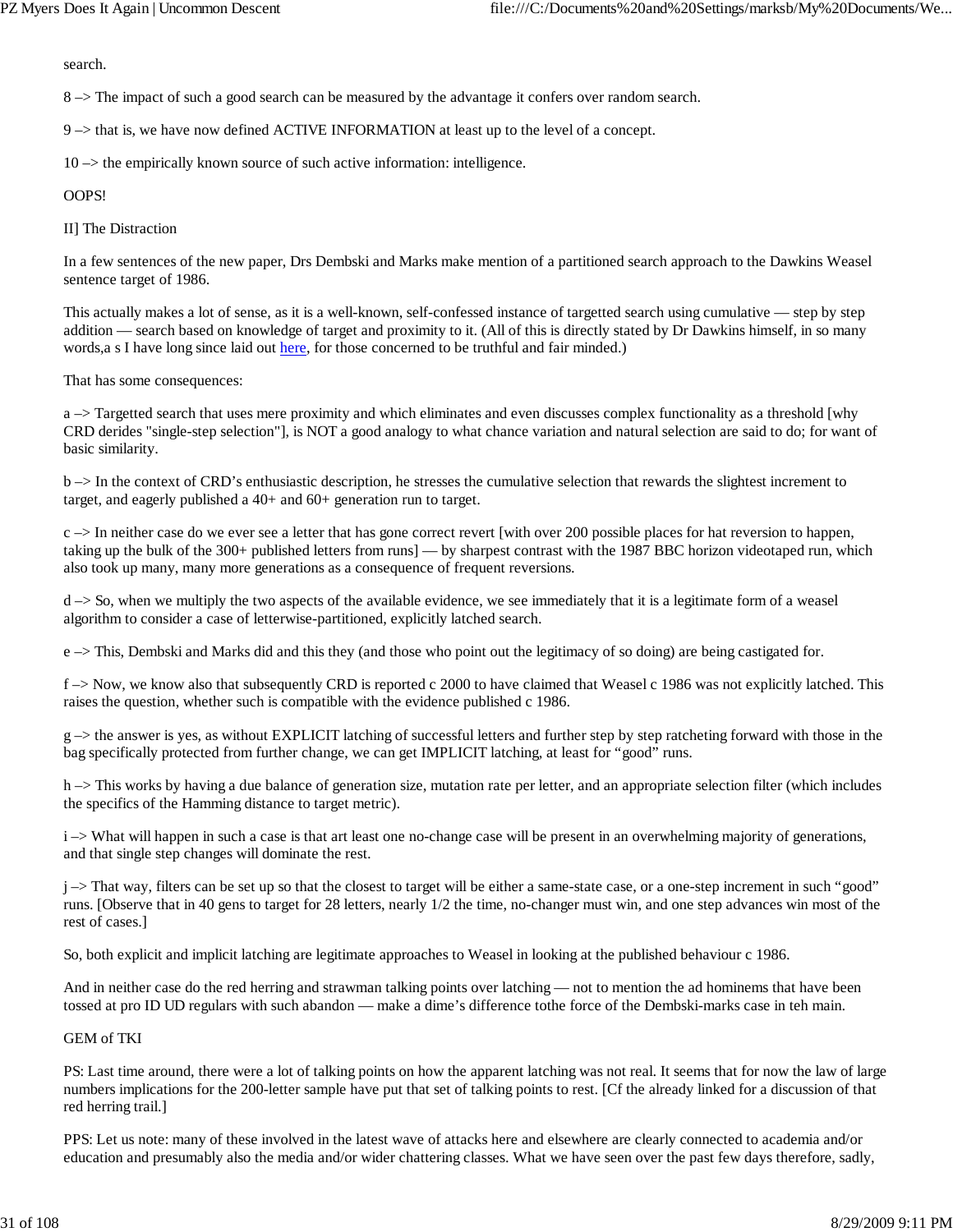speaks volumes about judgement, truth and fairness issues that seem to be all too commonly characteristic of this generation of the intelligentsia in our civilisation; reflecting the corrosive impact of evolutionary materialism driven secular humanism — which is inherently amoral [spell that: is-ought gap] and thus enabling of immorality, especially when pet issues are at stake. I think it is time to create viable alternatives to a corrupted intellectual culture and institutions.

79

#### kairosfocus

08/22/2009

1:01 am

PPPS: BTW, just to show that we are not singing off the same hymn sheet, there is a point of minor disagreement between Joseph and I. Since the filter rewards the closest to target in any one generatio0n, with big enough generations, and big enough mutation rates, multiple mutation cases may become common enough that we begin to *see* other effects in the runs of champions: substitutions where one letter advances to correct even as another reverts, and cases of double etc letter advances. So, I think there is a band on pop size to see the latching and quasi-latching IMPLICIT effects. As I vaguely recall, once I started to push Atom's adjustable Weasel up to the 999 pop limit and also push mutation rates, some of these effects popped out of the woodwork. (Atom, that sounds like an old fashioned product name . . . sorry.)

#### 80

#### kairosfocus

08/22/2009

1:08 am

OOPS: a –> Targetted search that uses mere proximity and which eliminates and even discusses *dismisses* complex functionality as a threshold [why CRD derides "single-step selection"], is NOT a good analogy to what chance variation and natural selection are said to do; for want of basic similarity.

## 81

#### kairosfocus

08/22/2009

1:12 am

NB: Atom has a good discussion here, in the graffiti thread, as usual. [A, how is the Luminous One?]

## 82

feebish

08/22/2009

1:32 am

kairosfocus in 79:

"with big enough generations, and big enough mutation rates, multiple mutation cases may become common enough that we begin to see other effects in the runs of champions: substitutions where one letter advances to correct even as another reverts, and cases of double etc letter advances."

This is why I think "demi-ratcheting" is the proper term to describe this Weasel business, as I mentioned in March in this comment: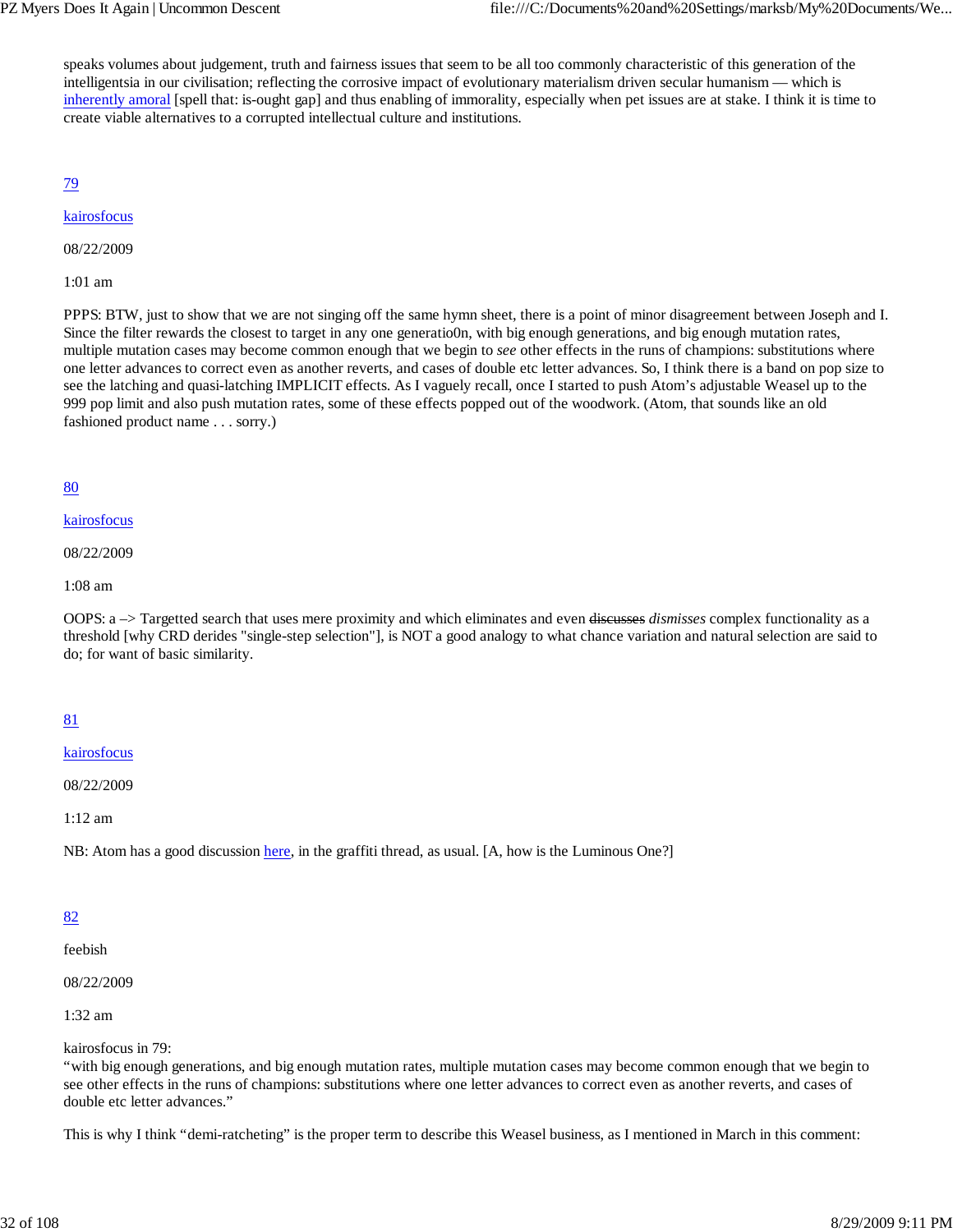Since correct letters can sometimes change, "latched" doesn't quite work, while "ratcheting" implies change in only one direction (the good direction). By using the term "demi-ratcheting," we capture the rare occasions of correct letter reversions, while at the same time noting that the number of correct letters, the as it were "fitness" of the offspring, ever ratchets upwards.

At any rate, in his comment #7 to his post about his new paper, Dr Dembski makes it clear that the issue of demi-ratcheting ("locked or non-locked") is beside the point. So there isn't much use arguing about it here.

## 83

yakky d

08/22/2009

1:40 am

kairosfocus,

a –> Targetted search that uses mere proximity and which eliminates and even dismisses complex functionality as a threshold [why CRD derides "single-step selection"], is NOT a good analogy to what chance variation and natural selection are said to do; for want of basic similarity.

Let's stipulate that this is true: Weasel is not a good analogy to Darwinian evolutionary theory. How then does Dr. Dembski's critique of weasel become a critique of Darwinism, and somehow lend support to ID?

## 84

kairosfocus

08/22/2009

1:58 am

YD:

Kindly look at part I of my comment at 79 above, which I specifically gave as first priority.

You will see there how the further analysis extends the frame of thought for inference to design.

Also the onward, linked Atom comment and exchange with Rob make for interesting insights from one active with the EIL.

Fresh meat.

GEM of TKI

PS: When a red herring-strawman-ad hominem distractor has been heavily used [and, rememeber I have been accused now of "gutter politics" and just over a week ago or so was threatened -- if it was just a threat (why I emailed and have written) -- with being reported to the US HS Dept as a potential terrorist threat to be put on a watch list for pointing out that this is an increasingly commopn and dangerous rhetorical pattern], it is necessary to address it correctively, and that justified what is part II.

## 85

kairosfocus

08/22/2009

2:09 am

FB: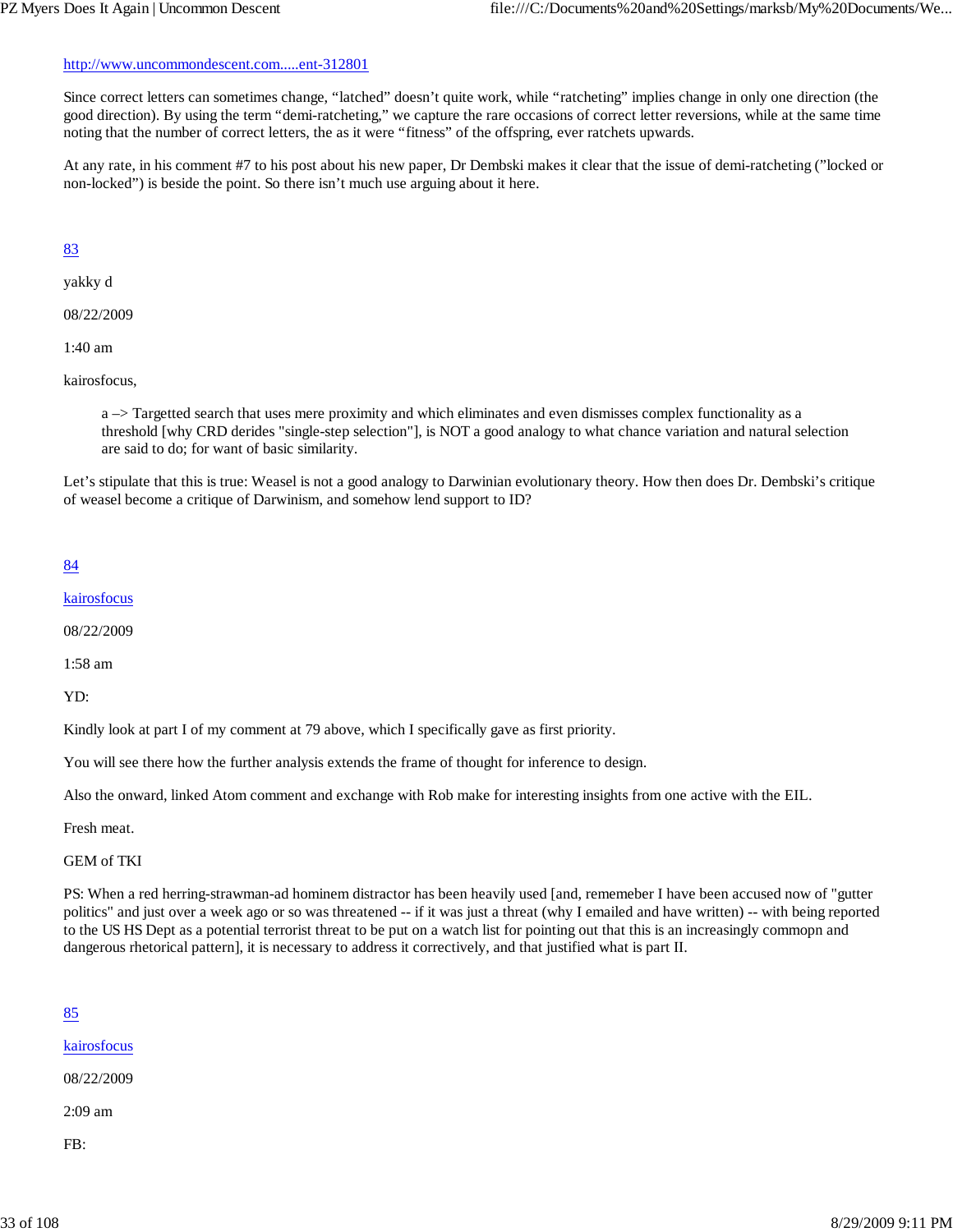Remember, we are accounting for "good" runs that appear to latch and are claimed to not have used explicit latching. So, IMPLICIT latching and associated ratcheting through cumulative advance towards the target, become relevant concerns.

As you will see in my linked discussion, in App 7 the always linked, I speak of QUASI-latching — close enough to your term — to speak of the case of relatively rare reversions (which I have usually seen with substitutions).

When the parameters are detuned enough, we see far from latched behaviour similar to that BBC Horizon 1987 video, and often that happens with exploding numbers of generations; also similar to the BBC Horizon tape. This last, often as the last few letters keep getting substituted out so the deal is very hard to close.

#### GEM of TKI

PS: I guess I should note too that one aspect of sci methods is the replication of results. thanks to Atom's adjustable Weasel, we can replicate all sorts of patterns, which strongly legitimates the spectrum of weasels: explicitly latched, implicitly latched (esp for good runs), quasi-latched, unlatched. (Note too that Apollos showed us a case where an explicitly latched weasel can be programmed to do reversions etc.)

#### 86

yakky d

08/22/2009

2:22 am

kairosfocus,

I don't see anything in part I of your post that discusses weasel specifically. Recall that in his post, Dr. Dembski referred to the weasel section specifically, saying that the analysis supported ID. I'm still at a loss as to the point of that section, if as you say, weasel is a very poor analogy for Darwinian evolution and hence is essentially irrelevant to the ID/Darwinism debate.

#### 87

Alex73

08/22/2009

5:56 am

DeLurker,

Indeed, you got a point, Dawkins does not say that. However, his code may still *implicitly* work as I described if it does the following:

(0. Each generation is a well organized list of child strings.)

1. Once a generation has been created, it starts from the first one in the list.

2. It compares it to the Weasel string and gives it a score and makes it the candidate for the new parent. Then proceeds to the next string.

3. If the 2nd string has **higher** score than the first one, then the 2nd one becomes the new parent. In any other case, the first string will remain the next parent.

4. Continue to do #3 with all other strings.

Now due to the low mutation rate, it is very likely that the first highly scoring string will be identical to the parent string or only differ in non-matching letters. In this case my description is still valid in the far majority of the cases.

What Dawklins could have done is to gather all child strings with the highest score and choose one from them randomly. This is, of course, not mentioned in the book. However, in this case, we should have seen plenty of changes among the incorrect letters and also some correct letters reversing. In his examples when he goes from 2 non-matching letters to 1 non-matching letter, there could have been many of other intermediate generations with different 2 non-matching letters until a lucky strike fixes one of them while not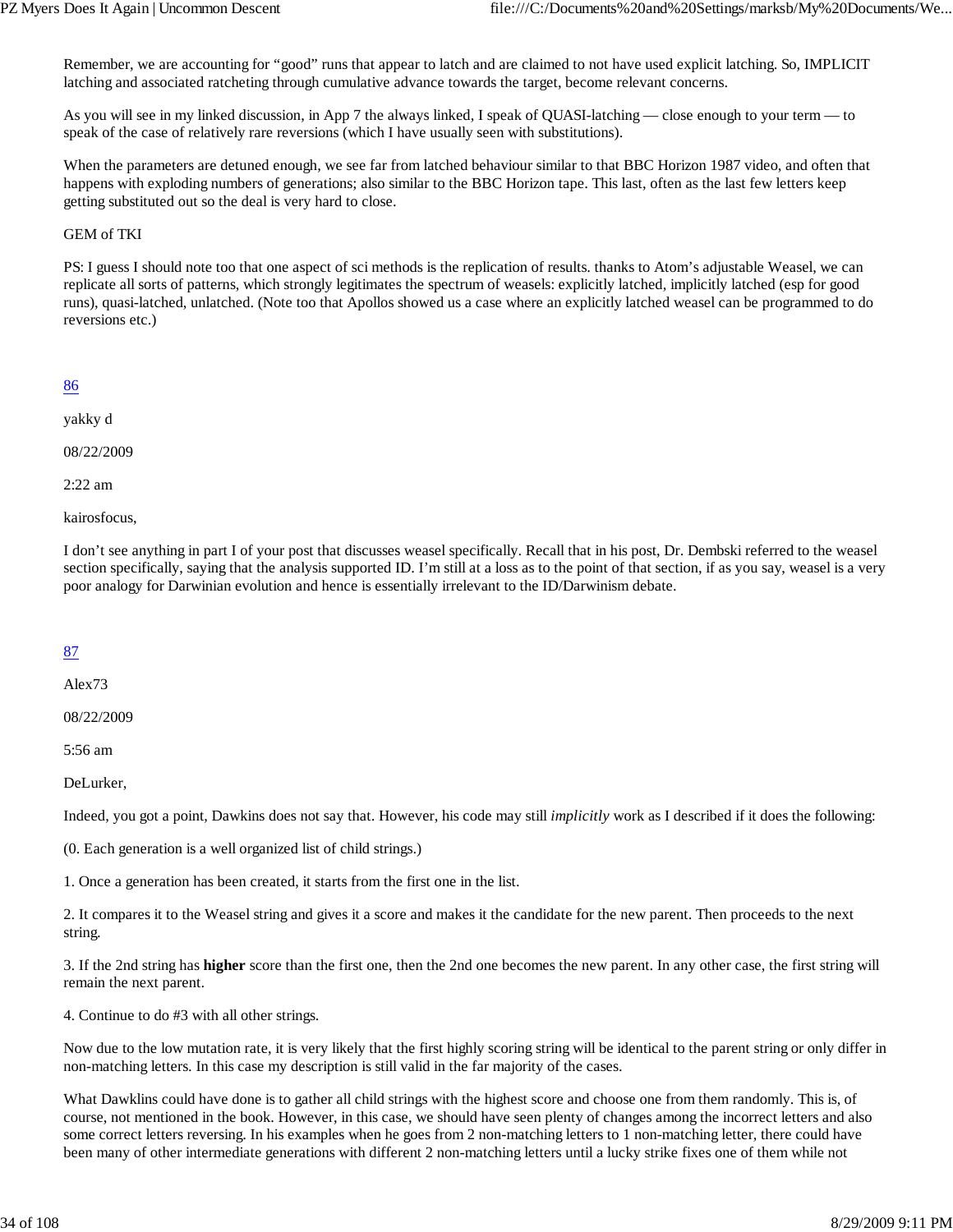ruining any other one.

Dawkins did not publish the code. We do not know why, but he certainly can avoid much criticism by doing that. The results he published look like explicit laching could be used. However, even in case of no explicit latching his code could likely behave just like one with low mutation rate and certain programmatic solutions. So those analyisng his 'search engine' as a partitioned search have a strong case. He also admits that it is not a good simulation of real life, so proving that evolution cannot work like this will not bring down the Darwinist establishment.

Then why is it such a holy cow?

88

#### BillB

08/22/2009

5:59 am

KF:

The issue being discussed here is the fact that Dembski and Marks describe WEASEL as a partitioned search thus:

Partitioned search [*Reference to Blind Watchmaker*] is a "divide and conquer" procedure best introduced by example. Consider the  $L = 28$  character phrase

LESAEW \* A \* EKIL \* SI \* TI \* SKNIHTEM

Suppose that the result of our first query of  $L = 28$  characters is

#### MAS?**E**VOLUTIONARYI?NFROMATIC**S**

Two of the letters {E, S} are in the correct position. They are shown in a bold font. **In partitioned search, our search for these letters is finished.** For the incorrect letters, we select 26 new letters and obtain

#### LISTEN?ARE?THESE?DESIGNED?TOO

Dawkins does not describe his algorithm as such, and if you implement his algorithm as he describes it you produce a programme that does NOT perform a partitioned search and DOES produce multiple 'mutant progeny'.

This is the issue being discussed, it is what PZM is complaining about and his complaint is what this whole post is about.

As you yourself have admitted, WEASEL does not require an explicitly coded latching **mechanism** to produce the published results. Including a latching **mechanism** and not generating a population of candidate progeny converts WEASEL from a non-partitioned population based search into a partitioned iterative search.

Lets go over this again:

The description of the WEASEL algorithm provided by Dawkins is of a non-partitioned (non-latching) search that produces multiple candidates for each generation where every letter has a probability of mutating, and only the 'fittest' is selected for the next generation.

Dembski and Marks describe an algorithm (as detailed above) where letters in a phrase are constantly randomised, and for each letter the randomisation is halted when that letter matches the target.

These are two different algorithms.

I'll repeat the central point in case you missed it:

This debate concerns Dembski and Marks incorrect portrayal of another work in their own peer reviewed paper. They never justify describing WEASEL as a partitioned, non-population based search in their paper. If they believe that this is a valid interpretation then they should make this clear in their publication and give their reasons.

This is the issue, everything else you keep bringing up is obfuscation and distraction.

Now can you please try and stay on-topic.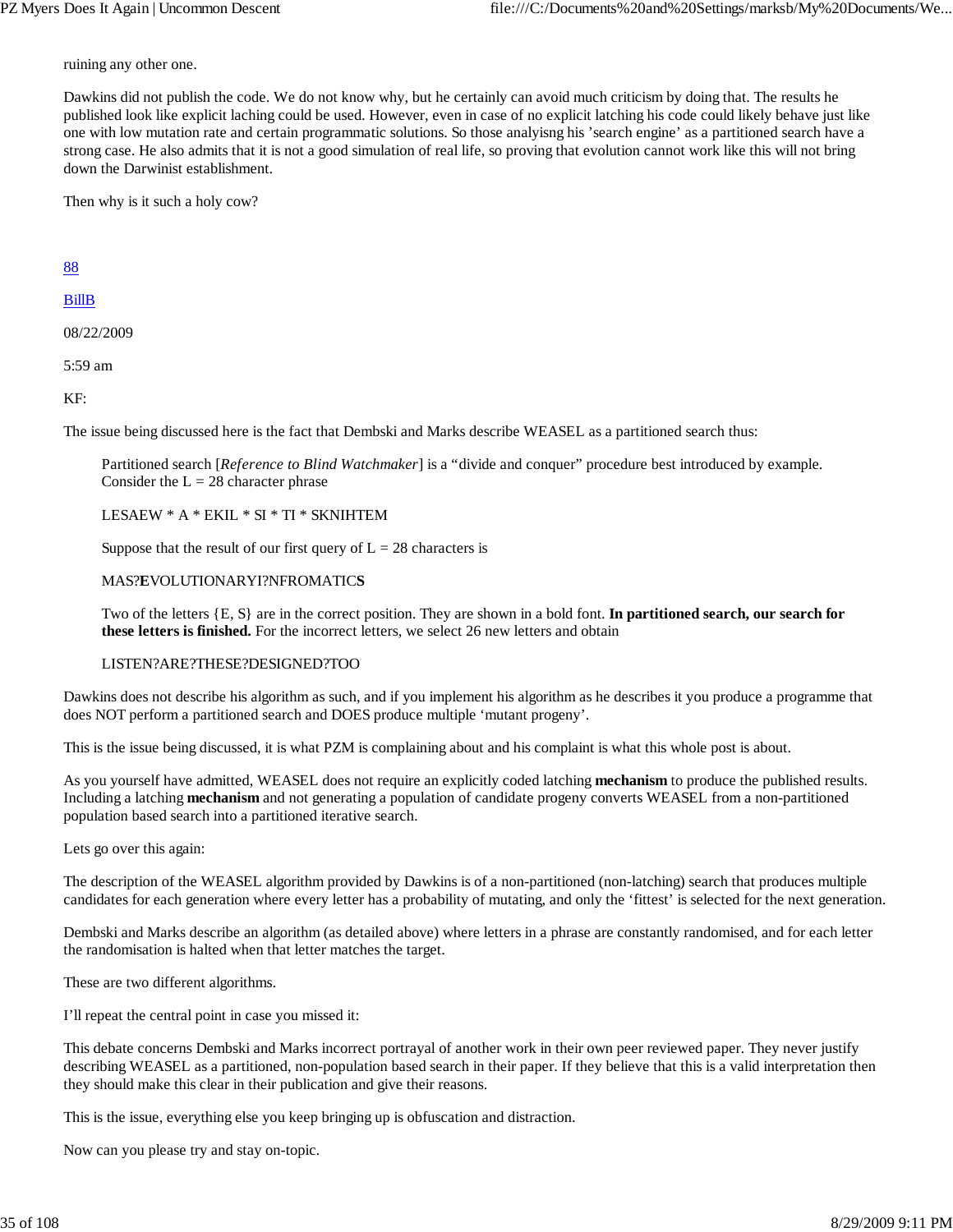#### 89

#### BillB

08/22/2009

6:03 am

Oops, it appears that whilst quoting from the paper the letters in the search phrases got pasted in reverse order.

I wonder how that happened  $\bigcirc$ 

#### 90

#### BillB

08/22/2009

6:04 am

And there are some formatting errors, but you get the drift I hope.

## 91

kairosfocus

08/22/2009

6:13 am

YD:

Please note, the introduction to 79 shows why I first focus on the main point Drs Marks and Dembski were making, and then in part I I addressed the non-technical level of that main point.

In Part 2 I addressed the red herring talking points that have been used since publication was announced, to try to shift attention from what was achieved, and to go down a sadly familiar rhetorical garden-path lit by the light of burning ad-hominem-soaked strawmen.

In particular, the talking points on weasel (constituting a second level of red herrings and strawman distortions) are a red herring.

I think part of the challenge many face is need for a bit of background on what design theory, information search and cost of search are about, and how these relate to bio-systems (and to Weasel).

Pardon, therefore, some step by step notes on points:

1 –> ID is about the empirical study of signs of intelligence, among which complex, specified information [CSI] is a key sign, including of course the development of methods of measurements and calculation for quantities associated with such signs. (In the context of both known engineered systems, and biosystems, functionally specific, complex information [FSCI] is a particularly interesting sub-set of CSI.)

2 –> Information exists in the context of *contingency*: e.g. strings of capital letters and spaces are such that they can in any one position take up 27 values: A/ $B / \ldots / Z'$ , the \* standing in for the space.

3 –> As a result, if we have one position, say X, it can take up 27 possible states. For two member strings: XX, there can be 27 x 27 states, and for 28 length strings we have  $27^{\prime}28$  possible values [ $\sim 1.197 * 10^{\prime}40$ ], including of course METHINKS\*IT\*IS\*LIKE\*A\*WEASEL

4 –> Particular configurations can come about in various ways: e.g. Shakespeare could compose — intelligently — a sentence; a random letter generator could get very lucky in one shot, or there may be ways to cumulatively — by step by step progressive additions — start from a random initial string and create it.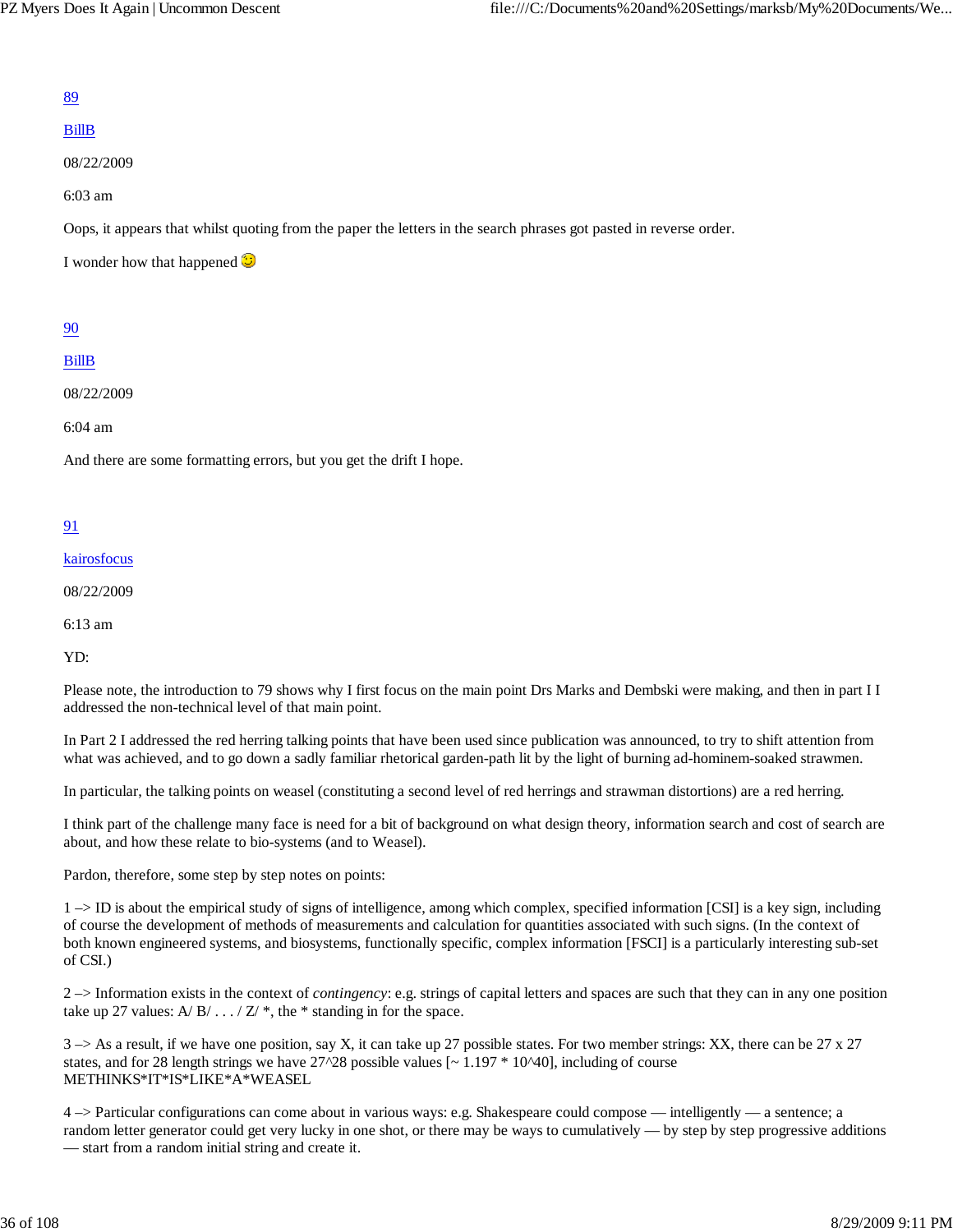5 –> In any case, the point is that the Weasel string is not just any ordinary string: it functions as a specific, meaningful sentence in English.

6 –> It is also COMPLEX, not just because it has many interacting parts, but because these parts are such that they may take up manifold configurations, so there is a space of possible configurations that is large [over 10^40 possible configs].

 $7 \rightarrow$  In that space, only a tiny fraction will fulfill the function of being the Weasel sentence, and this can be recognised in the particular case by looking at the string. [And, we may compose measures for how close to this we are.]

8 –> Now, we come to the problem of how do such things originate? By enormous good luck is in this case strictly possible but not sufficiently probable to be credible.

9 –> By intelligent action is a routinely observed cause.

10 –> Mr Dawkins claimed c 1986, that instead of "single step" good luck, if an initially at random string were allowed to multiply into a population generation by generation with some small chance of mutation of the letters, where the "closest" to Weasel were selected and the process would iterate, in a rather short time we will arrive at Weasel. He wrote two programs [one in BASIC, the other in PASCAL] and published some "runs."

11 –> However, on closer inspection, the programs already embed the Weasel sentence as a target, and the process of moving to the sentence is one of targetted search; and as he admitted, this is fundamentally dis-analogous to the claimed mechanism of evolution by chance variation and natural selection. indeed, it is evolution by artificial selection.

12 –> But, we are here dealing with a discussion of searches in configuration spaces, and since DNA is also a digital text string which is functional and complex, searches and search mechanisms and challenges facing them are relevant to the origination of FSCI and to the question of inference to design as the best explanation for cell based life.

13 –> in that context, Weasel is a case of a search, and teh ststement by CRD that it was by cumulative progress to taarget is a search method. The print-offs of 1986 and the remarks on cumulartive progress to target make it a reasonable implementation of QWeasel to do what is called partitioned letter-by letter search with explicit latching of the successful leters. (that otehr versions are alos possible is much of the focus for a side-discussion, already addressed.)

14 –> What Weasel demonstrates in fact — though not in CRD's intent — is the advantage conferred by active information, that makes the "cumulative selection" targetted search more likely to succeed than the average or reference search algorithm.

15 –> That is, since we already know the target, the simplest search would be to find the statement of the target in the WEASEL program and reproduce it.

16 –> Another solution is to split up the string into 28 sub-searches, with each letter now facing odds of 1 in 27 of being correct. Test for being on target letter by letter. Lock up the successful letters. Vary the others at random, and repeat the test. Do again until the whole target is achieved. 9noteteh role played by the known target in the search, and how saving successful letters form further change makes the search far more effective.)

17 –> Another solution is not so direct, but by getting into a band where population per generation, mutation rate per petter and selection filter are working together right, "good" runs will IMPLICITLY do in effect the same thing, as already explained. but again, the location of the target is a key aspect of the relatively advantageous performance of the search.

18 –> In either case, these searches would for sure fail to arrive at and preserve say METHINKS\*IT\*IS\*LIKE\*A\***BEAGLE**, as the embedded target in teh program now pushes the string away from the target. That is, the Weasel type algorithm with the wrong target is sure to fail, even while just plain random chance has 1 in 10^40 or so odds of getting home on any one toss.

19 –> In this case, the active information in the algorithm has a NEGATIVE effect, of sending the strings to bark up the wrong tree. (Pardon puns.)

20 –> What Dembski and Marks discuss in the paper is that active information in some cases will greatly assist searches, but in others will do just the opposite, so on average they will be no better than random search. [If you were to pick a pool of active searches out of a hat and run them against random walks, on average the one would do no better than the other.)

21 --> So, once we inject active information as a way to structure a search, we see that the search for a search that will run well on this track at this distance will become a problem. [By way of illustration, my countryman Mr Bolt was almost accidentally discovered at 15 on the cricket pitch, and put on a 200 m track. With only a little serious coaching, he ran world beating times. The rest is history, including what he is doing on the straight run race after a couple of years of trying. But he is not known as a 5,000 m champion. If someone with an educated eye were not looking at that cricket pitch, where would he be today?]

 $22 \rightarrow We$  can then build technical measures of the impact of a particular active information approach, by comparing its performance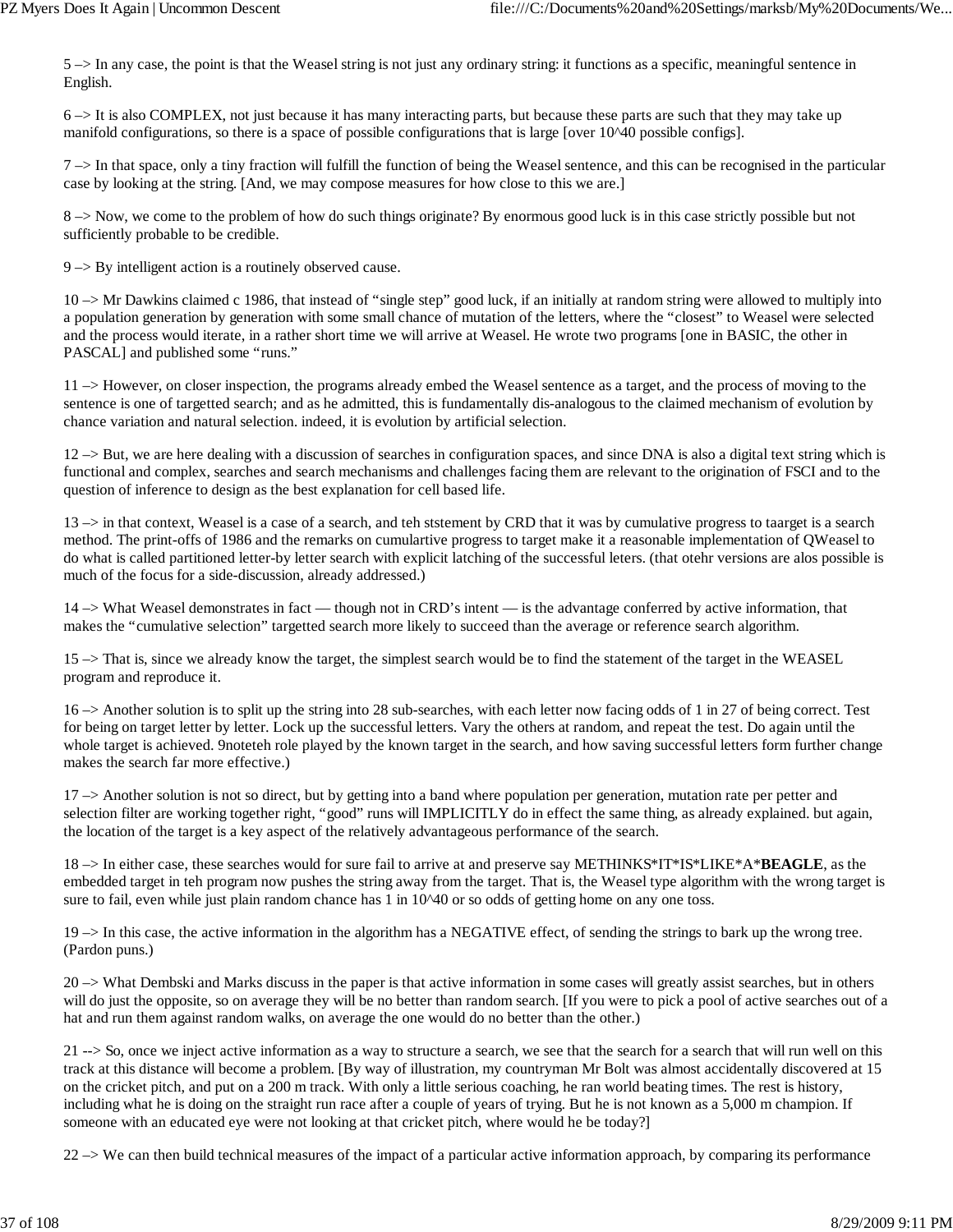against random search as a yardstick of the average of all searches.

23 –> Where does such AcI come from? In all known cases: intelligence, e.g by knowing he target or knowing the way different configs perform , i.e the lay of the performance landscape so to speak. [We have long known how to take advantage of peakiness and the slopes of hills leading up to peaks through hill-climbing techniques.]

 $23 \rightarrow$  in short, active information is a sign of intelligence, and it is a measure of the impact of such intelligence on search relative to the yardstick random search.

 $24 \rightarrow$  As such it is inherently about design theory, and it is about the developments of metrics for design inferences, allowing quantitative measurement of key features of designed systems and the distinguishing of such systems from those that credibly cme about by chance and blind mechanical necessity without intelligent intervention to create directed contingency rather than stochastic, undirected contingency.

GEM of TKI

## 92

## kairosfocus

08/22/2009

6:32 am

PS: Mr BillB, you have forfeited the right of civil discussion through your uncivil conduct, and that to someone who in your presence only a few days back in this blog had to deal with the threat or fact of malicious false report to the US Homeland security Dept as a terrorist threat, for warning on the dangers of incivility.

You know what you need to do to make amends.

PPS: Onlookers:

It has already been demonstrated above at 79 that Weasel c 1986 can legitimately be interpreted as a partitioned search, given the meaning of the term cumulative [= "Increasing or enlarging by successive addition." ], the CRD stated context of rewarding the "smallest" increment of advance to the target [i.e *one* letter], and the published "good" runs — 40+ and 60+ gens to target — of 1986 that do not show reversions in samples amounting to 200+ letters that could have reverted; with the sharp contrast of the BBC Horizon 1987 videotaped, much longer and plainly unlatched run underscoring the difference in what was going on 1986 vs 1987.

And, all of this is on a red herring led off to strawmen soaked in ad hominems and ignited, on a matter where the issue in the main one that shows the SCIENTIFIC progress of Design theory resented and resisted to the point of repeated, now more or less *routine* abuses and uncivil behaviour by the Darwinist establishment and their supporters — is the significance of active information and the rise of a new ID metric associated with it.

## 93

kairosfocus

08/22/2009

6:42 am

PPPS: Onlookers, recall as well, ratcheting advance to target, which effectively latches in successful letters, can be done BOTH explicitly and implicitly, especially in the case of selecting "good" runs to showcase. So, Drs Marks and Dembski are strictly correct to analyse on what is in front of them in BW, circa 1986: ratcheting behaviour without apparent reversion of ANY letter that once goes correct, across a sample of 200+.

# 94

BillB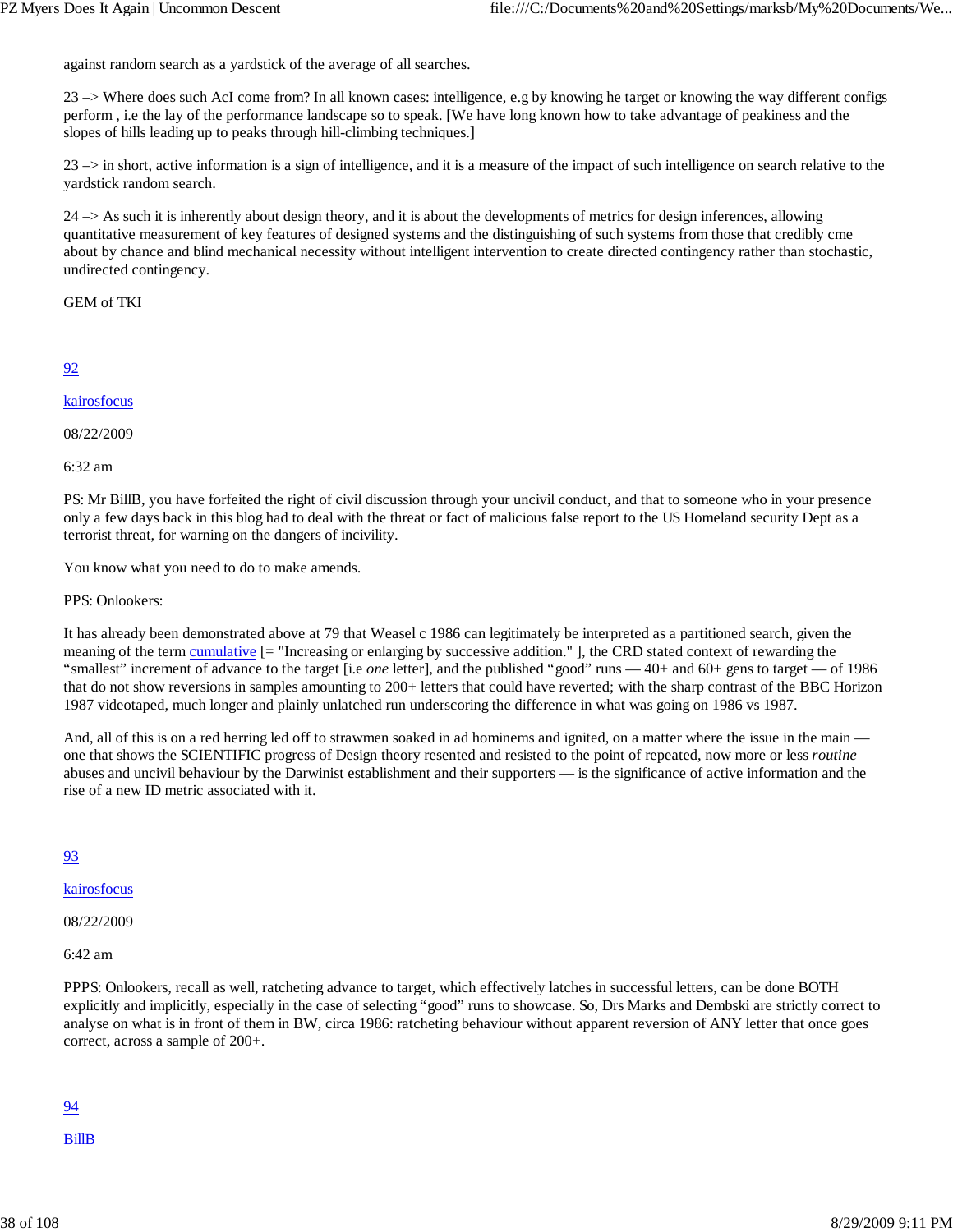#### 08/22/2009

6:52 am

18 –> In either case, these searches would for sure fail to arrive at and preserve say

METHINKS\*IT\*IS\*LIKE\*A\*BEAGLE, as the embedded target in teh program now pushes the string away from the target. That is, the Weasel type algorithm with the wrong target is sure to fail, even while just plain random chance has 1 in 10^40 or so odds of getting home on any one toss.

Think about what you are saying – if you want the search algorithm to find one target but you specify a different target, then it won't find the target that you haven't specified.

You know what you need to do to make amends.

Again, I'll turn my cheek to your insults, accusations of dishonesty, and abuse.

| I | I |
|---|---|
|   |   |

### BillB

08/22/2009

6:54 am

**PPPPSSSSSS** 

Please try and actually read my post @88 instead of coming up with excuses to avoid dealing with the issue on its merits.

#### 96

R0b

08/22/2009

8:45 am

Clive @ 77:

I made no concession.

It was lame of me to say you made a concession. I'm unimpressed when others crow when I drop a subject, so it was stupid of me to do the same. I apologize.

"Weasel" has nothing in common with life

Does cumulative selection (selection acting on the product of previous selection) occur in Weasel? Does it occur in life? If the answer is yes to both, then they have something in common. This is pretty simple.

And having no goal does mean that there is no goal, not even fitness as a goal, for you would have no criterion for fitness, for there is nothing to compare any accumulation to.

Dawkins says that life has no "distant ideal target" or "long-term goal" or "long-distance target" or "final perfection". Here is how he describes life: "In real life, the criterion for selection is always short-term, either simple survival or, more generally, reproductive success."

"No long-term goal" does not mean "not even fitness as a goal." You seem to be of the opinion that fitness must be evaluated against a long-term goal. If so, you're wrong. In life, as well as in many virtual environments, fitness is not forward-looking at all. Perhaps organisms need only be better than their cousins at something in order to reproduce, and that "something" may even change over time.

### 97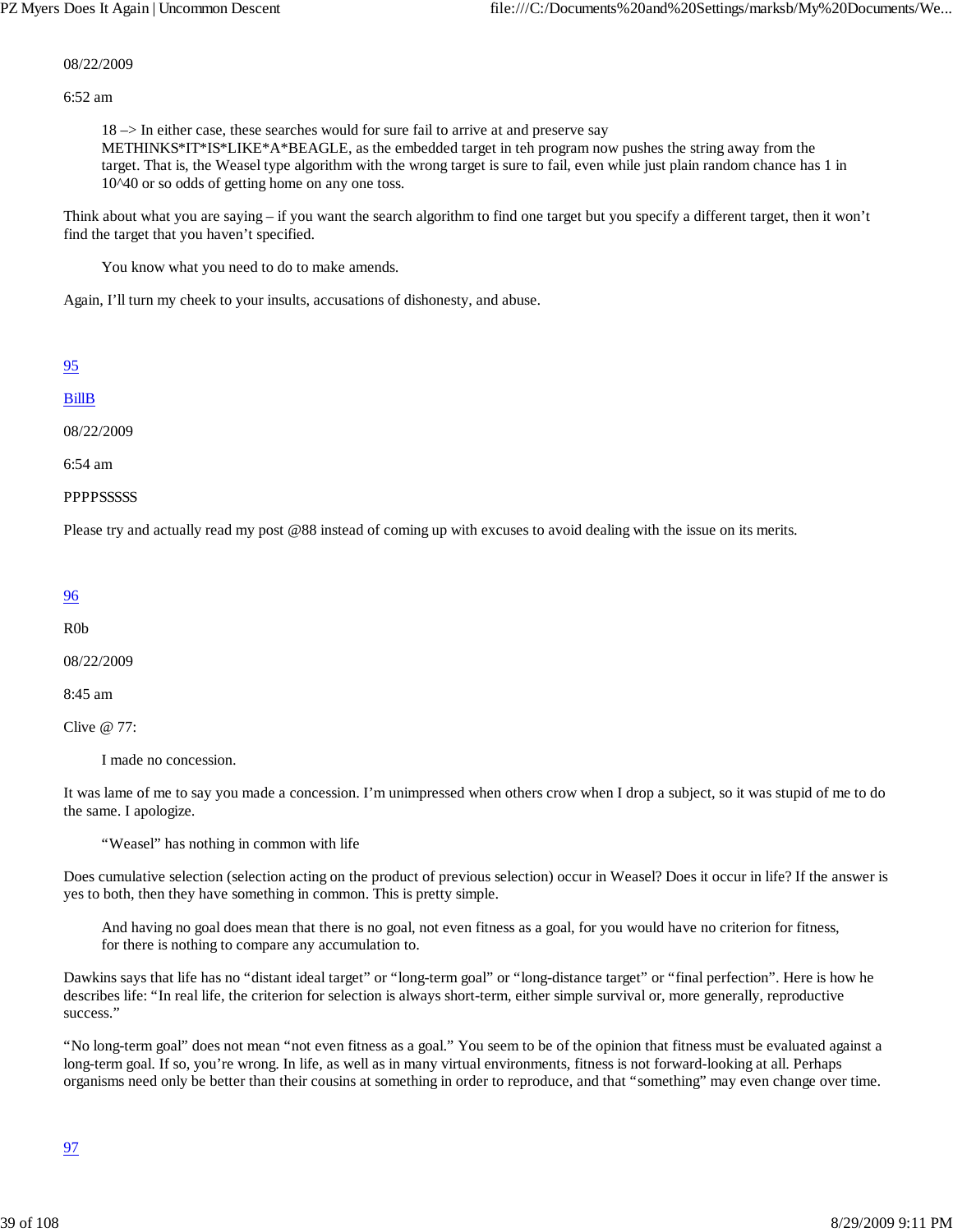#### Nakashima

08/22/2009

8:56 am

I don't see how any kind of demi-, quasi-, etc latchet ratchet tisket tasket can be seen as an argument for ID. Your saying that there is a strong emergent property of history based, population based methods.

## 98

DeLurker

08/22/2009

9:22 am

Alex73#87

Indeed, you got a point, Dawkins does not say that. However, his code may still implicitly work as I described if it does the following:

(0. Each generation is a well organized list of child strings.)

1. Once a generation has been created, it starts from the first one in the list.

2. It compares it to the Weasel string and gives it a score and makes it the candidate for the new parent. Then proceeds to the next string.

3. If the 2nd string has higher score than the first one, then the 2nd one becomes the new parent. In any other case, the first string will remain the next parent.

4. Continue to do #3 with all other strings.

Now due to the low mutation rate, it is very likely that the first highly scoring string will be identical to the parent string or only differ in non-matching letters. In this case my description is still valid in the far majority of the cases.

The Weasel algorithm is clearly defined in *The Blind Watchmaker*. While your description may describe the majority of cases, it is definitely not valid. Your original statement to which I responded was:

1. The program chooses a winner only if it has more matching letters than the parent string. (i.e. in case of the best child string(s) having the same number of matches as the parent one the entire generation is discarded) It seems to be perfectly in line with Dawkins' own words.

This is simply not the case.

Further, I'm not sure that your suggestion

What Dawklins could have done is to gather all child strings with the highest score and choose one from them randomly.

would change the output when sampled every ten generations. It is just as likely that the first child with a given fitness would have a reversion as that any other child would.

Finally, your last sentence

Then why is it such a holy cow?

The only issue I have is that Dembski and Marks continue to misrepresent Dawkins simple example, even after having been repeatedly corrected, with references to videos and Dawkins' own statement that no latching was used. The Weasel algorithm would be of little interest if Dembski and Marks didn't bring it up so often.

99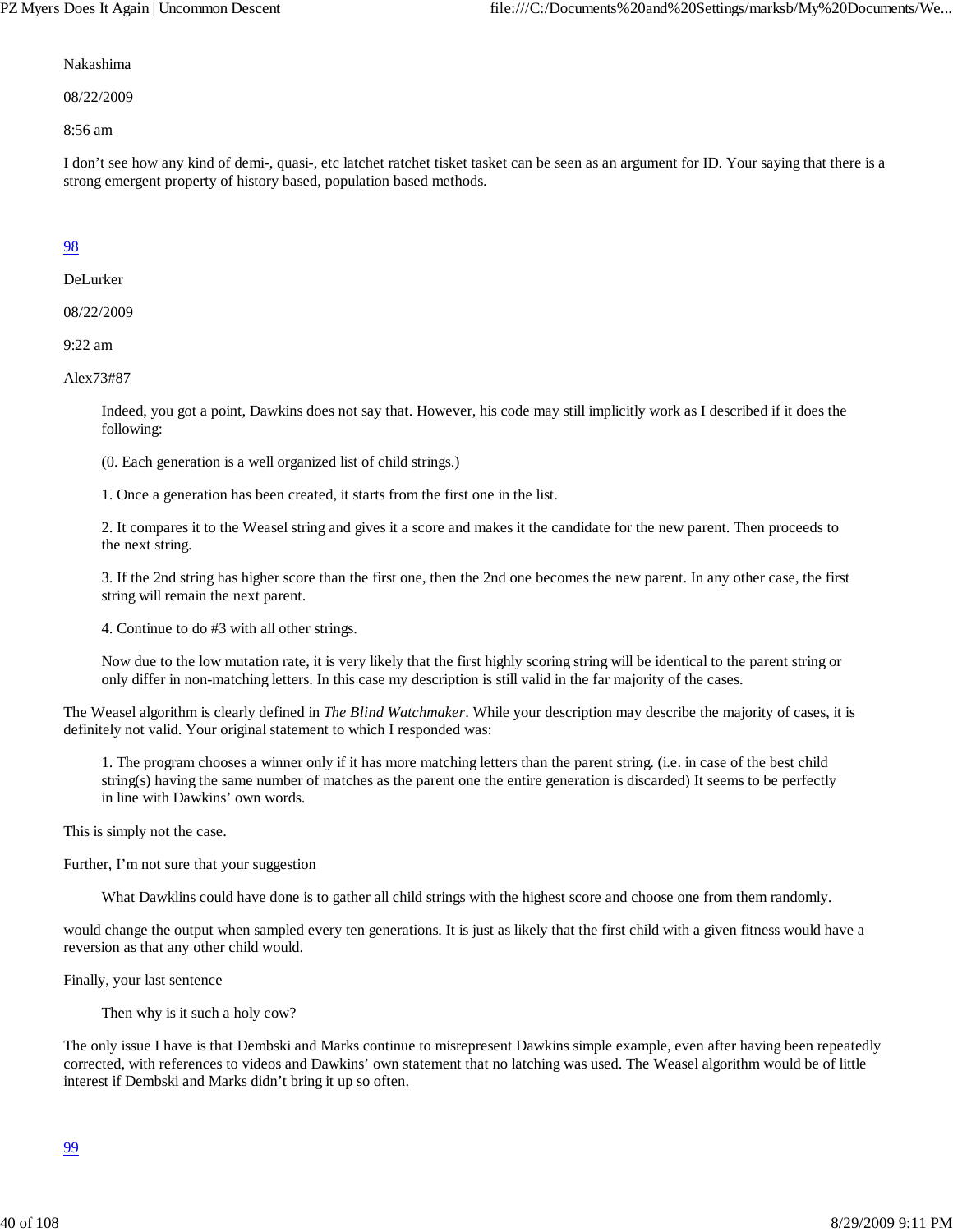DeLurker

08/22/2009

9:29 am

kairosfocus#92

It has already been demonstrated above at 79 that Weasel c 1986 can legitimately be interpreted as a partitioned search

That is not the case. In fact, it has been conclusively demonstrated here:

### http://www.softwarematters.org/more-weasel.html

that it is not possible to interpret the Weasel algorithm as defined in *The Blind Watchmaker* as a partitioned search based on a line by line reading of the actual text.

The only people who seem to have this misconception are Royal Truman and Dembski and Marks. I suggest that you try the exercise of going through Dawkins' very clear prose to implement the Weasel algorithm yourself to see why it is obviously not a partitioned search.

## 100

## Joseph

08/22/2009

10:18 am

Lerned Hand:

Stripping out the subjective weasel words, this is an admission that a reversion is possible in any nonzero population with any nonzero mutation rate.

Only to those who are twisted and demented.

As I said given a large enough population and a small enough mutation rate there will NEVER be a reversal.

IOW using realistic numbers latching/ ratcheting will ALWAYS occur.

## 101

Joseph

08/22/2009

10:27 am

1- Dawkins uses the weasel program to illustrate cumulative selection

2- Cumulative means to increase by succesive additions

3- Dawkins used cumulative selection to show that once something is found you don't have to keep searching for it- you have it. You don't keep searching for something you already have.

4- Dembski/ Marks used the words "partitioned search" and "ratcheting".

5- In a partioned search once you have something needed you don't need to search for it any more/

6- Ratchet means to move in degrees in one direction only.

So the bottom line is anyone familiar with the English language can see that Dembski and Marks were not wrong and their reference to TBW supports their claim.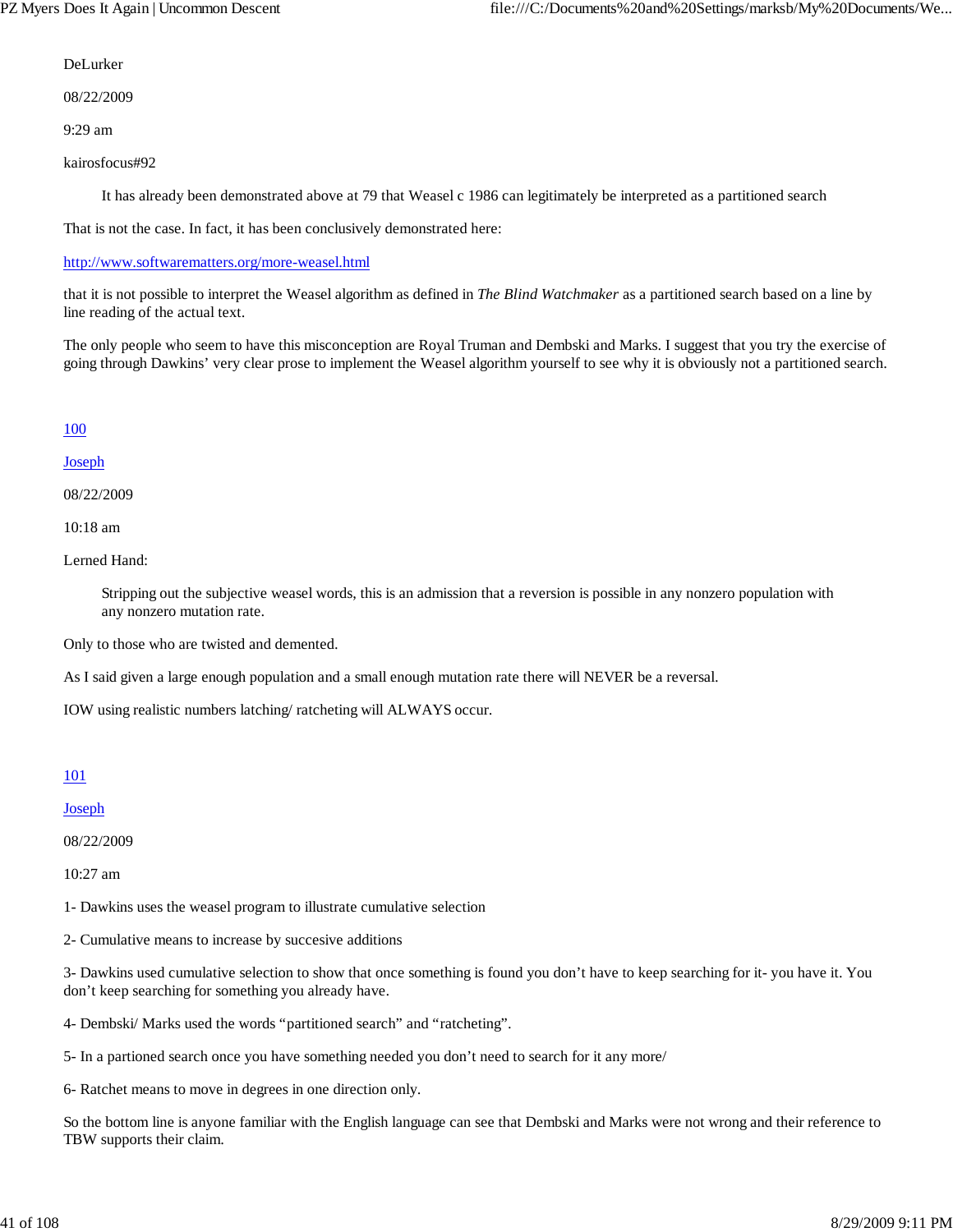### 102

#### Joseph

08/22/2009

10:32 am

Any targeted search is evidence for ID as non-telic processes to not have a target in mind.

IOW if Dawkins wrote a program to scrammble letters, without selection towards a target, and it hit on "Methinks it is like a weasel", he would have something that supports his position.

Selection in that scenario would be whatever survived.

#### 103

BillB

08/22/2009

10:52 am

Joseph:

Cumulative means to increase by succesive additions

From wikipedia on 'cumulative elevation gain':

In running, cycling, and mountaineering, cumulative elevation gain refers to the sum of every gain in elevation throughout an entire trip. It is sometimes also known as cumulative gain or elevation gain, or often in the context of mountain travel, simply gain. **Elevation losses are not counted in this measure.**

Also:

Dawkins used cumulative selection to show that once something is found you don't have to keep searching for it

Dawkins used WEASEL to demonstrate how and why cumulative selection was better than random searching.

In a partioned search once you have something needed **you don't need to search for it any more**

Wrong. In a partitioned search once you have found something you permanently stop looking for it. In WEASEL when a letter is found it is not removed, locked or latched out of the randomisation mechanism.

So the bottom line is anyone familiar with the English language can see that Dembski and Marks have misrepresented Dawkins work.

#### 104

Joseph

08/22/2009

11:10 am

BillB,

Given realsitic numbers Dawkins' weasel will never show a reversal.

Never.

IOW for all intents and purposes it is latched in place.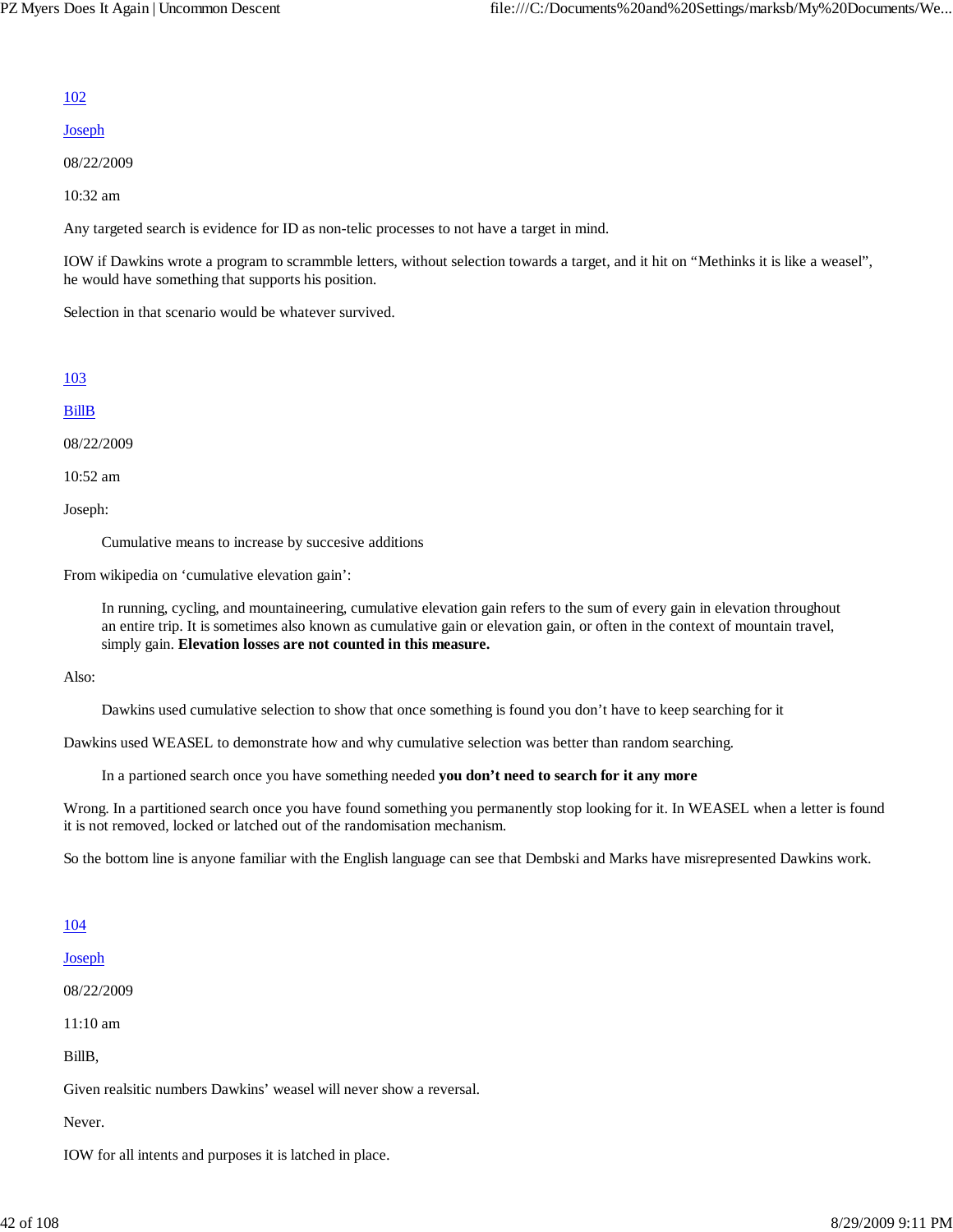I said:

#### **In a partioned search once you have something needed you don't need to search for it any more**

Toi which you replied:

Wrong. In a partitioned search once you have found something you permanently stop looking for it.

How is that any different from what I said?

Then you say:

In WEASEL when a letter is found it is not removed, locked or latched out of the randomisation mechanism.

If reaslistic numbers are used there will never be a reversal.

Dawkins whole point about cumulative selection was that once it is found the search for it is over.

That is the big difference between that and a random search.

### 105

#### Joseph

08/22/2009

11:11 am

And please tell me how "cumulative elevation gain" is of any relevance to the weasel program?

#### 106

DiEb

08/22/2009

11:33 am

Given realsitic numbers Dawkins' weasel will never show a reversal.

We all agree that Dawkin's weasel is an unrealistic algorithm, just made to demonstrate a principle.

So, there are no "realistic numbers", a mutation probability of 4% per letter and a moderate number of individua (50 or even 100) shows reversals sometimes – at least in my implementation. (These numbers seem to be near enough to the ones Dawkin's used, judging from the number of generations it takes to complete the search)

### 107

### BillB

08/22/2009

11:54 am

Joseph:

There is a big difference between **not needing** to search for something and to **stop looking**

With WEASEL any correct letter in the parent phrase can be mutated when producing children. In a partitioned search correct letters CAN NOT be mutated.

Dawkins whole point about cumulative selection was that once it is found the search for it is over.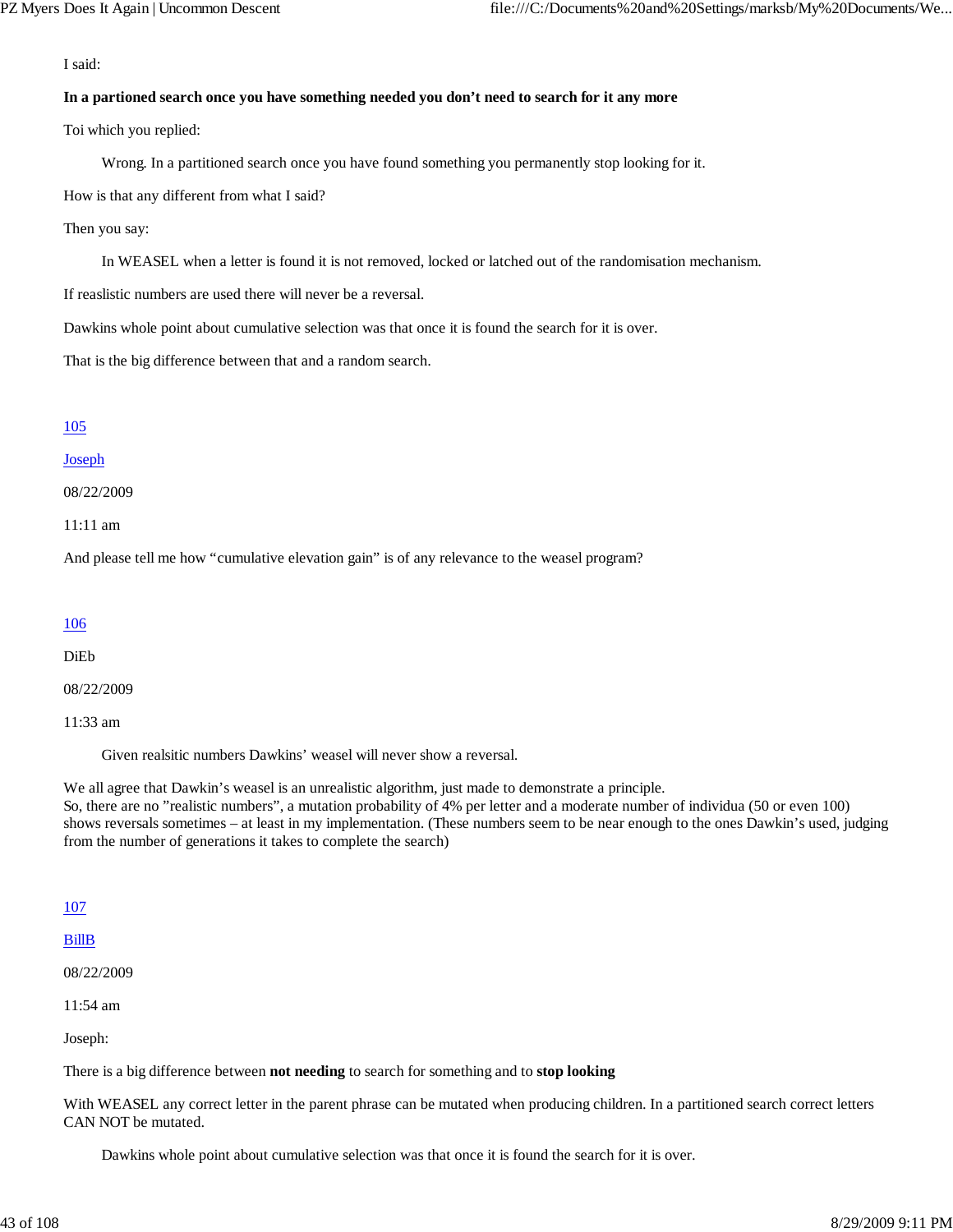Yes, once you find something the search for it is over BY DEFINITION. With WEASEL the things that are found have a probability of being lost again. With a partitioned search they do not.

If you run WEASEL and examine the members of each generation you will see correct letters mutating all the time, the fittest candidate will almost always be the one with the least reversions, or none at all.

And please tell me how "cumulative elevation gain" is of any relevance to the weasel program?

You said it here:

#### Cumulative means to **increase by succesive additions**

… Dembski/ Marks used the words "partitioned search" and "ratcheting".

…

…

Ratchet means to move in degrees **in one direction only.**

Do you understand from the wikipedia quote how the word cumulative is not the same as the word ratcheting? In this context the cumulative value refers ONLY to the sum of gains and not the sum of gains AND losses, it does not however prohibit losses.

cumulative elevation gain refers to the sum of every gain in elevation throughout an entire trip.

Elevation losses are not counted in this measure.

Now lets swap Elevation for Fitness:

cumulative fitness gain refers to the sum of every gain in fitness throughout an entire run.

Fitness losses are not counted in this measure.

Any clearer yet?

…

### 108

Sal Gal

08/22/2009

12:48 pm

Dawkins did not stop at the primitive Weasel illustration. Dembski did.

#### 109

Alex73

08/22/2009

1:27 pm

DeLurker,

Thanks for taking the time to reply my post. Respectfully, I disagree with you. Dawkins does not lay out the algoritm clearly enough as he did not tell the mutation rate, population size and the exact selection criteria if multiple strings have the same fitness score. As I said earlier, certain combination of these will result in an algorithm thats output is indistinguishable from the explicit latching method.

However, I agree with you that the C code you quote is a valid interpretation of the book. What I was talking about can be observed clearly if you examine the best\_progeny function. Let me recapitulate: In case of low mutation rate there double mutations will be rare, triple mutations will be even rarer. Depending on your mutation rate no changes and single letter changes will dominate the population. The best\_progeny function, therefore, will **likely** meet the original parent string or another string with just a single letter difference first. From this point you can continue the analysis and will see, that for low enough mutation rates the best\_progeny will be strongly biased towards chosing just as if explicit latching was in the code.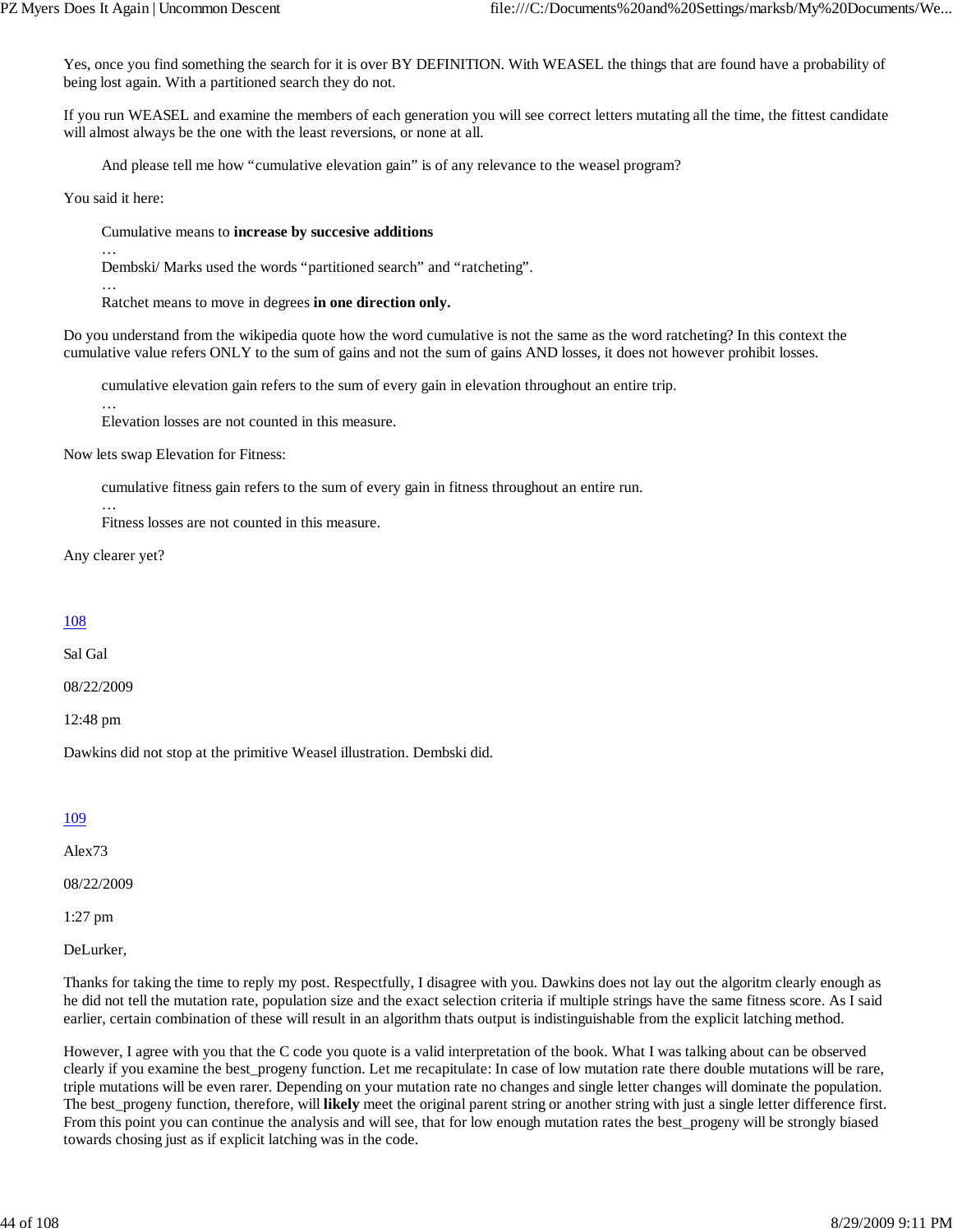This bias can be somewhat mitigated by selecting all the different ones giving the top score and chosing one of them randomly. It is because during later generations a fixed letter may more often come together with a ruined one, and if there is no higher score than that of the original string then this way obviously non-latching ones will have a higher chance to appear in the results.

# 110

jerry

08/22/2009

2:24 pm

Just out of curiosity, what are some good examples of cumulative selection/evolution in nature?

# 111

kairosfocus

08/23/2009

6:57 am

BillB:

Again, you have gone beyond the pale of reasonable, civil discourse and dialogue. You know how to make amends.

Remember, turnabout accusations intended to incriminate the VICTIM are a compounding of the rhetorical tactic of red herrings, led out to strawmen soaked in ad hominems and ignited to cloud, confuse, poison and polarise the atmosphere. [That's what is being done to Dembski and Marks in his thread, BTW.]

And, to try to turn my correctively pointing out the above rhetorical tactic being routinely used by Darwinist advocates at UD and elsewhere into grounds for false accusations of "gutter politics" is far, far beyond the pale.

Remember, as well, I am CURRENTLY dealing with a threat of or actual malicious report to the US Homeland Security that was declaratively intended to get me on a security watch list.

Do you see why I am insisting that shooting the messenger is not good enough?

(If you know Jamaican History, you should be aware of a certain member of the Assembly, who for years warned of the follies being undertaken and how they would predictably end in an explosion as Jamaicans are not inclined to starve to death quietly. He was ignored, derided and demonised by the usual idea hit men. Then, when the explosion happened, after an idiot in the Colonial dept mishandled a petition for help in the face of famine, he was taken by force to where martial law was in effect and kangaroo courted without access to key exculpating evidence from his physician [he was too sick to attend the relevant vestry meeting that absence form was the supposed proof of complicity with the "rebellion" -- riot really -- and hanged with indecent haste. It so happens that that is not just national history for me, it is FAMILY history. So I know in my bones where this sort of destructive rhetorical tactic can lead.)

You know how to make amends.

\_\_\_\_\_\_\_\_\_\_\_\_\_\_\_\_\_\_\_\_\_\_\_

### Onlookers:

Observe how, above, at 78 and 91, I refocussed attention on the achievement of the paper by Marks and Dembski in the main.

That being inconvenient, a red herring was led off along the Weasel tangent to an ad hominem laced strawman. (Joseph's catch where he outlines what cumulative and partitioned means and someone proceeded to agree while indicating disagreement is a classic.)

Joseph, at 101 summarises the tangential matter aptly, reflecting also my own earlier summaries. (And as to the assertions, accusations and loaded questions in 88, they have long since been answered on the merits, and will be answered again in the below. meanwhile, do remember to check at and for the summary of what M & D have done, at non-technical level. I of course do not say much on the technicalities of conservation of information, apart from the point that complex functional info originates with intelligence in our experience, and that stochastic undirected contingency is not a credible approach to get to FSCI.)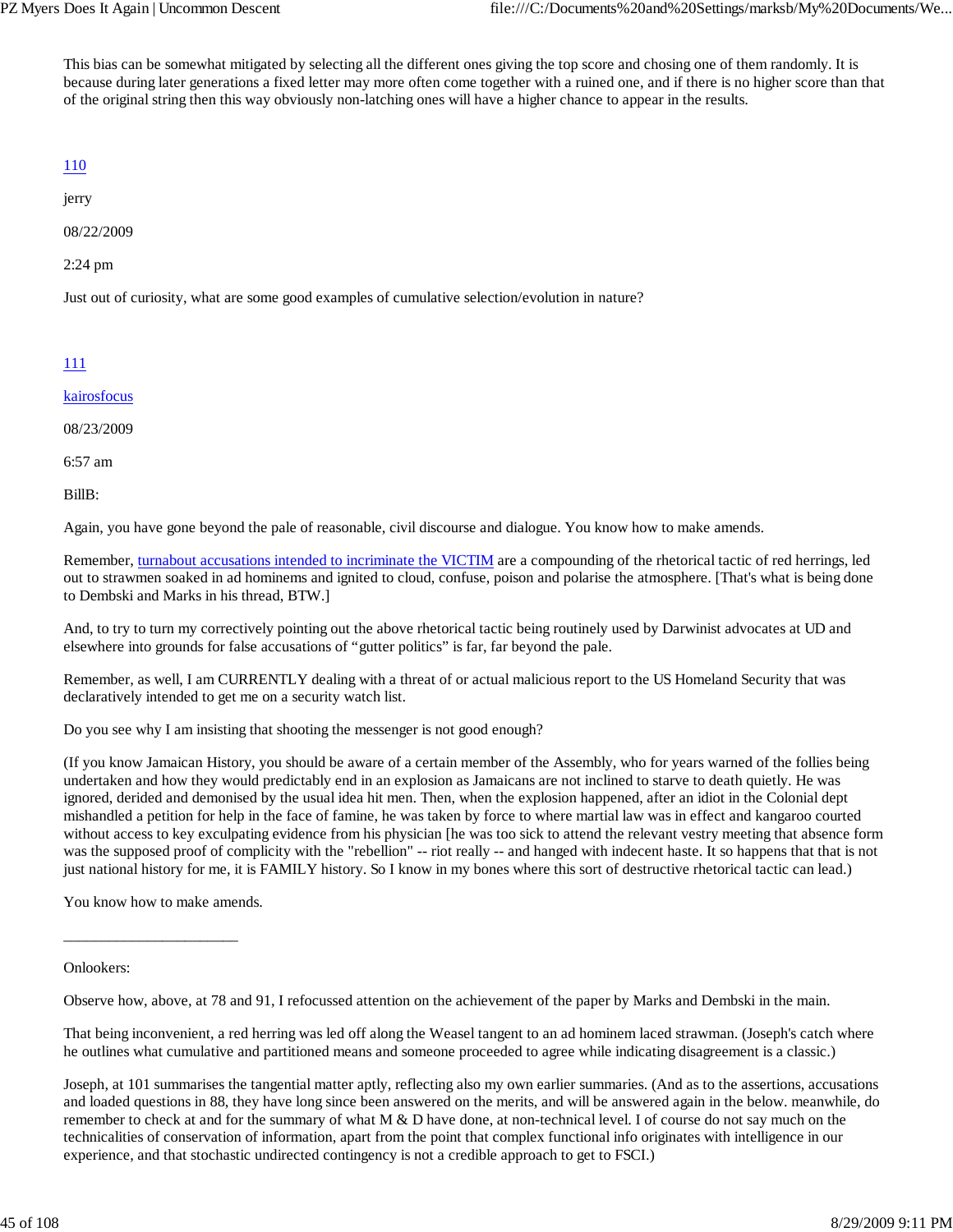I excerpt and comment in bracketed nortes:

\_\_\_\_\_\_\_\_\_\_\_\_\_\_\_

>> 1- Dawkins uses the weasel program to illustrate **cumulative** selection [CRD's term of choice c. 1986]

2- Cumulative means to increase by succesive additions [Dictionary, normal meaning; entails that progress to date is preserved completely or in material part, and further increments are progressive in the same direction. So, when I have discussed explicit latching, implicit latching and quasi latching as possible dynamics of algorithms that can be used to "do a weasel" one or more of them will come in under tighter and looser readings of "cumulative." (And, remember onlookers, I have had the discussion in those terms linked one click away all along so soon as this topic came up. It is obvious that objectors are not reading to understand and dialogue towards the truth but in the main to find "likely" spots to put in their distractive talking points.)]

3- Dawkins used cumulative selection to show that once something is found you don't have to keep searching for it- you have it. You don't keep searching for something you already have. [The printoffs c. 1986 intended to illustrate good cases of "cumulative selection in action, show not one letter that, having gone correct, reverts, across a sample of 200+ such letters. When this is taken with terms like cumulative selection and the remarks on selecting of the slightest increment to target, it is hard to imagine how CRD could have spoken of ratcheting action with concomitant latching effects more explicitly without giving something like pseudocode.]

4- Dembski/ Marks used the words "partitioned search" and "ratcheting". [Correct, and descriptive of what was in front of them in BW. that other Weasels can be constructed that do not have latching effects and ratcheting to the target is a red herring off the first red herring. In otehr words, over the past 23 or so years, it is plain that many legitimate interpretations of Weasel are possible. **Marks and Dembski have gone with a reasonable interpretation of the original.**]

5- In a partioned search once you have something needed you don't need to search for it any more/ [Correct]

6- Ratchet means to move in degrees in one direction only. [Correct]

So the bottom line is anyone familiar with the English language can see that Dembski and Marks were not wrong and their reference to TBW supports their claim. >>

GEM of TKI

\_\_\_\_\_\_\_\_\_\_\_\_\_\_\_\_\_\_\_

## 112

kairosfocus

08/23/2009

7:19 am

 $Alev73$ 

While CRD did not give explicit details on the algorithm or code, he did provide showcase runs and commentary that identifies on preponderance of evidence [and that is all the degree of warrant that a reasonable person can demand on this], that cumulative selection circa 1986 did have full ratcheting action on "good" runs as then conceived [there is no evidencve of occasional slips,a nd a significant sample thas tin context points to smooth progress . . . ].

That a debate over the implications of such latching-ratcheting (i.e it highlights the fact that the search is a targetted search based on mere proximity not a plausible proxy for bio-function) has subsequently shifted our estimation of what a "good" run should look like does not change the circumstances as at 1986.

And given that fact, it is a legitimate interpretation of Weasel circa 1986 to use a program that acts like that. As noted, it can be done explicitly or implicitly, with the same effective result in the relevant point of reference, the output: Once a letter goes right, it does not revert, i.e we have partitioning of the search and ratcheting, thus latching too.

Moreover, all of this is on at best a tangent to a point of signal achievement by Drs Marks and Dembski: they have extended the scope and power of ID analysis through the concept of active information and its implications on the known source of complex functional information and the issue of cost of search whereby since searches are horses for courses, then the search for a good search imposes a prohibitive cost on proposed unintelligent mechanisms that are put up as possible ways to get to CSI — and especially cases where the

The matter is clear enough, save to those who are in captivity to defense techniques against cognitive dissonance in the face of evidence that does not suit the Darwinist life origins story and its popularisations and icons, of which Weasel is one.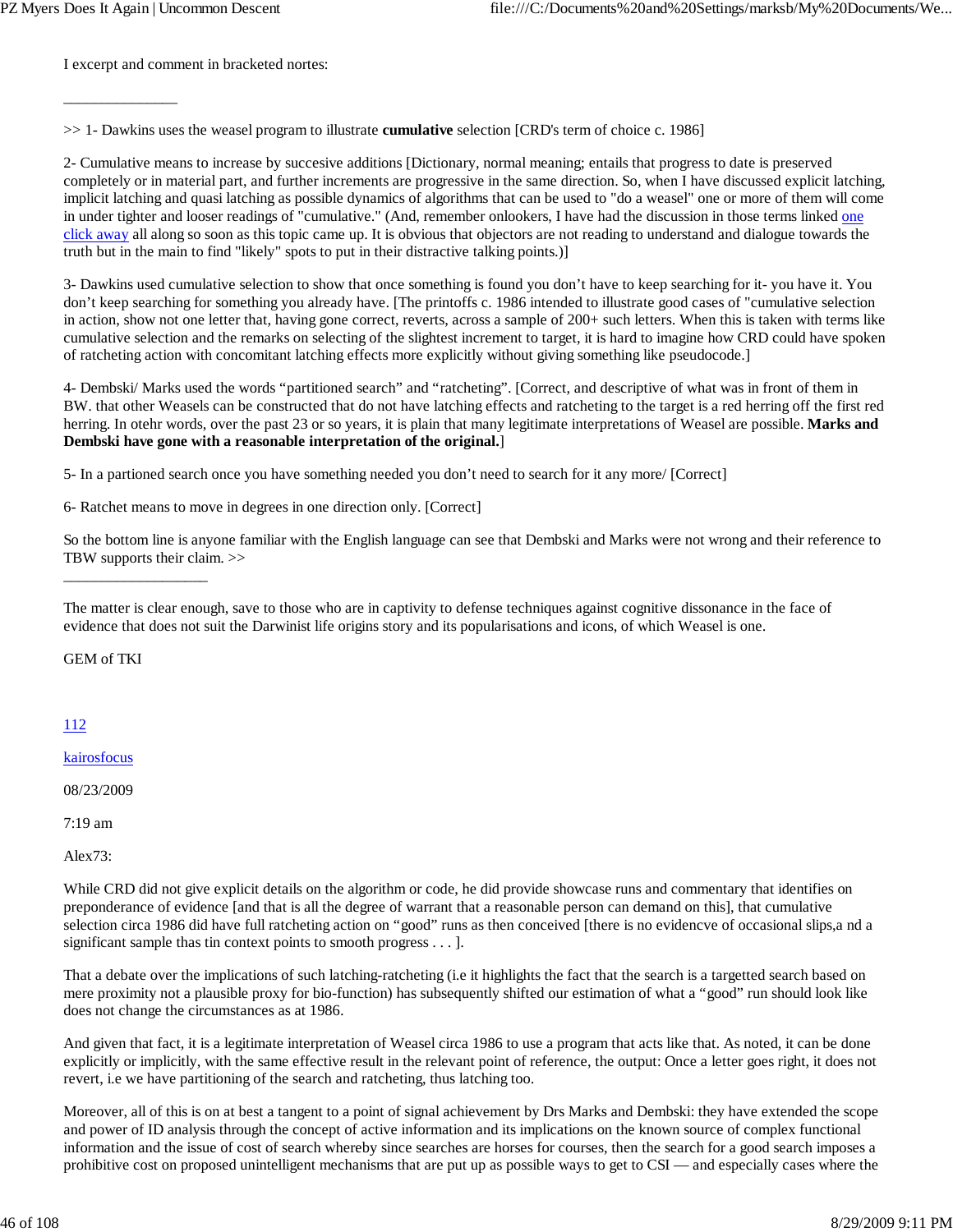specification is functional — without intelligent action.

As to where that leads, let's just say that the classical analysis of cause points to the fundamental, originating causal force of the creative, volitional intelligent, intending agent who finds means to effect his goal that require and use mechanisms and materials.

To what Plato speaks of as the soul, e.g. in The Laws, Book X. There the Athenian Stranger critiques the evolutionary materialists of that  $day - yes$ , that is correct  $-\lim$  part thusly:

>> Ath. Nearly all of them, my friends, seem to be ignorant of the nature and power of the soul [[ = psuche], especially in what relates to her origin: they do not know that she is among the first of things, and before all bodies, and is the chief author of their changes and transpositions. And if this is true, and if the soul is older than the body, must not the things which are of the soul's kindred be of necessity prior to those which appertain to the body?

### Cle. Certainly.

———–

Ath. Then thought and attention and mind and art and law will be prior to that which is hard and soft and heavy and light; and the great and primitive works and actions will be works of art; they will be the first, and after them will come nature and works of nature ....

Ath. . . . when one thing changes another, and that another, of such will there be any primary changing element? How can a thing which is moved by another ever be the beginning of change? Impossible. But when the self-moved changes other, and that again other, and thus thousands upon tens of thousands of bodies are set in motion, must not the beginning of all this motion be the change of the self-moving principle? . . . . self-motion being the origin of all motions, and the first which arises among things at rest as well as among things in motion, is the eldest and mightiest principle of change, and that which is changed by another and yet moves other is second. . . . .

Ath. If we were to see this power existing in any earthy, watery, or fiery substance, simple or compound-how should we describe it?

Cle. You mean to ask whether we should call such a self-moving power life?

Ath. I do.

Cle. Certainly we should.

Ath. And when we see soul in anything, must we not do the same-must we not admit that this is life?

 $[[ \dots ]]$ 

————-

Ath. And what is the definition of that which is named "soul"? Can we conceive of any other than that which has been already given-the motion which can move itself?>>

Of course, this raises a string of underlying worldview level issues:

a –> Plato here comes to the pivotal issue, and subtly argues for the admission into our worldviews, of the living, self-directing soul as the first cause of change; in effect noting that soul- in- action is an item of our undeniable conscious living experience and observation: we are en-souled and we also "see" the soul in other "things."

b -> This is of course precisely the point that materialists most vigorously wish to object to, but only to end in self-referential incoherence challenges.

 $c \rightarrow$  The decision cannot be settled on the declarative authority of materialistic "Science" or on putting up a question-begging (but plausible) "definition."

d –> Plato, we may note, avoids such a begging of the question: he seeks instead to ground the definition he offers in the world of experience and observation of en-souled life.

e –> A similar line of reasoning is thus also connected to the aspect of "soul" we call mind: do we experience and observe mindedness?

f –> If so, mind is real, and — as an intelligible reality — is thus also subject to that process of seeking a precise, insightful, accurate description we call definition.

g –> And, we therefore face a case of William James' forced, momentous, living option: we must each choose, in light of the balance of comparative difficulties and challenges we find to be acceptable; knowing and respecting — even when we think they are in error that others will see things a different way.

 $\overline{\phantom{a}}$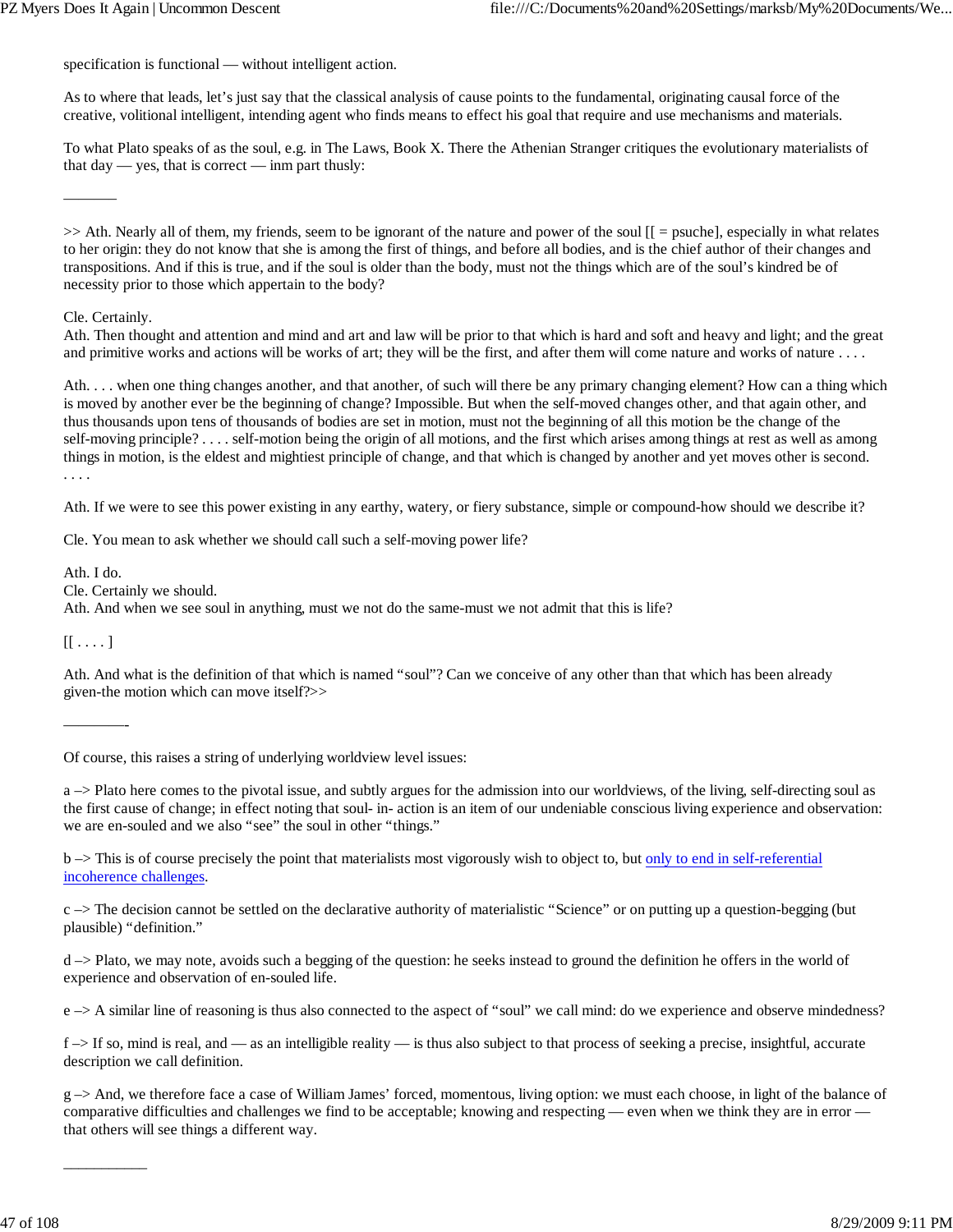Okay for now . . .

### GEM of TKI

# 113

### kairosfocus

08/23/2009

7:38 am

PS: Evolutionary Materialism crca 360 BC:

>> Ath. They [the avant garde evolutionary materialists of that day] say that the greatest and fairest things are the work of **nature** [i.e. phusis -- the mechanisms of the world in effect] and of **chance**, the lesser of **art** [ i.e. techne], which, receiving from nature the greater and primeval creations, moulds and fashions all those lesser works which are generally termed *artificial.*

### Cle. How is that?

\_\_\_\_\_\_\_\_\_\_\_\_\_\_

Ath. I will explain my meaning still more clearly. *They say that fire and water, and earth and air* [i.e the classical "material" elements of the cosmos], *all exist by nature and chance, and none of them by art, and that as to the bodies which come next in order-earth, and sun, and moon, and stars-they have been created by means of these absolutely inanimate existences.* **The elements are severally moved by chance and some inherent force according to certain affinities among them-of hot with cold, or of dry with moist, or of soft with hard, and according to all the other accidental admixtures of opposites which have been formed by necessity.** *After this fashion and in this manner the whole heaven has been created, and all that is in the heaven, as well as animals [revall, we too are animals, rational ones] and all plants, and all the seasons come from these elements, not by the action of mind, as they say, or of any God, or from art, but as I was saying, by nature and chance only.* Art sprang up afterwards and out of these, mortal and of mortal birth, and produced in play certain images and very partial imitations of the truth, having an affinity to one another, such as music and painting create and their companion arts. And there are other arts which have a serious purpose, and these co-operate with nature, such, for example, as medicine, and husbandry, and gymnastic. And **they say that politics cooperate with nature, but in a less degree, and have more of art; also that legislation is entirely a work of art, and is based on assumptions which are not true.**

#### Cle. How do you mean?

\_\_\_\_\_\_\_\_\_\_\_\_\_\_\_\_

Ath. In the first place, my dear friend, these people would say that the *Gods exist not by nature, but by art, and by the laws of states, which are different in different places, according to the agreement of those who make them; and that the honourable is one thing by nature and another thing by law, and that the principles of justice have no existence at all in nature, but that mankind are always disputing about them and altering them* [i.e radical relativism on law, culture, and ethics]; and that *the alterations which are made by art and by law have no basis in nature, but are of authority for the moment and at the time at which they are made.*- These, my friends, are the sayings of wise men, poets and prose writers, which find a way into the minds of youth. *They are told by them that the highest right is might*, and in this way the young fall into impieties, under the idea that the Gods are not such as the law bids them imagine; and hence arise factions, **these philosophers inviting them to lead a true life according to nature, that is, to live in real dominion over others** [i.e evo mat c 360 BC was seen as a gateway to abuses and tyranny of the strong over the weak], and not in legal subjection to them. >>

Some details differ, but the pattern sounds fairly familiar.

#### 114

Indium

08/23/2009

8:20 am

After looking at the algorithms again, it is unbelievable easy to see that they are completely different (and still I did not notice it myself at first): Just look at the examples given. In the Dawkins version letters that are not correct are still very often (in the majority of cases) transferred to the daughter generation. The reason is simple: The letters are changed only when a mutation event forces them to. This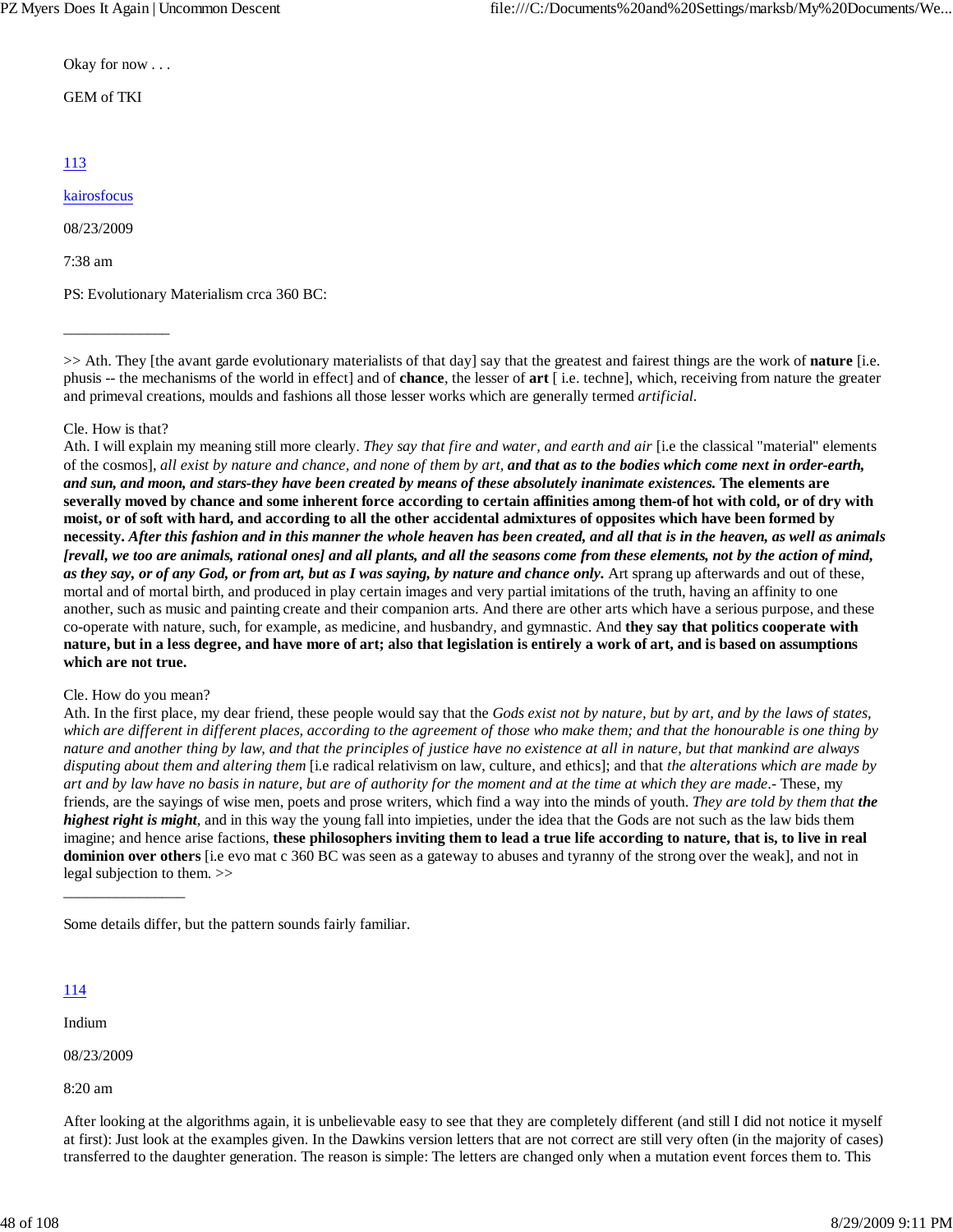means that parent and daughter generations are always very similar.

Now look at the example as provided by Dembski and Marks: The daughter and parent generations are \*completely\* different except for the 2 correct letters.

This is the perfect proof that Dembski and Marks use the wrong algorithm. The one they use might be interesting in itself but it is certainly not the one from the Blind Watchmaker.

## 115

Joseph

08/23/2009

9:00 am

BillB,

Have you ever used a ratchet?

Do you undertsand how a ratchet works differently from a regular wrench?

With a ratchet the reverse motion is not counted.

IOW ratcheting fits in perfectly well with your definition of cumulative elevation gain.

BTW with weasel all we are concerned with is the ONE output.

Nothing else matters.

### 116

allanius

08/23/2009

9:16 am

"In real life, the criterion for selection is always short-term, either simple survival or, more generally, reproductive success."

Don't be silly. There are no "criteria for selection" in nature per se. That's anthropomorphism. Nature for its own sake is perfectly value-neutral. Even Darwin knew this—hence his uneasiness over the term "natural selection," which is an oxymoron.

The only possible selection criterion the Darwinists have been able to conjure up for nature is fitness for survival. Alas for WEASEL, DNA is not alive. Nor does it have any useful function until life appears. To describe DNA in terms of "fitness" is to presuppose life. Nature presupposes nothing.

"Methinks it is a weasel" is meaningless until we invest it with meaning. Dawkins thinks it has value only because he recognizes it as language. In the same way, DNA has no meaning apart from the language of life. To claim that DNA acquired the "fitness" of language before life appeared is a non-sequitur.

Dawkins believes that gradualism produced the wonder of life by "blind" or undirected means. Could be, but to use such terms as "selection" and "fitness" to justify his belief is tendentious. What he really needs to show is that nature can produce DNA without selecting. Back to zero.

## 117

Dave Wisker

08/23/2009

9:34 am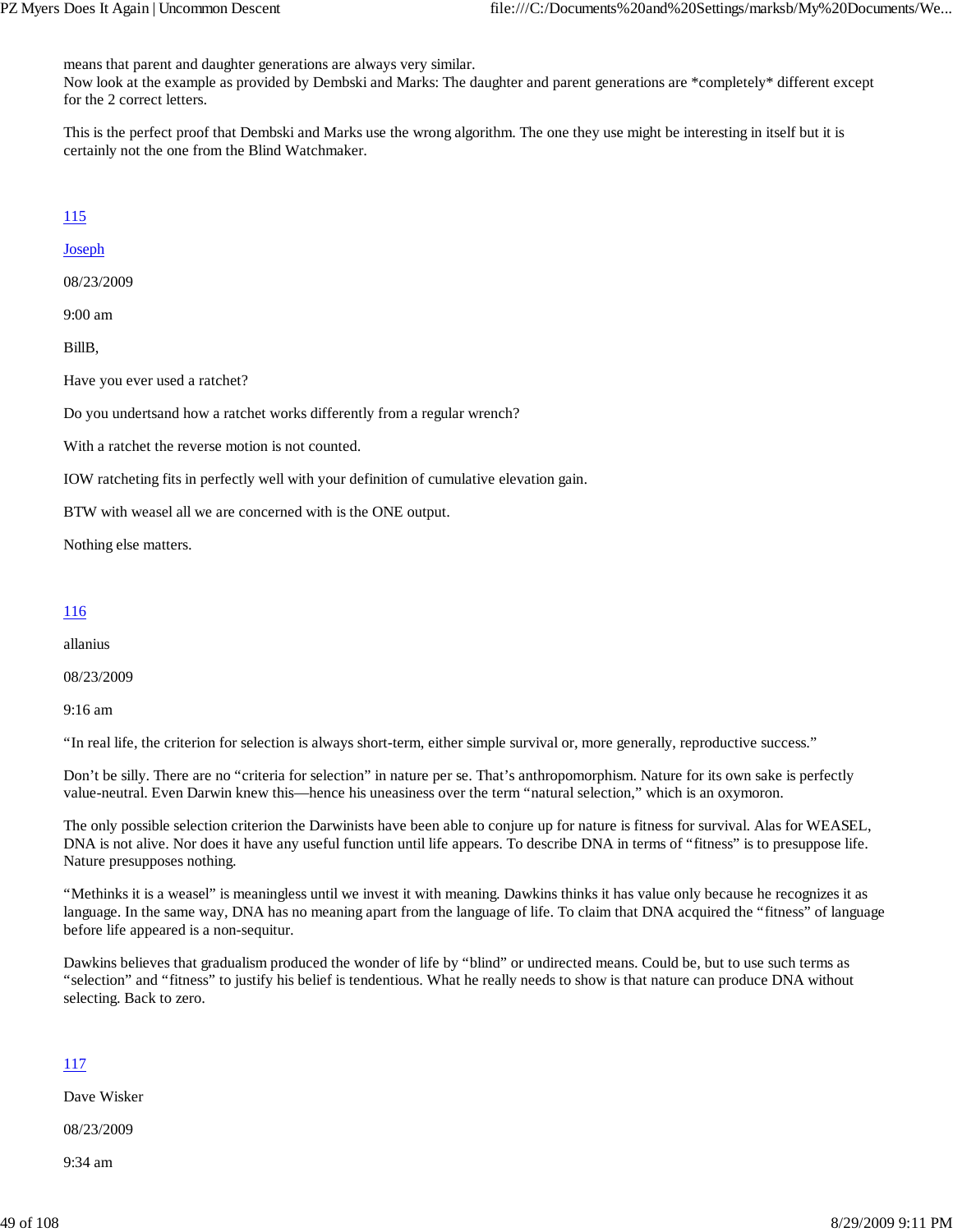Hi jerry,

*Just out of curiosity, what are some good examples of cumulative selection/evolution in nature?*

Any example where the survivors from one round of selection are the source of the next generation. That's cumulative selection.

### 118

#### **Joseph**

#### 08/23/2009

#### 10:25 am

#### Dave Wisker:

Any example where the survivors from one round of selection are the source of the next generation. That's cumulative selection.

#### What is accumulating?

With sexual reproduction there isn't any guarantee what either parent has (for a beneficial mutation) will get passed to any offspring.

So the bottom line is there isn't any evidence for cumulative selection.

#### 119

jerry

08/23/2009

10:26 am

Dave Wisker,

You have just trivialized the concept by saying any form of replication is cumulative evolution since all organisms are subject to selection. Do you really want the pro ID people to say, "We asked for examples of cumulative selection and this is what they gave us."

The pro ID people will say QED!

And there are some basic flaws with your explanation because it is possible for the next generation to have less than what was there before and one would hard pressed to use the word "cumulative" for such a situation.

## 120

DiEb

08/23/2009

10:31 am

-Indium

yes, the algorithms are indeed completely different. For instance: Dembski's algorithm doesn't need a big population, a single individual takes on average 104.6 generations to complete the search.

In his book, Dawkins's examples terminated afte 43, 64 and 41 generation. To get numbers in this range with Dembski's algorithm, the size of the population should be less than **four**.

## 121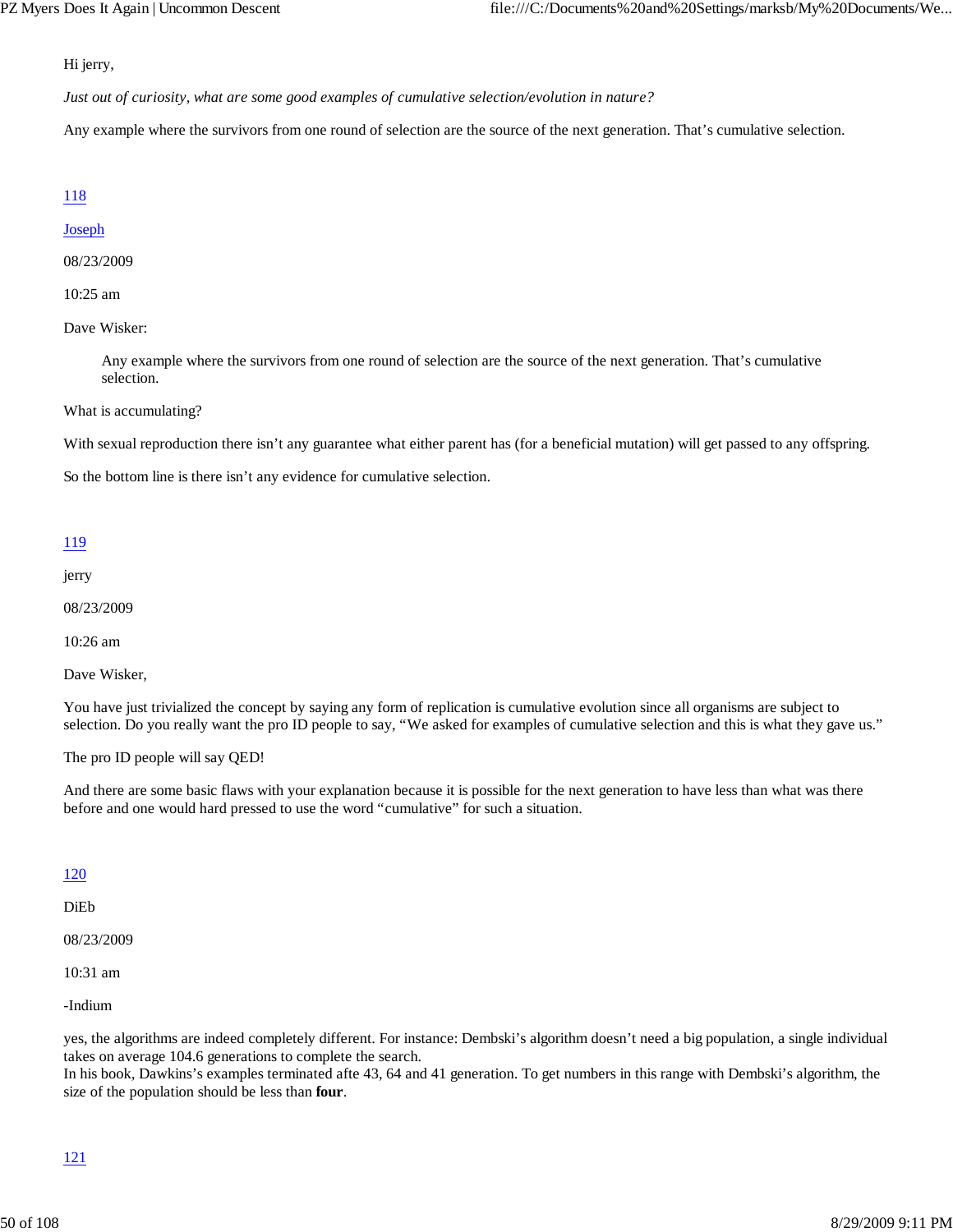#### Dave Wisker

08/23/2009

11:02 am

jerry,

What I gave you was cumulative selection. I couldn't care less what anyone, especially IDers think about it. As for trivial, yes, the effects of cumulative selection are trivially obvious.

## 122

## BillB

08/23/2009

11:19 am

Joseph:

Good point, some ratchets do work to accumulate forward movements by ignoring reverse movements. The ratchet mechanism however is one that locks out reverse movement – If you drive a ratchet will a drill you don't need the forward and backward movement.

Pointing out that even ratchets do not have to move exclusively in one direction does not really help your case.

## 123

BillB

08/23/2009

12:22 pm

KF,

To start I will point out again that the issue under discussion here is the degree to which Dembski and Marks misrepresent WEASEL. I note that you begin by claiming that my attempts to remain on topic are actually "red herrings, led out to strawmen soaked in ad hominems and ignited to cloud, confuse, poison and polarise the atmosphere." Yet again you are accusing me of dishonesty, of lying when I say that the issue under discussion o this thread is the way WEASEL is portrayed in the paper. Your double standards are nothing if not consistent so I will turn the other cheek (again).

I will just point out briefly again that you are the only one who mistook the obvious parody of Dembskis actions in reporting an academic to the US homeland security, for an actual threat against yourself. I find it hard to believe that you cannot see this, and a less patient person could be forgiven for thinking that you are deliberately misinterpreting the situation in order to make a fuss, stamp your foot and throw a tantrum.

Moving on to the issue being discussed:

As I have already demonstrated Cumulative is used to refer to a process of keeping track of increases in a value whilst ignoring decreases, it does not forbid decreases it just ignores them when keeping account. Accumulating wealth does not imply that you can never spend money or that your bank balance will fluctuate from hour to hour, it implies that your wealth shows an increasing trend over time. The same goes for accumulating height of accumulating height in a fitness landscape. Anyone with a basic understanding of algorithmic searches ought to know this.

Dawkins never describes WEASEL as having a mechanism that locks in correct letters once they are found, his use of the word cumulative does not constitute a description of a letter locking mechanism and the results he publishes are entirely consistent with an algorithm that does not lock letters; this is a simple matter of empirical fact.

It is certainly true that you can replicate the results with a different algorithm, one that removes the use of a population of candidates and includes a letter locking mechanism, but Dawkins does NOT describe his algorithm as having these features, and to suggest that the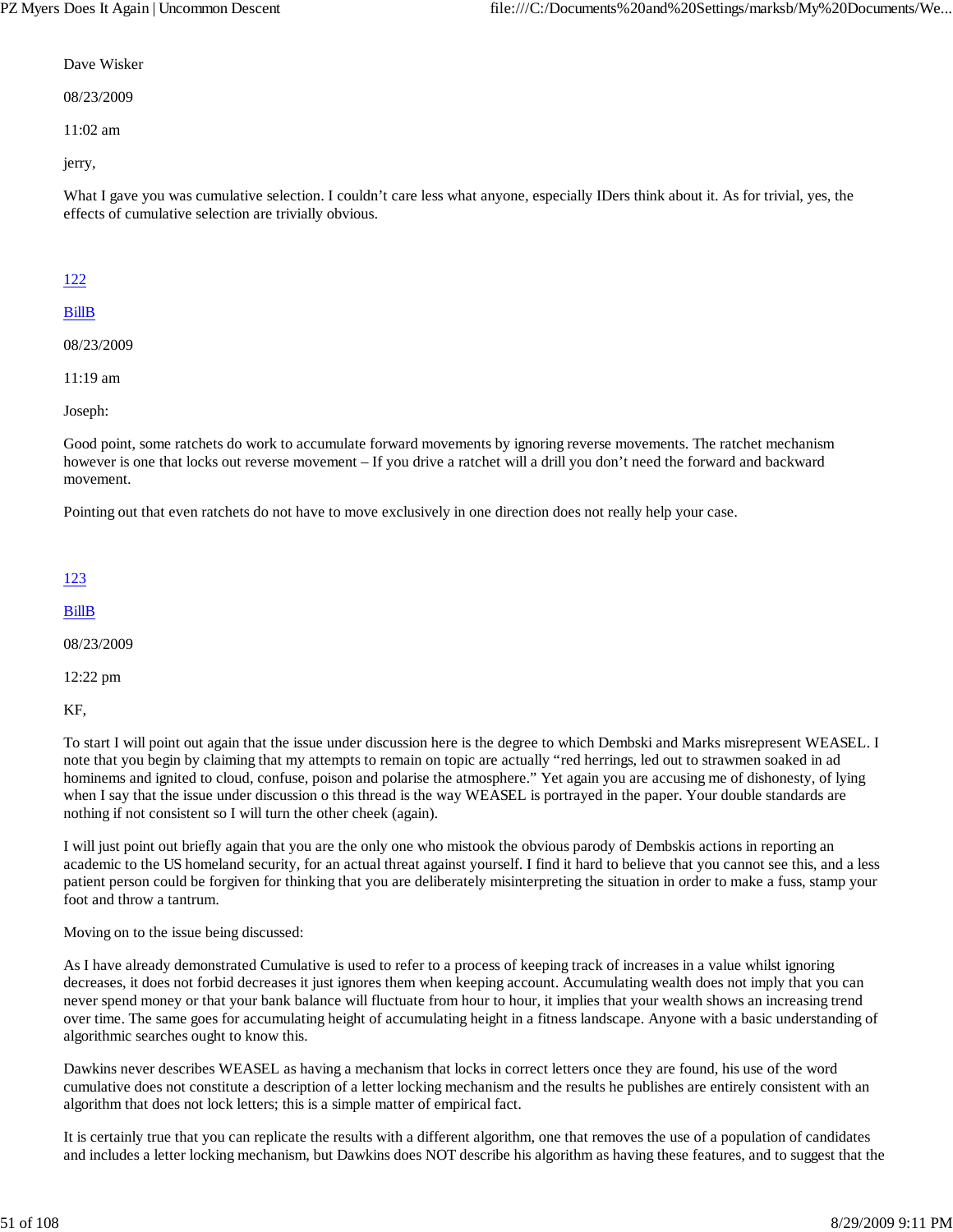*simplest interpretation* of his description is an algorithm that includes **extra mechanisms**, that he **does NOT describe**, and which **are NOT required** to produce the published results, is certainly taking liberties with the idea of a *'simplest explanation'*.

Now add to this the FACT that Dembskis algorithm does not include the production of a population of candidates for the next parent, but Dawkins explicitly does, and the credibility of your claim that Dembskis description is somehow the most obvious interpretation just stretches to breaking point.

Finally you should add to all this the fact that Dawkins has denied ever including an explicit latching mechanism in WEASEL.

Summing up: Dembski and Marks description of their algorithm is not WEASEL. Their algorithm differs on two distinct points: The use of a latching mechanism to partition the search and the lack of a population of candidates for the future parent phrase. Constructing a different algorithm than the one Dawkins describes, but which can be made to produce similar looking outputs, does not make that algorithm WEASEL.

*The fact that an electric motor can produce motion in a car does not make an electric motor a type of internal combustion engine!*

(BTW, that was an ANALOGY, not an oil of ad hominem soaked straw-man.)

124

Clive Hayden

08/23/2009

1:08 pm

R0b,

It was lame of me to say you made a concession. I'm unimpressed when others crow when I drop a subject, so it was stupid of me to do the same. I apologize.

Apology accepted. I dropped the subject because I had said all that I wanted to say on the matter, and it was beginning to get redundant.

Does cumulative selection (selection acting on the product of previous selection) occur in Weasel? Does it occur in life? If the answer is yes to both, then they have something in common. This is pretty simple.

Sure things accumulate in both, though I doubt we both mean the same thing by "cumulative selection"….but so do they accumulate with the monkeys typing. The letters accumulate. What Dawkins was trying to demonstrate was that they accumulate in a certain way, without that "way" actually being an actual "way", (for nothing exists to compare how they accumulate as a distant target.) So cumulative selection could occur in any fashion, with no discernment between any one accumulation compared to another in any meaningful way.

"No long-term goal" does not mean "not even fitness as a goal." You seem to be of the opinion that fitness must be evaluated against a long-term goal. If so, you're wrong. In life, as well as in many virtual environments, fitness is not forward-looking at all. Perhaps organisms need only be better than their cousins at something in order to reproduce, and that "something" may even change over time.

Which is another way of saying anything that ever does, or doesn't do, anything at all, which is entirely vacuous as an explanation, and vacuous as a description. Perhaps this and perhaps that. Perhaps anything in between. This is not valid as an explanation of anything.

125

DiEb

08/23/2009

4:19 pm

Just to summarize:

i. Dawkin's algorithm seems to have a low mutation rate between generations, while Dembski's rate is much higher: Compare the first two generations of the first example by Dawkins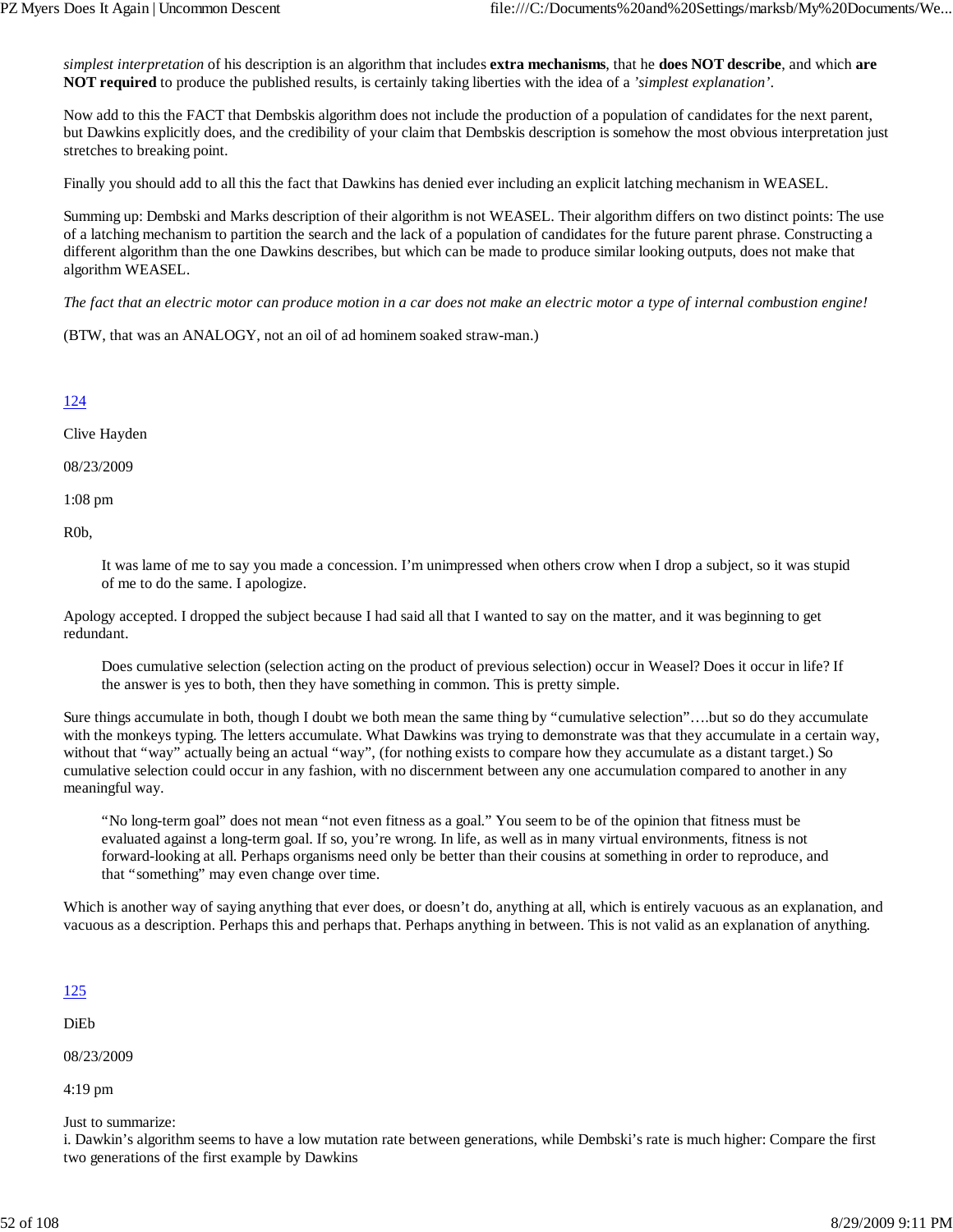# 1) WDLTMNLT\*DTJBK**W**IRZREZLMQCO\*P 2) WDLTMNLT\*DTJBK**S**IRZREZLMQCO\*P with Dembski's example: 1) **SCITAMROFN\*IYRANOITULOV**E**\***S**AM** 2) **OOT\*DENGISEDESEHT\*ERA\*N**E**T**S**IL**

(changes in bold)

ii. Dawkin *says* that his algorithm doesn't use latching, while Dembski's algorithm latches.

iii. Dawkins's describes the use of a population (though of unknown size), while Dembski uses only one string

iv. Dawkins gives 43, 64 and 41 as the number of trials his algorithms uses in three runs. The expected number of trials for Dembski's algorithm is 104.55

Methinks, it is another weasel.

### 126

kairosfocus

08/24/2009

2:01 am

A footnote:

On re-examinig the thread, I saw that some have thought that the BBC Horizon 1987 videotaped Weasel is the same as that of 1986.

I simply note for general information, that the showcased runs of 1986 [cf 47 above and my long since linked discussion] hit target in 40+ and 60+ generations, and without apparent reversion in the letters that go correct (across 200+ cases) . . . and note, Wikipedia as at the time of composing the original discussions, presented the same basic 1986 runs data as we have used. [Wikipedia, notoriously, is not a Design Theory friendly site. Sadly, too often to the point of not just bias but misleading and accusative distortion.]

In 1987 by contrast — kindly observe, Mr Patrick May! (and those who confidently linked him above) — the runs go on much longer, there are FREQUENT reversions and we can see a weird winking effect as correct letters revert and return rapidly. So, we should not naively assume that what was videotaped in 1987 was the same as what was showcased and discussed in 1986, despite the similarity of the target phrase.

And of course ever since, multitudes of algorithms have been presented to "prove" that Weasel c. 1986 did not latch explicitly or implicitly. But all such are plainly irrelevant. Only credible code and a clear, cogent accounting for the statements and the published "good" runs would suffice.

(None such has been forthcoming — including Mr May's linked article that starts with a slanderously loaded conflation of Intelligent Design with Creationism, with of course the onward hints of theocratic tyrannical intent addressed in Weak Argument Corrective no 8. that alone is utterly discrediting, and the analysis fails to address the substantial issues long since raised.)

We therefore need to treat the 1986 and 1987 data as materially different on that evidence. (On the implicit latching model, this can be reasonably accounted for by shifts in parameters such as pop per generation, per letter mutation rate and filter characteristics. Atom's adjustable weasel will show how this can happen.)

#### GEM of TKI

PS: Re BillB.

Again, this commenter knows he has gone beyond the pale of civil discourse and what he needs to do to make amends.

#### PPS: Re the focal issue issue

The central context for this discussion is in fact that Marks and Dembski have put forth an advance on the technique of design theory in a peer reviewed publication, active information and its context (including the cost of search), and this in the wider circumstance that for the past 23 years computer simulations portrayed as demonstrations of the way evolution has happened have become a major field; never mind thart simulation worlds — even seemingly plausible ones — are notriously hard to be brought into a good match with reality.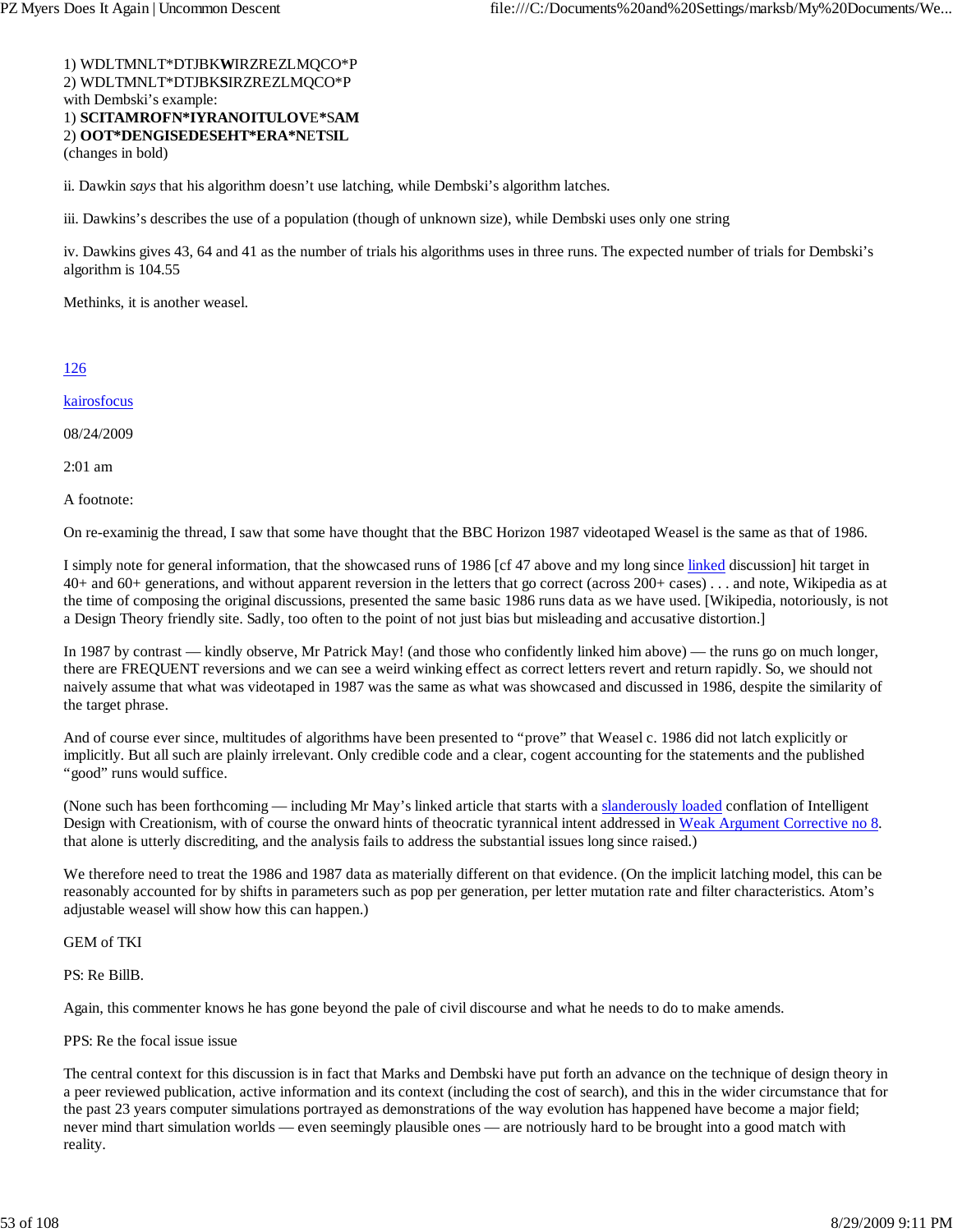Observe Mr Hayden's remark in the lead of the original post: >>*Notice that he [PZM] doesn't actually address the content of Dr. Dembski and Dr. Marks' paper . . .* >>

Since that content is somewhat technical and since I have relevant background to remark on it, I have thought it helpful to he wider context of the discussion to put on the table a few points on the significance of the published work "for the rest of us," e.g. at 78 above.

Surely, imparting some understanding of what is at stake in general is germane to assessing why for instance PZM's critiques are off the mark, and similarly why the critique of choice here is also off the mark.

And, a glance above will show that I and others have given adequate explanations for why Dembski and Marks were justified to use the ratcheting — thus, latching (which can be implicit) — action reading of Weasel circa 1986. [I repeat, cumulative progress to target with ratcheting-latching of degree of success to date can be achieved implicitly (especially for showcased "good" runs!) An actual example from Atom's adjustable Weasel is here ...) This, by co-adapting pop size, per letter mutation rate and filter characteristics, as I discussed long since and have linked from the outset. (Those who will look there will see that out of context, twisted snippets and caricatures are being used to advance teh objections tot he concept that Weasel c 1986 credibly latched and ratcheted, and that this can be done implicitly as well as explicitly. remember: implicit latching is an inferred explanatory dynamic for an OBSERVED result, as can be seen from the runs, and also for CRD's statements about cumulative progress and reward of smallest increment)

The paper of course is being attacked, but not on the merits of its main argument — as the original post remarks — and instead side issues and a now characteristic pattern of abusive darwinist rhetoric are being resorted to.

One of these resorts is the false, ad hominem laced accusation that the partitioned search ratcheting analysis of Weasel circa 1986 presented is not a legitimate interpretation. Such is being sustained in the teeth of any and all contrary evidence from the published runs and the direct statements of Marks and Dembski. Such are hallmarks of cognitive dissonance in the face of unwelcome reality.

Sad, but instructive, to see.

## 127

kairosfocus

08/24/2009

2:22 am

PPPS: Re DiEb.

In the 2009 paper, p. 1055, WmAD presented an illustrative example of PARTITIONING, not of mutation rates.

We must also recall that the runs from 1986 as published were "good" ones showcased.

So, they would be expected to perform better than the average. For instance the 40+ gens case has three letters correct from the outset. Similarly, it has been SHOWN, not just speculated, that we can have Weasel runs that latch implicitly.

The question of ratcheting/cumulation of the output of the program is settled based on CRD's statements to that effect, and the showcased runs; the real issue then is how that can be, for which we see two viable paths: explicit and implicit latching. And, if one wants, one can do an explicitly latched version of Weasel in which one does a significant pop in each generation and filters for the closest to target to seed the next generation, but he result would not be materially different, save for perhaps speeding up the run to target somewhat (i.e this is a red herring).

(I note, that all of this is on side trails distractive from the substantial contribution documented in the paper and summarised at first level in 78 above.)

|--|

DiEb

08/24/2009

2:47 am

And just another difference between the searches: The fitness of a string in Dawkins's example is given by a number between 0 and L,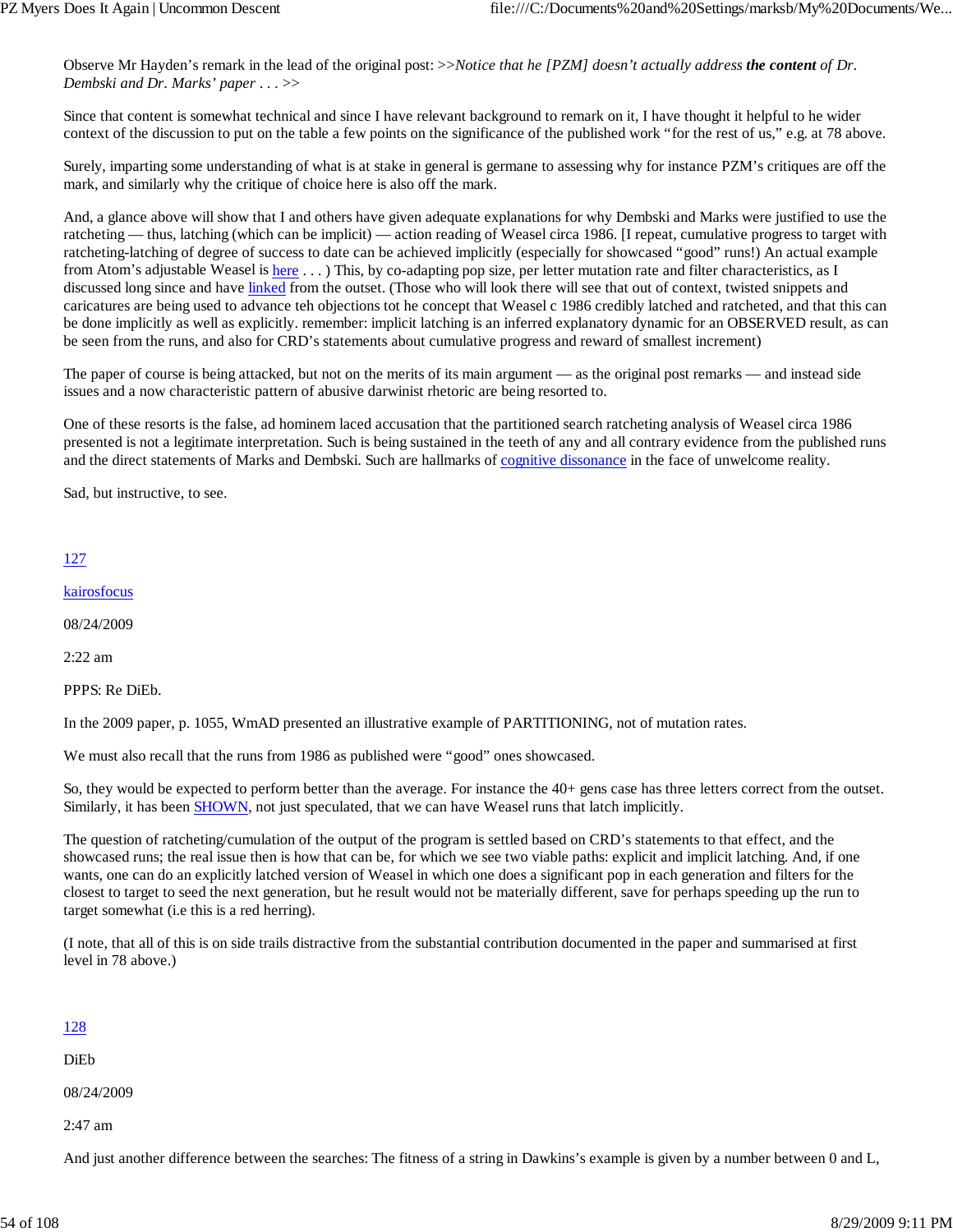i.e., by log(L) bytes. To describe the fitness of a string in Dembski's process you need L bytes!

## 129

#### kairosfocus

08/24/2009

3:20 am

Footnote:

I see there is an attempt by BillB to blame the victim for taking a stated threat [or actual fact] of making a malicious false report with potentially serious consequences seriously.

Sorry, that does not pass the smell test.

### GEM of TKI

PS: Onlookers might want to compare the Actual Dembski thread that is being passed off as moral equicvaleincy — pulled up from a Yahoo search just now — with the characterisations above.

I think it is fair comment to say that my warning on what happens when abusive rhetoric of polarisation runs out of control is light years away from Mr Pianka's reported inappropriately gleeful — "he smiles and jokes candidly throughout the lecture" — discussion on Ebola killing off 90% of humanity. Notice Dr Dembski's report on the matter:

. . . blogged yesterday about UTAustin professor Eric Pianka (aka "Dr. Doom") and his advocacy of killing 90% of the world's human population with airborne Ebola. Could Pianka be charged with terrorism/conspiracy to commit a terrorist act? **What happens if a student actually takes his suggestion to heart and kills a bunch of people?** Why shouldn't we think that Dr. Doom himself would commit the act of human destruction he is advocating? How is what he is saying any different from somebody at an airport saying that he plans to plant a bomb there. Note: This is not a matter of saying he actually has planted a bomb but saying that he plans to plant one — that surely would be enough in the current climate to get him arrested. **So what about Pianka? At what point do his remarks advocating human destruction constitute a terrorist threat that get him arrested?** And if not arrested, how about committed?

As soon as this is posted, I'm going to have a chat with the Department of Homeland Security. [*Called them -- They are aware of it*; it will be interesting to see if they do anything about it.] For your information, I've posted an article below by a reporter who was there at Pianka's remarks . . .

That makes the excuse offered above that the threat against myself was a lighthearted parody, and that I am a poor sport or ignoramus not to spot it, even more grotesque.

[Observe, per WmAD's report, the HSD was ALREADY aware of the issue when he called in to ask about it; understandable in light of the following attached journalistic report [formatting messed up on Firefox].]

The dismissal is sadly revealing on the increasingly typical poor attitude of Darwinist advocates to the reputation and rights of those who differ with them. That trend of incivility is precisely what I warned about in the first place, provoking the threat or act of malicious false reporting.

In Caribbean vernacular: *"Fun fe yuh is death to me ...* " (a frog speaking to a small boy approaching, stone in hand).

For shame!

#### 130

BillB

08/24/2009

3:46 am

And of course ever since, multitudes of algorithms have been presented to "prove" that Weasel c. 1986 did not latch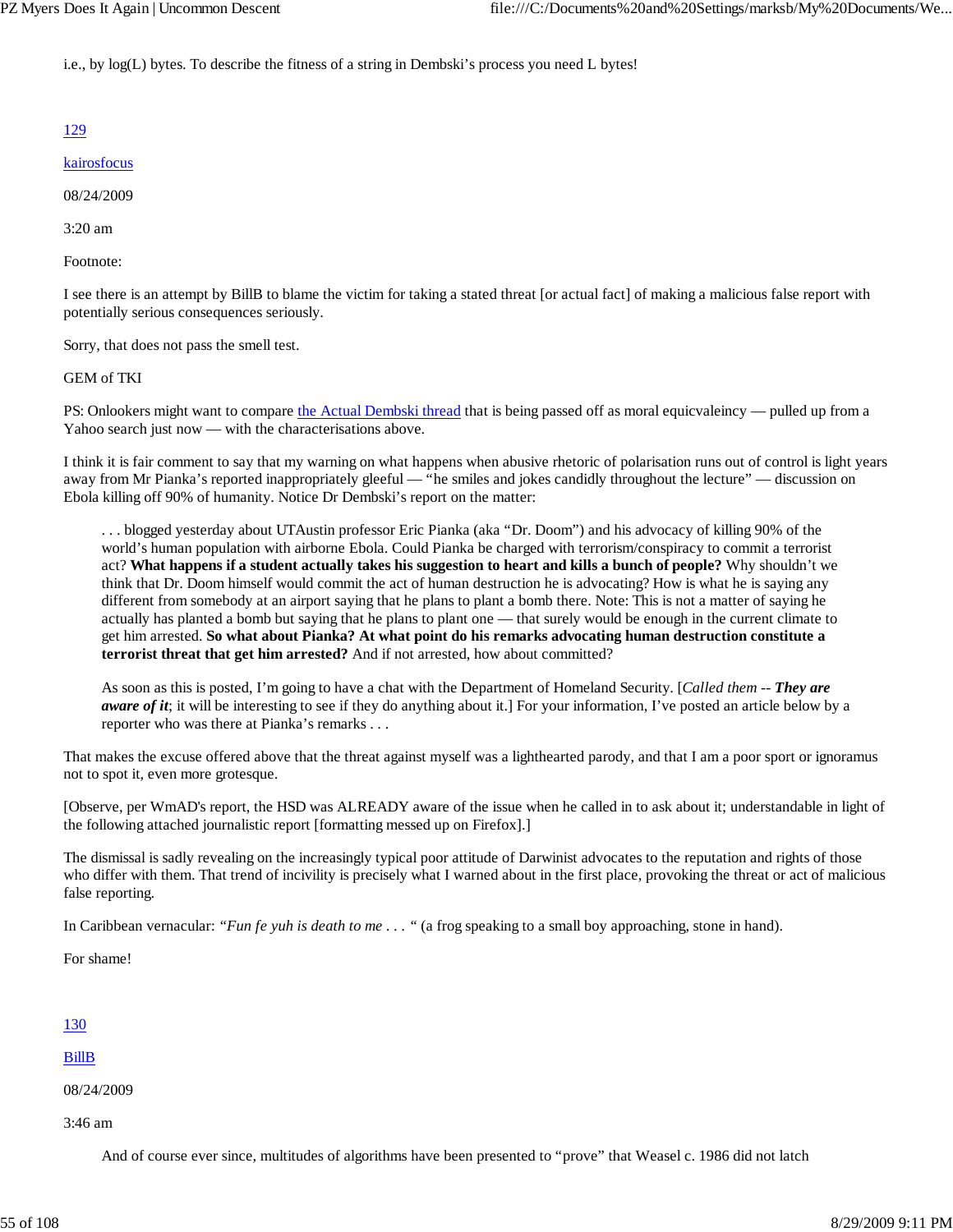explicitly or implicitly. But all such are plainly irrelevant. Only credible code and a clear, cogent accounting for the statements and the published "good" runs would suffice.

So you happily dismiss all the evidence against you? <Only credible code and a clear, cogent accounting for the statements and the published "good" runs would suffice.

### **Only credible code and a clear, cogent accounting for the statements and the published "good" runs would suffice.**

### THIS HAS BEEN DONE AGAIN AND AGAIN!

What is wrong with you man! Talk about rose coloured spectacles – yours are practically opaque. PLEASE remove your blindfold and blinkers and I'll spell it out for you nice and simple:

## **ALL THE RESULTS DAWKINS HAVE EVER PRESENTED CAN AND HAVE BEEN REPRODUCED WITHOUT A LATCHING MECHANISM.**

## **THE REASONS WHY ARE WELL UNDERSTOOD AND HAVE BEEN EXPLAINED TO YOU**

## **DAWKINS DOES NOT DESCRIBE AN EXPLICIT LATCHING MECHANISM**

## **DAWKINS DESCRIBES THE USE OF A POPULATION**

## **DAWKINS DENIES USING AN EXPLICIT LATCHING MECHANISM**

## **DEMBSKI DESCRIBES AN EXPLICIT LATCH MECHANISM**

## **DEMBSKI DOES NOT USE A POPULATION**

therefore:

### **DEMBSKI AND MARKS ARE USING A DIFFERENT ALGORITHM**

## **DEMBSKI AND MARKS MISREPRESENT DAWKINS WORK WITHOUT JUSTIFICATION**

Re satire: Please present evidence that Pianka ever advocated the destruction of the human race. Simply quoting Dembskis claims is not evidence of anything other than Dembskis claims.

## 131

Indium

08/24/2009

3:49 am

Once again:

The wording in the Blind Watchmaker gives no hint of latching. A video of Dawkins presenting the algorithm shows no latching. Dawkins says there is no latching. Latching is not needed for the algorithm to work. The algorithm is more complicated when it uses latching. Explicit latching is not something biologists would implement when modelling evolution: Mutation rate is supposed to be independent of the resulting fitness. The only argument FOR latching I have seen is the fact that no mutation of correct letters is shown in the BW tables, which is easily explained by the fact that only the best members of a few generatios were shown. There is no reason to believe one should see fitness reducing mutations in this case.

So, let´s compare the examples given by Dembski and Marks and Dawkins again, shall we?

1. Correct letters

Correct letters don´t stay fixed in the algorithm as intended by Dawkins. Demski and Marks fix correct letters explicitly. I think everythinmg has been said about this latching behaviour. I will just add that the Dawkins version is much more representative of biological evolution.

#### 2. Incorrect letters

Dembski and Marks replace \*every\* wrong letter with a new random letter. This means that subsequent search results are completely different at the beginning: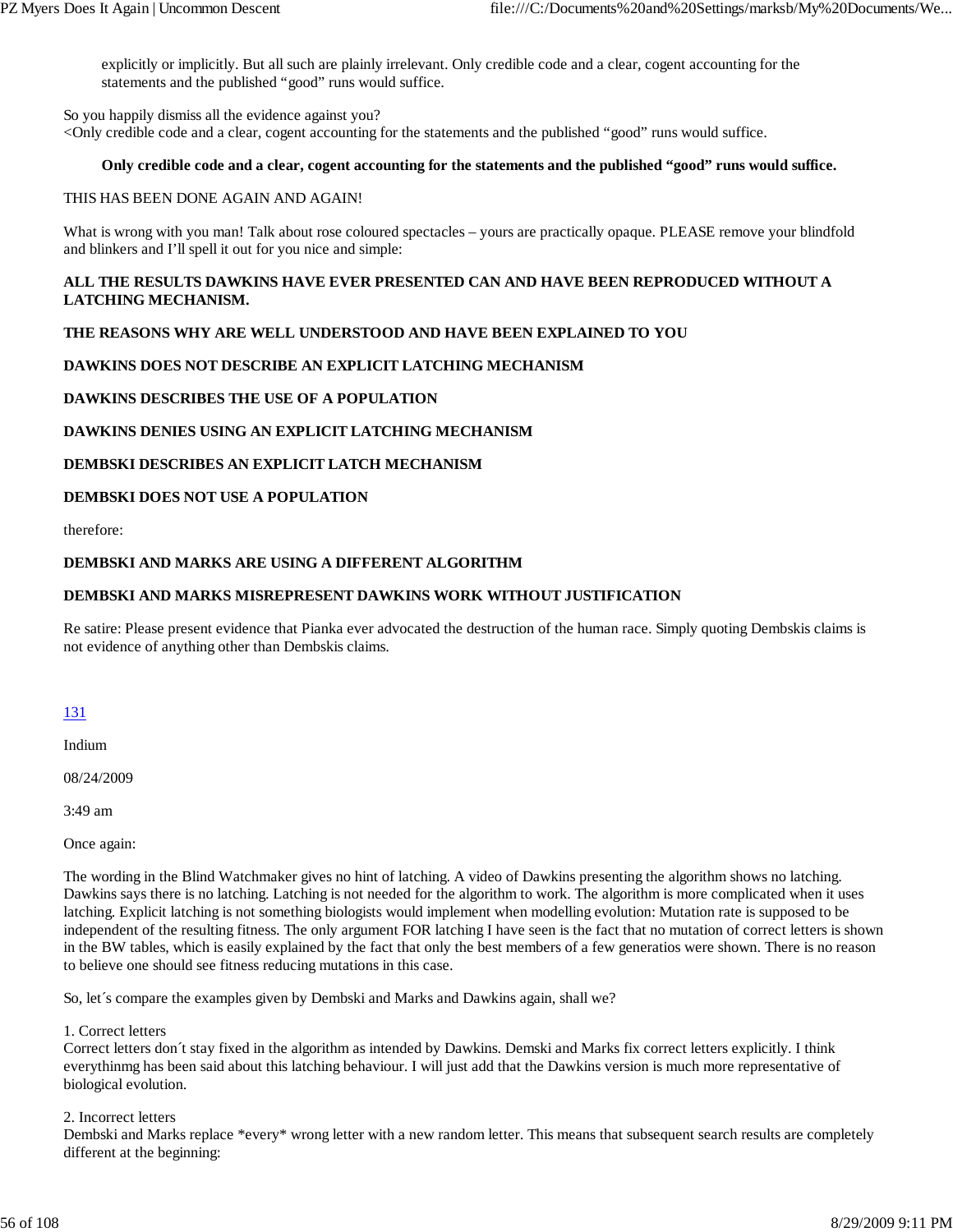#### 1: SCITAMROFN\*IYRANOITULOVE\*SAM 2: OOT\*DENGISEDESEHT\*ERA\*NETSIL

Dawkins algorithm works in a completely different way: From the parent search string he computes a population of daughter strings which are exact copies except for a fixed (and low) mutation rate per letter:

### 1: WDLTMNLT\*DTJBKWIRZREZLMQCO\*P 2: WDLTMNLT\*DTJBKSIRZREZLMQCO\*P

This is of course much more in line with biological evolution.

3. Population

This is related to point 2:

Dembski and Marks have a population size of one. From a parent string exactly one daughter string is computed. There is no selection involved!

Dawkins generates a large population of daughter strings and selects the best one as the parent string for the next generation. Again, while it is an extremely simplified model of evolution it at least models the selection part.

Summary:

The two algorithms are completely different in almost every aspect. The one that Dawkins said he used (and everybody can reproduce the results easily) is a much better model of biological evolution:

- Correct letters are not fixed: Mutation rate is independend of resulting fitness: Dawkins: ca. 5% for every letter, Dembski and Marks use an extremely unrealistic rate of 0%/100% for correct/incorrect letters.

- Selection is modelled

- The effect of population sizes is modelled in the Dawkins version.

So, once again, the algorithms are completely different and the latching behaviour is only a small part of this difference. How somebogy can argue that Dembski and Marks used the Weasel algorithm is beyond me. Including a reference to this stupid algorithm in a published paper was a really strange move anyway…

#### 132

BillB

08/24/2009

4:51 am

Indium:

Good point about the mutation rates – this is a third significant difference between the two algorithms.

How somebogy can argue that Dembski and Marks used the Weasel algorithm is beyond me. Including a reference to this stupid algorithm in a published paper was a really strange move anyway…

A very good point. There are reams of peer reviewed papers about the many many varieties of Genetic Algorithms available for them to reference, so why would they choose an old popular science book. WEASEL, as described by dawkins, is a type of genetic algorithm, but Dembski and Marks describe a partitioned random walker and reference Dawkins WEASEL. This is patently incorrect – they should have referenced a partitioned random walker example not a genetic algorithm.

## 133

DeLurker

08/24/2009

6:53 am

Alex73#109

My apologies for the delay in replying. I actually had a bit of a real life this weekend.

Dawkins does not lay out the algoritm clearly enough as he did not tell the mutation rate, population size and the exact selection criteria if multiple strings have the same fitness score.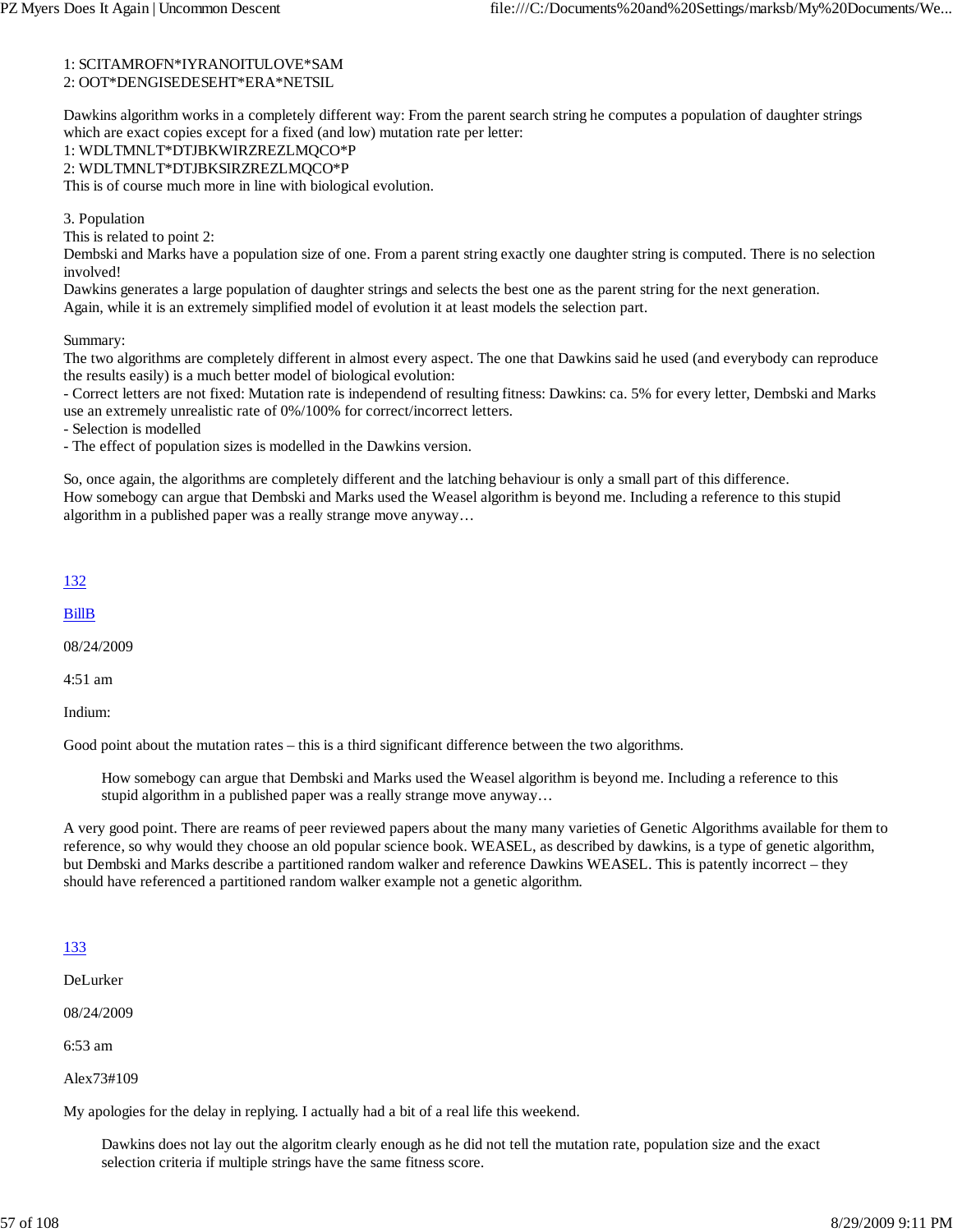True, but it is very clear from his description that no "latching" of any type is involved. He has confirmed this himself:

#### http://austringer.net/wp/index.....r-sweater/

(look near the bottom for the description of the correspondence with Dawkins).

I find your comments on the selection procedure interesting:

What I was talking about can be observed clearly if you examine the best\_progeny function. Let me recapitulate: In case of low mutation rate there double mutations will be rare, triple mutations will be even rarer. Depending on your mutation rate no changes and single letter changes will dominate the population. The best\_progeny function, therefore, will likely meet the original parent string or another string with just a single letter difference first. From this point you can continue the analysis and will see, that for low enough mutation rates the best\_progeny will be strongly biased towards chosing just as if explicit latching was in the code.

Yes! That's exactly the point! This simple example of mutation followed by selection, with absolutely no knowledge of *individual* letters on the part of the selection algorithm, leads to rapid convergence on the target. That's all the Weasel algorithm is supposed to demonstrate.

Dawkins then goes on, in TBW and his other books, to discuss what happens when the long term target is eliminated and fitness becomes whatever allows the most reproductive success in the current, constantly changing, environment. The Weasel algorithm is just the first small step on the journey to understanding evolutionary theory.

This bias can be somewhat mitigated by selecting all the different ones giving the top score and chosing one of them randomly.

I don't think that will matter. The mutation rate is random, so selecting the first in the set of best progeny will be no less random than selecting from the whole set. That is, if there are 100 progeny and numbers 3, 19, 72, and 89 all have the highest fitness, there's no reason to think that 72 has more chance of a reversion than 3.

That being said, it would be interesting to preserve the entire set of progeny with the highest fitness and use them to breed the next generation. At the very least it would make it easier to identify how often pairs of deleterious and beneficial mutations occur simultaneously.

### 134

kairosfocus

08/24/2009

7:52 am

Onlookers:

\_\_\_\_\_\_\_\_\_\_\_\_\_\_

1 –> Observe the utter lack of concern over documented incivility, as seen again.

 $2 \rightarrow$  Observe the plain intent to distract attention from and avoid the central matter on the merits arising from the publication of the latest ID-supportive paper in the professional peer-reviewed literature — the progress of ID in the teeth of the fiercest, and too often distortion-based, fallacy-riddled, uncivil opposition.

3 –> Observe, thus, the cognitive dissonance and distraction, distortion and demonisation-based defense mechanisms deployed in the face of evidence to the contrary of the Darwinist partyline talking points on Weasel 1986.

4 –> Further to this, observe the actual published output of Weasel c 1986:

1 WDL\*MNLT\*DTJBKWIRZREZLMQCO\*P 2? WDLTMNLT\*DTJBSWIRZREZLMQCO\*P 10 MDLDMNLS\*ITJISWHRZREZ\*MECS\*P 20 MELDINLS\*IT\*ISWPRKE\*Z\*WECSEL

<sup>&</sup>gt;> We may conveniently begin by inspecting the published o/p patterns circa 1986, thusly [being derived from Dawkins, R, The Blind Watchmaker , pp 48 ff, and New Scientist, 34, Sept. 25, 1986; p. 34 HT: Dembski, Truman]: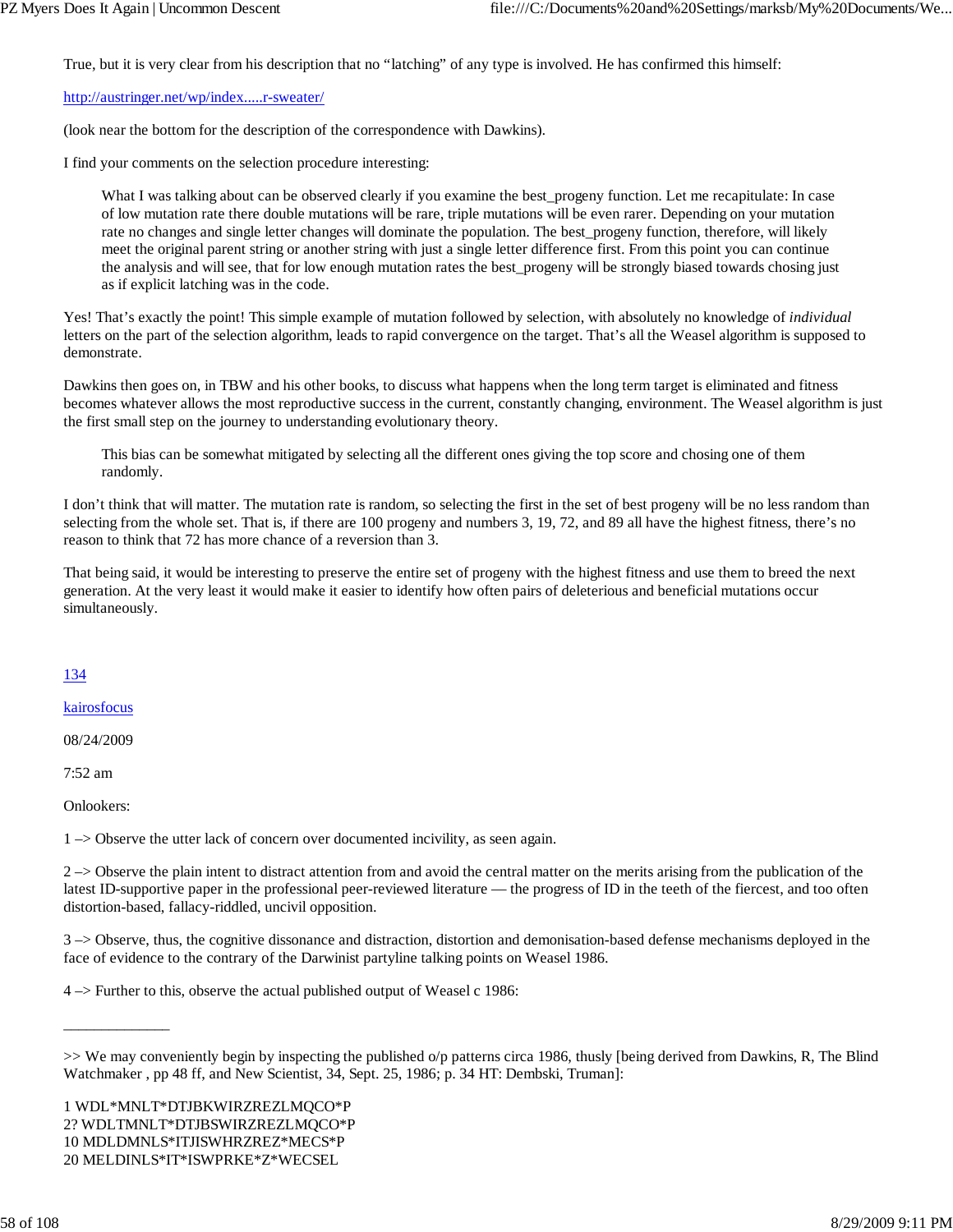30 METHINGS\*IT\*ISWLIKE\*B\*WECSEL 40 METHINKS\*IT\*IS\*LIKE\*I\*WEASEL 43 METHINKS\*IT\*IS\*LIKE\*A\*WEASEL

1 Y\*YVMQKZPFJXWVHGLAWFVCHQXYPY 10 Y\*YVMQKSPFTXWSHLIKEFV\*HQYSPY 20 YETHINKSPITXISHLIKEFA\*WQYSEY 30 METHINKS\*IT\*ISSLIKE\*A\*WEFSEY 40 METHINKS\*IT\*ISBLIKE\*A\*WEASES 50 METHINKS\*IT\*ISJLIKE\*A\*WEASEO 60 METHINKS\*IT\*IS\*LIKE\*A\*WEASEP 64 METHINKS\*IT\*IS\*LIKE\*A\*WEASEL >>

\_\_\_\_\_\_\_\_\_\_\_\_\_\_\_\_\_

 $\overline{\phantom{a}}$  ,  $\overline{\phantom{a}}$  ,  $\overline{\phantom{a}}$  ,  $\overline{\phantom{a}}$  ,  $\overline{\phantom{a}}$  ,  $\overline{\phantom{a}}$  ,  $\overline{\phantom{a}}$  ,  $\overline{\phantom{a}}$  ,  $\overline{\phantom{a}}$  ,  $\overline{\phantom{a}}$  ,  $\overline{\phantom{a}}$  ,  $\overline{\phantom{a}}$  ,  $\overline{\phantom{a}}$  ,  $\overline{\phantom{a}}$  ,  $\overline{\phantom{a}}$  ,  $\overline{\phantom{a}}$ 

\_\_\_\_\_\_\_\_\_\_\_\_\_\_\_\_\_

6 –> Observe now Mr Dawkins' description of these results in BW:

>> It [Weasel c 1986] . . . begins by choosing a random sequence of 28 letters … it duplicates it repeatedly, but with a certain chance of random error – 'mutation' – in the copying. *The computer examines the mutant nonsense phrases*, the 'progeny' of the original phrase, and *chooses the one which, however slightly, most resembles the target phrase, METHINKS IT IS LIKE A WEASEL* . . . . What matters is the difference between the time taken by **cumulative** selection, and the time which the same computer, working flat out at the same rate, would take to reach the target phrase if it were forced to use the other procedure of **single-step selection** . . . .

Although the monkey/Shakespeare model is useful for explaining the distinction between single-step selection and cumulative selection, **it is misleading in important ways**. One of these is that, in each generation of selective 'breeding', **the mutant 'progeny' phrases were judged according to the criterion of resemblance to a distant ideal target**, the phrase METHINKS IT IS LIKE A WEASEL. Life isn't like that. Evolution has no long-term goal. There is no long-distance target, no final perfection to serve as a criterion for selection, although human vanity cherishes the absurd notion that our species is the final goal of evolution. In real life, the criterion for selection is always short-term, either simple survival or, more generally, reproductive success. >>

7 –> We may see from this that Weasel c 1986 is targetted search based on artificial selection of non-functional phrases per mere proximity to target in a context where the underlying core Hoylean challenge was precisely that there is a threshold of complex functionality — a la Schutzenberger et al at Wistar 1966 — that had to be overcome before any credibly mechanism of modest random variation and selection off superior function could credibly trigger hill-climbing to the peaks of Mt Improbability. You have to get to the shoreline of the isle of function before you can climb up to tis hilltops. And, once complex functionality beyond say 1,000 bits of info capacity enters teh situation, not event he resources of hte entire observed universe will be adequate to perform an adequate scan oft e4h configuration space to reasonably get to such a shoreline: 1 part in  $10^{\text{A}}150$  of a config space is to all practical intents and purposes a search of scope zero. And, real bio-systems as observed start int eh 100's of k bits of information just in their DNA.

8 –> That is, Weasel is fundamentally "misleading" — as CRD acknowledges — and should never have been used in a context promoting the thesis that a BLIND watchmaker can account for apparent functional complexity highly reminiscent of known cases of design.

9 –> Further to this, the steady march of nonsense — non functional — phrases to the target in the published runs c 1986 give a strong hint that something is amiss. that is why they were spotlighted from early on, and seen as an indicator that something was wrong.

10 –> And, observe how CRD dismisses the criterion of complex functionality with the smear-term "single-step selection," using a handy strawman too: we need to get to the shoreline before hill-climbing can start, and this is the fundamental problem of GA's as a model of evolution; they use hill climbing within islands of function [speaking of fitness functions etc], and beg the question of getting to such shorelines. BTW, back to Dec last year when this first came up at UD, that is what I highlighted.]

12 –> Now, after objections were made, there was a statement by CRD that Weasel was not actually explicitly latched — though of

<sup>5 –&</sup>gt; Notre that once a letter in these showcased results goes correct, on the samples above, it NEVER reverts, strongly suggestive per sampling theory that it does not revert.

<sup>11 –&</sup>gt; Now, within this context, the obvious explanation of the behaviour of Weasel is that it used partitioned, ratcheting search that explicitly latched successful letters. And given the context of showcased results and the meanings of cumulative — "Increasing or enlarging by successive addition" — and ratcheting — "To cause to increase or decrease by increments" — as well as latching — "To close or lock with or as if with a latch" — that is a very reasonable and legitimate interpretation. For, in the observed results and CRD's enthusiastic description, we see evidence for a steady incremental forward march that once a letter is correct it is locked up until the target phrase is complete, whereupon the whole system locks.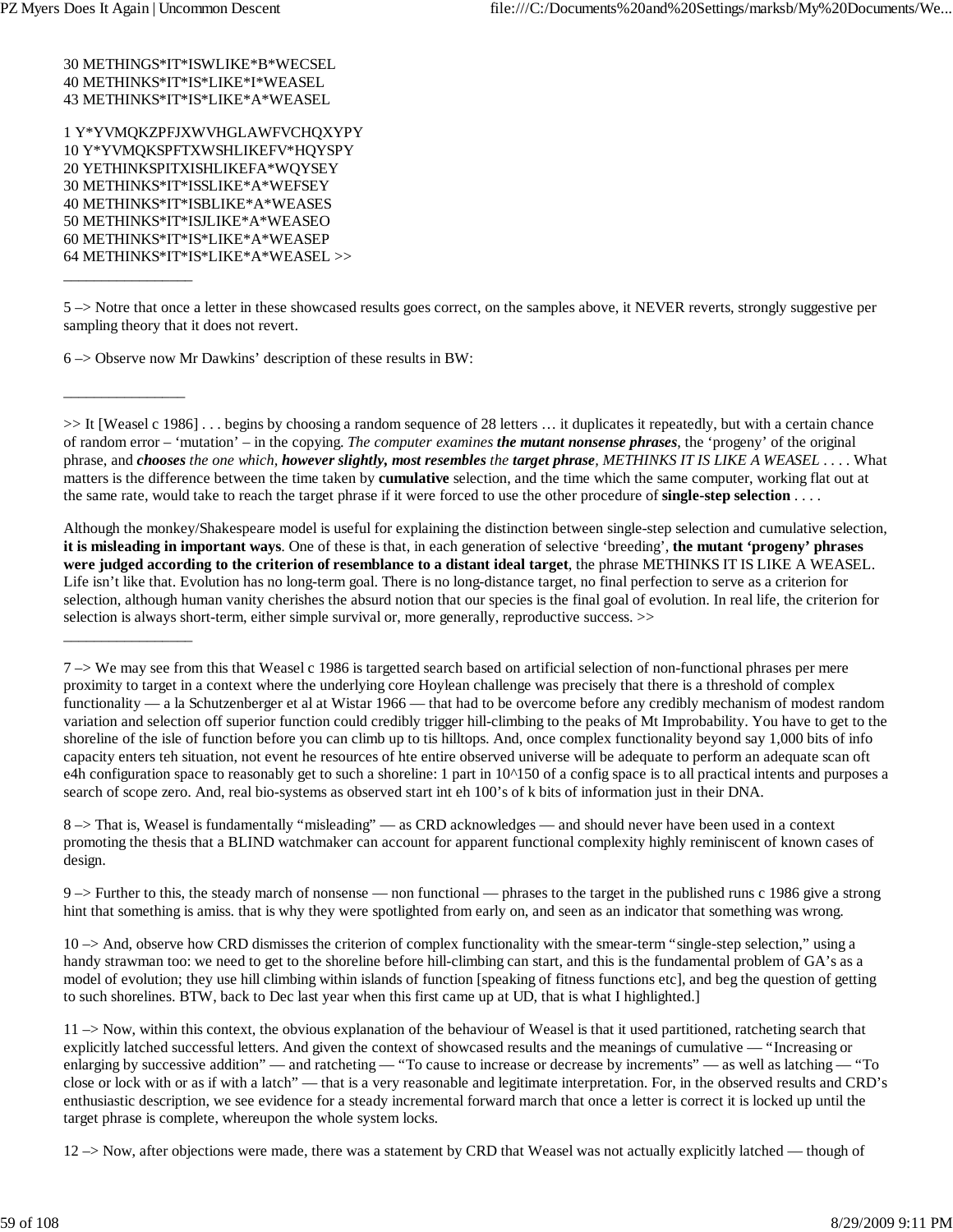course we have yet to see demonstrative code c. 1986, nine years later.

13 –> It turns out — and above I linked an actual demonstration of this — that if steady marching to target is seen as good results, then we may cahieve this by a program that implicitly latches.

14 –> That is, given per generation population size, per letter mutation rates and particular filter used, there will be a situation such that in almost all generations there will be at least one unchanged phrase from the seed. In that case, with the selection filter set up so that single letter changes dominate the rest, we tend to have either no advance or else a single step forward.

15 –> Further to this, we may see that the published good runs c 1986 are 40+ and 60+ runs indicative that about 1/2 the time, no change won the filtering on closest to target, and that single step advances won the rest. Also, of course, up to the end of each run, most of the phrases were "nonsense." 9And BTW, the latest red herring on how Dembski uses different rates than Dawkins, is beside the point: Dembski was illustrating partitioning, not mutation rates at that point in the paper, as p 1055 will show; as previously noted and predictably ignored by those looking for gnats to strain out while swallowing camels.]

16 –> So, whether the latching-ratcheting action was explicit or implicit, we have a valid explanation, and both will be giving similar patterns of behaviour in the output; both being invalid as models of evolution for the same reason of begging he question of complex information based function. (All of this, of course was documented in my online remarks on Weasel here before the current exchanges began.)

 $17 \rightarrow$  Now, in the current paper, Marks and Dembski have spoken of a racheting action, which is accurate as a description of the output c 1986 [and which is diverse from the videotaped o/p as at 1987]. They have offered an explanation thereof that highlights the effect of the mechanism used: once a letter goes correct, it is effectively locked in [which is consistent with both implicit and explicit latching . . . as is the associated mathematics], but such is legitimate relative to what we see the description in BW. And so it is reasonable terminology to observe the fact of evident ratcheting-latching int eh o/p c 1986, and to propose mechanisms and analyse the implications of such mechanisms. Wehile not losing sight of the import of targetted search: MASSIVE INJECTION OF ACTIVE INFORMATION, with the consequent drastic reduction in the resources required for likely success in search. Also we note the source of such AcI, intelligence, and the associated challenge of the search for a good search and the issue that mechanical transmission of information at best preserves or partly preserves complex functional information, it does not reasonably transform it into de novo functionality dependent on de novo complex information.

18 –> So, it is fair comment to describe the current huffing and puffing as distractive and distorting. Especially, when the root point is that **Weasel is revealed by its latching and quasi-latching, ratcheting and ratcheting with occasional slips action, as targetted search, pre-loaded with the endpoint and so cannot reasonably be seen as creating the information in the target phrase de novo.**

19 –> That is, Weasel gives the false impression that it solves the question of *origin* of complex, functionally specific information. (Save, in that it illustrates that the information came form an intelligence . . . )

20 –> More modern GA's with their fitness landscape models fall afoul of the problem of flooding the landscape with a vast sea of non-function. (As i noted last December.)

 $21 \rightarrow$  And while an intelligence can take soundings and move to targets via near- or partial- successes in the face of non function, a blind watchmaker can only reward differential function. So it is helpless to get us to the shores of function.

GEM of TKI

\_\_\_\_\_\_\_\_\_\_\_\_\_\_\_\_\_\_

- 135
- kairosfocus

08/24/2009

7:56 am

PS: Note onlookers, how there is now a concerted effort to duck the point that the o/p for good runs c 1986 is observed and claimed [cf the highlighted excerpts from CRD in BW again] — beyond reasonable dispute — to latch, and that the means by which that can occur are: explicit and implicit.

So, onlookers, you have enough to spot red herrings and ignore them.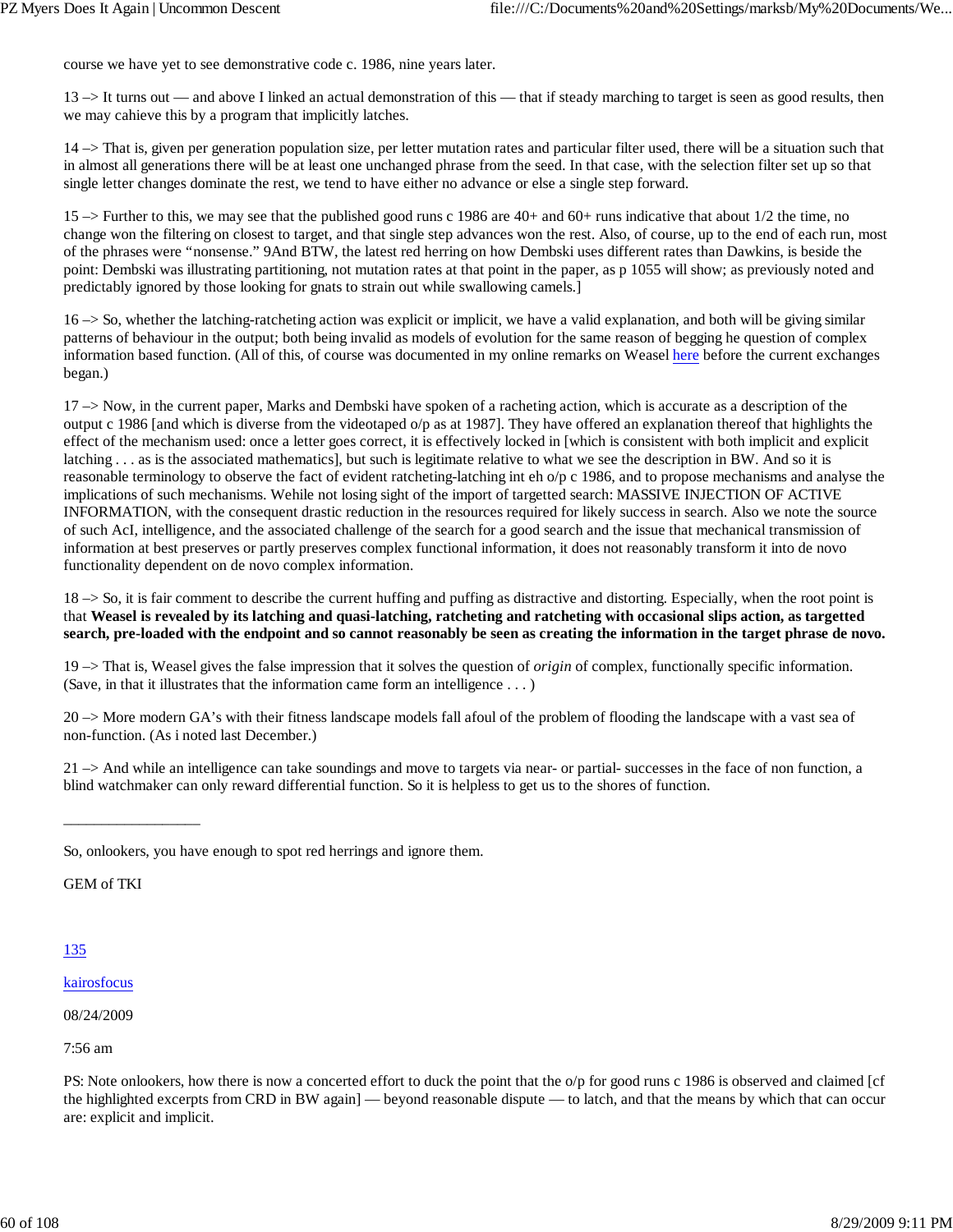# 136

DeLurker

08/24/2009

8:12 am

kairosfocus#134&135

Sir,

Would you please directly address Indium's #131, directly and as concisely as possible? He or she clearly identified three significant differences between Dawkins work and the representation of that work by Dembski and Marks.

The issue here isn't the Weasel algorithm per se, it is the misrepresentation of it by two individuals who have been repeatedly informed of their error.

## 137

Indium

08/24/2009

8:36 am

DeLurker,

"he" would be the correct way to adress me.

After looking at my post again I think I have to apologise for all the spelling errors etc! English is not my native language…

kf: So many words. I guess none of them are directed at me (I can see no reaction to my arguments), so I will just let you carry on. Your stuff is funny to read, in a strange kind of way! Happy typing!

### 138

DiEb

08/24/2009

8:51 am

-Indium

in 125 & 128, I raised questions similar to yours. Here's another detail on the mutation rate: Dawkins's algorithm works best with a rate of 4% – 5%, while Dembski's algorithm prefers the maximal possible rate of mutations in each step (as he only allows for beneficial – or at least neutral ones).

## 139

BillB

08/24/2009

10:24 am

KF:

perhaps you should read Dembski and Marks paper. They don't present WEASEL as a GA, they present it as a partitioned random walker, various parts of GA's are described in later sections. You mentioned 'More modern GA's' in the context of WEASEL so you seem to regard it as a type of GA. Would you please explain why Dembski and Marks description qualifies as a genetic algorithm?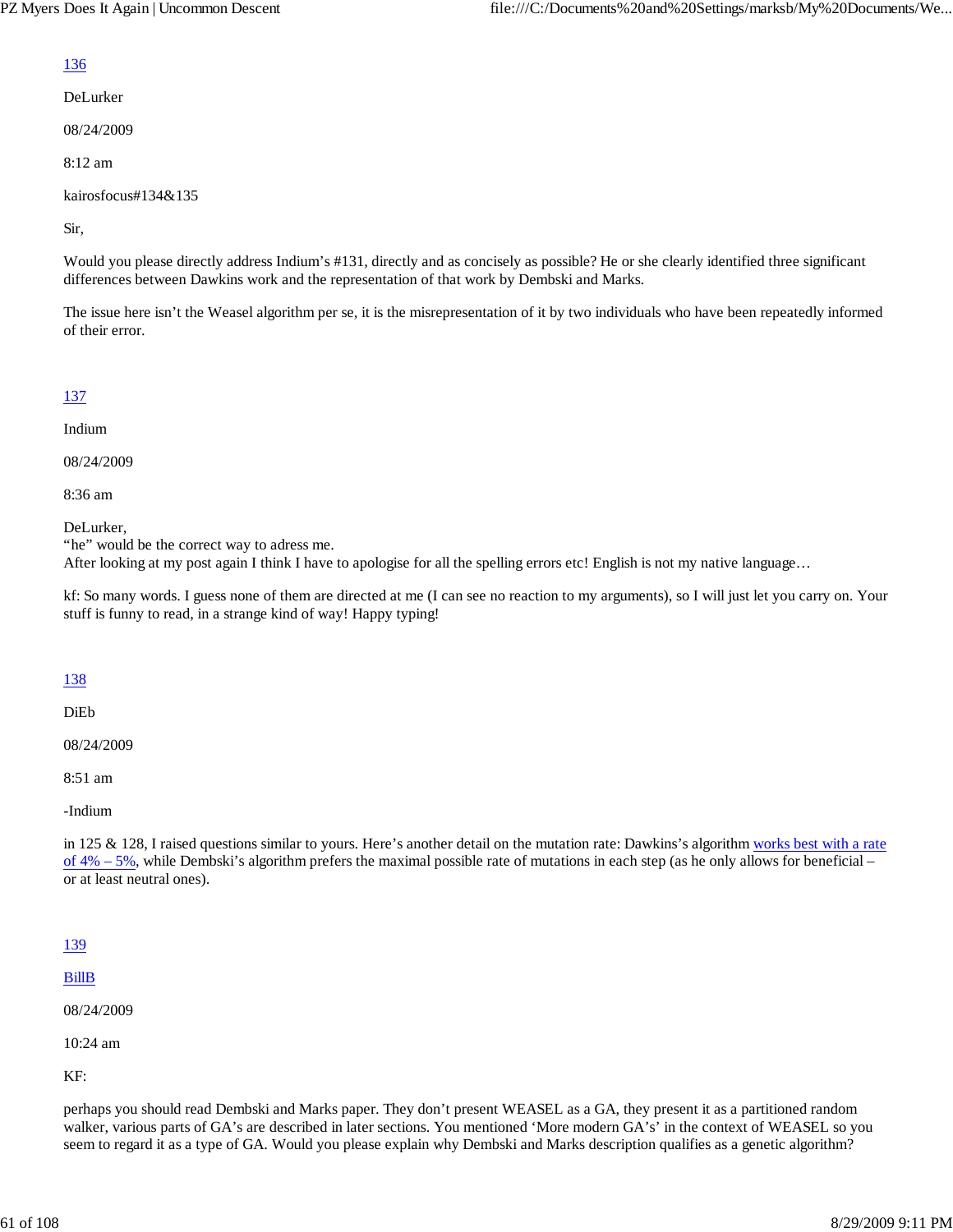WEASEL is not an attempt to model biology, just to demonstrate how selection can help searches. Functionality is irrelevant to the purpose behind WEASEL. This whole issue over your fantastical seas of functionality are irrelevant to the point that Dawkins was illustrating with WEASEL – you keep presenting it as a central issue that Dawkins fails to illustrate, but he was not addressing that issue.

This is a classic example of a straw-man argument. You present Dawkins algorithm as attempting to explain something he never intends it to explain, then you whine about how it doesn't explain it.

I agree that the issues surrounding the origin of life are interesting and important, and the dynamics of evolution are also interesting and complex, but Dawkins simple example of the power of selection is not addressing these issues, they are not his point.

It may beg questions for you, just as "It was designed" begs the question "By Whom and How?" but you are erecting a big-red herring skinned straw-man by claiming that Dawkins *fails to demonstrate something he is not trying to demonstrate.*

the latest red herring on how Dembski uses different rates than Dawkins, is beside the point: Dembski was illustrating partitioning, not mutation rates at that point in the paper

WEASEL, as described by Dawkins does not partition the search space using a letter locking mechanism – letters that are correct are not locked out of the search. **If Dembski wanted to illustrate a partitioned search he should have used an example of a partitioned search!**

now, after objections were made, there was a statement by CRD that Weasel was not actually explicitly latched — though of course we have yet to see demonstrative code c. 1986, nine years later.

I see you are engaging in civil discourse again by implying that Dawkins is lying, well done! The problem with supplying the code is that you would simply claim that it is not authentic, or that he omitted the bit that contains the mythical latch.

Notre that once a letter in these showcased results goes correct, on the samples above, it NEVER reverts, strongly suggestive per sampling theory that it does not revert.

We have been over this time and time again. You can produce exactly these results with a non latching mechanism just like the one Dawkins describes – in fact this kind of output is exactly what you would expect.

And, as DeLurker and Indium have pointed out, latching is only one point on which Dembsi and Marks's algorithm differs from Dawkins. Onlookers will have already noted how KF has steadfastly ignored these important differences along with the mountain of evidence against an undocumented latching mechanism.

**KF, You may think it is OK to misrepresent other peoples work in peer-reviewed research but most serious academics frown on it, and expect errors to be promptly and politely corrected when they are pointed out.** Pointing out the various errors made by D and M is not 'uncivil' or a red herring, or a straw-man, it is how proper academic research is conducted in civil society.

Dembski and Marks persistence in representing WEASEL incorrectly, despite their errors being pointed out, will start to look like deliberate deception if they are not careful. If they still believe that their partitioned random sampler algorithm is the same as the non-partitioned population based walk described by Dawkins then they need to provide justification for this IN THEIR PAPER. **They are entitled to claim that the two algorithms are the same, but they are required to give their reasons!**

#### 140

R0b

08/24/2009

1:21 pm

Allanius @ 116:

Alas for WEASEL, DNA is not alive. Nor does it have any useful function until life appears. To describe DNA in terms of "fitness" is to presuppose life.

That's correct. Alas for WEASEL, the program has no pedagogical value for OOL, or, for cosmology or English lit, for that matter. METHINKS IT IS LIKE A WATERLOO.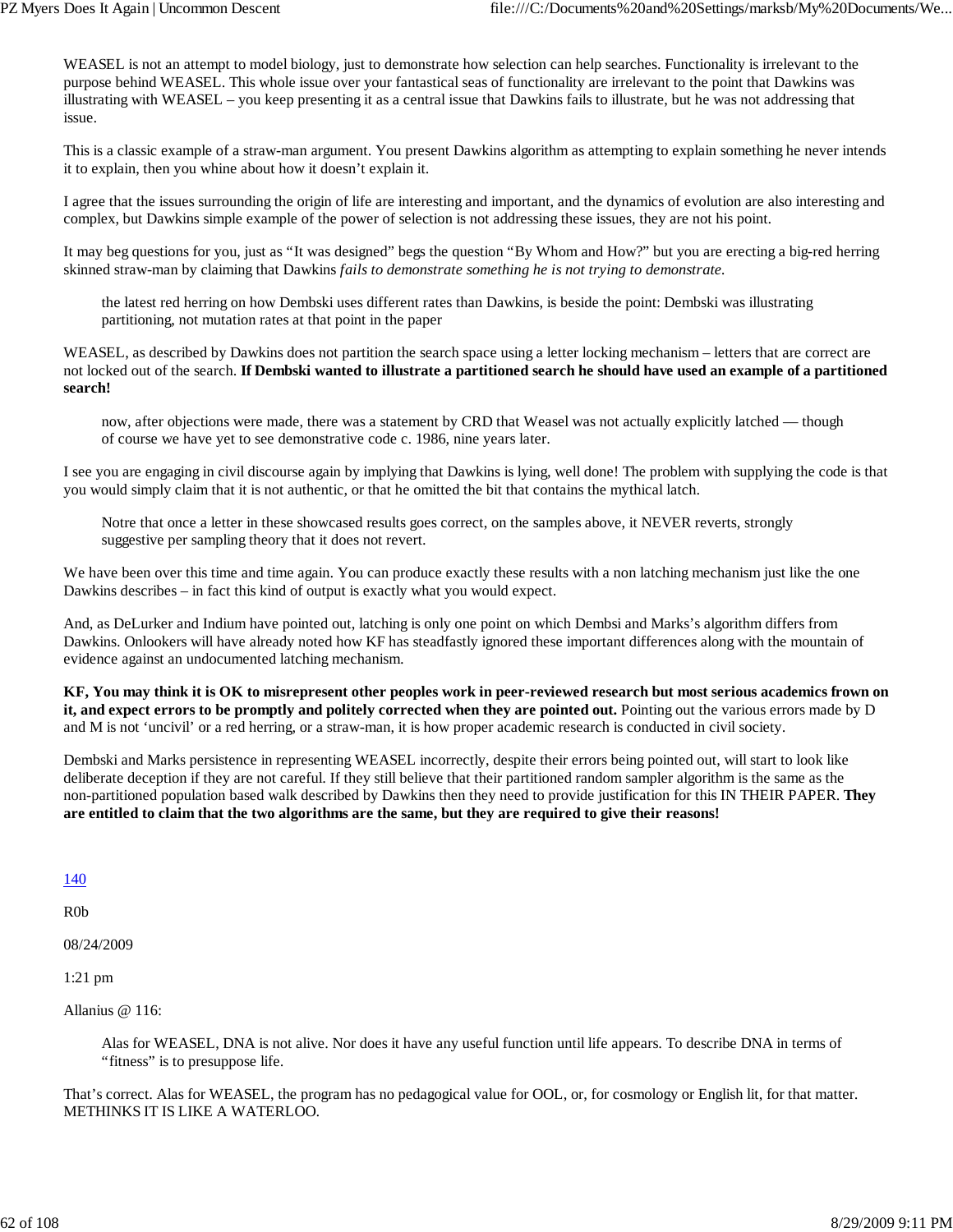### 141

R0b

08/24/2009

2:09 pm

Clive:

Sure things accumulate in both, though I doubt we both mean the same thing by "cumulative selection"…

I stated my understanding of the term explicitly: Selection acting on the product of previous selection. This is in contrast to single-step selection, where selection always acts on a newly-generated random string. Dawkins' whole point was to contrast the two.

The letters accumulate.

Letters accumulate in neither WEASEL nor life.

What Dawkins was trying to demonstrate was that they accumulate in a certain way, without that "way" actually being an actual "way", (for nothing exists to compare how they accumulate as a distant target.)

You seem to be saying again that in order to have an actual "way", fitness must be in terms of a distant target.

Single-step selection, for any sizable configuration space, will virtually always yield a vector that is statistically random both internally and with respect to external phenomena. Cumulative selection, on the other hand, can transfer information from the environment to the output vector, which trumps this otherwise guaranteed randomness. This is what WEASEL illustrates, and it's true regardless of whether there is a distant target.

Does WEASEL prove that cumulative selection is sufficient to explain all biological structures? Of course not. But it illustrates why the "monkeys at a typewriter" objection to evolutionary theory is not valid.

Of course, the ID movement offers objections more sophisticated than "monkeys at a typewriter".\* But TBW is a pre-ID-movement book aimed at laypeople.

\* However, I would argue that Dembski's previous approach reduced to "monkeys at a typewriter" in practice, and his current theoretical approach reduces to it explicitly.

## 142

Clive Hayden

08/24/2009

8:33 pm

R0b,

Cumulative selection, on the other hand, can transfer information from the environment to the output vector, which trumps this otherwise guaranteed randomness. This is what WEASEL illustrates, and it's true regardless of whether there is a distant target.

Really? How does Weasel demonstrate that if we keep in mind that there really is no Weasel phrase?

| <u>143</u> |  |  |
|------------|--|--|
| R0b        |  |  |
| 08/24/2009 |  |  |
| 11:27 pm   |  |  |
| Clive:     |  |  |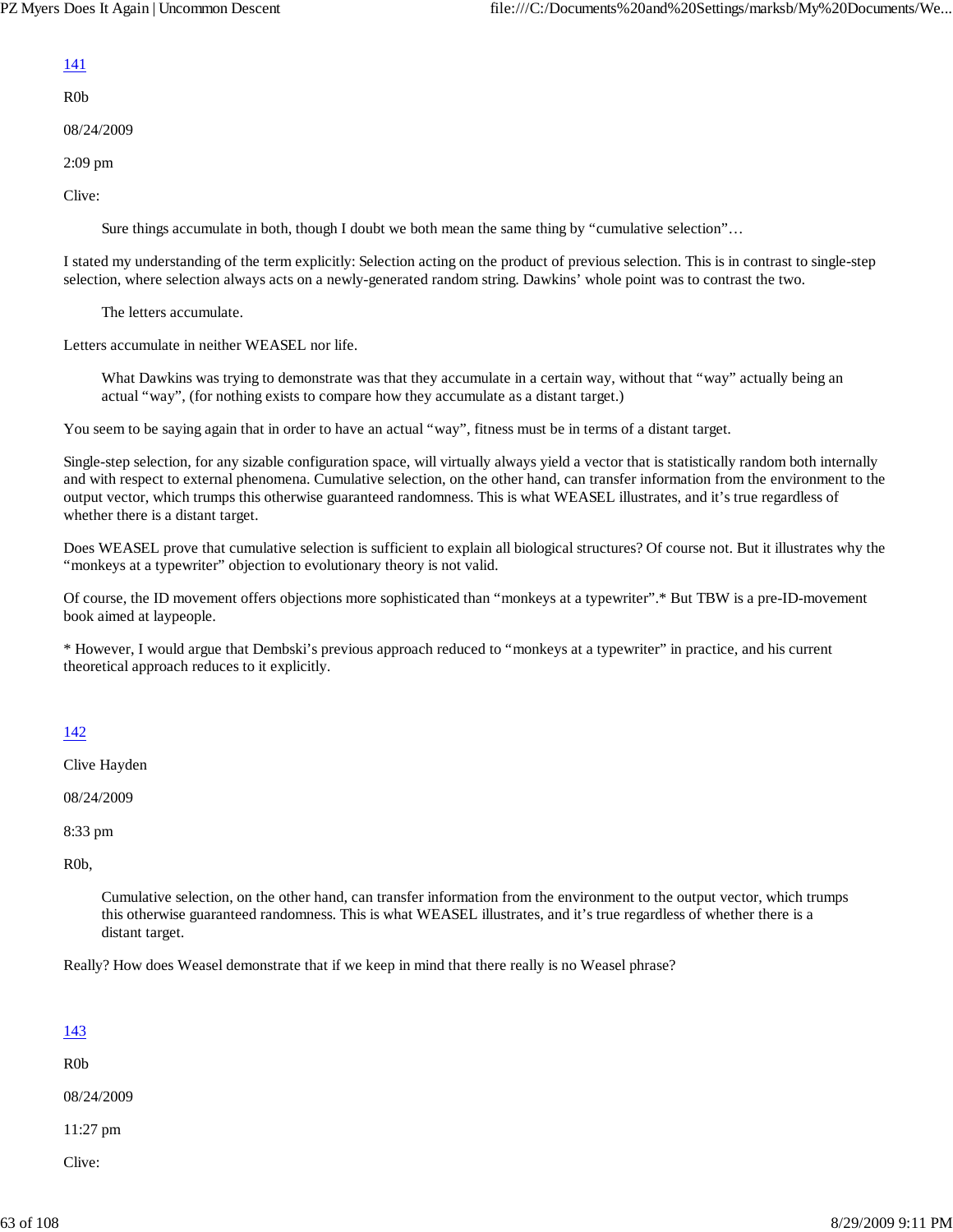Really? How does Weasel demonstrate that if we keep in mind that there really is no Weasel phrase?

I'm really confused by that question. The WEASEL algorithm defines fitness in terms of a target phrase, and it transfers information from that target to the evolving vector. Biological evolution also transfers information from the environment to biota. In both cases, the mechanism of information transfer is cumulative selection. The point of disanalogy is that WEASEL has a long-term target and life does not. So what was your question again?

144

kairosfocus

08/25/2009

12:49 am

Onlookers:

A few notes:

1 –> Again, BillB has long since put himself beyond the pale of civil discussion, and now sadly wishes to turnabout blame, a compounding form of the ad hominem phase of the increasingly common rhetorical strategies used by too many darwinists. He seems also to have a major problem with misreading and misconstruing, reflective of significant cognitive dissonnance being compensated for by distorting the challenging evidence and demonising its presenters. (I have already long since pointed out he implications of this increasingly common pattern of rhetoric and response to people in our civilisation. Let us just say that I am not optimistic for the prospects of our civilisation, but duty calls for taking a stance in the teeth of the tide.)

2 –> I should point out that just above, I do not describe Weasel c 1986 as a GA proper, but point to the common point between it and GA's i.e what has been aptly called hill climbing; if anything Weasel can be seen as a "missing link." Similarly, in the paper M & D give a simple illustration of how partitioning works rather than presenting a simulation dependent on per letter mutation rate — so the above that criticises them as if they asre usign a divegent mut rate is happening is a distortion (as was already corrected but not heeded). And, their lab, EIL, DOES give us — publicly — a simulation (Atom's adjustable Weasel), which allows variation of pop per generation and mut rate per letter; as I linked in my online remarks in App 7; but BillB is too quick to see points for demonisation to observe carefully and fairly. More can be said on specifics but the corrective point is made. (In short strawmen are being set up soaked in ad hominems and burned, poisoning the atmosphere . . . THAT IS NOW THE STANDARD WAY THAT DESIGN ARGUMENTS ARE "REBUTTED." Do those who act in this way understand that once you set the poison of prejudicial demonisation loose in a civilisation, you are breaking down the civility and mutual respect that are the foundation of justice and liberty? [Cf the discussion above from Plato on the implications of evolutionary materialism, as at 360 BC. this problem of undermining the foundations of morality and justice among a socially or institutionally powerful avant garde sub-culture and its consequence of domineering, destructive behaviour is nothing new, and it has had consequences before, LONG before. Consequences pointed out by one of the leading lights of our civlisation, 2300 and more years ago.])

3 –> You will observe, further, that I have set my observations in the context of Weasel 1986 as showcased and described by CRD. The output cumulatively progresses to target regardless of want of reasonable functionality based on mere proximity, and in a sample of 200+ letters that could possibly revert, this does not happen once.

4 –> So, ratcheting-latching is the credible output behaviour, and the issue is to explain it. I have offered two possible mechanisms: implicit as well as explicit, and point out that either will achieve the result for what were considered "good" runs c 1986.

5 –> And, explicit latching is a very natural interpretation of what Dawkins published and described c 1986. [The 1987 BBC Horizon videotaped result is very different, taking much longer and most emphatically not latching or quasi-latching. As I have described above and in the always linked, App 7. (That is, had objectors paused to examine the otehr side of the story before making loaded remarks and assertions, perhaps we would have had a very different degree of exchange. Sigh . . . )]

6 –> You will observe that on the subsequent reported testimony of CRD c 2000 [but not buttressed by actual code], I have long since said that on the preponderance of evidence, IMPLICIT latching is the best explanation of the showcased 1986 results, as is in my always linked. However, on fair comment, it is not unreasonable or dishonest to offer a Weasel that is explicitly latched, on the 1986 evidence as it stands.

7 –> Since IMPLICIT latching achieves the same effective result as explicit, Marks and Dembski's brief analysis in their paper will apply to the case of effectively latched, ratcheting, cumulatively progressing output.

8 –> Similar observations hold for Indium's remarks. E.g.: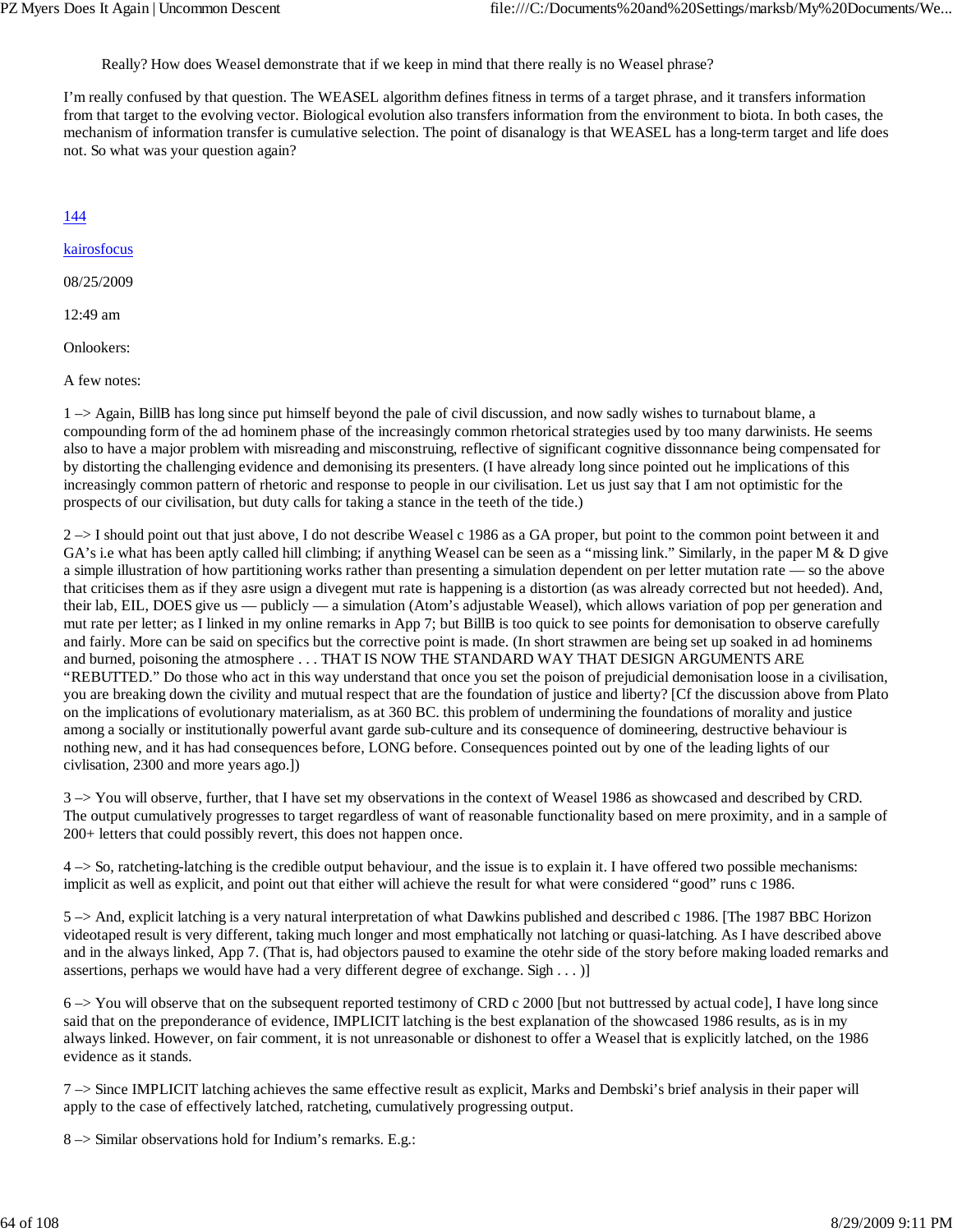The wording in the Blind Watchmaker gives no hint of latching.

–> CRD's wording — as has been repeatedly given, highlighted and linked (but obviously ignored) — includes print runs that credibly SHOW latching, and speak descriptively of wonderful cumulative progress that rewards the slightest — i.e one-letter- increment in proximity to target

–> Such progress in the context of such printoffs may be legitimately described as ratcheting, with latching of progress to date

–> And once that is present partitioned search is EFFECTIVELY present, with the mathematics that applies to the case.

–> And as has been repeatedly pointed out latching-ratcheting cumulatively progressive o/p can be achieved EXPLICITLY or IMPLICITLY

–> for that, it is possible to write an explicitly latched WEASEL that will also show reversions: someone did that as I recall, to prove the point.

A video of Dawkins presenting the algorithm shows no latching.

–> Correct, for a 198**7** BBC Horizon programme.

 $\rightarrow$  This run, however, behaves dramatically different from the showcased and described o/p circa 1986, as has been presented above.

Dawkins says there is no latching.

 $\rightarrow$  The latching (as the onlooker can easily enough see for him-/her-self) is highly evident from the o/p and description c 1986.

–> The real issue on this side-point, then, is mechanism, and there are two: EXPLICIT, and IMPLICIT

Latching is not needed for the algorithm to work.

–> In the broader case, yes: there are quasi-latched and far from latched runs if we de-tune the parameters and the filters for that. Inthe specific acse of Weasel 1986, latching and ratcheting progress to target is quite plainly evidenrtsave to those willing to exert selective hyperskepticism to deny or dismiss the inconvenient evidence and where it points.

–> However, much of the rhetorical force of this claim by Indium is that several equivocations lurk: (i) ratcheting/ latching behaviour is a credibly OBSERVED o/p in the first instance, (ii) It may arise through mechanisms that can EXPLICITLY latch, (iii) it may arise through interaction between proximity based targetted search, pop size and mutation rate acting with filter.

The algorithm is more complicated when it uses latching.

–> EXPLICIT latching can use a simple masking filter, on information that will naturally be present. This is not s significant increment of complexity, and in fact it can be argued that the program is simpler in such a case, to conceive and to code.

–> IMPLICIT latching will be just as complex/simple as quasi-latched or even far from latched cases, as the matter is the parameter settings. [Cf here Atom's adjustable Weasel]

Explicit latching is not something biologists would implement when modelling evolution

–> And that is both irrelevant to the reasonable interpretation of Weasel C 1986 as described, and it ducks the point that IMPLICIT latching is not only possible but DEMONSTRATED by an actual linked run.

–> Some would argue that the point of say CRD's selfish gene hyp is that once good genes arise, they become effectively locked in, minor variation notwithstanding. (Observe the patern of sudden appearance, stasis and disapperarance as the dominant fearture of the fossil record, suggesting that there is something at work that tends to conserve major themes.)

–> the rest of the post follows suit, and the technical points were already answered; I see no need to try to do a further point by point fisking in response to what is already exposed by contrast with a simple straightforward examination and analysis.

9 –> Now, why should I sp[end so much time on a red herring issue led out to strawmen soaked in ad honminems and ignited to poison the atmosphere for discussion? ANS: because it is important to point out what is going on so that we can the more readily detect it and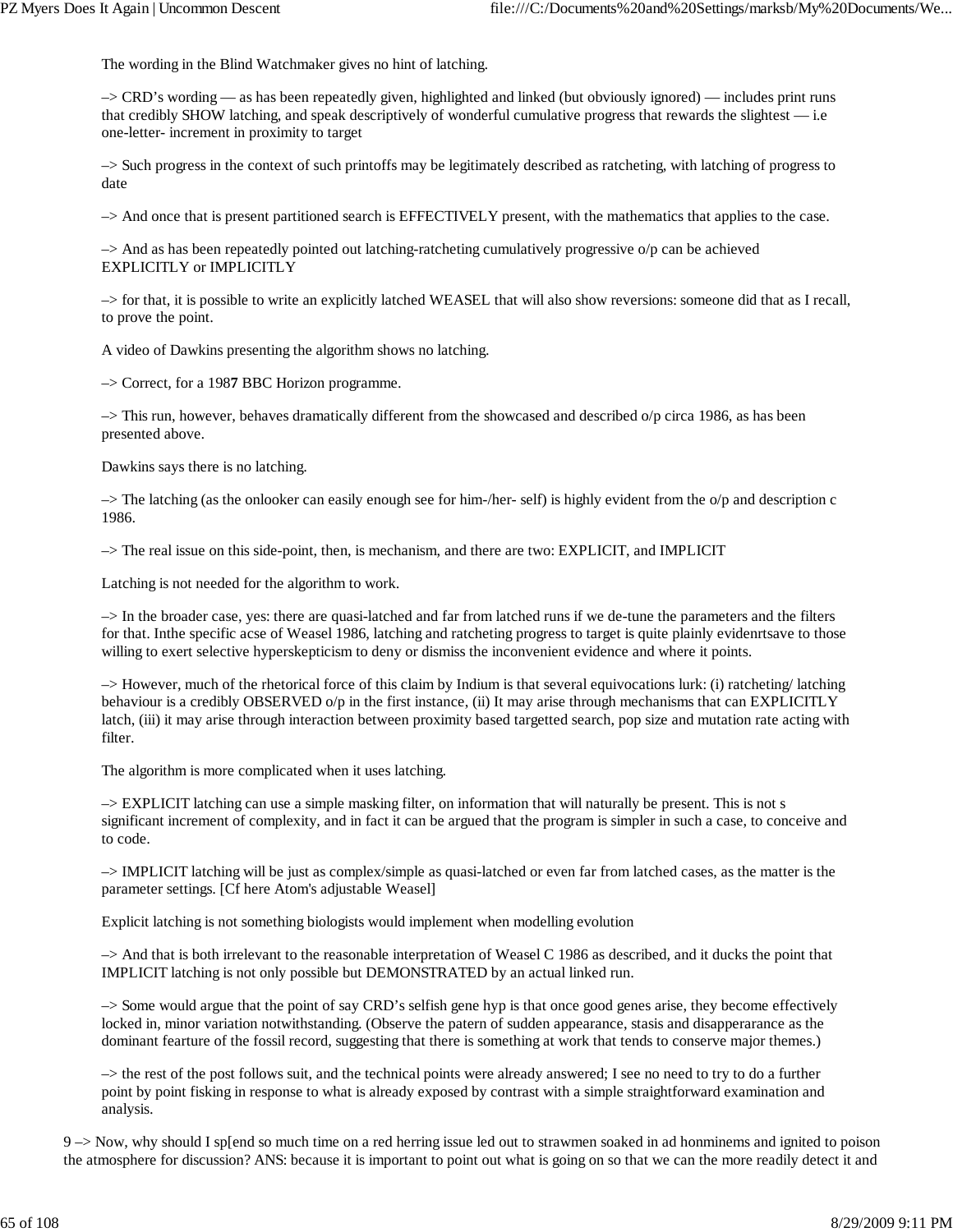address it in future.

9 --> Also, it should be clear that he rhetorical progression to trashing the person of others is demonstrably dangerous to our civil society and civilisation.

10 --> Indeed, another current thread here is discussion how CRD wishes to equatge denial of "evolution" to holocaust denial. The latter of course just put David Irving in gaol, so it is no laughing matter tosee the comaprison. And let us not forget he threat or act of malicious false therat reporting against the undersigned.

++++++++++++++

We have been warned.

And there are dozens of millions of ghosts from all too recent history to remind us of what may all too possibly be at stake.

At his point it seem to me that enough has been laid out to show the true balance on the merits, here and int eh already linked. And, there is a clear agenda to indulge in personally loaded rhetoric.

I see little reason to further reward such trollish misbehaviour with attention and effort.

Good evening.

GEM of TKI

PS: Rob, Marks and Dembski have used the random walk search as a baseline reference, a yardstick. they have pointed out tha there are no universal search algors that wll find all targets [e.g. there are no universal decoders that will pick up and cut through all cyphertexts.] They have pointed out hat on average algors not treated as horses for courses will be comparable in OVERALL performance to random walks. they have accounted for the superior performance of good horses on the right courses by way of the injection of Active Information, which reliably traces to intelligence and manifests itself in sometimes tacit knowledge of targets and variation of functionality with configuration [aka fitness landscapes]. They point to the vicious regress implied by the search for a search, and its implications for the cost — resource, effort etc, linked to information injection — of search. (BTW, this is a bridge to economics and to implications of asymmetry of information and the principal-agent dilemma.) to illustrate, above, I point out how the Weasel-sentence loaded algor will hit the Weasel target phrase, but substitute BEAGLE for Weasel as the actual target without changing the target phrase in the program, and it will be guaranteed not to hit, or to lose the true target. [Horses for courses.]

#### 145

kairosfocus

08/25/2009

12:55 am

Rob:

Weasel rewards non-functional "nonsense phrases" on mere proximity to target, through a process of ARTIFICIAL, programmed-in selection on Hamming distance or a proxy for it. THAT is how it exhibits cumulative selection. Tha tis also why Dawkins put up his weasel words on how misleading it is.

It should never have been used in a context that proclaims how a BLIND watchmaker can create de novo complex information, as it does no such thing: without the target being preloaded and ignoring the want of reasonable function, there would be no cumulative progress to it.

Weasel only serves a rhetorical purpose. And it has done that all too well for 23 years now, as the above thread shows all too plainly.

GEM of TKI

### 146

yakky d

08/25/2009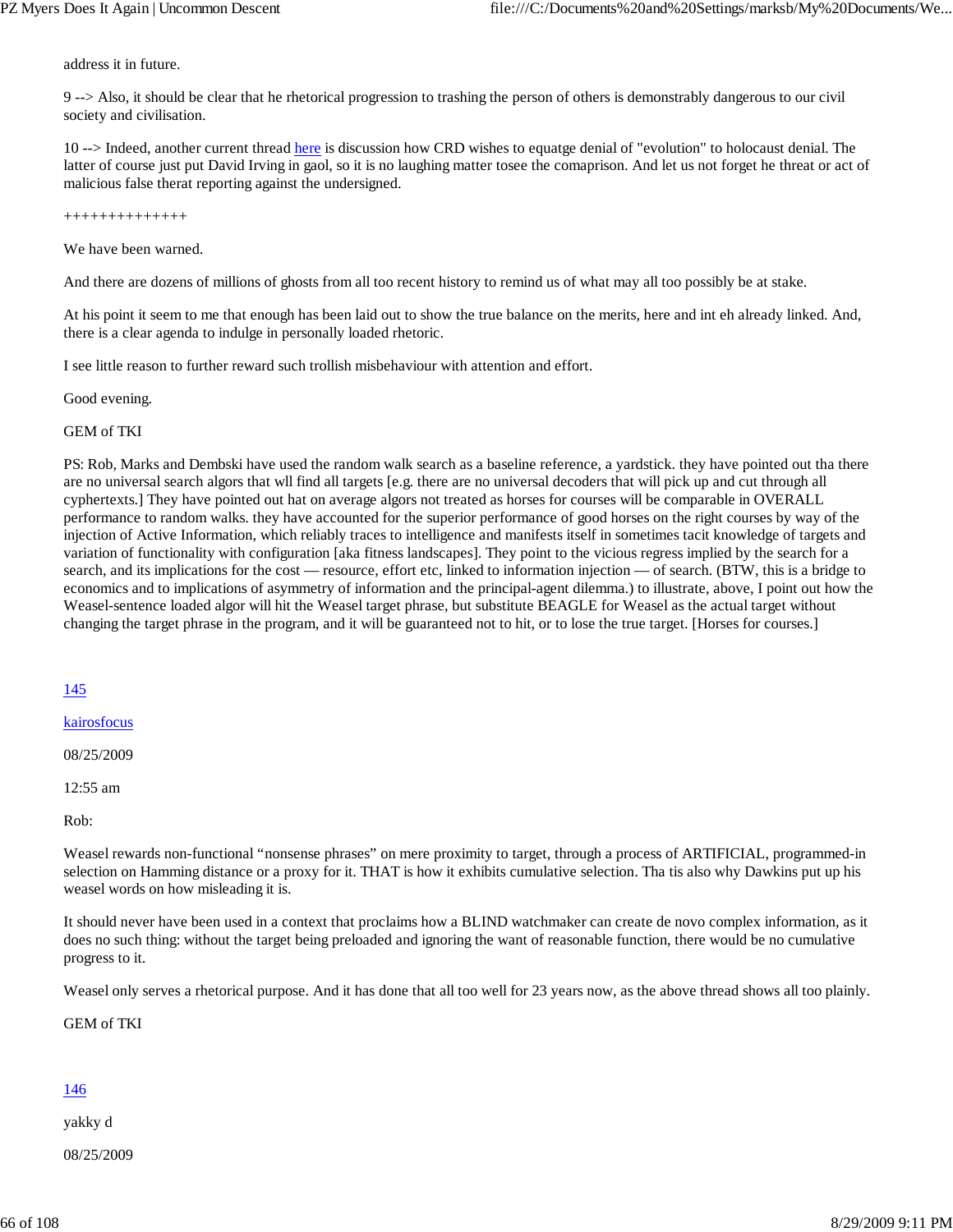### 1:13 am

KF,

Weasel only serves a rhetorical purpose. And it has done that all too well for 23 years now, as the above thread shows all too plainly.

Other than when I first read TBW years ago, I've never seen Weasel alluded to anywhere except here and a few other blogs in response to posts at UD. Weasel would quickly be forgotten if IDers would stop raising the issue, and try analyzing more interesting GA's that correspond better to biological evolution.

## 147

kairosfocus

08/25/2009

1:56 am

YD:

It is plain from the intensity of the debates we have seen in recent months, that Weasel and its more technically evolved — and equally intelligently designed — kin have indeed become an icon of evolution; one that seeps out into the mass mind through the confident assumption/ assertion that computer simulations of one kind or another provide "proof" of evolution by random/chance variation plus natural selection.

GA's fail in the same core way that weasel does: injection of smuggled in active informaiton., and the assumption of initial functionality.

As to the turnabout assertion that pretends that it is IDers who are raising Weasel as an issue and Darwinists who are responing, the truth is that Weasel was raised by Darwinists, who spend an inordinate amount of time defending weasel through underhand rhetorical subterfuges that tell astute onlookers that something is seriously wrong in the state of Darwin-land.

Including, the "he hit (back) first" form of the turnabout accusation.

GEM of TKI

## 148

kairosfocus

08/25/2009

\_\_\_\_\_\_\_\_\_\_\_\_\_

2:08 am

PS: Since too many will not look up a link they need to attend to:

In effect "he hit (back) first!"

Blaming the victim, who is usually more sinned against than sinning [cf the now thankfully rejected sleazy Courtroom tactic of blaming the victim of a rape for "provoking" the attack . . .], is a compounded — and often, compounding — form of the atmosphere-poisoning ad hominem attack.

It works by trying to drag the victim down to the level of the aggressor. This, by implying or asserting either . . .

(a) [im-]moral equivalency through pretended equality of blame for the "cycle of accusations/ attacks/ violence" or else, worse . . .

(b) the full-blooded turnabout false accusation: trying to give the false impression that the victim trying to defend him-/her-self is the

<sup>&</sup>gt;> TURNABOUT ("HE HIT BACK FIRST") TURN-SPEECH FALSE ACCUSATION: It is very easy to blame a victim of an ad hominem attack (or worse, an actual physical attack) if s/he attempts to defend himself.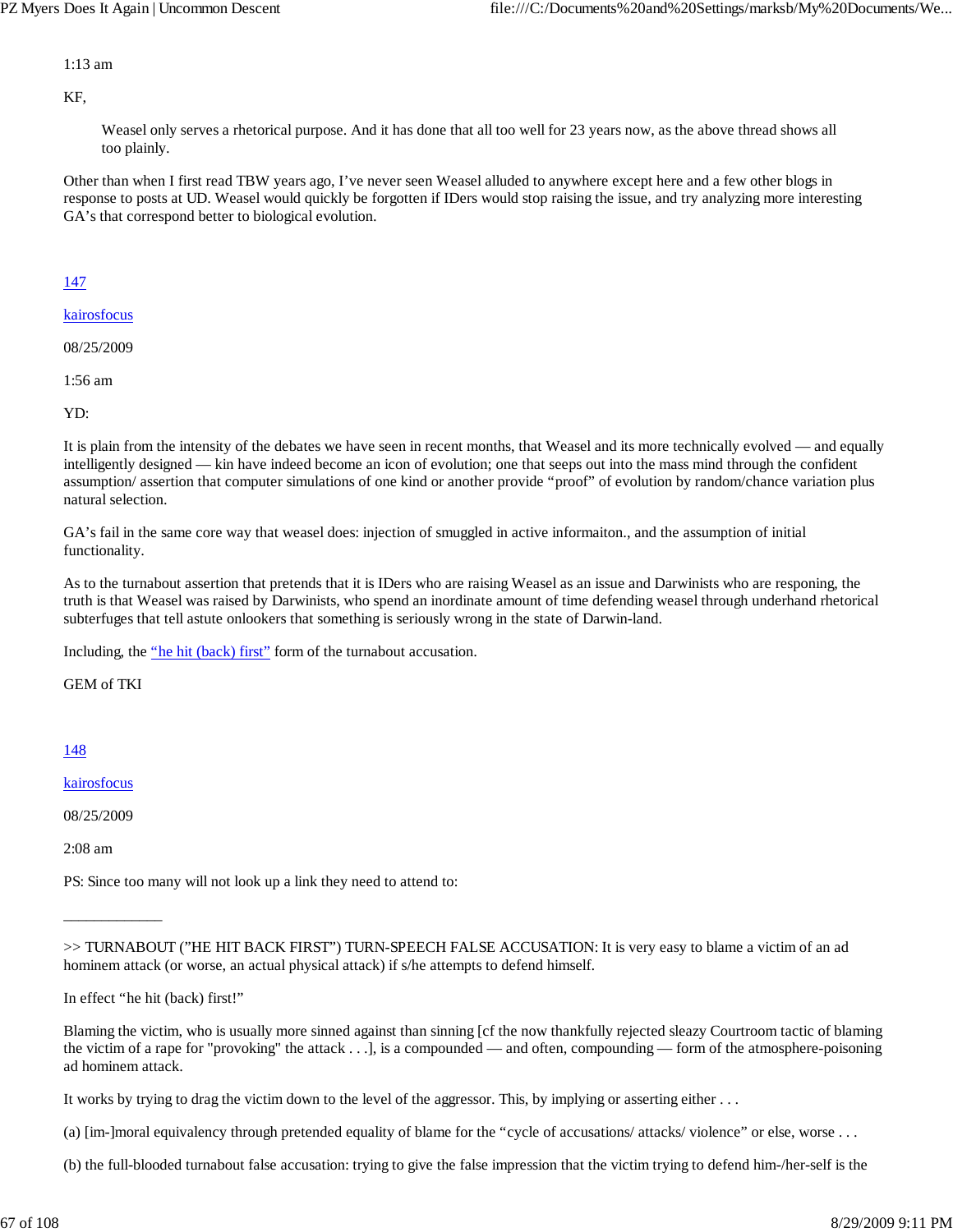one who started (or, "provoked") the quarrel or fight and should therefore bear the lion's share of blame for it.

Further, if the defender is getting the better of the argument, quarrel or fight, resort is too often then made to ...

(c ) Ill-founded accusation of "disproportionate response," converting the attacker into the perceived "real" victim. >>

PPS: As to GA's: life function is observed to be based on algorithms and codes; which constitute functional, specific, complex information, i.e we have islands of function in a vast sea of non-function. Such complex algorithms and codes are observed to have but one empirically observed source: intelligent agents. (And, this is apparently for the excellent reason that chance processes run into the same isolated islands of function in a sea of non-functional configurations challenge: you have to first get to the shores of complex, information based function before you can hill-climb. So, apart form intelligence, how does one cross the sea of non-function in a config space attaching to 1,000 or more bits of information, within the scope of the 10^150 or so states our cosmos as observed can credibly scan across its lifetime? That is less than 1 in 10^150 of the accessible space for just 1,000 bits? And, how many good GA's not to mention their underlying OSes and interpreters or compilers — fit within 1,000 bits, i.e about 130 bytes or less than 150 ASCII characters?) **Genetic algorithms and the like are plainly not counter-examples, as they are in effect rather complex, artificially designed, programmed constrained hill-climbing searches, within a wider programming context that is already intelligently designed and functional.**

149

#### BillB

08/25/2009

\_\_\_\_\_\_\_\_\_\_\_\_\_\_\_

2:32 am

To conclude:

You regards blatant misrepresentation of other peoples work as a non-issue, a distraction and a red herring. You ignore abundant evidence when it contradicts you and regard 'simple explanations' as ones that require extra and unnecessary additional complications.

But worse than that you have tried to link my attempts to address the issue on its merits as actions synonymous with holocaust denial and Nazism.

Given that my grand parents fought in that war, and my Jewish relatives were murdered, that is absolutely disgusting, deeply offensive, and unforgivable behaviour.

An apology will never be enough.

All that is left is for me to repeat the key evidence, one last time and adding the more resent points, in the hope that you may one day read, and understand them:

ALL THE RESULTS DAWKINS HAVE EVER PRESENTED CAN AND HAVE BEEN REPRODUCED WITHOUT A LATCHING MECHANISM.

THE REASONS WHY ARE WELL UNDERSTOOD AND HAVE BEEN EXPLAINED TO YOU

DAWKINS DOES NOT DESCRIBE AN EXPLICIT LATCHING MECHANISM

DAWKINS DESCRIBES THE USE OF A POPULATION

DAWKINS ALGORITHM ALLOWS ANY LETTER TO MUTATE WITH A FIXED PROBABILITY

DAWKINS DENIES USING AN EXPLICIT LATCHING MECHANISM

However:

DEMBSKI DESCRIBES AN EXPLICIT LATCH MECHANISM

DEMBSKI DOES NOT USE A POPULATION

DEMBSKI RANDOMISES ALL LETTERS THAT DO NOT MATCH THE TARGET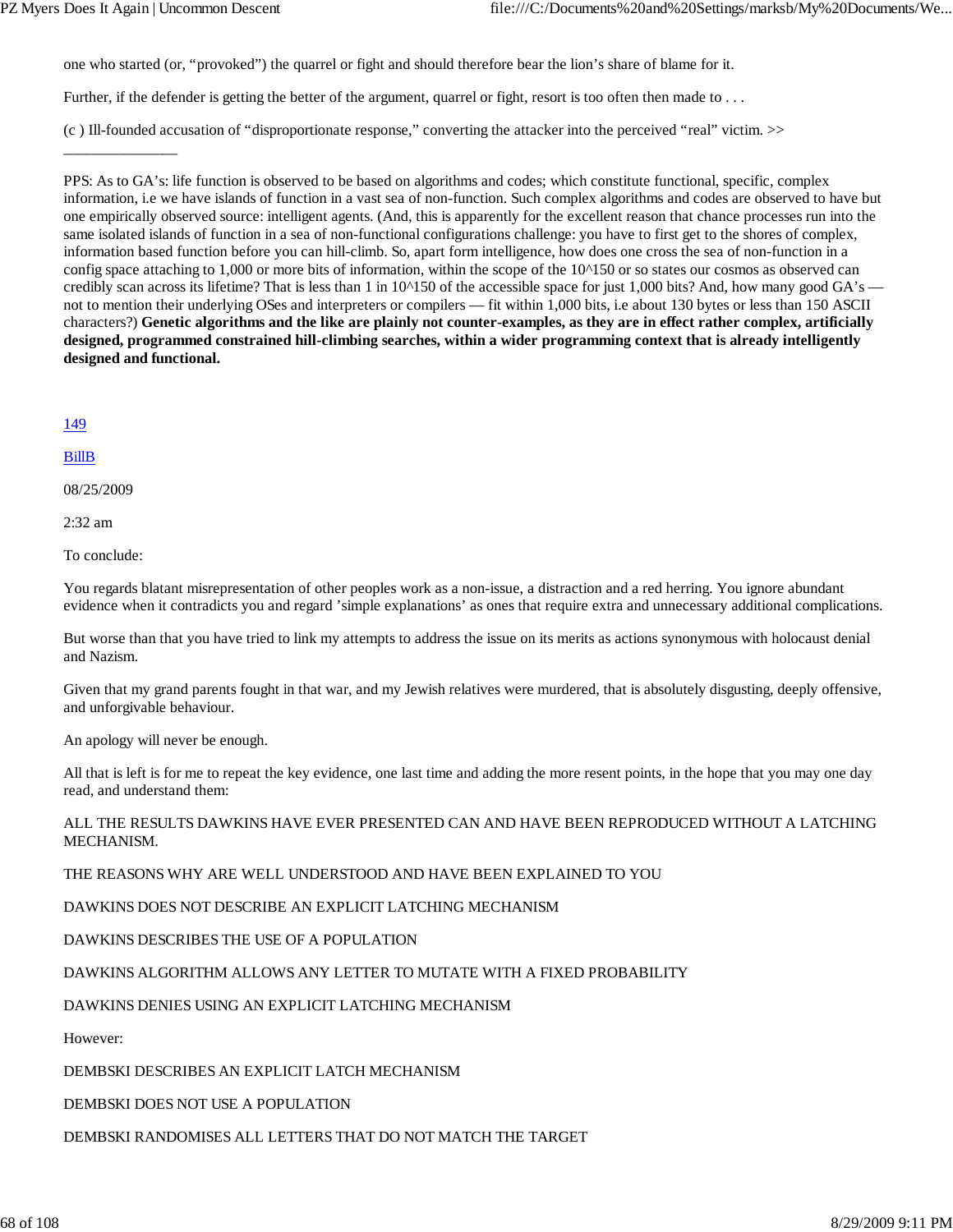therefore:

### DAWKINS IS DESCRIBING A POPULATION BASED RANDOM WALK (A GA)

### DEMBSKI IS DESCRIBING A PARTITIONED RANDOM SAMPLER (NOT A GA)

Which means:

### DEMBSKI AND MARKS ARE USING A DIFFERENT ALGORITHM

### DEMBSKI AND MARKS MISREPRESENT DAWKINS WORK WITHOUT JUSTIFICATION

#### 150

Indium

08/25/2009

2:33 am

kf: This time you addressed me directly, but again you concentrate on the latching thing, which is only a small part of my proof that Dembski and Marks use a completely different algorithm.

May I suggest to read my post again (#131)? Also, DiEb makes an interesting point in #138 and I would like to add that Dawkins´ algorithm would in priciple be able to cope with a slowly moving target, while the algorithm as proposed by Dembski and Marks would never be able to find a moving target once one letter has changed. Another important reason why your implicit/explicit-latchingare-equivalent-strategy fails.

On the other hand you can also go on with this latching thing, it´s funny enough! To give you a good start I can repeat my observations regarding this issue again:

The wording in the Blind Watchmaker gives no hint of latching. A video of Dawkins presenting the algorithm 1987 (same algorithm, different parameters) shows no latching. Dawkins says there is no latching. Latching is not needed for the algorithm to work. The algorithm is more complicated when it uses latching. Explicit latching is not something biologists would implement when modelling evolution: Mutation rate is supposed to be independent of the resulting fitness. The only real argument FOR latching I have seen is the fact that no mutation of correct letters is shown in the BW tables, which is easily explained by the fact that only the best members of a few generatios were shown. There is no reason at all to believe one should see fitness reducing mutations in this case. One other "argument" that I find particularly funny proposes that it is "consistent" with the Blind Watchmaker to assume explicit latching. Of course it is! It is also consistent with the BW that Dawkins has 4 arms and 7 legs.

So, on we go! I am looking forward to your response!

### 151

#### BillB

08/25/2009

2:35 am

Ah, and just after posting I notice you try to link my actions to those of accused rapists.

#### **Have you no shame?**

You realise that if I behaved like that on this forum I would be banned in an instant.

### 152

Indium

08/25/2009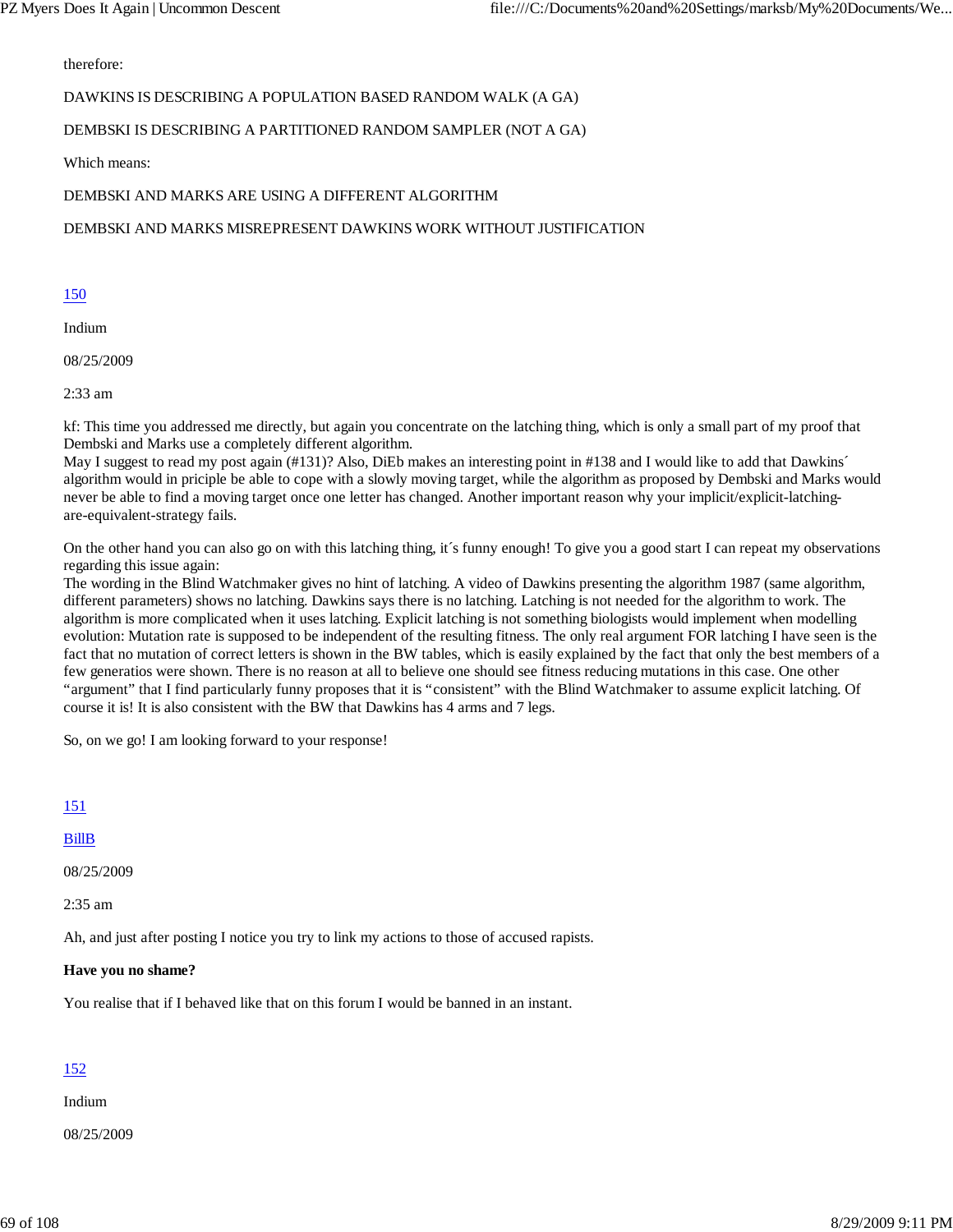#### 2:42 am

Oh, and for the benefit of everybody, kf: Please stop using this Nazi/Holocaust argument. This is neither funny nor interesting.

# 153

…

## kairosfocus

08/25/2009

5:27 am

Onlookers:

The above by BillB amply — and sadly — underscores my point about what happens when distractions, distortions, demonisation and polarisation amplified by turnabout accusation and slanders become the habitual pattern of argument by darwinists. (in particular, his accusartions about misrepresentations have been answered, just ignored in the rush tot he defensive rhetorical talking points of cognitive dissonance. So, if you have kids headed off to College, think about what it means to put your College kids into the hands of people who think and act like that, as their professors.)

Indium, similarly should note that the primary historical reference I have made above — cf.  $112$  — is to Plato in the Laws, Book X, c. 360 BC. In short, the implications of what happens when an avant garde becomes captivated by ideological evoolutionary materialism and sets out to domineer have long been evident. We can spell that: ALCIBIADES. (Schicklegruber, Stalin, Mao Pol Pot et al are only several more recent cases of refusing to learn from history and repeating its worst chapters.)

As to answering the issues on the merits, I have. Long since, in the always linked, appendix 7. (Observe how this has been ever so studiously ignored in th rush to make up strawmen from what I have said.)

Specifically, point by point, and several times above too.

I even took time to cite and correct step by step a leading paragraph, to 132 above, which has in it the principal errors made by Indium. (For instance there is need to observe carefully the distinctive differences between Weasel output c 1986 and that in the video of 1987. And, having pointed out he evident ratcheting-latching of o/p for showcased runs c 1986, I and otehrs have proposed viable mechanisms, highlighting explicit and implicit latching as ways to explain the data. the contrasting data of 1987 is fairly easily explained by way of de-tuning of parameters and/or a shift of filter for an algorithm that can implicitly latch. And, I have accepted on charity – even in absence of credible code c. 1986 — that CRD did not explicitly latch his algor in 1986. just, I have maintained that on the evidence of showcased output and commentary on it, explicit latching is a legitimate interpretation of Weasel c 1986. I also nted that Marks and Dembski's argument dioes not hinge on wheter latching or ratcheting was achieved explicitly, but on whether it was credibly present. Which, the 1986 o/p clearly substantiates,s ave to those who are wiling to be selectively hyperskeptical. As to divergent mutation rates (a point raised abve as though it shows misrepresentation on  $M \& D$ 's part — itself a bit of turnabout accusation), as I have said already, EIL, the M & D lab, HAS long since given us public access to Atom's adjustable weasel [click on "the GUI" under the heading "Weasel Ware" here], which explicitly allows adjustments of parameters. the example on p 1055 in the paper as published, illustrates not particular rates of mutation, but instead the impact of effective partitioning through ratcheting, however achieved: explicitly or implicitly. )

Enough has plainly been said for those needing pointers on the merits. And, on the want of responsiveness on what has been put up already, it is plain that it is a waste of time to try to further correct the intransigent. And enough has been demonstrated to substantiate that intransigence.

G'day.

GEM of TKI

# 154

kairosfocus

08/25/2009

5:47 am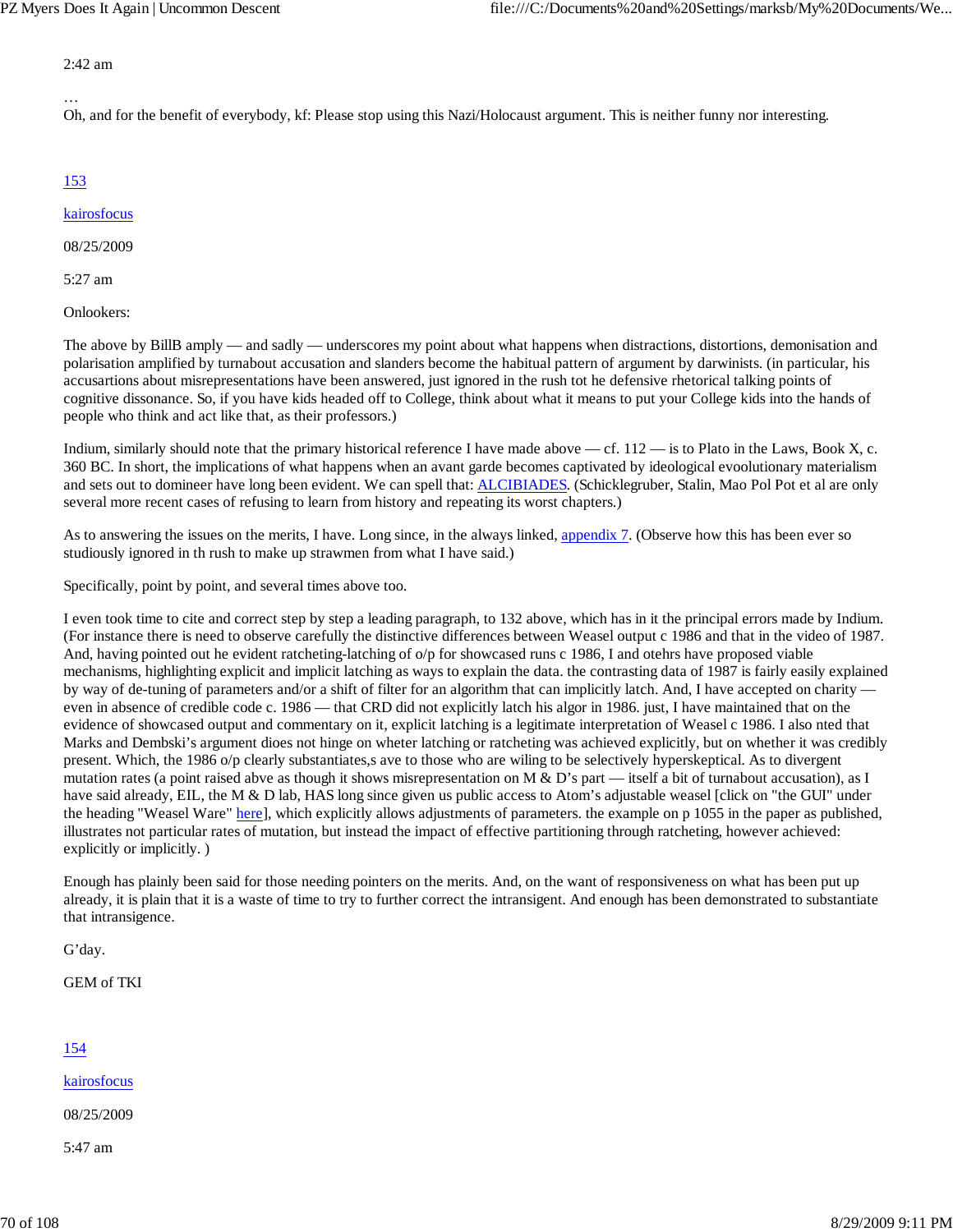PS: Onlookers (including Clive):

Kindly observe BillB's latest accusation is revealing of how he arguing his case by ad hominem laced strawman arguments and even turnspeech accusations:

a –> Observe the plain contrast between 148 supra on turnabout false accusation, and the illustrative case in point from 151.

b –> I spoke of the turnabout he hit back first/provoked the attack accusation, citing that the former sleazy courtroom *tactic* used to discredit rape victims is now thankfully abandoned.

 $c \rightarrow$  BillB promptl; y pounced on it in 151 to try to twist my words into "you try to link my actions to those of accused rapists."

 $d \rightarrow Err$ , no. FYI, sleazy courtroom tactics are used by unprincipled trial lawyers; who unfortunately are legion. (It is judges at length, acting on the advice of womens' advocates, who have gavelled down such tactics.)

e –> So, plainly, it is not "accused rapists" who badgered witnesses/complainants like this; it was **shysters** [= unprincipled, devious lawyers]. Plainly, at best, BillB is reading very carelessly and resorting to the judgements of anger and cognitive dissonance, angrily spouting second-hand talking points and tactics that are destructive. At worst, it would be putting him in the company of shysters, if he is willfully distorting fairly simple language to falsely accuse, slander and intimidate those whom he cannot address on the merits in a civil tone. Does he want to keep such company with either of these two groups?]

 $f \rightarrow$  BTW, the only rape accused I have ever known and attended the trial of, was having to deal with an older woman who threw herself at him, then cried rape when things went sour. She discredted herself in the courtroom by showing up in stilettos, stockings and a tight micro-mini. Believe it or not.

# 155

Indium

08/25/2009

5:50 am

I expected no less, you once again latch onto latching, kf. I will stop this latching discussion here, enough has been said about it really. Now, why don´t you say a single word about my other arguments? Maybe we concentrate on one thing first. I will make this as easy as possible for you: Does the algorithm as described by Dawkins involve a selection process? Yes or No?

## 156

kairosfocus

08/25/2009

5:51 am

PPS: read p. 2 in the linked Google book on Alcibiades.

## 157

### kairosfocus

08/25/2009

6:02 am

Indium:

If you were to simply pause and read the highlighted excerpt from BW in pint 6 134, and the commentary in points  $7 & 8 & -1$  to name just the latest presentation [it is in my always linked app 7 points 2 and 3 (with colour highlights that make it even more plain), you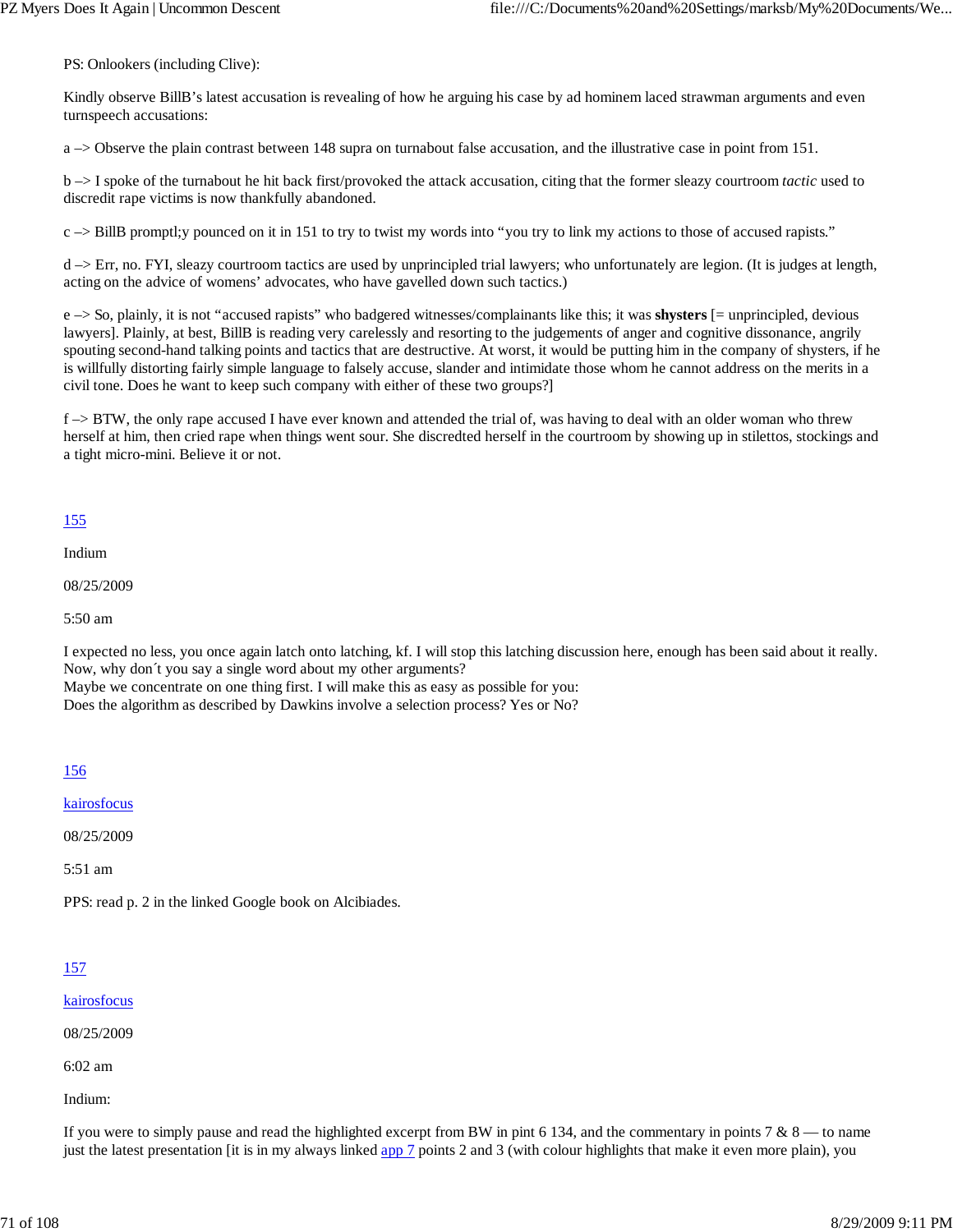would have your answer, from the horse's mouth and an explanation of its significance.

That you insistently refuse to simply read such already given answers underscores that you are not discussing and so exchanging ideas in a reasonable fashion.

Do you understand therefore why I respond like this, by pointing to the already given and substantiated answer above and in the longstanding linked? Given long before you asked the question in a manner suggestive of accusing me of evading it?

G'day.

GEM of TKI

### 158

kairosfocus

08/25/2009

6:03 am

Pardon, point 6, 134.

### 159

#### BillB

08/25/2009

6:14 am

KF, why mention Nazis, the holocaust and the defenders of rape in a diatribe aimed at me if you were NOT trying to associate me with these actions?

Well, I agree with Indium that more than enough has been said. KF closed his mind to the evidence a long time ago and all that he has left are sleazy insinuations and red herrings.

KF, it would be nice if you would actually answer some of the points I and others have made, like the issue of populations, mutation vs randomisation, and what constitutes the SIMPLEST explanation of the observed behaviour given Dawkins statements on the matter. I have read your linked arguments and found nothing substantial there to back up your position, especially given all the available evidence.

I just don't understand how any reasonably intelligent person can believe that these two algorithms, both described and observed to work in substantially different ways, are therefore 'credibly' the same.

I doubt I will be responding to any more on this thread – Unless KF manages to evolve some civility and decides to apologise?.

### 160

Indium

08/25/2009

6:31 am

I will take that as "Yes, Dawkins uses selection".

Now, does Demsbki use selection? Since you seem to be reluctant to do so on this board I will give the answer myself: No. Dembski and Marks present an algorithm as the "Weasel" algorithm that doesn´t even use selection!

So, there you have it. Dembski and Marks criticize the wrong algorithm. No selection + no population + wrong treatment of incorrect  $(!)$  letters  $=$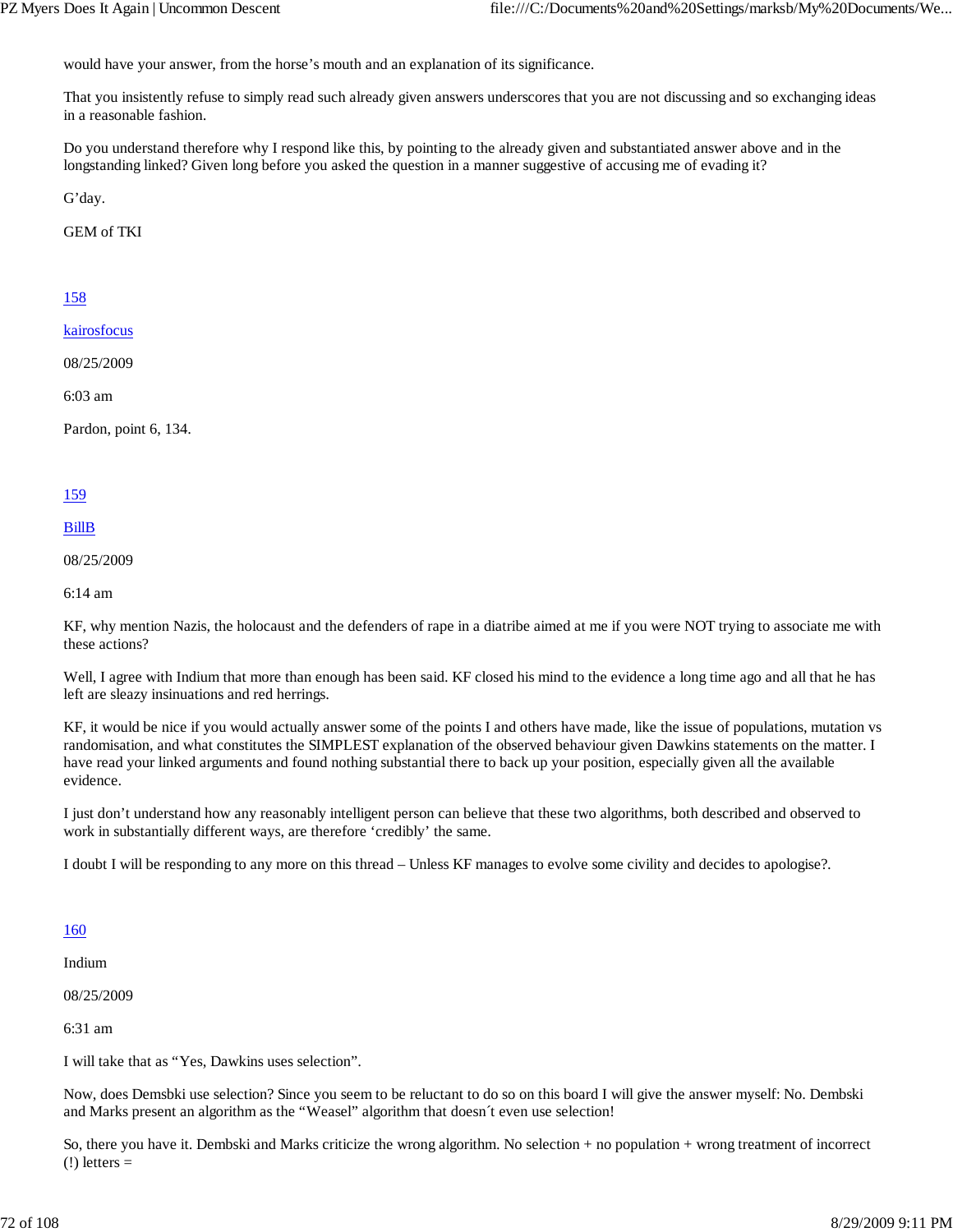Completely Different algorithm.

# 161

Indium

08/25/2009

6:33 am

My post (at the moment #160) was directed at kf.

# 162

kairosfocus

08/25/2009

6:47 am

Onlookers:

One last note.

BillB has just now shown that he is not engaging in a rational discussion on even the tangential matter to the primary issue: the advance in design theory marked by the publication of the paper on the implications of active information and associated ideas.

Good day.

GEM of TKI

PS: Off-topic, but important enough to footnote, pardon Clive: despite much faux or manipulated outrage and many confidently parroted talking points to the contrary, if you the interested onlooker are interested in the truth on some of the less savoury but important *historical* influences of Darwinst science (including e.g. in the USA through the eugenics movement — watch the fairground lights display very carefully), you will find the lecture here of some significant interest. We had better face and learn from history, if we wish to progress rather than regress. [HT: BA 77.]

163

kairosfocus

08/25/2009

6:48 am

Onlookers:

One last note.

BillB has just now shown through further turnabout accusations that he is not engaging in a rational discussion on even the tangential matter to the primary issue: the advance in design theory marked by the publication of the paper on the implications of active information and associated ideas.

Good day.

GEM of TKI

PS: Off-topic, but important enough to footnote, pardon Clive: despite much faux or manipulated outrage and many confidently parroted talking points to the contrary, if you the interested onlooker are interested in the truth on some of the less savoury but important *historical* influences of Darwinst science (including e.g. in the USA through the eugenics movement — watch the fairground lights display very carefully), you will find the lecture here of some significant interest. We had better face and learn from history, if we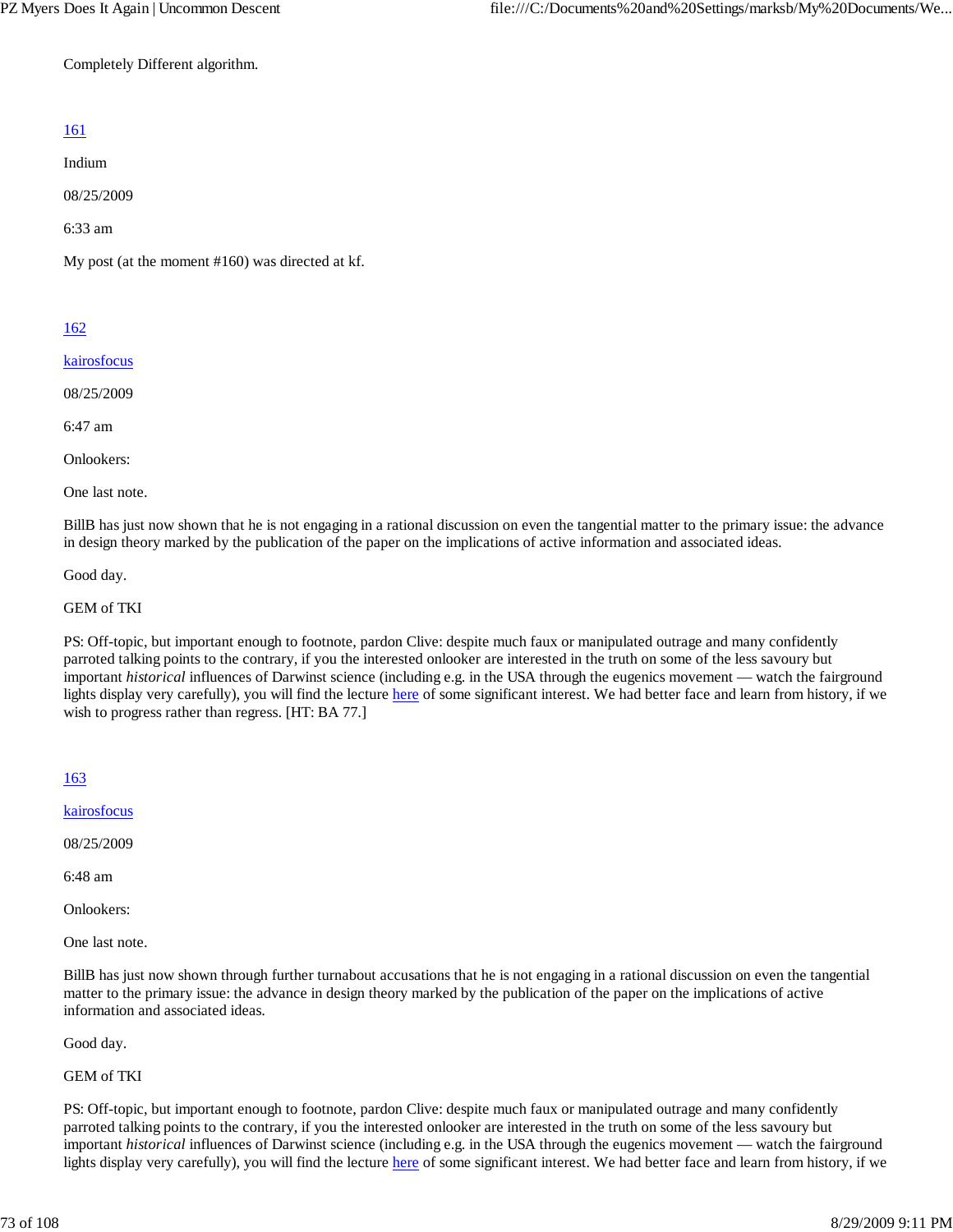wish to progress rather than regress. [HT: BA 77.]

# 164

### kairosfocus

08/25/2009

6:50 am

Indium:

You have already been aswered in adequate details.

And it is ATOM who has authored the EIL's adjustable weasel, as already linked.

Good bye.

GEM of TKI

## 165

## BillB

08/25/2009

6:51 am

Hmm, I realised I really couldn't let this piece of bigotry stand without comment:

BTW, the only rape accused I have ever known and attended the trial of, was having to deal with an older woman who threw herself at him, then cried rape when things went sour. **She discredted herself in the courtroom by showing up in stilettos, stockings and a tight micro-mini.** Believe it or not.

Do you honestly believe that when a woman wears clothes that you disapprove of, an accusation of rape made by her should be disregarded?

## 166

DeLurker

08/25/2009

7:14 am

kairosfocus#144

Dawkins says there is no latching.

–> The latching (as the onlooker can easily enough see for him-/her- self) is highly evident from the o/p and description c 1986.

Are you accusing Dr. Dawkins of lying?

# 167

Joseph

08/25/2009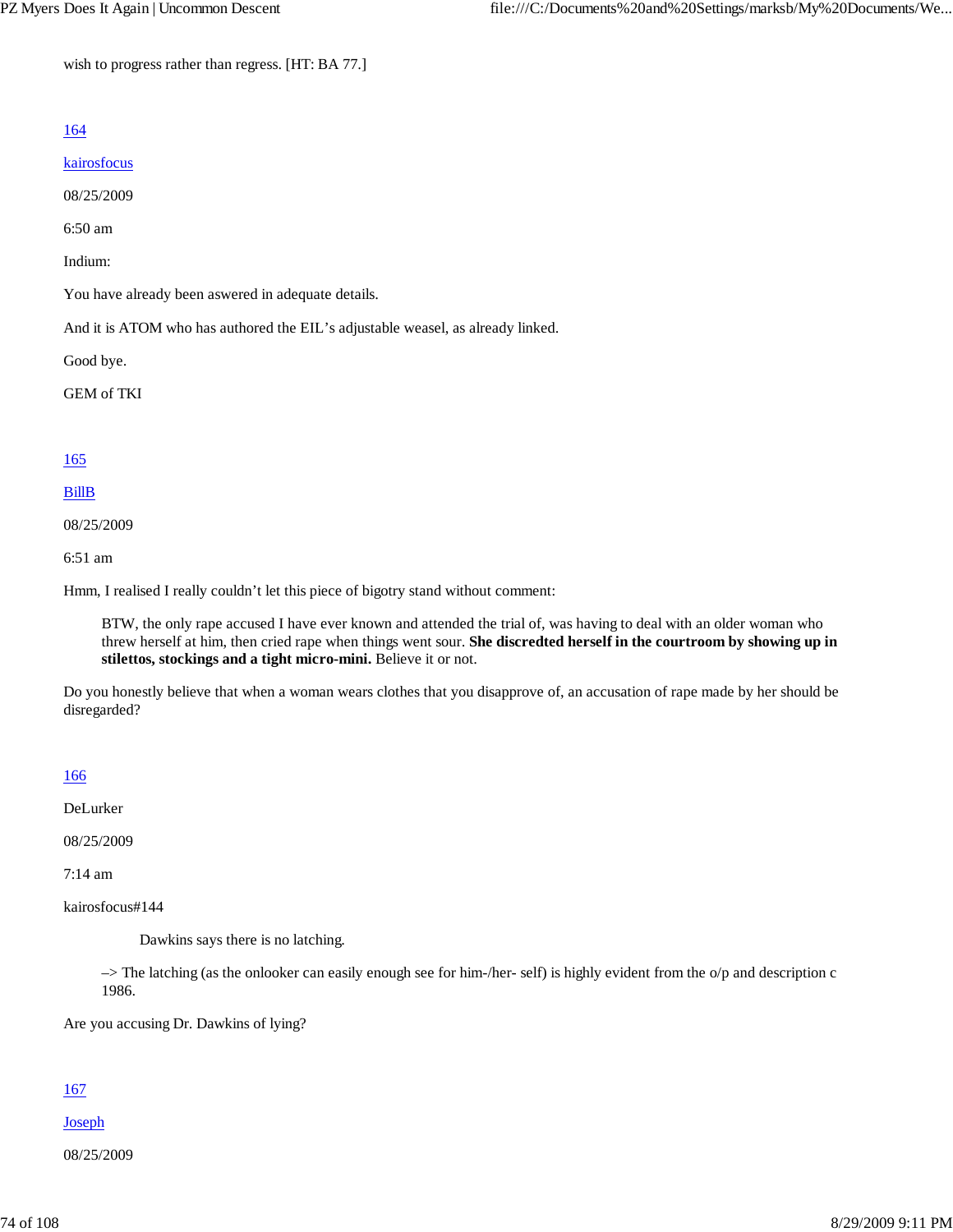7:30 am

DeLurker,

Latching takes place regardless of whether or not it was programmed in.

Just because Dawkins isn't smart enough or honest enough to understand that isn't our problem.

The way he describes cumulative selection and uses the weasel program it is clear that latching is a big part of the process.

That was the difference between random and cumulative.

Now Dawkins could have been clear and said that cumulative means that anything can happen but that would have destroyed his whole premise.

### 168

Indium

08/25/2009

7:34 am

KF, you are weaseling around. I am not talking about some software on the EIL website. I am talking about the algorithms as presented in the Blind Watchmaker and in the new article from the Drs Dembski and Marks. Do you now finally see that they are very different in important aspects or not?

No population vs population No selection vs selection Complete randomization of incorrect letters vs inheritance of wrong letters.

The list is even longer.

So, from your previous posts I see that it is impossible for you to admit this error (which is mainly the error of Dembski and Marks). But I guess everybody else has now understood the differences well enough to make a judgement "on the merits".

Cheers!

## 169

Joseph

08/25/2009

7:34 am

BillB:

DAWKINS IS DESCRIBING A POPULATION BASED RANDOM WALK (A GA)

A targeted search is not a random walk. And Dawkins uses a targeted search.

And he uses his example to show how cumulative selection is better than a random walk.

## 170

Joseph

08/25/2009

7:37 am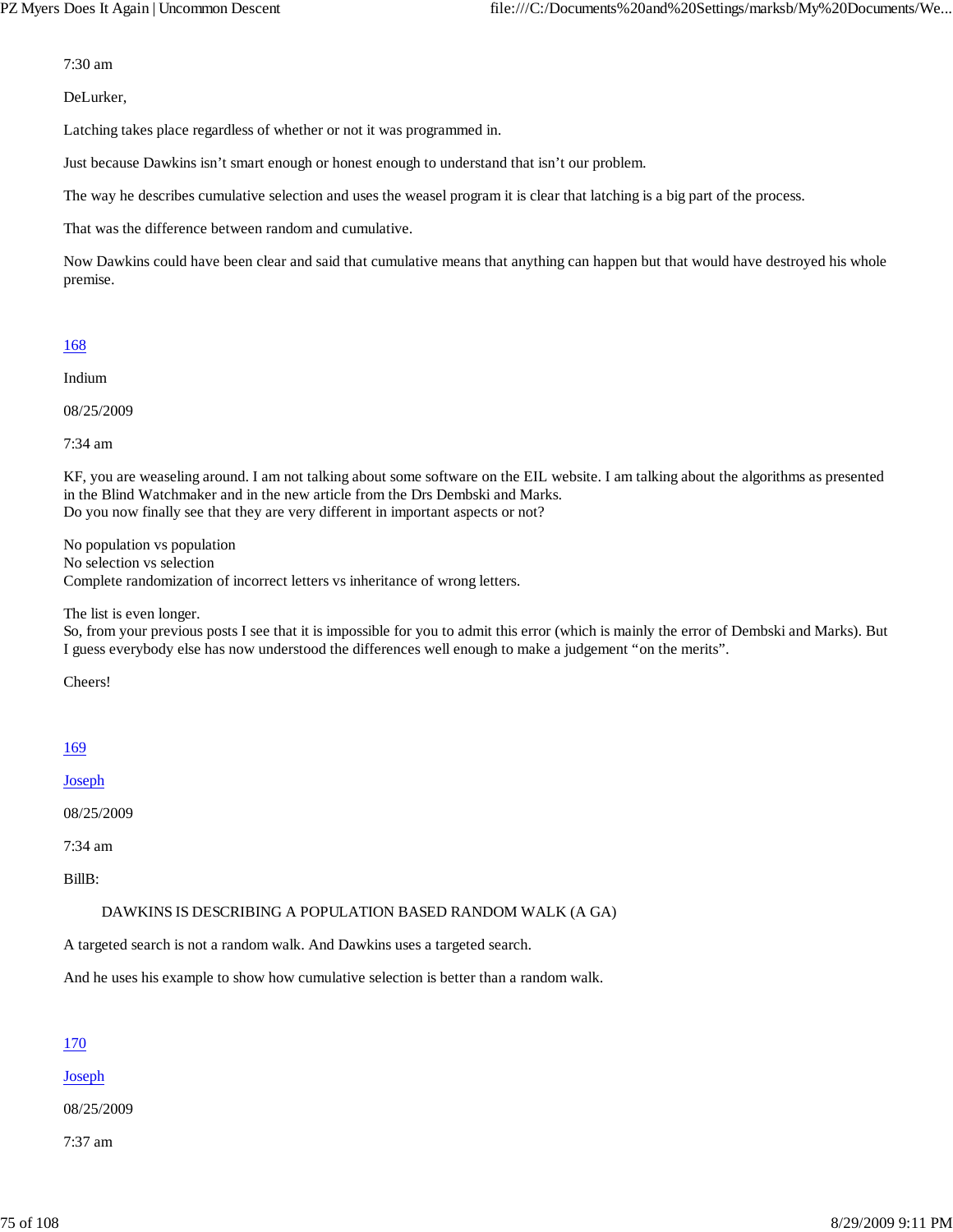Indium,

You claim that Dembski/ Marks don't use a population.

Yet they have at least one individual which mutates.

All it takes is one to make a population.

And I believe they also use selection-closest to the target.

That is what a partitioned search is all about.

# 171

Indium

08/25/2009

7:46 am

Joseph,

The wording in the Blind Watchmaker gives no hint of latching. A video of Dawkins presenting the algorithm 1987 (same algorithm, different parameters) shows no latching. Dawkins says there is no latching. Latching is not needed for the algorithm to work. The algorithm is more complicated when it uses latching. Explicit latching is not something biologists would implement when modelling evolution: Mutation rate is supposed to be independent of the resulting fitness. The only real argument FOR latching I have seen is the fact that no mutation of correct letters is shown in the BW tables, which is easily explained by the fact that only the best members of a few generatios were shown. There is no reason at all to believe one should see fitness reducing mutations in this case. One other "argument" that I find particularly funny proposes that it is "consistent" with the Blind Watchmaker to assume explicit latching. Of course it is! It is also consistent with the BW that Dawkins and kf have 4 arms and 7 legs. The other funny thing is that the implicit latching is exactly what was supposed to be demonstrated by the algorithm: The combination of random mutation and selction can result in an extremely (almost partitioned) search.

Somehow I get the feeling that we have been at this point before.

Anyway: Did you notice that we have more or less moved on from the latching issue anyway?

# 172

Indium

08/25/2009

7:48 am

Joseph: Oh, so you call 1 individual a "population" and choosing this one individual for the next generation "selection"!?

# 173

DiEb

08/25/2009

7:58 am

I calculated some probabilities for the *explicit or implicit latching*.

-kf

A propos explicit or implicit: the *adjustable weasel* works with an explicit mutation rate, commonly 4%, I suppose. Dembski's weasel is another animal, it has an implicit mutation rate which is much higher (my guess, an average  $50\% - 60\%$ )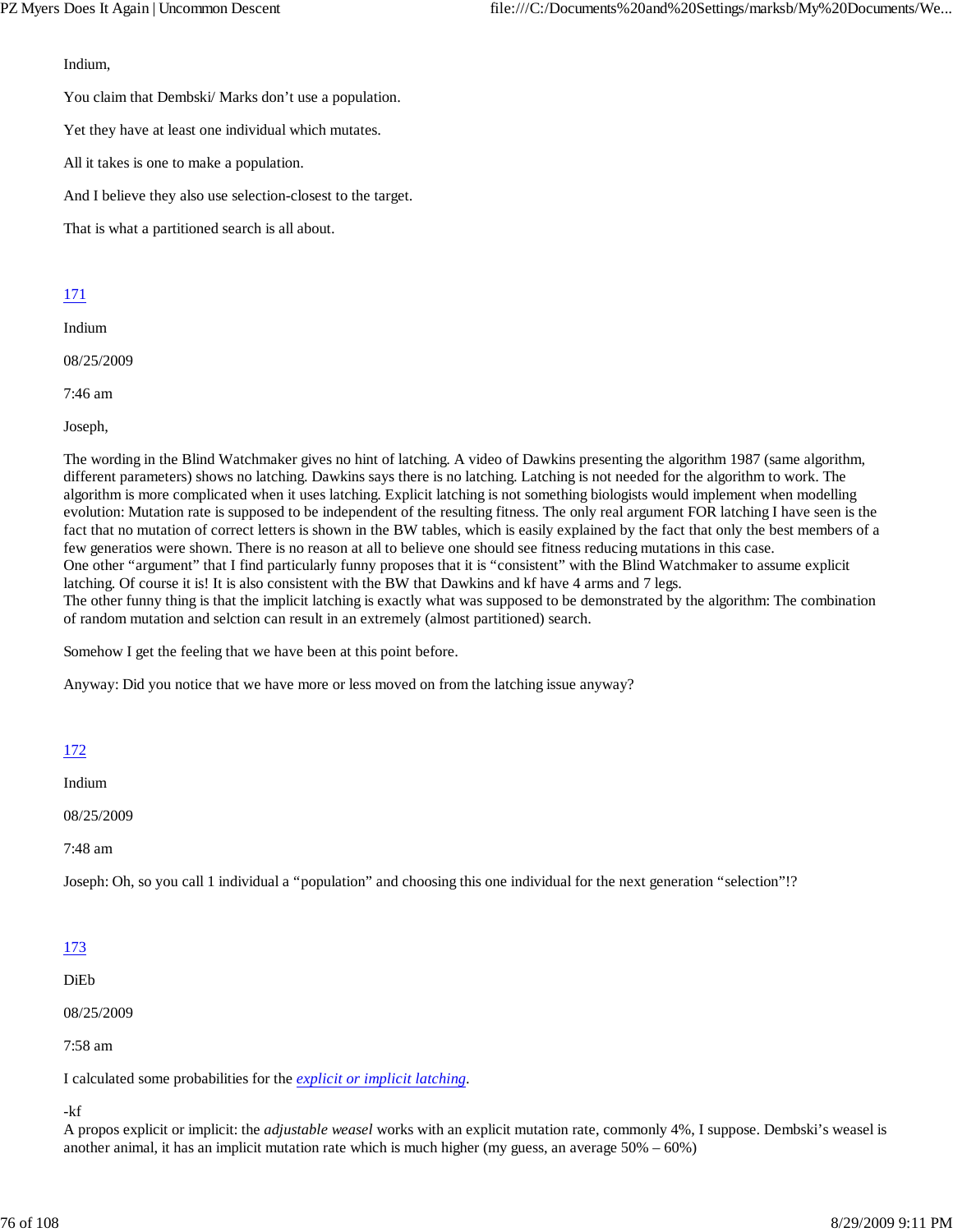## 174

# BillB

08/25/2009

8:10 am

Joseph:

Fair point, a random walk is not a search at all if there is no target, and my use of language there was imprecise. A random walk is a targeted search if it is being used to find a target.

A GA is a population based hill climber, WEASEL is a GA where the highest up the hill gets to generate a new population, which end up spread about on the hill close to the parent. The proximity to the parent is determined by the mutation rate.

Dembskis algorithm proceeds by randomly sampling the search space, checking to see if any individual letters match, and if they do those letters are fixed, whilst the rest continue to randomly sample the search space.

Whilst it is possible to measure the population of a village as one, the use of the term in the field of computational search strategies implies that a number of individuals are used concurrently. A population of one in this context renders the use of the word meaningless, and makes all search strategies population based. Your objection is a semantic red-herring – the English language is complex and nuanced, please try and pay attention to the context.

# 175

Joseph

08/25/2009

8:43 am

Indium,

The weasel program starts with a "population" of one.

Each generation starts with a "population" of one.

# 176

DeLurker

08/25/2009

8:45 am

Joseph#167

Latching takes place regardless of whether or not it was programmed in.

Yes! That's the whole point! Mutation followed by selection, without explicit knowledge of which letters are correct, results in significant improvement over random search. I already noted this in my comment #133.

There is, however, definitely no explicit latching in the algorithm.

Just because Dawkins isn't smart enough or honest enough to understand that isn't our problem.

If you are going to accuse Dr. Dawkins of dishonesty, you should provide proof.

The way he describes cumulative selection and uses the weasel program it is clear that latching is a big part of the process.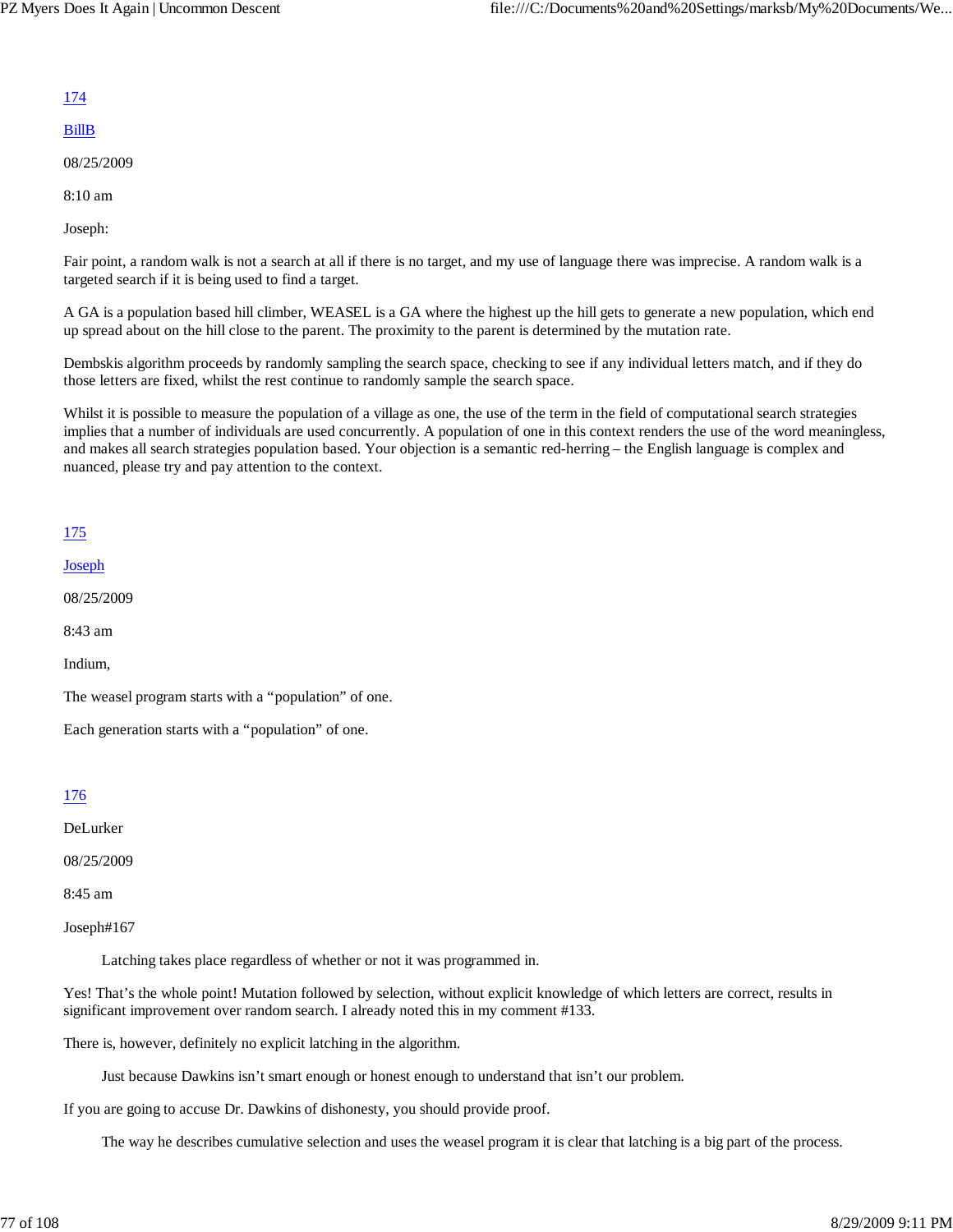No, it is not. This has been made painfully obvious by BillB and Indium in this thread and at the websites I have referenced.

I note that both you and kairosfocus have avoided the core issue here: Dembski and Marks have misrepresented Dawkins' algorithm despite being repeatedly corrected on this point. The Weasel algorithm is **not** a partitioned search.

## 177

### **Joseph**

08/25/2009

8:46 am

The wording of "cumulative selection" along with the weasel illustration is more than enough to infer latching/ ratcheting takes place.

BTW the weasel program is an example of a targeted search.

# 178

### **Joseph**

08/25/2009

8:48 am

DeLurker,

There doesn't have to be any explicit latching/ ratcheting.

The program does it as a matter of course.

The way Dawkins describes cumulative selection and uses the weasel to illustrate the only inference is one of a partitioned search.

# 179

#### Indium

08/25/2009

8:50 am

Joseph, the Weasel algorithm selects the next parent from a population of multiple individuals.

The algorithm of Dembski and Marks does nothing of the sort.

## 180

DeLurker

08/25/2009

8:56 am

## Joseph#177

There doesn't have to be any explicit latching/ ratcheting.

The program does it as a matter of course.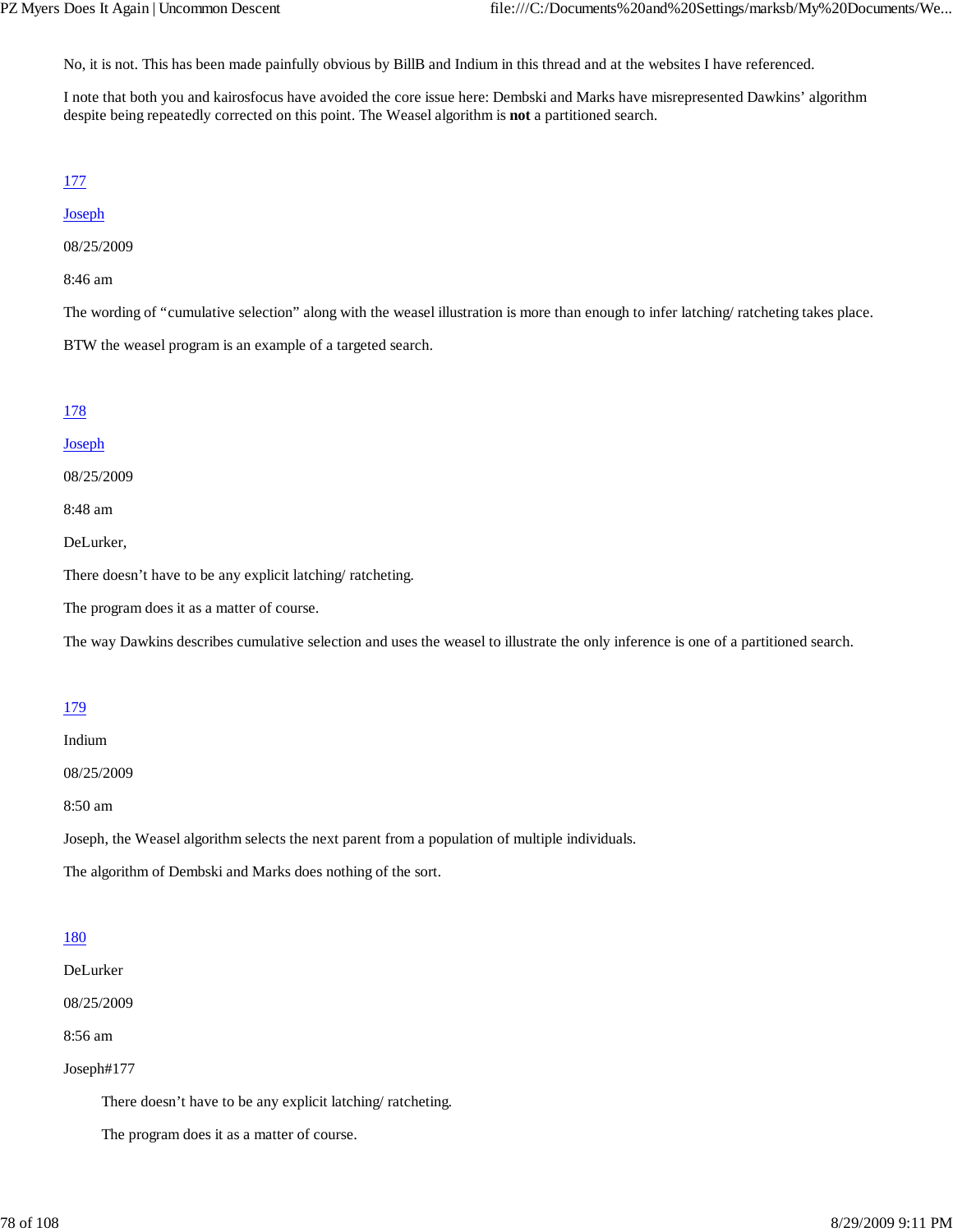Yes, without explicit latching, with a population, and without mutating every incorrect letter every generation. Dembski and Marks have completely mischaracterized the Weasel algorithm.

The way Dawkins describes cumulative selection and uses the weasel to illustrate the only inference is one of a partitioned search.

You need to look up the definition of partitioned search and compare it to what Dawkins describes in *The Blind Watchmaker*. You will find that your statement is incorrect.

## 181

## Joseph

08/25/2009

9:03 am

Indium,

There isn't anything in the Dembski/ Marks paper that says they do not select from a population of multiple individuals.

## 182

### Joseph

08/25/2009

9:04 am

DeLurker,

There isn't anything in TBW that would lead one to suspect cumulative selection is anything other than a partitioned search.

## 183

Indium

08/25/2009

9:16 am

Joseph: "For the incorrect letters, we select 26 new letters and obtain OOT\*DENGISEDESEHT\*ERA\*NETSIL. (21) Five new letters are found, bringing the cumulative tally of discovered characters to {T, S,E, \*,E, S,L}. All seven characters are ratcheted into place. The 19 new letters are chosen, and the process is repeated until the entire target phrase is found." (Hope this works!)

There is no population. It is just a simple partitioned search. Except for the correct letters the daughter generations inherit nothing else from the parents. There is no selection. The algorithm as described by Dawkins works in a completely different way.

## 184

DeLurker

08/25/2009

9:22 am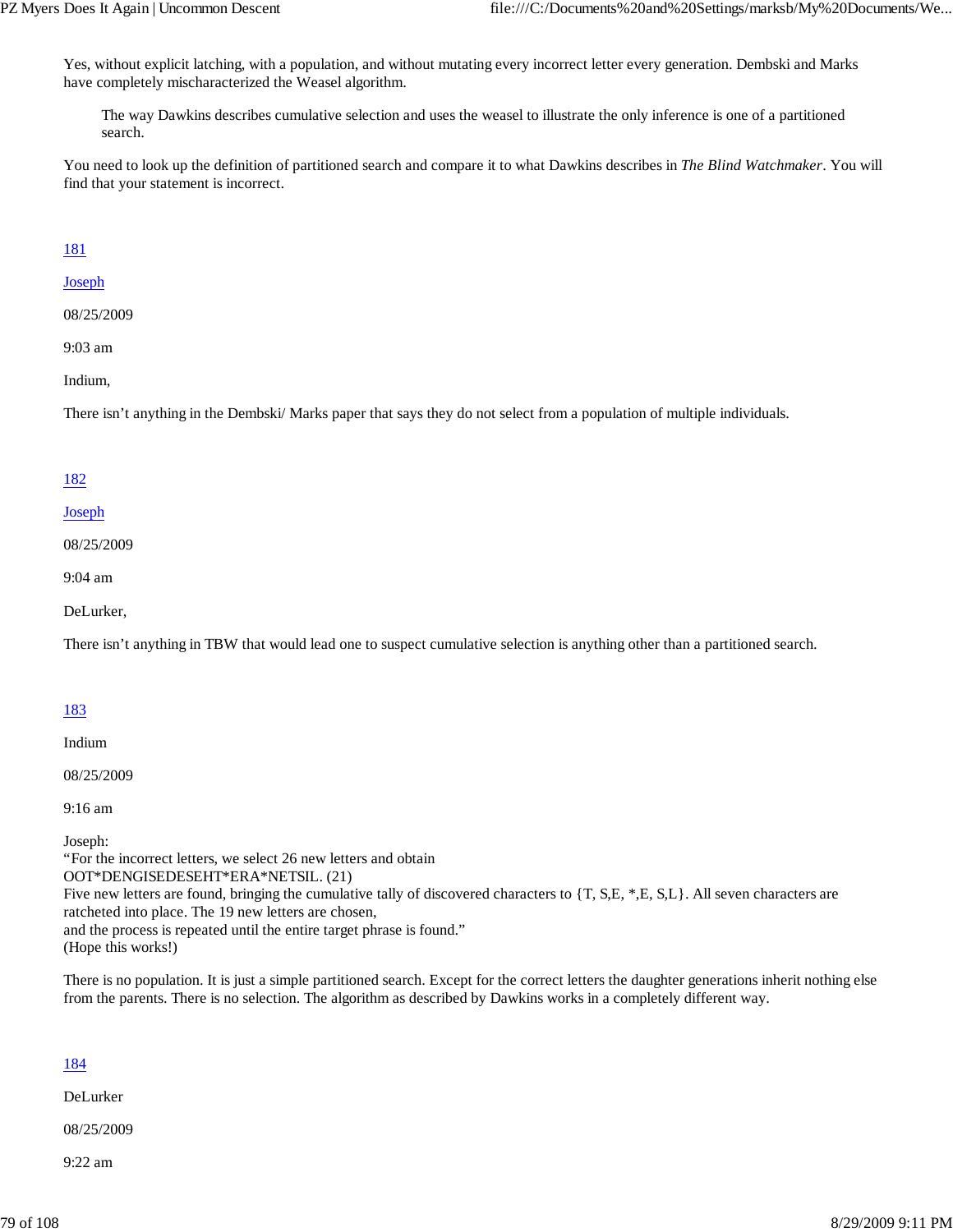### Joseph#182

There isn't anything in TBW that would lead one to suspect cumulative selection is anything other than a partitioned search.

I have already referenced this site where a programmer went step by step through the entire description of the Weasel algorithm in TBW and implemented it directly from Dawkins' own words:

#### http://www.softwarematters.org/more-weasel.html

Please show a similarly detailed explanation of how Dawkins' words could possibly be interpreted as describing a partitioned search.

### 185

Clive Hayden

08/25/2009

9:39 am

R0b,

Biological evolution also transfers information from the environment to biota. In both cases, the mechanism of information transfer is cumulative selection. The point of disanalogy is that WEASEL has a long-term target and life does not. So what was your question again?

My question was on randomness, how Weasel, a targeted search, a point of reference, a distant goal, evidences anything about life if life isn't like *that*, in the respect that there is no target, point of reference, or goal. It seems like you're saying that a mere transfer of information links Weasel to real life, but the program was not designed to evidence mere transfer of information. It was supposed to evidence cumulative selection that actually does something, namely, meets a target phrase. If there is no target phrase, then accumulation is anything at all, all types of accumulation, even nonsense phrases. Indeed, there would be no way to determine what was nonsense and what wasn't unless you had a target. Que sera sera, whatever will be will be seems to me to be the very thing you're saying when you admit that there is no target in life.

## 186

Joseph

08/25/2009

9:39 am

Indium,

Your reference doesn't support your claim.

As far as you know the partitioned search wentt exactly how Dawkins program went- population wise that is.

## 187

#### Joseph

08/25/2009

9:41 am

DeLurker,

The reference is to TBW.

In TBW the way Dawkins describes and illustrates cumulative selection there is no other inference than one of a partitioned search.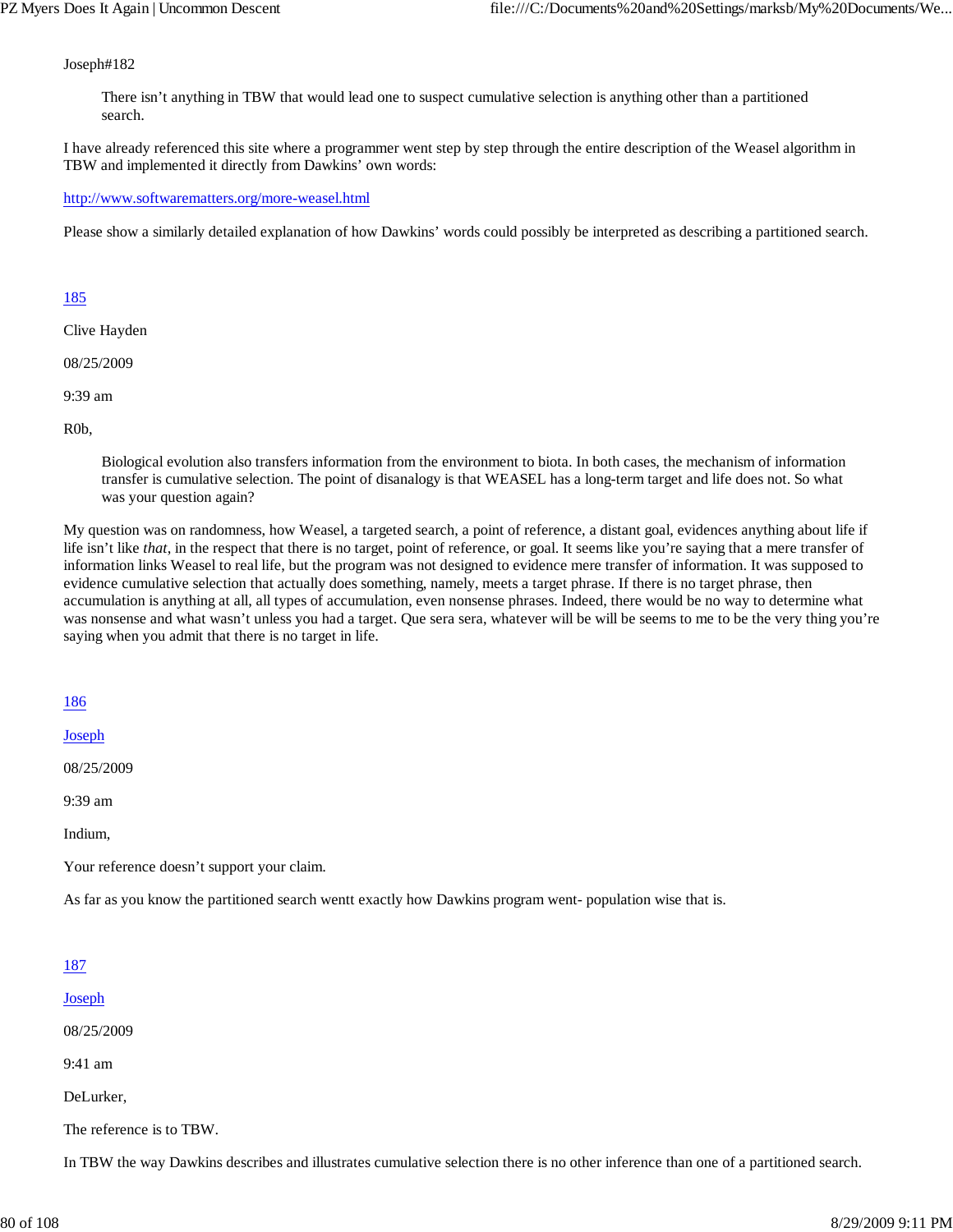"Cumulative" is the key word.

Now all you and your ilk can do is try to say that cumulative doesn't really mean cumulative.

## 188

Indium

08/25/2009

9:46 am

Joseph,

hhhmm, Dembski and Marks give a pretty good description of their algorithm and it doesn´t include building a population or selecting something from a population. In each generation new random values are chosen for each incorrect letter, that's all there really is.

I think my claim is absolutely valid. If we can´t agree on the meaning of these very simple sentences there is not much more to discuss. Or maybe you can elaborate a bit?

## 189

DeLurker

08/25/2009

10:21 am

Joseph#187

In TBW the way Dawkins describes and illustrates cumulative selection there is no other inference than one of a partitioned search.

Picking one word out of a two page description of the algorithm does not come remotely close to the level of detail provided in the website to which I linked. If that's all you have to support your claim, you should just retract it now.

Again, please provide a detailed explanation of how Dawkins' words could possibly be interpreted as describing a partitioned search. I don't believe you can; what Dawkins describes is clearly not a partitioned search.

## 190

DiEb

08/25/2009

12:05 pm

So, what's the probability for an execution of Dawkins's algorithm that at a generation is followed by a less fit one at least once, i.e., that a latching definitely didn't take place?

I did the math for a mutation rate of 4%:

1. population size 10: 95,7%

2. population size 50: 0,0000026 %

For a small population – as obviously used in the video of 1987 – reversals are very probable. And while the probability is small for a population size of 50, some lucky programmer may have observed it…

## 191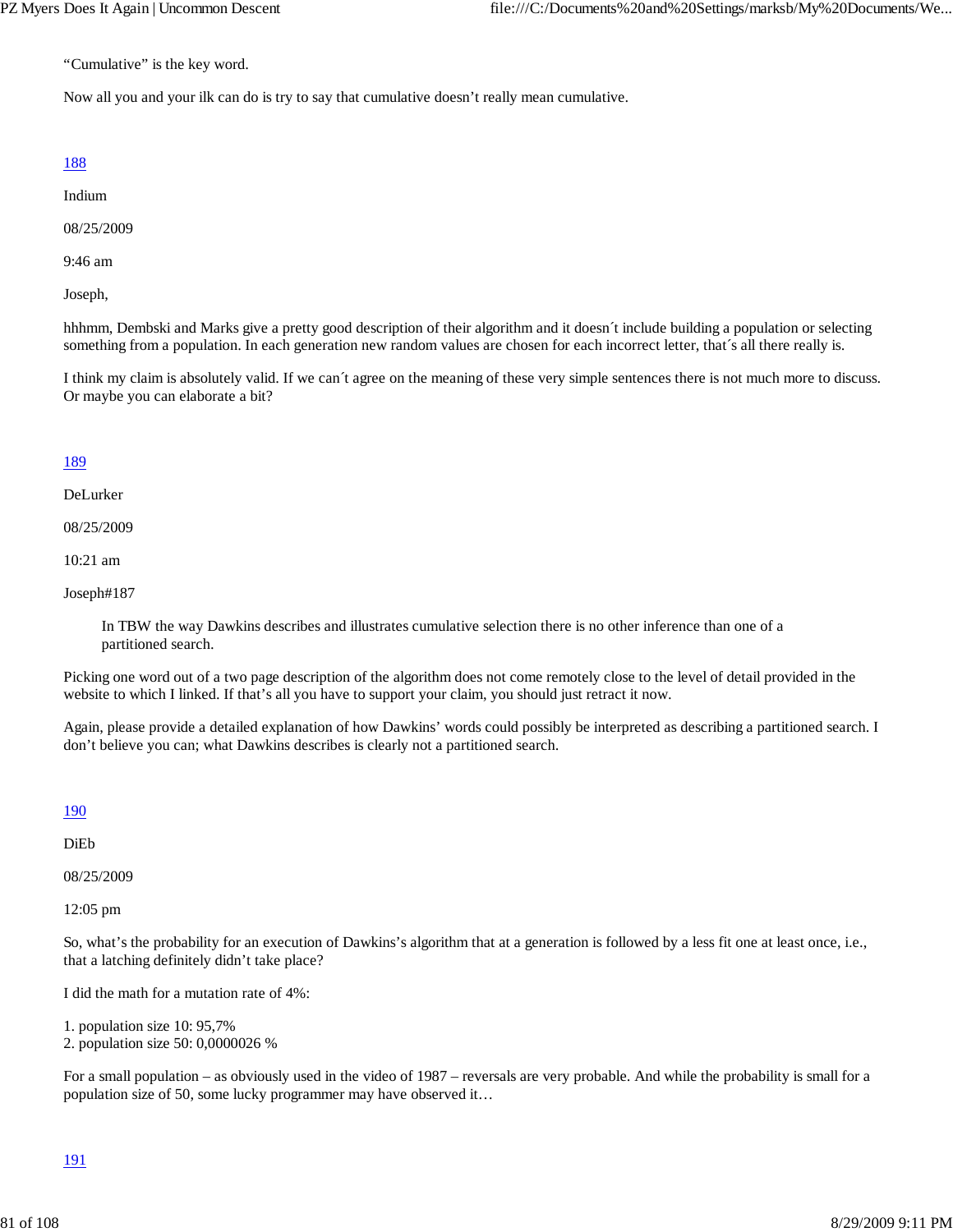### DiEb

08/25/2009

12:45 pm

And here you can find a graph of the reversal probabilities for different populations and rates of mutation.

# 192

## kairosfocus

08/25/2009

1:38 pm

Onlookers:

I note that BillB has now fired off a half-cocked gun, leading to a hang-fire. (He seemingly cannot conceive that he might not know the full set of relevant factors before commenting adversely on a matter and on another person's character.)

I noted earlier that no sensible rape complainant in Barbados shows up in court dressed in a micromini.

BillB plainly thought that his had to do with my prejudices — but I was simply a spectator, not a participant in the trial. My opinion had zero weight on the outcome of the case.

(Let's just say that I sat in a waiting room across from a late 20's young miss dressed in a greyish, plaid micro mini, black sheer stockings and a low cut top, and chatted with a couple of friends in for a traffic violation. The topic came up as to why I was there, and I said that I was there because of a rape case accusation against a former student who 300 mi from home was on a rape accusation by another student. Imagine my shock when I got into the courtroom, to see the same young miss as the complainant! Her lawyer should have been fired from the bar for failing to advise his client on suitable court dress, especially with so weak a case as she actually had.)

The actual case was stopped by the Judge as unsafe to further pursue when it turned out after a couple of hours of evidence, that the claimed crime occurred in a bed room in a rooming house full of students with no-one else in the house at the time reporting any untoward sounds or circumstances. A complainant who presented herself as she did, and whose case was as weak as that effectively asked for such a result.

I trust BillB will learn a lesson.

GEM of TKI

PS: Dieb, you will see that the specifics of the filter used are critical as I discussed in the linked, app 7, point 24, as well as pop size. AND, observe that we see showcased cases in the Weasel 86 publications, showcased precisely because they show steady cumulative progress to target. detuning the same basic algor perhaps for video impact could easily account for the 1987 plainly non-latched case. Cf the actual run that shows implicit latching here, as previously linked. I believe this was the second run I did using Atom's adjustable weasel, so it cannot be that improbable. And note the parameters were not "strange" either: a 4% mut rate is about one letter on average per member of pop, and 50 – 500 are reasonable pops.

## 193

```
kairosfocus
```
08/25/2009

1:48 pm

Footnote:

The longstanding linked implicit latching and/or quasi latching runs, from the just linked:

+++++++++++++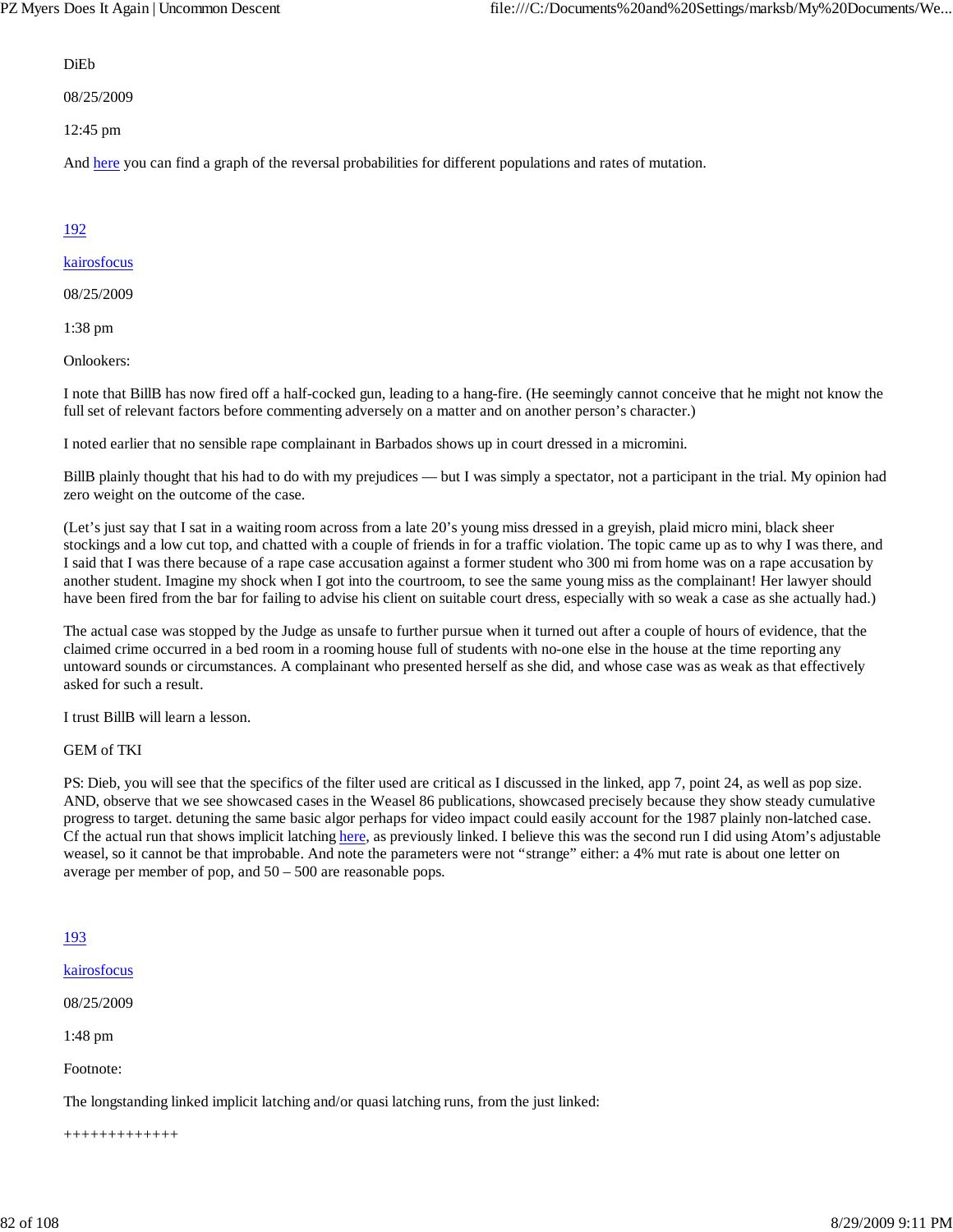>> . . . out of the box, at 50 members per generation and with 4% per letter mutation rate, proximity reward search latched or so close to latched on my first run, as makes no difference.

You will also see predominance of both no-change cases and of the single step advances, just as Joseph and I have remarked on.

Finally, I did a 500 pop at 4% run as run no 2. In 31 gens it hit target, i.e the tail effect shows up.

QED.

\_\_\_\_\_\_\_\_\_\_\_\_\_\_\_

RUN A: 50/gen, 4% per letter mut rate:

1. HIMMITFEBTIYEVJHKWLSQZBWWZHW 2. MIMMITFEBTIYEVJHKWLSQZBWWZHW

3. MIMMITFEBTIYEVJHKWL QZBWWZHW

 $[\ldots]$ 

27. MEIFINKE IT DS KGKL A VEXJXT 28. MEIFINKE IT DS KGKL A VEXIXT 29. MEIFINKE IT DS KGKL A VEXIXT 30. MEIFINKE IT DS LGKL A VEXIXT 31. MEIFINKE IT DS LGKL A VEXIXT 32. MEIFINKE IT DS LGKL A VEXIXT 33. MEIFINKE IT DS LGKF A VEXZXT 34. MEIFINKE IT DS LGKF A VEXZXT 35. MEIHINKE IT DS LGKF A VEXZXT 36. MEIHINKE IT DS LNKF A VEXZXT 37. MEIHINKE IT VS LNKF A VEXZXT 38. METHINKE IT VS LNKF A VEXZXT 39. METHINKE IT VS LNKF A VEXZXT 40. METHINKE IT VS LNKF A VEXZXT 41. METHINKE IT VS LNKF A VEXZXT 42. METHINKE IT VS LNKF A VEXZXT 43. METHINKE IT VS LIKF A VEXZBT 44. METHINKE IT VS LIKF A VEXZBT 45. METHINKE IT VS LIKF A WEXZBT 46. METHINKE IT VS LIKF A WEXZBT

 $[\ldots]$ 

62. METHINKS IT GS LIKK A WEXSBG 63. METHINKS IT GS LIKK A WEXSBG 64. METHINKS IT NS LIKK A WEXSBG 65. METHINKS IT NS LIKK A WEXSBG 66. METHINKS IT NS LIKK A WEXSBG 67. METHINKS IT NS LIKK A WEXSBG

## $[\ldots]$

120. METHINKS IT IS LIKE A WEASEG 121. METHINKS IT IS LIKE A WEASEG 122. METHINKS IT IS LIKE A WEASEG 123. METHINKS IT IS LIKE A WEASEG 124. METHINKS IT IS LIKE A WEASEG 125. METHINKS IT IS LIKE A WEASEG 126. METHINKS IT IS LIKE A WEASEG 127. METHINKS IT IS LIKE A WEASEG 128. METHINKS IT IS LIKE A WEASEG 129. METHINKS IT IS LIKE A WEASEG 130. METHINKS IT IS LIKE A WEASEG 131. METHINKS IT IS LIKE A WEASEL

 $\overline{\phantom{a}}$  ,  $\overline{\phantom{a}}$  ,  $\overline{\phantom{a}}$  ,  $\overline{\phantom{a}}$  ,  $\overline{\phantom{a}}$  ,  $\overline{\phantom{a}}$  ,  $\overline{\phantom{a}}$  ,  $\overline{\phantom{a}}$  ,  $\overline{\phantom{a}}$  ,  $\overline{\phantom{a}}$  ,  $\overline{\phantom{a}}$  ,  $\overline{\phantom{a}}$  ,  $\overline{\phantom{a}}$  ,  $\overline{\phantom{a}}$  ,  $\overline{\phantom{a}}$  ,  $\overline{\phantom{a}}$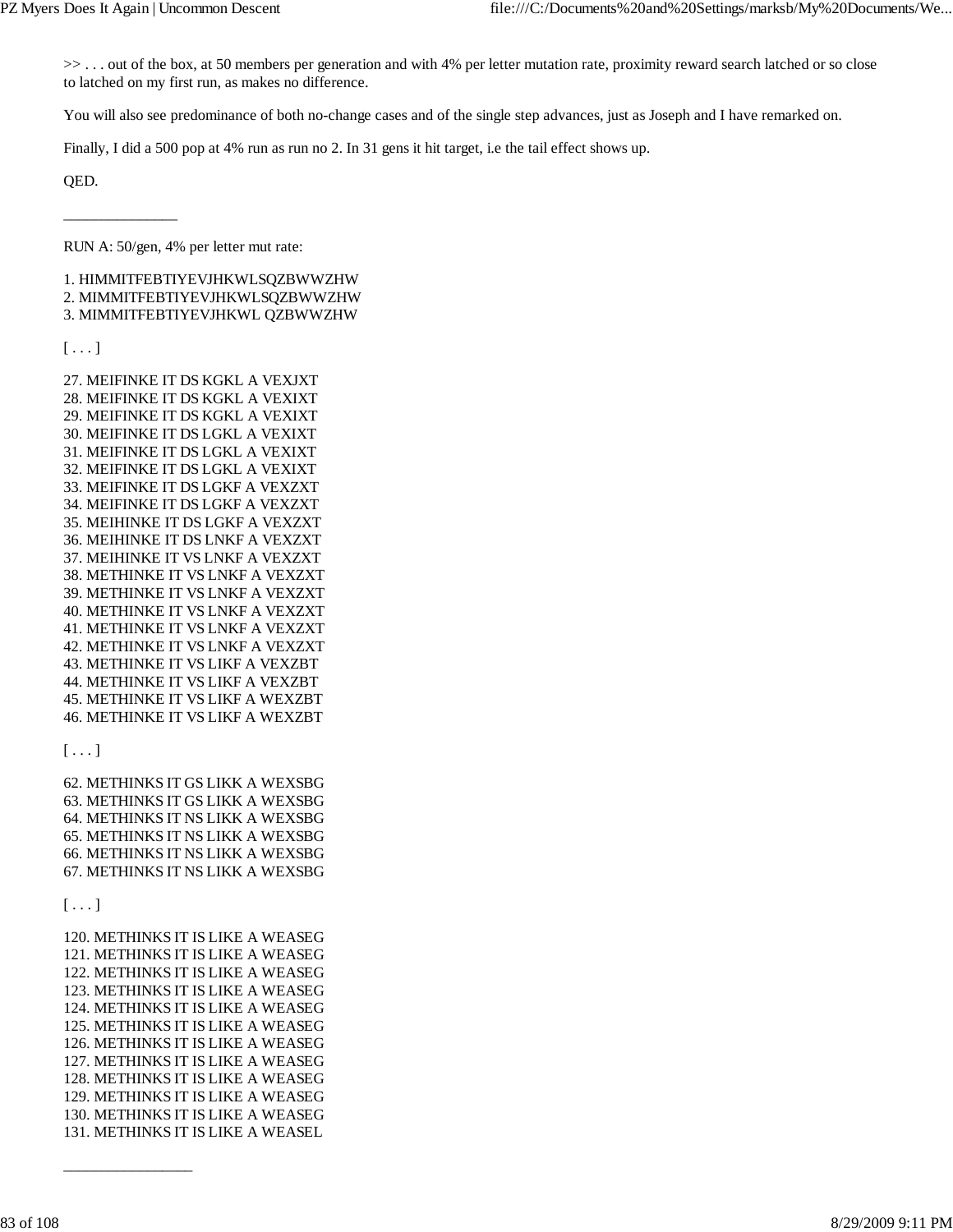1. MEL LSI YHXMAJLMDGMVKTSKGW 2. MEL LSI YHXIAJLMDNMVKTSKGW 3. MEL LSI YHXISJLMDNMJKTSKGW 4. MEL LSI YHXISJLMDN JKTSKGW 5. MEL LNI YHXISJLDDN JKTSKGW 6. MEL LNI YHXISJLDDN JKTEKGW 7. MEL LNB BHXISJLDDN JKTEKGE 8. MEL LNB BHXISJLIDN JKTEKGE 9. MEL LNB BHXISJLIDN JKTEKSE 10. MEL LNB BHXISJLIDN JKTEKSEL 11. MEL LNK BHXISJLIDN JKTEKSEL 12. MEL LNK BHXIS LIDN JKTEKSEL 13. MET LNKV BHXIS LIDN JKTEKSEL 14. MET LNKV BHXIS LIDN AKTEKSEL 15. MET LNKV BHXIS LIDE AKFEKSEL 16. MET LNKV BHXIS LIKE AKFEKSEL 17. MET LNKS BHXIS LIKE AKFEKSEL 18. MET LNKS BH IS LIKE AKFEKSEL 19. MET LNKS BH IS LIKE AKFEKSEL 20. MET LNKS BH IS LIKE AKWEKSEL 21. MET INKS BH IS LIKE AKWEKSEL 22. MET INKS BH IS LIKE AKWEKSEL 23. MET INKS BH IS LIKE AKWEKSEL 24. MET INKS IH IS LIKE AKWEKSEL 25. MET INKS IH IS LIKE A WEKSEL 26. MET INKS IH IS LIKE A WEASEL 27. MET INKS IH IS LIKE A WEASEL 28. METHINKS IH IS LIKE A WEASEL 29. METHINKS IH IS LIKE A WEASEL 30. METHINKS IH IS LIKE A WEASEL 31. METHINKS IT IS LIKE A WEASEL

#### ++++++++++++

\_\_\_\_\_\_\_\_\_\_\_\_\_\_

Trust this helps clear the air. Notice too how a 500 pop sample size seems to have sped up the process wonderfully.

And with the side issue settled, we can address the fact that Weasel 1986 is targetted search that rewards proximity not function, and so is irrelevant to the real challenge, apart from showing the impact of active information.

GEM of TKI

#### 194

Indium

08/25/2009

2:07 pm

kf, nobody disputes that Weasel is a targetted search. I dispute that Dembski and Marks use the correct algorithm in their paper. Except for the latching issue (which I said is ratgher minor) you have chosen not to comment on my points so far.

### 195

#### kairosfocus

The matter in the main now settled . . . >>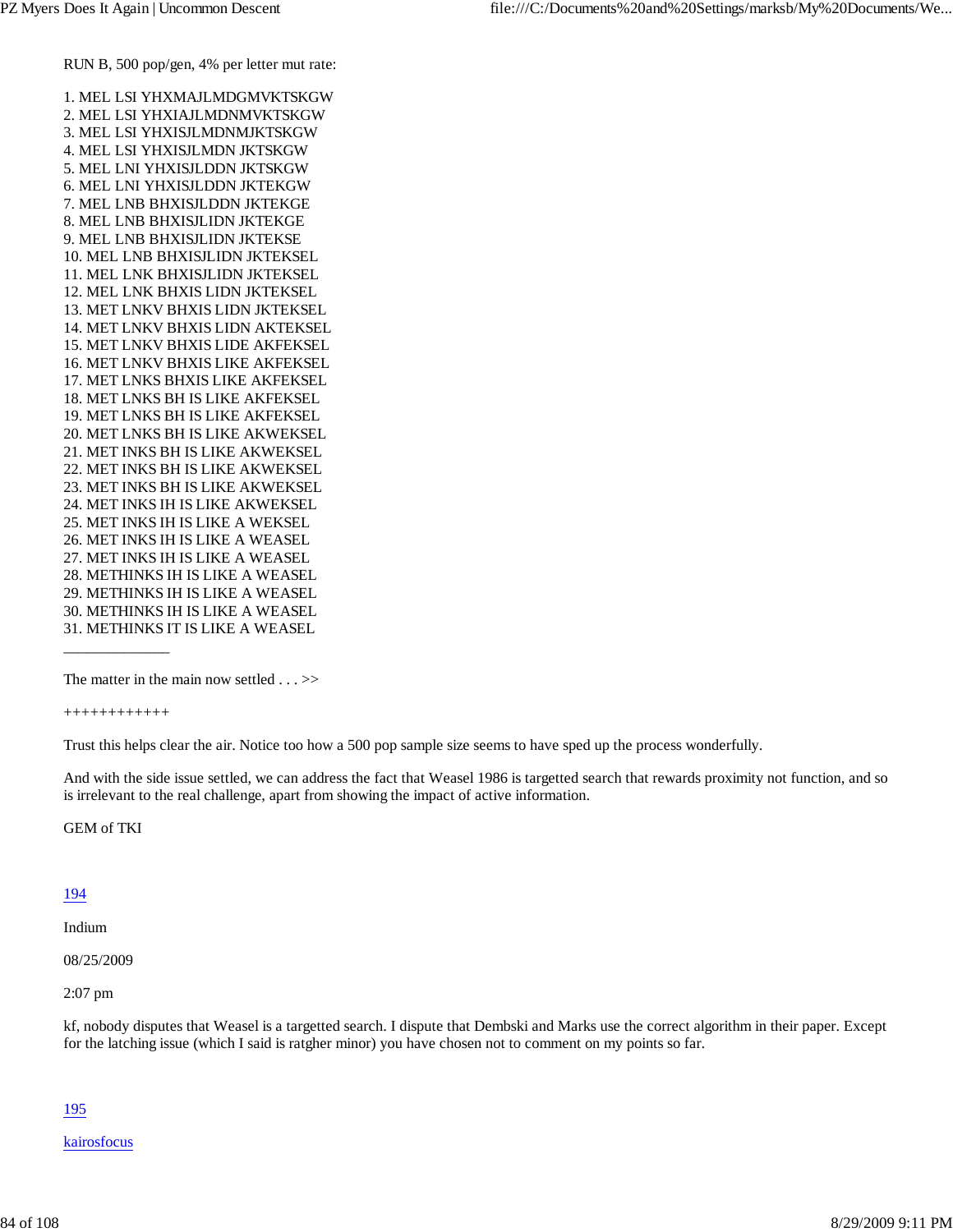08/25/2009

2:26 pm

While we are at it, from later in the same earlier UD thread, at 236, a quasi-latched case:

+++++++++++

\_\_\_\_\_\_\_\_\_\_\_\_\_\_\_

 $>>$  Run C, 500/gen, 8% mutation rate:

1. QB NRQWFVIDGVT FLOPLWCGHLIJM 2. MB NRQWFVIDVVT FLOPLW GHLIJV 3. MB NRQWFVIDVVT FLOPNW GZLIEV 4. ME NRQWFVITVVT FLOPNW GZLIEV 5. ME NRQWFVITVVT LLOPNW GZLBEV 6. MEXNRQWFVITVTT LLKPNW GZLBEV 7. MEXNRQKFVITVTT LLKPTW GZLBEV 8. MEXNRRKFVITVTT LLKPTW CXLBEL 9. MEXNRRKFVIT TT LLKETW CXYBEL 10. MEXNRIKFVIT TT LLKETW CEYBEL 11. MEXNRIKFVIT TT LLKETA CEYBEL 12. MEXNRIKFVIT TT LLKETA CEABEL 13. MEXNRIKFVIT TT LIKERA REABEL 14. MEXNRIKFVIT TS LIKERA REABEL 15. MEKNRIKFVIT TS LIKERA REASEL 16. MEKNRIKSVIT TS LIKERA REASEL 17. MEKNIIKSVIT TS LIKERA REASEL 18. MEKNINKSVIT TS LIKERA REASEL 19. MEKNINKSVIT IS LIKERA REASEL 20. MEKNINKS IT IS LIKEDA REASEL 21. MEKNINKS IT IS LIKE A REASEL 22. MEKHINKS IT IS LIKE A REASEL 23. MEKHINKS IT IS LIKE A REASEL 24. METH**I**NKS IT IS LIKE A **R**EASEL 25. METH**R**NKS IT IS LIKE A **W**EASEL 26. METHRNKS IT IS LIKE A WEASEL 27. METHHNKS IT IS LIKE A WEASEL 28. METHHNKS IT IS LIKE A WEASEL 29. METHHNKS IT IS LIKE A WEASEL 30. METHHNKS IT IS LIKE A WEASEL 31. METHHNKS IT IS LIKE A WEASEL 32. METHHNKS IT IS LIKE A WEASEL 33. METHHNKS IT IS LIKE A WEASEL 34. METHHNKS IT IS LIKE A WEASEL 35. METHINKS IT IS LIKE A WEASEL

Observe the reversion at 24/25, and the time it took to recover. indeed, the reverted letter was the last one to go correct inthe end.

Case C exhibits Quasi latching, with letter reversion and recovery, with a high pop size per gen and a high per letter mutation rate. >>

+++++++++++

\_\_\_\_\_\_\_\_\_\_\_\_\_

We may add that the case also shows a substitution effect at  $24/25$ , one of the tail of distribution effects discussed.

GEM of TKI

### 196

Blue Lotus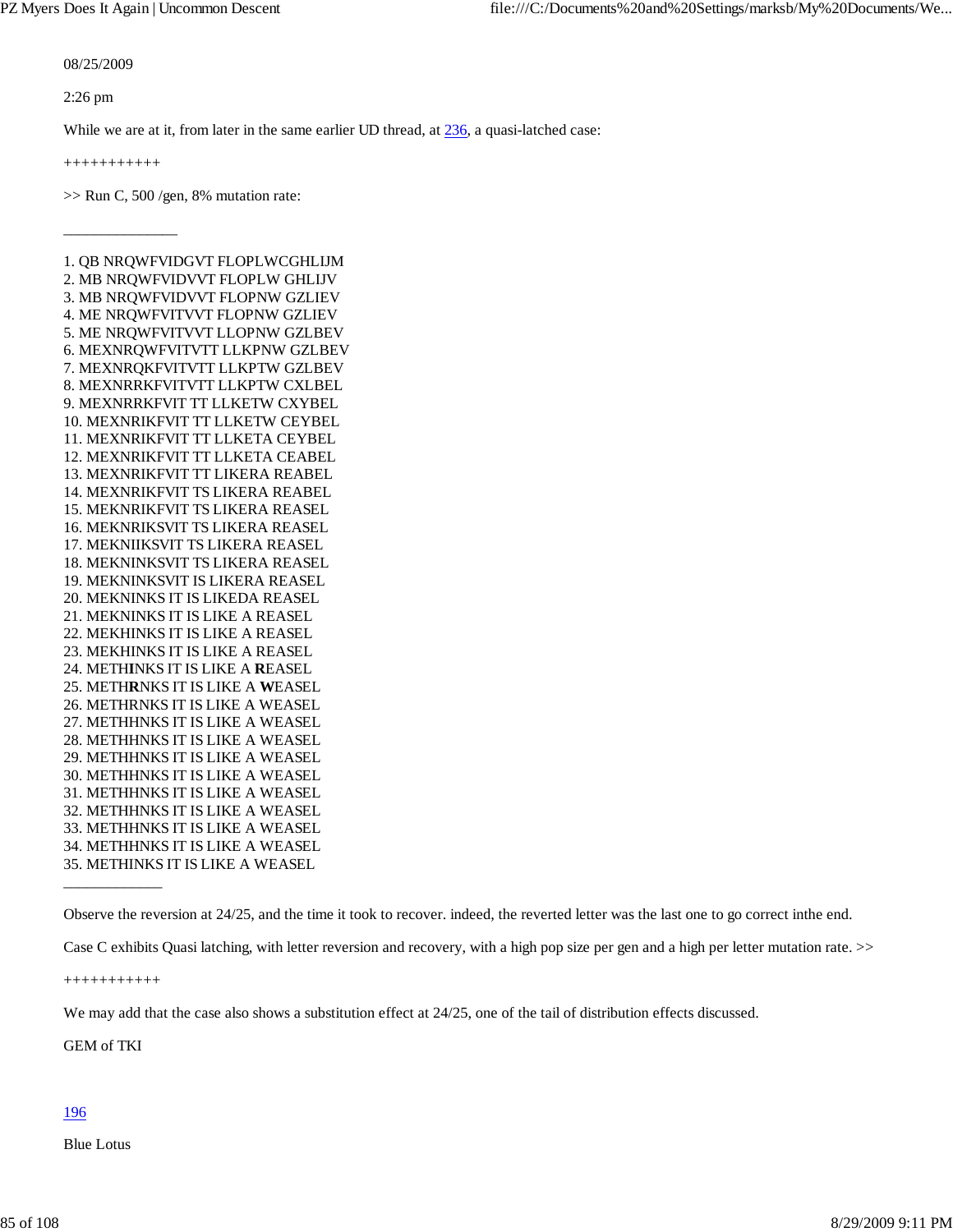#### 08/25/2009

2:30 pm

kairosfocus, Thank you for taking the time to type that lengthy run to illustrate your point.

I have but a single, simple question.

Finally, I did a 500 pop at 4% run as run no 2. In 31 gens it hit target, i.e the tail effect shows up.

Would it be possible for you to do the same with Dembski's version and show the output also?

My question is related to that you see, what I don't understand currently is why the string in generation 2 of Weasel

#### 1. HIMMITFEBTIYEVJHKWLSQZBWWZHW 2. MIMMITFEBTIYEVJHKWLSQZBWWZHW

is almost identical to generation one. From the output I've seen of Dembski's version the generation 1 and 2 strings are totally different.

If they are the same, apart from one latches and one does not would it be possible for you to explain to me why the strings across a single generation show very little change in "Dawkins Weasel" but appear to be essentially random strings in "Dembski's latching Weasel".

I would not expect such different outputs if the only difference was one latched the correct letters when found.

Thanks in advance.

## 197

Indium

08/25/2009

2:39 pm

Yes, kf, I guess everybody knows quite well how weasel works, thanks. I am happy that you are so excited about how well Weasel latches without explicit latching. Dawkins pedagogical intention seems to work well for you! The point, however, is that Dembski and Marks describe a completely different algorithm. No population, no selection. Just 100% mutation rate of incorrect letters from a single string.

## 198

kairosfocus

08/25/2009

2:52 pm

Indium:

All  $M \& D$  do in the published paper is they discuss the effect of ratcheted, latched searches.

Cf the text, p. 1055:

\_\_\_\_\_\_\_\_\_\_\_\_

>> **Partitioned search [12] is a "divide and conquer" procedure best introduced by example.** Consider the  $L = 28$  character phrase METHINKS ? IT ? IS ? LIKE ? A ? WEASEL. (19) Suppose that the result of our ?rst query of  $L = 28$  characters is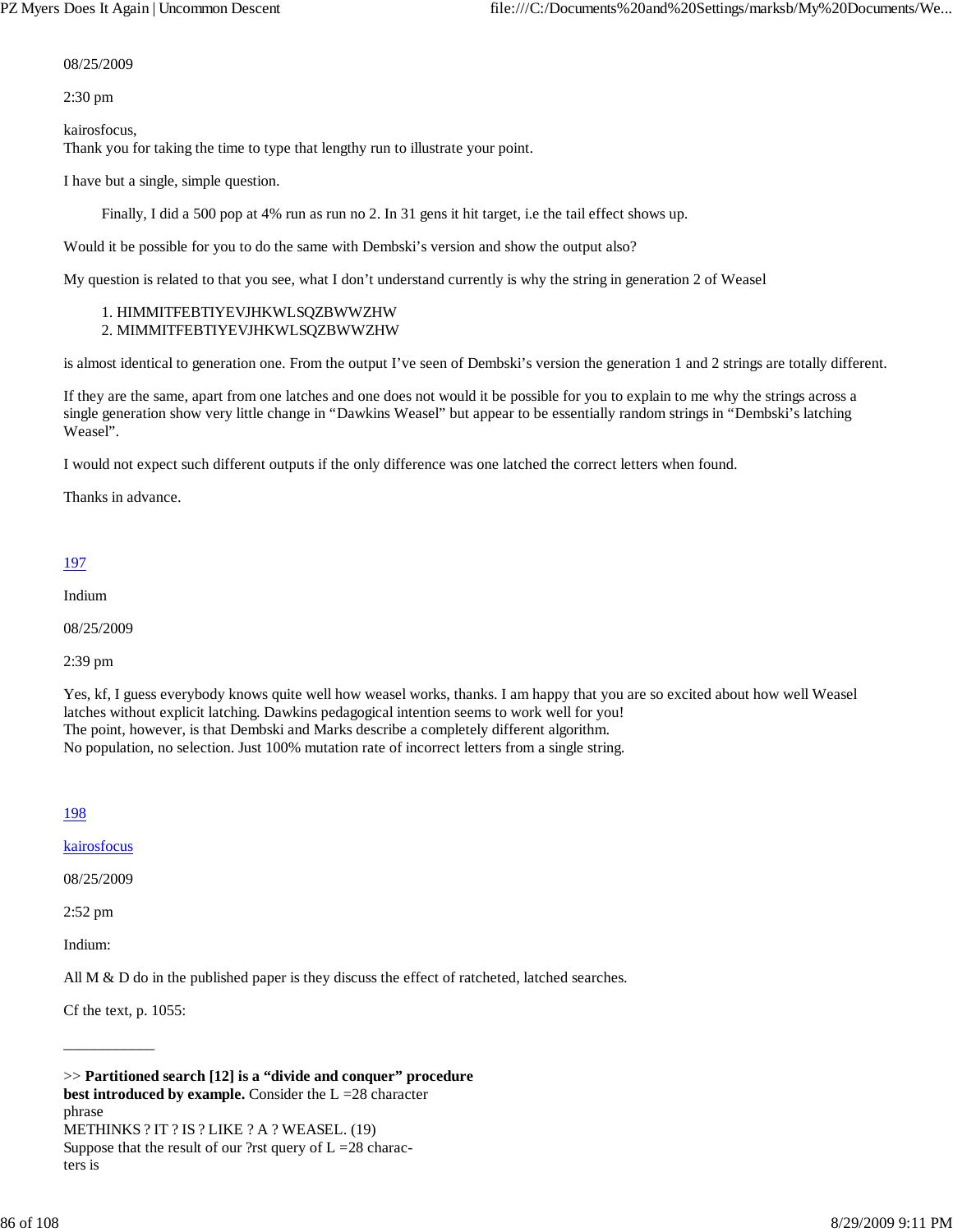SCITAMROFN ? IYRANOITULOVE ? SAM. (20) Two of the letters {E, S} are in the correct position. They are shown in a bold font. **In partitioned search, our search for these letters is ?nished.** For the incorrect letters, we select 26 new letters and obtain OOT ? DENGISEDESEHT ? ERA?NETSIL. (21) Five new letters are found, bringing the cumulative tally of discovered characters to {T, S,E, ?,E, S,L}. **All seven characters are ratcheted into place.** The 19 new letters are chosen, and the process is repeated until the entire target phrase is found  $\ldots$ \_\_\_\_\_\_\_\_\_\_\_\_\_\_\_

Observe:

**Partitioned search** [12] is a "divide and conquer" procedure best introduced by example . . . . Two of the letters {E, S} are in the correct position. They are shown in a bold font. In partitioned search, **our search for these letters is ?nished** . . . . Five new letters are found, bringing the **cumulative tally** of discovered characters to {T, S,E, ?,E, S,L}. All seven characters are **ratcheted into place.** The 19 new letters are chosen, and the process is repeated until the entire target phrase is found.

I remind, the printed off runs above demonstrate that implicitly latched search is a real, observable phenomenon.

And since BOTH explicitly latched and implicitly latched searches will have this partitioned search effect [and will follow the same associated mathematics], the discussion of the M  $\&$  D "algorithm" that you make such heavy weather of is tilting at a windmill of your own manufacture.

GEM of TKI

### 199

jerry

08/25/2009

2:56 pm

"Yes, kf, I guess everybody knows quite well how weasel works, thanks. I am happy that you are so excited about how well Weasel latches without explicit latching. Dawkins pedagogical intention seems to work well for you!"

I guess you are right. Everybody here now agrees that Dawkins used a meaningless algorithm (WEASEL) on a meaningless topic (cumulative selection) to fill up part of his book with drivel.

I am glad we are finally all on the same page.

The question is if this part of his book is drivel, is the rest of it? Is everything that he says, drivel? Would anyone buy a used car from him?

## 200

yakky d

08/25/2009

3:08 pm

Jerry,

I guess you are right. Everybody here now agrees that Dawkins used a meaningless algorithm (WEASEL) on a meaningless topic (cumulative selection) to fill up part of his book with drivel.

I am glad we are finally all on the same page.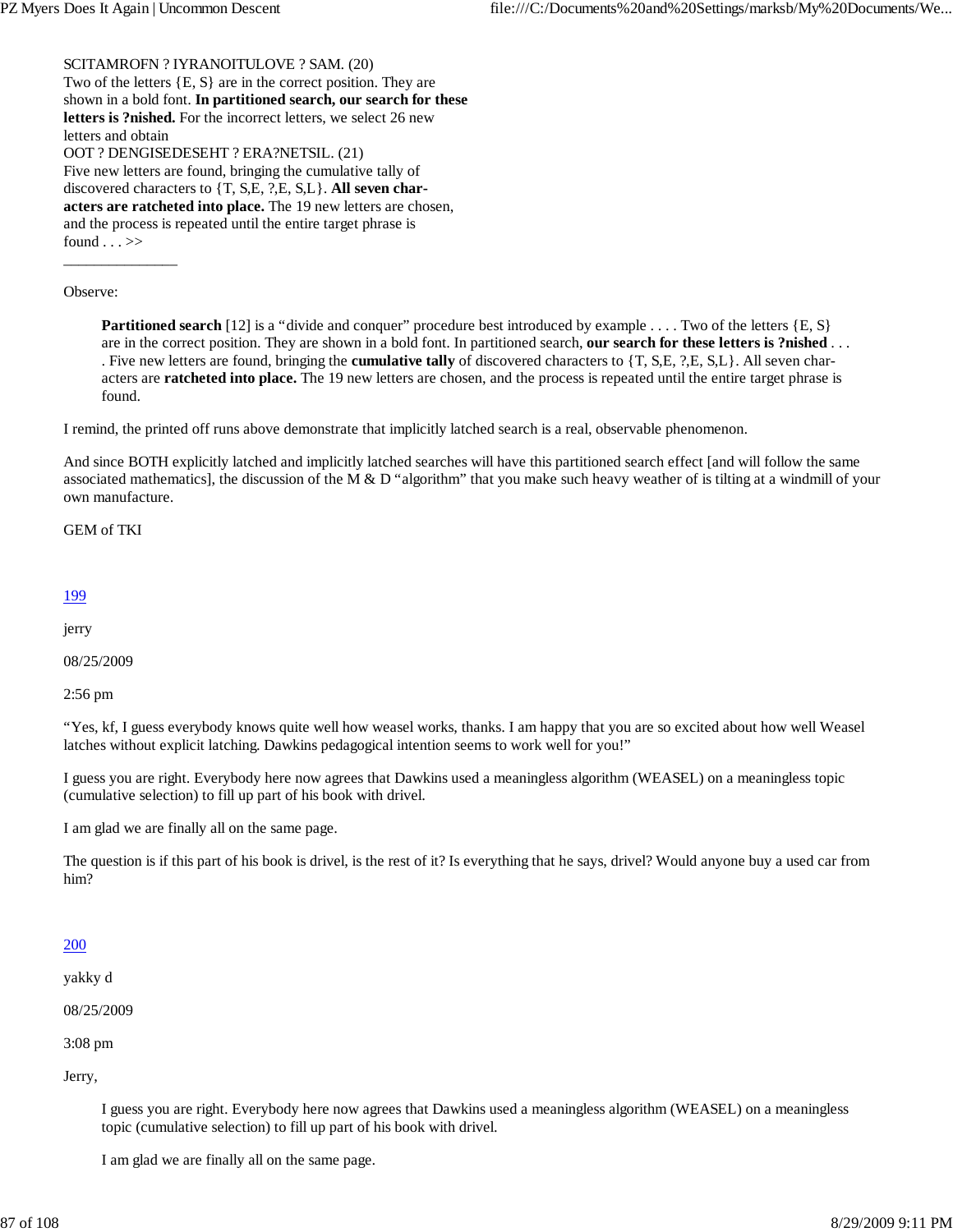Except apparently D & M, who maintain that their critique of weasel amounts to a pro-ID argument.

# 201

DeLurker

08/25/2009

3:09 pm

kairosfocus#197

And since BOTH explicitly latched and implicitly latched searches will have this partitioned search effect [and will follow the same associated mathematics],

It would be more accurate to simply admit your error and use the term "unlatched" rather than "implicitly latched."

Be that as it may, it is by no means obvious that the two, very different, algorithms "follow the same associated mathematics." Consider the case of a varying target, which is much more biologically realistic. The partitioned search described by Dembski and Marks will fail as soon as the target changes with respect to any latched letter. The Weasel algorithm described by Dawkins will begin to converge on the new target. Quite different behavior because they are different algorithms.

the discussion of the M  $\&$  D "algorithm" that you make such heavy weather of is tilting at a windmill of your own manufacture.

You seem not to understand the importance placed on accuracy in the peer reviewed literature. Dembski and Marks have misrepresented Dawkins' algorithm. While it might be minor in terms of its impact on their conclusions, it does warrant a public correction.

## 202

kairosfocus

08/25/2009

3:11 pm

Onlookers:

I see Indium is now indulging in the tactic of conceding a case on the merits while claiming victory.

That is sad.

Let's review the basic case, as can be seen form the long since linked:

1 –> Weasel c 1986 is by CRD's admission in BW, tartgetted, cumulatively progressive search that rewards mere proximity to a preset target built intothe program, without reference to a reasonable threshold of funcitonality.

 $2 \rightarrow$  As such, it is irrelevant to the claimed blind watchmaker, random ariation and natural selection, and it does not create de novo information. So, as CRD concedes, the program is fundamentally misleading and it is my considered opinion on the evidence of what CRD said and the impact it has plainly had for 23 years, that it serves only the rhetorical purpose of creating the IMPRESSION that small increments in changes in genomes can account for complex function.

3 –> One remarkable feature of the showcased 1986 runs is tha they seem to latch the leters once they go correct.

4 –> On the evidence, one reasonable explanation thereof is EXPLICIT latching, as say by use of a mask register (which can also double as a distance to target metric).

5 –> Another is IMPLICIT latching due to co-tuning of pop size, mut rate per letter and filter characteristics.

6 –> on Mr Elsberry's report, we have accepted that c. 2000 CRD claimed that Weasel 1986 was not explicitly latched, leaving the implicit latching model as the best explanation on preponderance of evidence.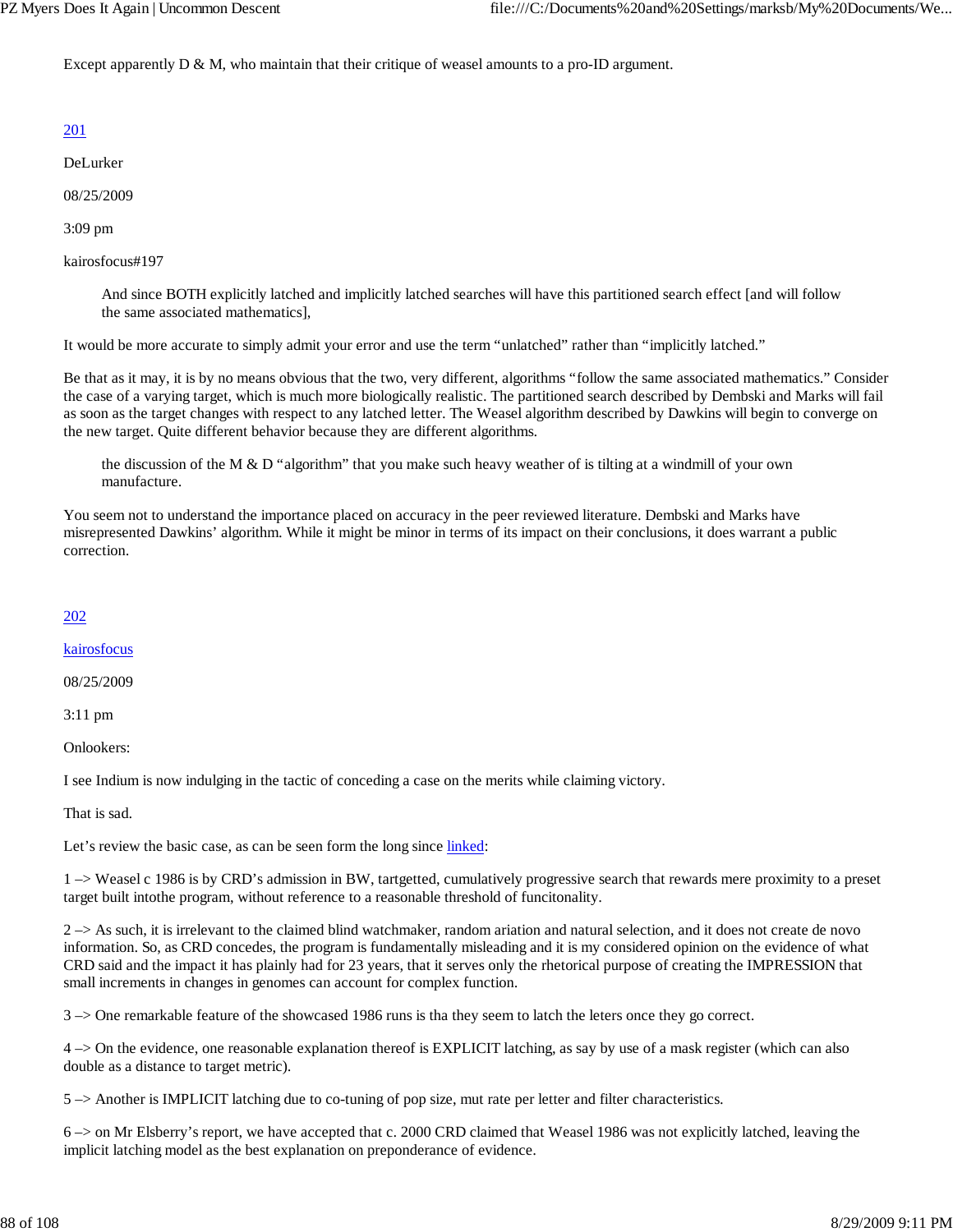7 –> Strong and even strident objections were made above tot he idea of implicit latching, and attempts were made — are still being made or hinted at — to suggest that implicit latching is a non-phenomenon, regardless of evidence. And, to suggest that Weasel is a credible simple model of what chance variation and natural selection — Dawkins' blind watchmaker — can do.

8 –> one hopes that at last, the force of the correctives will be taken to heart, and that the resort on the part of Darwinists to distractions, distortions and demonisation of those who differ with them will be abandoned.

GEM of TKI

## 203

DiEb

08/25/2009

3:14 pm

Comparison M&D (Mark and Dembski) and D (Dawkins)

### **Fitness Function**

M&D: position of correct letters D : number of correct letters

**Mutation Rate** M&D: up to 100% D : works best with 4% – 5%

### **Monotony**

M&D: it's impossible that a current generation is less fit than the previous one D : it's improbable that a current generation is less fit than the previous one

### **Population**

M&D: 1  $D$  : >1 (it is worse than random search on a population of 1...)

kf, I give up, you are right, both M&D and D are describing the same algorithm!

# 204

kairosfocus

08/25/2009

3:14 pm

YD:

Please read 78 above on just what the concept of active information and associated concepts do for ID.

Then, revisit your comment just now, please.

GEM of TKI

# 205

kairosfocus

08/25/2009

3:29 pm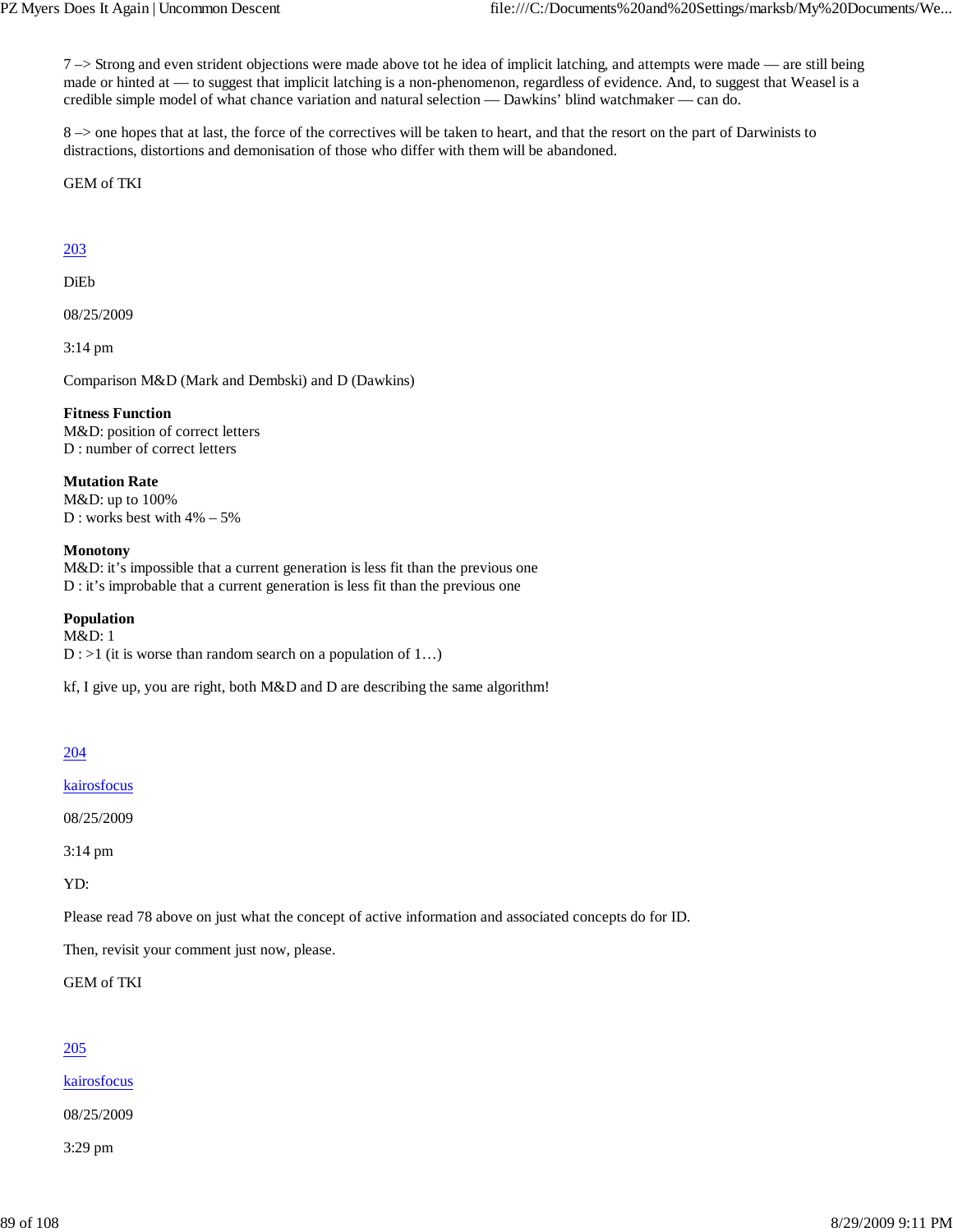DL;

Pardon, your cognitive dissonance is also showing. Yours is another case of conceding the case on the undeniable merits while claiming victory.

Kindly look at the cases reproduced at 193 and 195 [and long since linked onlookers], comparing with the published Weasel o/p c. 1986.

You will see that once letters go correct, they are credibly retained in certain ACTUAL cases, and you can see that this is an effect of pop sizes and mut rates that cause there to be at least one unchanged member in the pop per gen almost all the time, so that once there is a dominance of single mutations otherwise, we will see holds or single step advances, i.e. latching shows up implicitly based on the set-up of the algor and its parameters.

And, once we have effectively partitioned search,t eh D & M observations and calculations are applicable. That is, BOTH explicitly latched and implicitly latched searches follow the math of partitioned search.

And, D & M do not give a detailed algor, they describe what partitioned search is and then analyse its mathematical consequences. As tot whether Weasels will move towards set targets, that is irrelevant to the point.

As to the mantra that M & D have somehow "misrepresented" Dawkins' algor, saying that 50 time does not make it true in the teeth of the easily accessible evidence. They have drawn from the CRD-claimed cumulative approach to target, have looked at the published o/p and have assessed on the effect, partitioning of the search into [1] active search part and [2] already home part.

The only clear inaccuracy I can therefore see is yours, I am afraid; so kindly refrain from projecting such to me.

GEM of TKI

### 206

DeLurker

08/25/2009

3:56 pm

#### kairosfocus#203

I fear you have Morton's Demon sitting on your shoulder. Any objective reader of this and past related threads can see that Dembski and Marks have mischaracterized Dawkins' algorithm. Your protracted attempts to distract from this core issue, succinctly summarized by Indium at #14 (among several others), suggests that further discussion of this topic with you will be fruitless.

## 207

kairosfocus

08/25/2009

3:59 pm

DL:

You are simply wrong. Demonstrably so.

Indeed, demonstratedly so.

Denial will not change that.

Good day.

GEM of TKI

208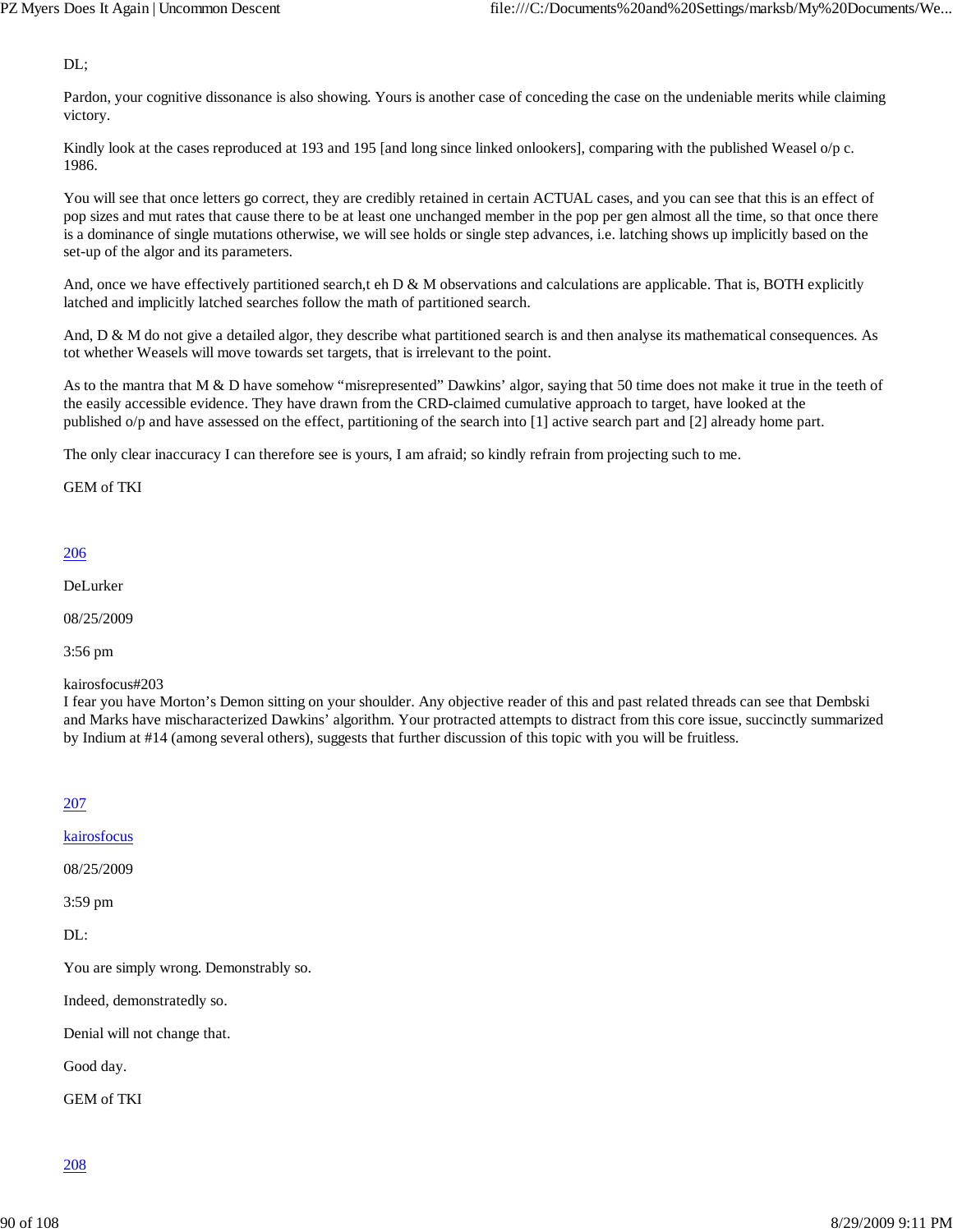### kairosfocus

#### 08/25/2009

\_\_\_\_\_\_\_\_\_\_\_\_\_

4:10 pm

PS: Onlookers, let's snip out the first few sentences of Indium at 14 and again see what is their accuracy in light of what has been shown:

>> The wording in the Blind Watchmaker gives no hint of latching.

- –> false, cf 78: cumulative selection that rewards the slightest increment to target is about latching
- $\rightarrow$  Similarly, the print runs as shown show evident latching
- –> first claim is a demonstrated falsehood
- A video of Dawkins presenting the algorithm shows no latching.
- $\rightarrow$  Algor o/p c 1986 is the relvant o/p being discussed, and it credibly shows latching

–> that of 1987 was demonstrably quite different, and we have across this thread shown why that is likely to be so: detuning of the parameters which materially affects behaviour.

Dawkins says there is no latching.

–> I believe his reported claim was tha there was no EXPLICIT latching.

–> We have demonstrated implicit latching to be not only possible but instantiated

Latching is not needed for the algorithm to work

–> in the abstract, this is quite true: explicitly latched, implicitly latched, implicitly quasi-lat5ched and fully unlatched runs are all very possible, and all will eventually converge on target.

–> in practice, CRD in 1986 showcased runs that latched and glowingly described their cumulative progress to target

–> And, lest we get olost on this side issue: teh fundamental problem with Weasel is that it showes targetted, artificially selected progress on mere proximity without refere3nce to function

 $\rightarrow$  And, relevant to M & D, the program does not CREATE novel information, it simply replicates a stored — thus already existing target.

–> That is, it is based on active information and the advantage it creates for the particular search in view.>>

We could go on, but the point is made.

## 209

Indium

08/25/2009

\_\_\_\_\_\_\_\_\_\_\_\_\_\_\_

4:12 pm

I am amazed. I have never experienced something like this. Watching it is funny, but being part of such a conversation is simply amazing. Everybody should try this once in a while.

So, I will start again, just for the fun of watching you, kf, avoiding my points again completely:

The wording in the Blind Watchmaker gives no hint of latching. A video of Dawkins presenting the algorithm shows no latching.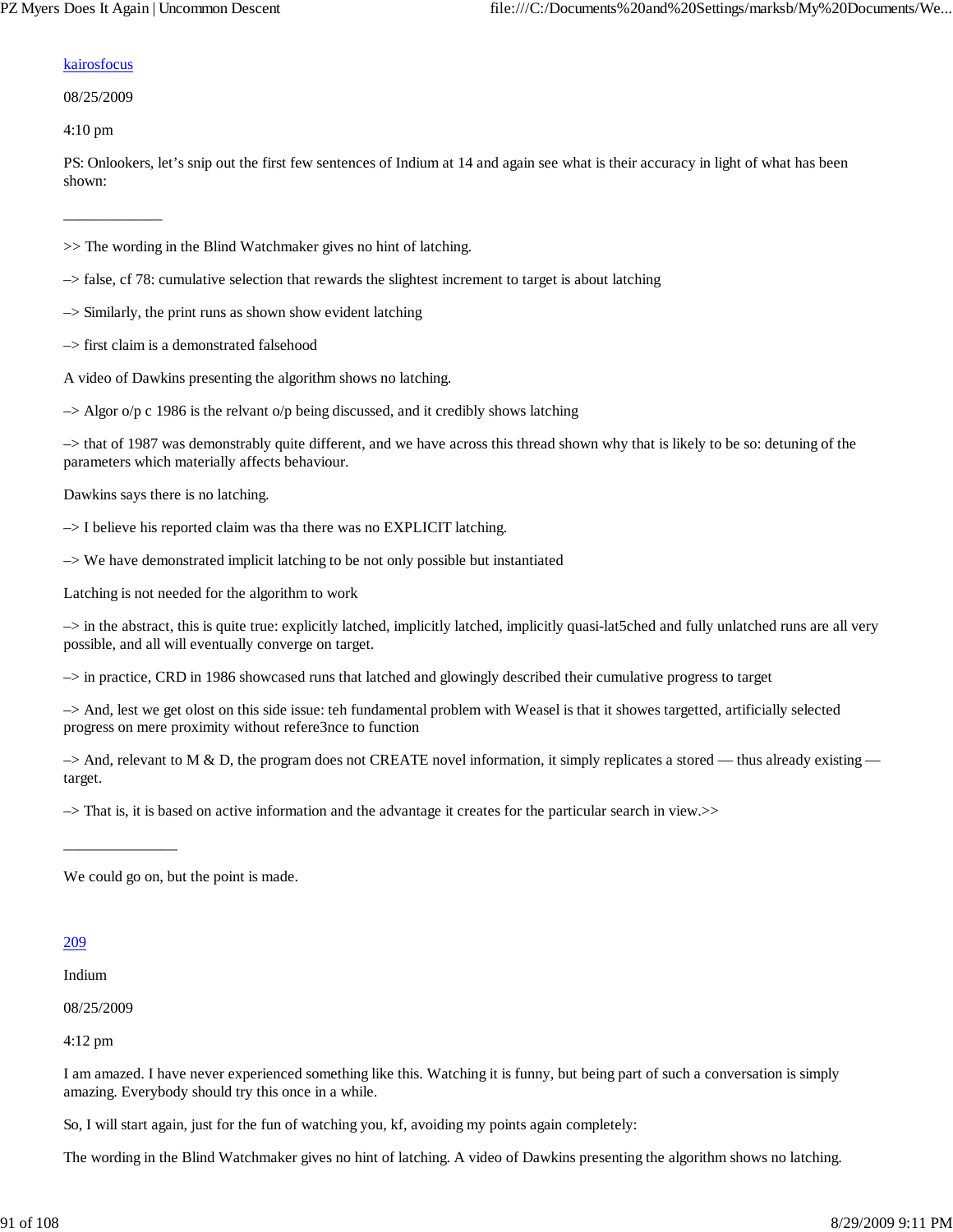Dawkins says there is no latching. Latching is not needed for the algorithm to work (as kf has replicated). The algorithm is more complicated when it uses latching. Explicit latching is not something biologists would implement when modelling evolution: Mutation rate is supposed to be independent of the resulting fitness. The only argument FOR latching I have seen is the fact that no mutation of correct letters is shown in the BW tables, which is easily explained by the fact that only the best members of a few generations were shown. There is no reason to believe one should see fitness reducing mutations in this case.

So, let´s compare the examples given by Dembski and Marks and Dawkins again, shall we?

1. Correct letters

Correct letters don´t stay fixed in the algorithm as intended by Dawkins. Demski and Marks fix correct letters explicitly. I think everything has been said about this latching behaviour. I will just add again that the Dawkins version is much more representative of biological evolution.

2. Incorrect letters

Dembski and Marks replace \*every\* wrong letter with a new random letter. This means that subsequent search results are completely different at the beginning:

1: SCITAMROFN\*IYRANOITULOVE\*SAM

2: OOT\*DENGISEDESEHT\*ERA\*NETSIL

Dawkins algorithm works in a completely different way: From the parent search string he computes a population of daughter strings which are exact copies except for a fixed (and low) mutation rate per letter:

1: WDLTMNLT\*DTJBKWIRZREZLMQCO\*P

2: WDLTMNLT\*DTJBKSIRZREZLMQCO\*P

This is of course much more in line with biological evolution.

3. Population

This is related to point 2:

Dembski and Marks have a population size of one (not really a population at all). From a parent string exactly one daughter string is computed. There is no selection involved!

Dawkins generates a large population of daughter strings and selects the best one as the parent string for the next generation. Again, while it is an extremely simplified model of evolution it at least models the selection part.

Summary:

The two algorithms are completely different in almost every aspect. The one that Dawkins said he used (and everybody can reproduce the results easily) is a much better model of biological evolution:

- Correct letters are not fixed: Mutation rate is independend of resulting fitness: Dawkins: ca. 5% for every letter, Dembski and Marks use an extremely unrealistic rate of 0%/100% for correct/incorrect letters.

- Selection is modelled

- The effect of population sizes is modelled in the Dawkins version.

- The correct Weasel can follow a moving target

So, once again, the algorithms are completely different and the latching behaviour is only a small part of this difference.

And still you insist that the two algorithms are equivalent? Did I extract this correctly from your recent word-salads?

## 210

R0b

08/25/2009

4:35 pm

kairosfocus:

And, once we have effectively partitioned search,t eh  $D \& M$  observations and calculations are applicable. That is, BOTH explicitly latched and implicitly latched searches follow the math of partitioned search.

No. D&M's math applies only to "explicitly latched" searches. The math assumes one offspring per generation and 100% mutation rate. "Implicit latching" cannot occur under those conditions, so the math does not apply to Dawkins' WEASEL or any other "implicitly latched" search.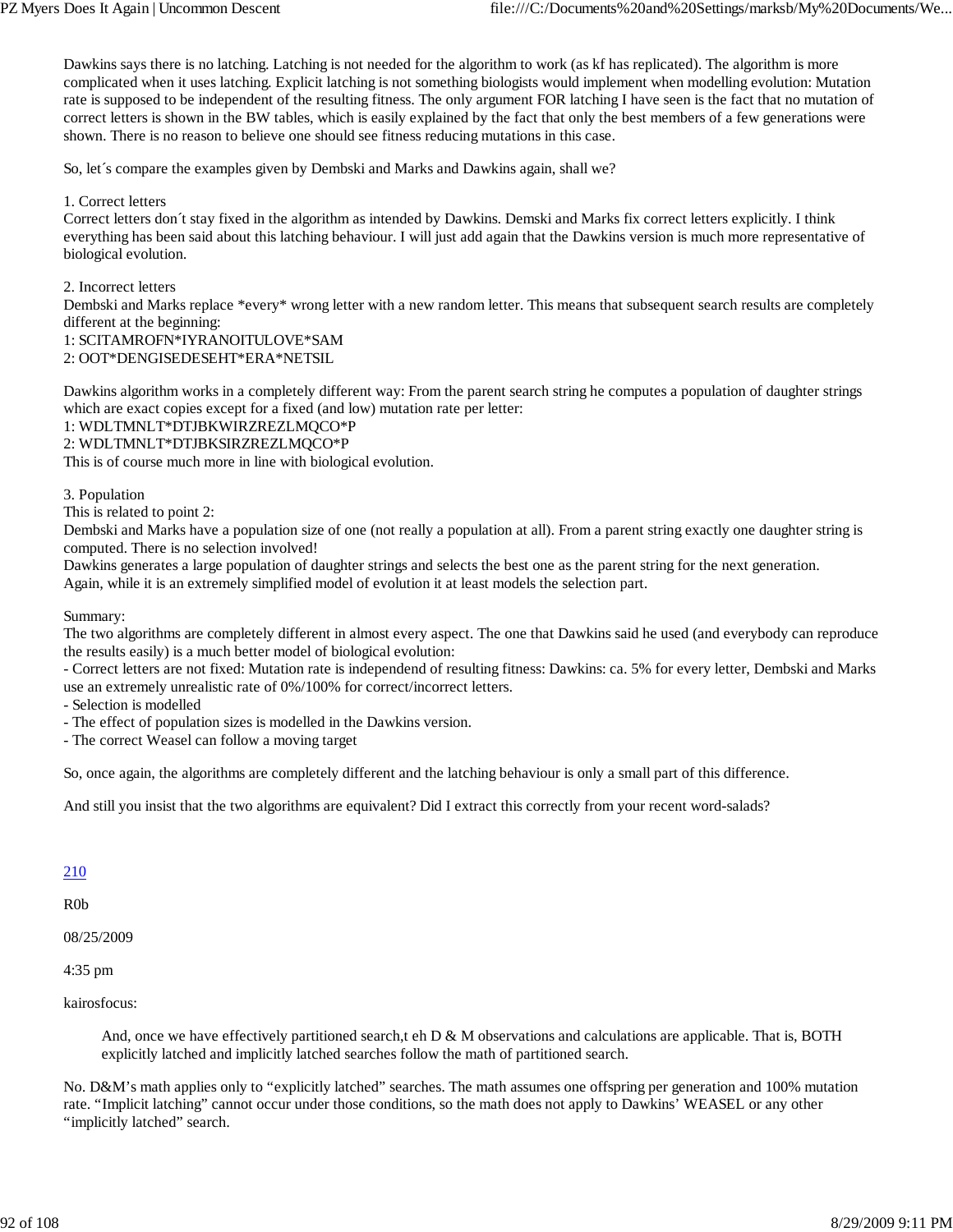# 211

R0b

08/25/2009

6:14 pm

Clive @ 185, I'll try to lay this out more explicitly. Consider three different fitness measures for cumulative selection:

A) Similarity to a long-term fixed ideal.

B) The outcome of a dice roll (rolled every time fitness is evaluated).

C) A function of time, calculated using a complex combination of feedback and feedforward loops.

Option A is WEASEL and B is "anything goes," but those aren't the only options. Unlike A, C has no long-term target, and unlike B, it doesn't produce random noise. A and C both produce results that single-step selection cannot.

## 212

## BillB

08/26/2009

2:09 am

KF, Thank you for answering my question at 165:

Do you honestly believe that when a woman wears clothes that you disapprove of, an accusation of rape made by her should be disregarded?

I am glad to hear that you do not believe this.

When you said:

She discredted herself in the courtroom by showing up in stilettos, stockings and a tight micro-mini.

You gave no indication that this was not just your own opinion, so I am relieved to hear that it was actually someone else's.

Needless to say a simple "No, this is not what I believe" would have been sufficient, and more polite.

213

DiEb

08/26/2009

2:52 am

I took the string

## **SCITAMROFN\*IYRANOITULOVE\*SAM**

and calculated a next generation using Dawkins's algorithms with populations of 10,50 and 100 – and mutation rates of .04, .05 and .1. The tenth string in the list is the second generation given in the paper of Mark and Dembski. The differences with the first generation are in bold face:

1. SCITAMROFN\*IYRANOI**E**ULOVE\*SAM 2. SCITAMROFN\*IYRANOITULO**G**E\*SAM 3. **E**CITAMR**I\***N\*IY**Z**ANOITULOVE\*SAM 4. SCITAMROFN\*IYRANOITUL**\***VE\*SAM 5. SCITAMROFN\*IYRANOITULOVE\*S**E**M 6. SCITAM**O**O**L**N**O**IYRA**M**OITULOVE\*S**E**M 7. SCITA**N**ROFN\*IY**Y**ANOITULOVE\*SAM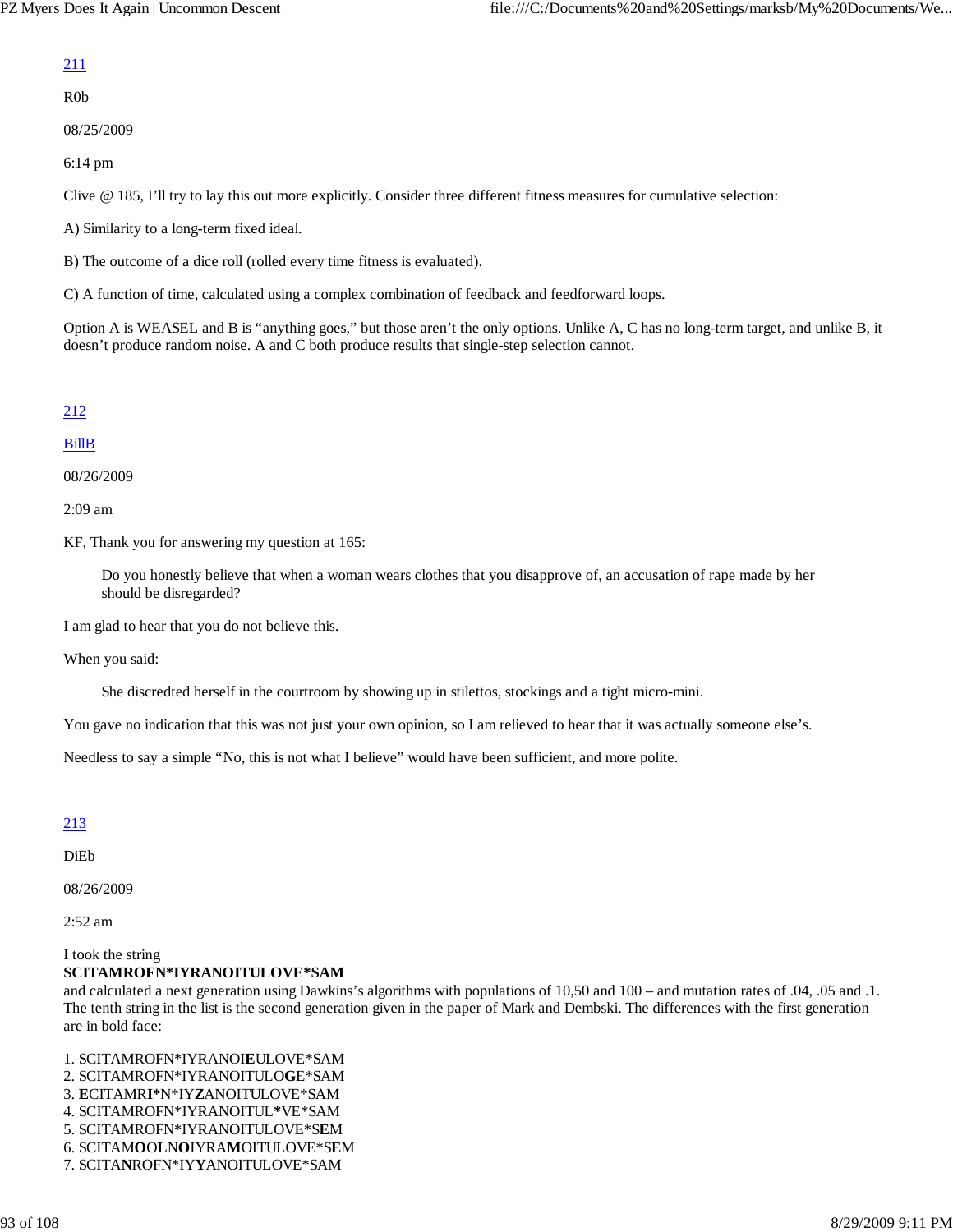### 8. SCIT**I**MROFN\***J**YRANOITULOVE\*SAM 9. SCITAMROFN\*I**C**R**H**NOIT**S**LO**W**E\*SA**V** 10. **OOT\*DENGISEDESEHT\*ERA\*N**E**T**S**IL**

Can anyone spot a difference in the design of the strings? Anyone? KF? Anyone?

## 214

Blue Lotus

08/26/2009

2:57 am

kairosfocus,

Since my post at #196 there have been several long posts.

Could I refer you back to it? Would you be able to answer the question, which in summary is:

If the two methods (M+D, Dawkins) are the same but for latching then why do the outputs of each differ so much? I.E Dawkins printed runs generation one to two are almost identical, generation one to two of Dembski/Marks is totally different.

Why is that the case? And why does that not indicate these methods differ in their methods?

## 215

kairosfocus

08/26/2009

3:00 am

Onlookers:

1] Re Rob @ 210:

Once partitioning is effectively achieved in the o/p run of generational champions as they move to the target on mere proximity, the M & D analysis of the probability constraints of cumulative, partititoned ratcheting (thus latched) search applies, as does the discussion on active information. And, beyond reasonable doubt Weasel 1986 was partitioned as is shown by the evident latching on  $o/p$ .

Onn balance of evidence, it was probably achieved implicitly through matching of pop per generation, mutation rate per letter and filter characteristics.

2] re Indium @ 209:

Simply repeats the same already corrected errors, starting witht he denial of the obvious latchign in the showcased Weasel runs of 1986 and in CRD's enthusiastic discussion of same. [Cf. e.g. 78 above.]

Fallacy of the closed mind as a manifestation of cognitive dissonance.

3] re BillB:

Still, sadly, beyond the pale of responsible, civil discussion.

G'day.

GEM of TKI

# 216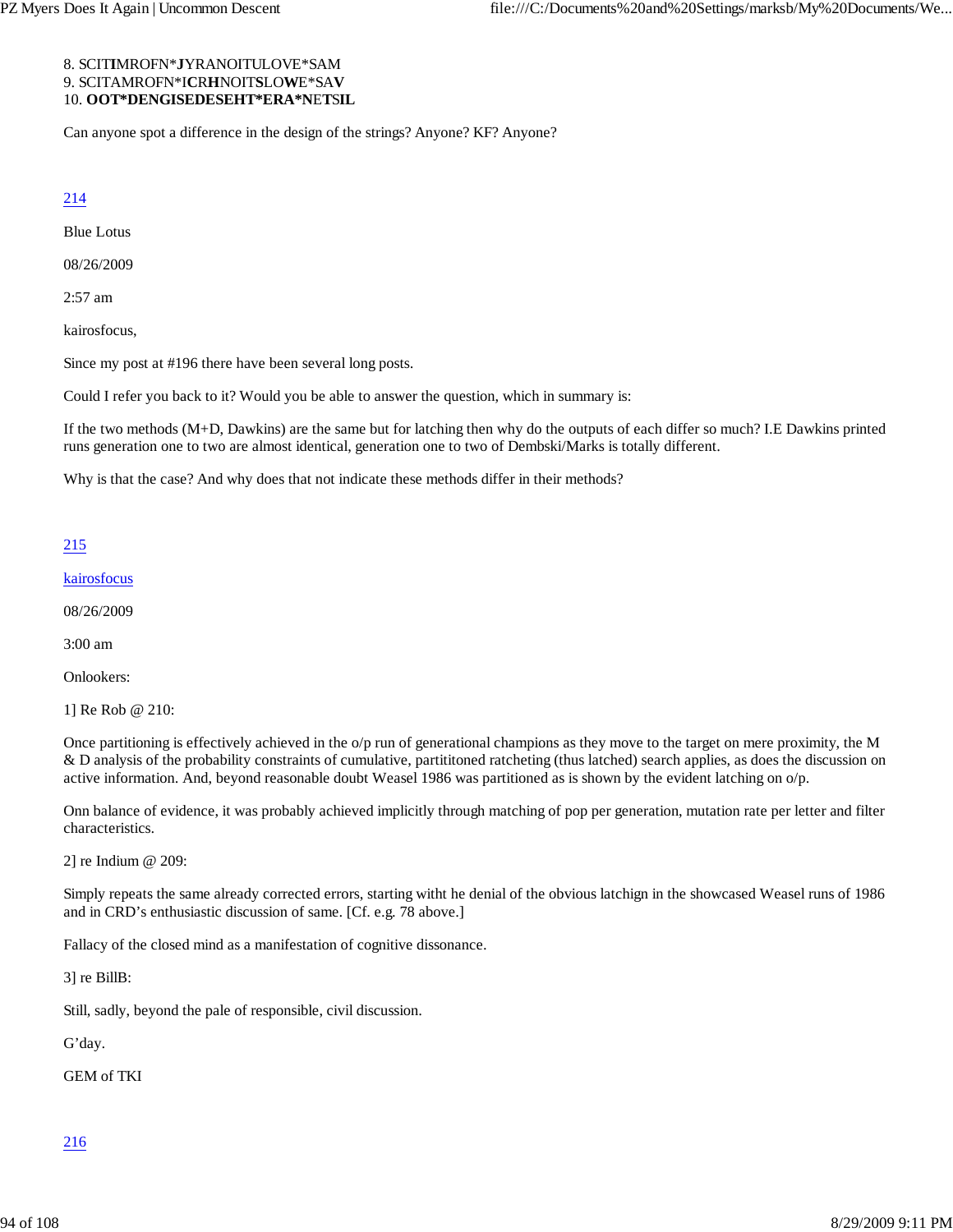## BillB

08/26/2009

3:10 am

Clive:

——

This scenario below may help (or not) It is something I plan to make, or at the very least write in simulation one day. It is I think an embodiment of R0b's C example in 211 and could, if one were so inclined, be said to contain 'implicit targets' and 'implicit fitness functions'.

You have a large, tall, tank of water with some lights shining in at points near the top, and a funnel at the bottom. The tank is a few meters around and maybe five meters tall.

You have some fairly simple robotic fish – they have motorised tails and fins so they can, if correctly controlled, swim around the tank (assume they are waterproof BTW)

Each has a solar cell and some light sensors and a small power store (a battery or capacitor) so that, when they are close enough to the light, their power store will accumulate energy which can then power their brains, and allow the motors to move. There is sufficient light near the top of the tank so that a fish can power its various parts, and trickle charge its energy store, using only the energy coming from its solar panel.

Each also has a small embedded computer to control all its parts, and a device for reprogramming the chip wirelessly over a short distance (probably by an infra red link)

Each is slightly less than neutrally buoyant  $-$  it will slowly sink

—-

You start by programming each robot fish (maybe you have about 30 of them) with a randomly configured neural network programme, and then you drop them into the tank. The fish start to sink. Maybe some of them twitch a bit, it depends on how their random brains work.

When a fish reaches the funnel at the bottom it is sucked out and transported up to the top of the tank. On the way is is re-programmed with a new neural network, one which is a slightly mutated copy of a programme from a randomly selected fish that is still in the tank. (you have kept a record of all the random brains you generated at the start)

The 'new' fish is then dropped in at the top of the tank (and your records are updated).

—

In simple terms, when a fish falls to the bottom it 'dies' and (solely because of the finite number of fish we can reasonably make) this allows one of the still 'living' fish to reproduce.

Any idea what will happen when you let the system run for a few months?

What ought to happen is that the fish's brains will 'evolve' to allow them to swim towards the light, which provides them with power, which keeps them moving, and stops them sinking, and stops them dying. The longer a fish can do this the greater the probability that it will 'reproduce' and the greater the number of offspring it will have – these offspring will 'inherit' some of the traits that helped the 'parent' survive for long enough to reproduce.

Now the important questions: Where is the target? Are the fish (or rather their brains) gathering 'information' from their environment?

And a note to KF in case he misunderstands:

This example is designed to deal SOLELY with the concepts of fitness functions and targets. It is constructed to serve this purpose and this purpose alone. It is NOT about how this simulacrum of self replicating agents came to exist, or how biological life first arose – it assumes self replicators exist, as we can observe in nature.

# 217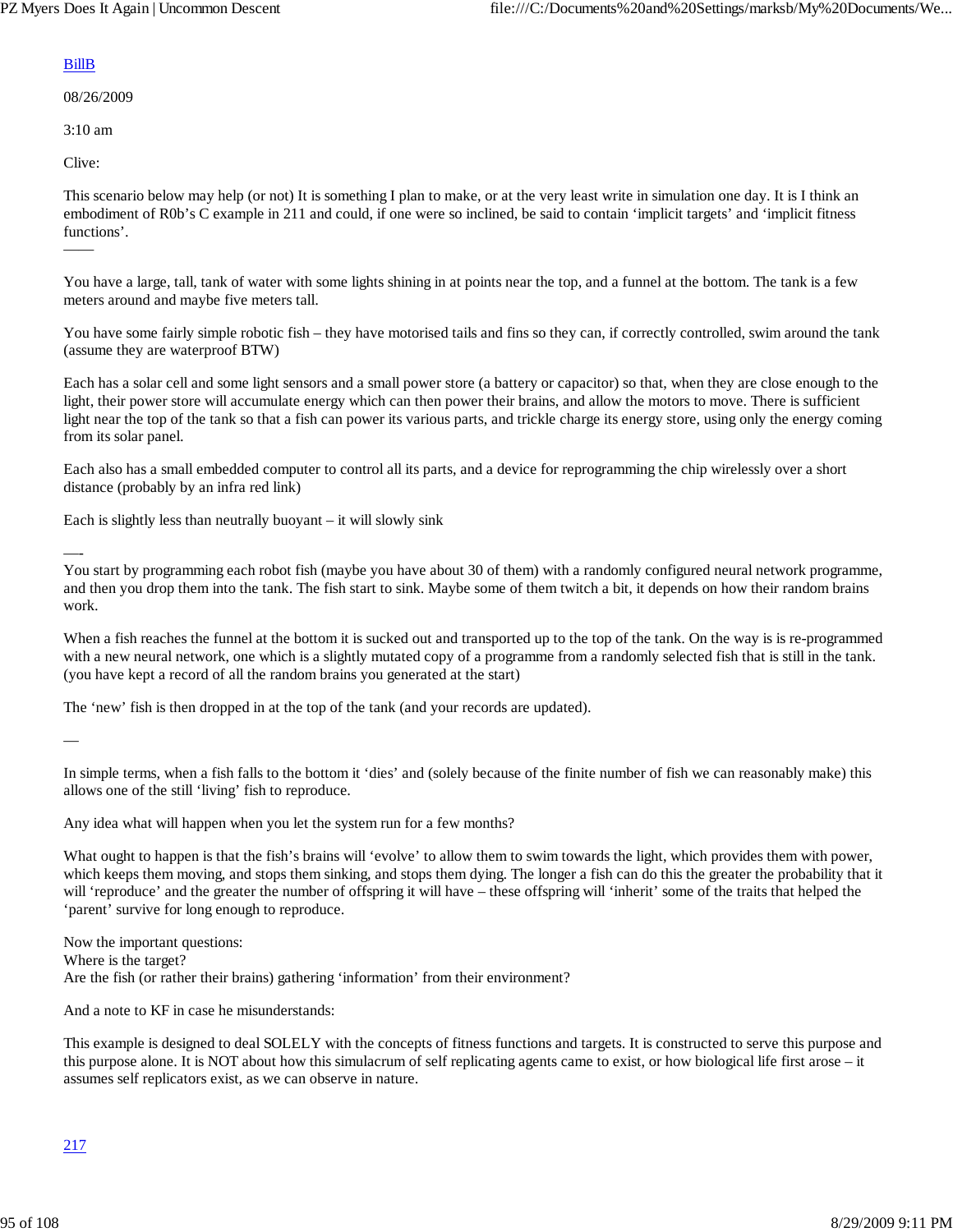Blue Lotus

08/26/2009

3:12 am

KF

And, beyond reasonable doubt Weasel 1986 was partitioned as is shown by the evident latching on  $o/p$ .

And this is why my question is so important to me. If there is no difference between Weasel 1986 and Dembski/Marks 2009 then why are the outputs across generations so wildly divergent on Dembski/Marks and almost identical Weasel 1986?

Fallacy of the closed mind as a manifestation of cognitive dissonance.

Then I have high hopes you will address my query.

## 218

kairosfocus

08/26/2009

3:20 am

PS: BL:

While I know there is a new set of "standard" Darwinist idea hit-man talking points on this, they are on the usual strawman distortion. (And note that while much digital ink has been spilled on a side issue, the main point from 78: the implications of the new phase of development of ID theory, are being distracted from. And unsurprisingly, the idea hit-men want to demonise and dismiss those they object to. but meanwhile we now have a tool for explaining the impact of intelligence on search: active information fits horses for courses and gives a substantial gain on the average/yardstick random walk search. A gain that can in some cases be quantified and turned into an information metric. Moreover, as this is in an area of interest to engineers, the power games played out over the past decade to lock ID research from official "Science" journals are suddenly irrelevant.)

I should also immediately note that the version of Weasel used in the demo runs as printed off again above, was **Atom's adjustable weasel.**

This is of course produced under the auspices of the M & D EIL, and is hosted by them. One part does a strict random walk. One, in parallel, an explicitly partitioned search. The third, an adjustable parameter search based on set pop no, set per letter mut rate and I believe now filter type and even clustering of groups of letters 1, 2, 4 etc [at my request].

### **Since this is an official product of the EIL, it can fairly be said to be** *the* **Dembski-Marks model of Weasel, and it covers the ballpark.**

Why not try a few runs yourself and see the in-parallel results?

M & D, on p. 1055 of the recent IEEE paper are doing a very different thing from CRD's development of a program of even their own hosting of the adjustable Weasel; so, one must not compare guavas and soursops.

For, on p. 1055, M & D are analysing the probability implications of partitioned search; in the context of the impact of active information on search. (The evidence that Weasel credibly 1986 exhibits this class of search is accessible in 78 and 134 above. Remember, cumulative, ratcheting, latching of already correct letters search is achievable explicitly or implicitly, as shown by *actual* o/p. Once the observable ratcheting effect occurs, partitioning has been achieved and the analysis applies regardless of whether the pathway was explicit or implicit.)

## 219

kairosfocus

08/26/2009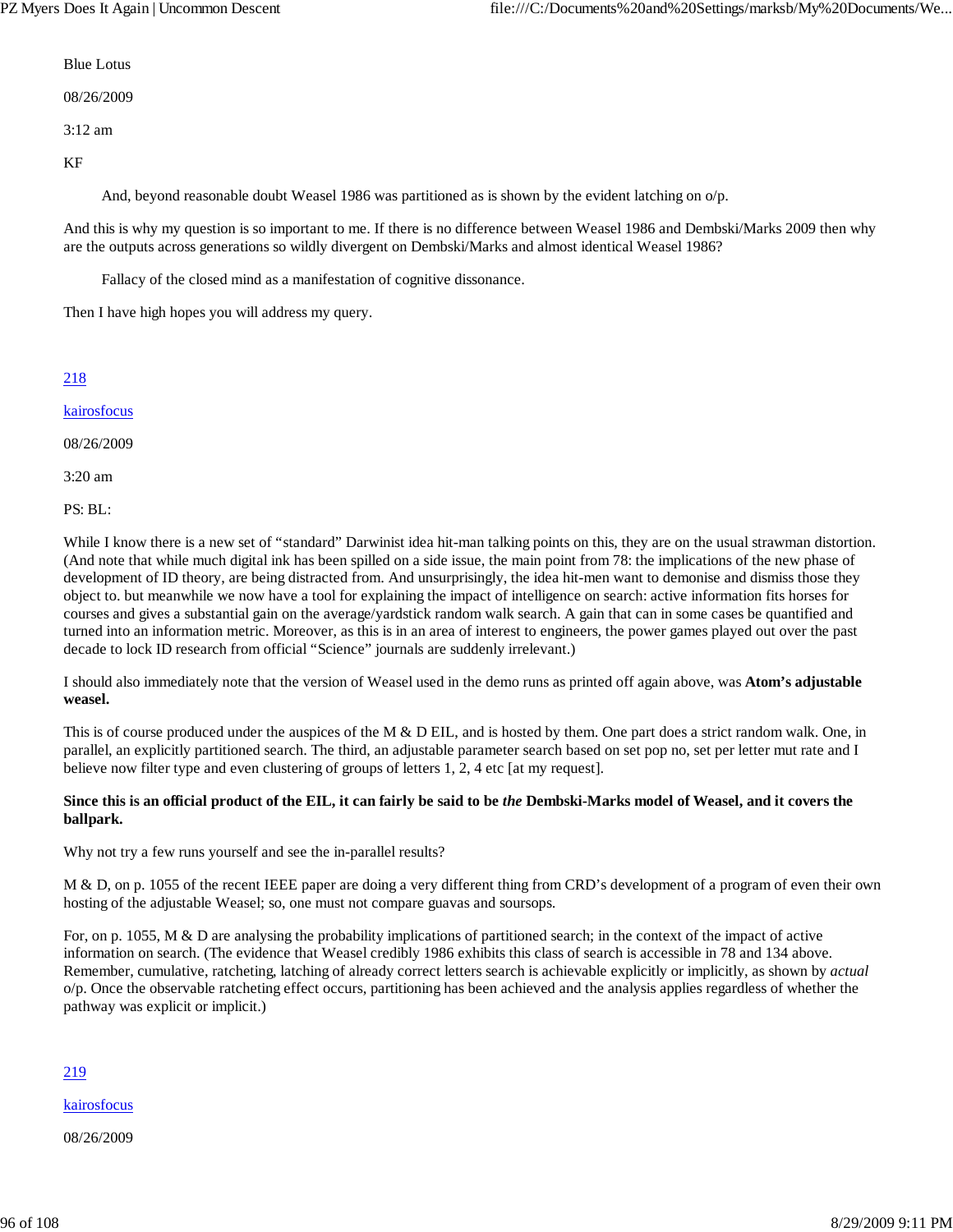### 3:30 am

PPS: BL, you are confusing a pedagogical example of what partitioning is and does [p. 1055, IEEE paper] with showcased "good" runs of Weasel c. 1986.

Guavas and soursops.

EIL DOES have a program that implements in parallel runs of Weasels, with adjustable parameters.

That is where the runs I put up above come from [and you will see runs that bracket the 40 - 60 "good runs" produced by CRD c 1986: 130+ for a 4%, 50 run and 31 for a 500 pop run].

On the original page I have one run at 22, when rates and pop are pushed to extremes. Another ran to something like 2500, most of that being in the tail end as odd effects kept it bouncing around. You will see that as parameters shift, different population (mutation distribution tail . . . recall the filters reward the closest per CRD's specification, not the average on distance to target ) effects dominate — indeed, my own analysis suggests that different factors and dynamics dominate as a run progresses.

## 220

kairosfocus

08/26/2009

3:41 am

PPPS: Onlookers:

BillB's fishy funnel model is of course an intelligently designed simulation, which has in it a lot of already built in functionality, as is implicit in robotic fish with solar panels swimming around. That is, it begs the key questions of the origin of basic information-rich, complex functionality, which is relevant to BOTH origin of life and origin of novel body plans and major features otherwise. Until you get tothe shoreline of an island of complex function by chance variation and natural selection, hill-climbing is irreelvant as an algorithm to illustrate the power of evoltuionary mechanisms. For, per argument, we are perfectly willing to concede huill climbing for the moment. the issue is getting from the sea of non-function to the shorelines of islands of function within teh credible resources of the cosmos as we observe it [if 10^150 random walk moves are too small a fraction of the config space, the proposal is not credible; and 1,000 bits of required info storage for function will put you well into that territory], as has been repeatedly stated and just as repeatedly dodged.

## 221

Indium

08/26/2009

3:50 am

kf, you still go on about this latching stuff that has long ago been sorted: Your rethoric trick to call "non latching" algorithms "implicitly latching" is long known.

Also, whatever the EIL has on it´s website is not really under discussion. The question is wether the Dembski and Marks paper misrepresents Dawkins Weasel. And the answer is yes. I will copy my arguments again, so that I can again watch you ignore them (and still typing a few thousands words):

So, let´s compare the examples given by Dembski and Marks and Dawkins again, shall we?

## 1. Correct letters

Correct letters don´t stay fixed in the algorithm as intended by Dawkins. Demski and Marks fix correct letters explicitly. I think everything has been said about this latching behaviour. I will just add again that the Dawkins version is much more representative of biological evolution. The fixation of correct letters that can be seen when high population numers and low mutation rates are used is just what was to be demonstrated by Weasel: The power of mutation/selection.

## 2. Incorrect letters

Dembski and Marks replace \*every\* wrong letter with a new random letter. This means that subsequent search results are completely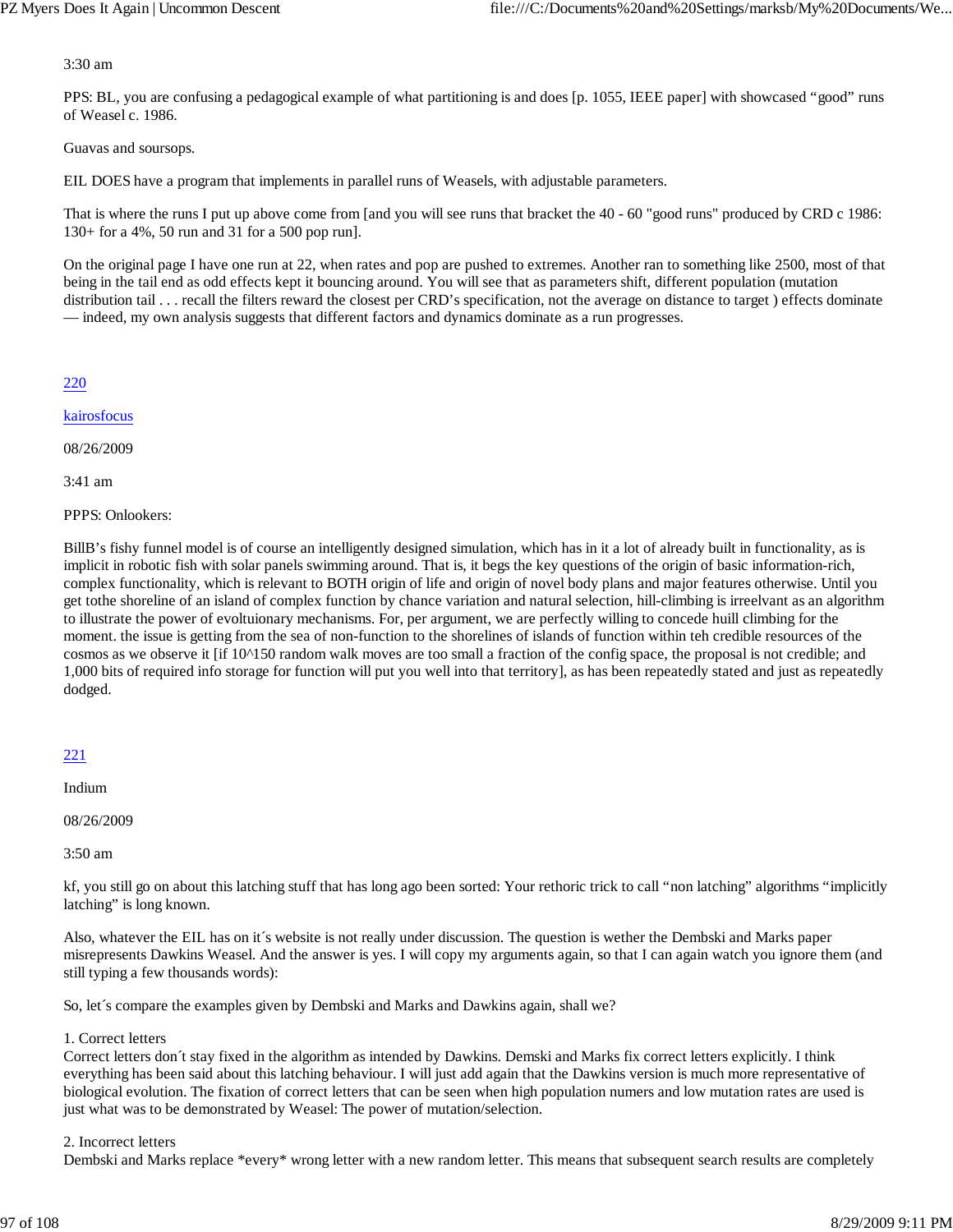### different at the beginning: 1: SCITAMROFN\*IYRANOITULOVE\*SAM 2: OOT\*DENGISEDESEHT\*ERA\*NETSIL

Dawkins algorithm works in a completely different way: From the parent search string he computes a population of daughter strings which are exact copies except for a fixed (and low) mutation rate per letter:

## 1: WDLTMNLT\*DTJBKWIRZREZLMQCO\*P

2: WDLTMNLT\*DTJBKSIRZREZLMQCO\*P

This is of course much more in line with biological evolution.

Blue Lotus makes the same point and you evade by talking about an algorithm from EIL. I am talking about the paper of Dembksi and Marks. Instead of a "Proximity Reward Search" Dembski presents it as a "Partioned Search" in the paper. The funny thing is that the differences are immediately visible in the EIL software.

3. Population

This is related to point 2:

Dembski and Marks have a population size of one (not really a population at all). From a parent string exactly one daughter string is computed. There is no selection involved!

Dawkins generates a large population of daughter strings and selects the best one as the parent string for the next generation. Again, while it is an extremely simplified model of evolution it at least models the selection part.

### Summary:

The two algorithms are completely different in almost every aspect. The one that Dawkins said he used (and everybody can reproduce the results easily) is a much better model of biological evolution:

- Correct letters are not fixed: Mutation rate is independend of resulting fitness: Dawkins: ca. 5% for every letter, Dembski and Marks use an extremely unrealistic rate of 0%/100% for correct/incorrect letters.

- Selection is modelled

- The effect of population sizes is modelled in the Dawkins version.

- The correct Weasel can follow a moving target

So, once again, the algorithms are completely different and the latching behaviour is only a small part of this difference (but maybe the one that can be misrepresented most easily).

## 222

## BillB

08/26/2009

…

4:13 am

KF:

In your post at 193 and 195 you provide a series of examples that demonstrate exactly what myself and others have been arguing. I am going to try a slightly different tack to see if it makes any difference.

You state this about the 1986 output of WEASEL

Onn balance of evidence, it was probably achieved implicitly through matching of pop per generation, mutation rate per letter and filter characteristics.

This is correct and precisely what we have been arguing. It seems to describe the algorithm dawkins described but with some unnecessary new terminology. Note that this output does not require that the algorithm locks any correct letters out of the mutation process – how recall Dembskis description:

Consider the  $L = 28$  character phrase

Two of the letters {E, S} are in the correct position. They are shown in a bold font. In partitioned search, **our search for these letters is finished.** For the incorrect letters, we select **26** new letters and obtain …

Notice how the algorithm explicitly requires that the correct letters are removed from the search (the randomisation) process as evidenced by both his phrasing and the highlighted numbers. In the process you describe there is no such requirement. This is the issue we have been addressing, at least as far as the latching point goes. Merely choosing to call the observation of a behaviour an 'implicit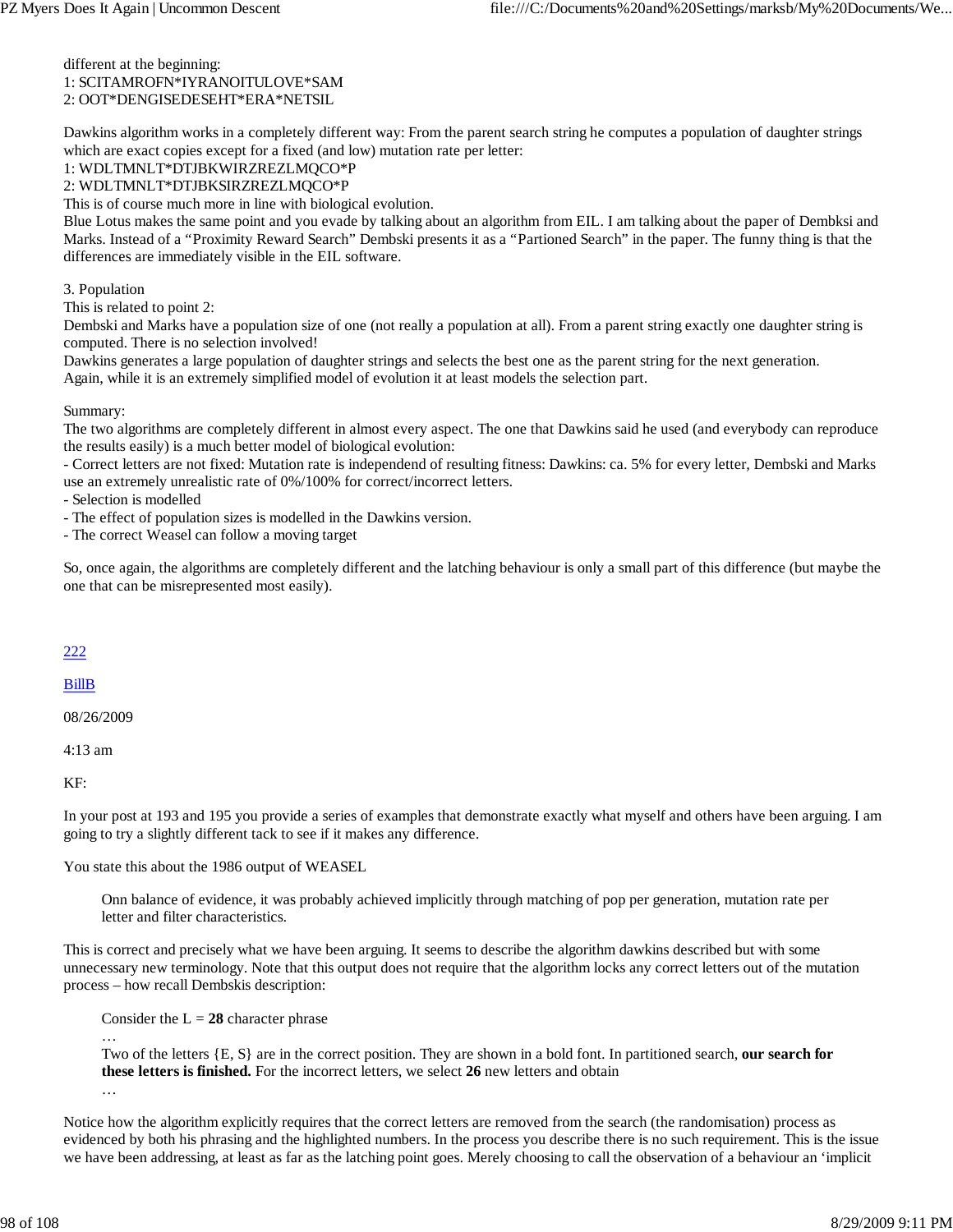latch' does not really deal with the point – Dembski and Marks explicitly describe a **mechanism** that prevents correct letters from **ever** reverting, Dawkins describes a mechanism that allows any letter to randomly change.

In order to produce the latching described by D and M you have to explicitly include it in the code, with Dawkins algorithm you do not need this **extra mechanism**

It is worth noting also that from Dawkins description you cannot have a mutation rate of zero, or one hundred percent. If it is zero then they are not 'mutant progeny', they are identical clones, and if it is one hundred percent then they are also not mutant progeny (they inherit nothing, they are just new randomly generated strings).

Now can you answer this question:

Is a latch that doesn't always latch the same as a latch that will always latch?

Or more specifically:

Is something who's observed output looks like it sometimes latches, the same as a device that latches?

—-

Moving on to your more recent comments:

Since this is an official product of the EIL, it can fairly be said to be the Dembski-Marks model of Weasel, and it covers the ballpark.

Absolutly not, Atoms system can be configured to reproduce the WEASEL algorithm, it can also be configured to reproduce the Dembski/Marks algorithm along with a host of different algorithms. The mere fact that Atoms application requires re-configuring in order to meet the published criteria for each algorithm (and to produce all the results you have generated) indicates that they are **two different algorithms**.

Remember – a computer programme is typically a collection of many algorithms.

—

Finally, you still have not addressed the issue of a population, or the issue of randomisation and locking vs equal probability of mutation (as noted above). Dawkins description only holds if you have a mutation rate **between** zero and one hundred. Dembski and Marks **demands** a mutation rate of one hundred percent for incorrect letters and zero for correct letters.

Can you now answer this question (yes or no will do):

Is an algorithm that implies a mutation rate **between** zero and one hundred percent the same as one that **requires** a rate at zero or one hundred percent depending on the letter being examined?

Remember, the issue is whether Dembski and Marks have portrayed WEASEL accurately. Now that we appear to be agreeing that Dawkins algorithm does not **require** a specifically designed latching mechanism to produce the observed behaviour. we seem to be close to agreeing that their algorithms differ on this point, so can you now address the issue of poulations and mutation.

223

BillB

08/26/2009

4:18 am

KF:

That is, it begs the key questions of the origin of basic information-rich, complex functionality,

LOL ROTFL:

This example is designed to deal SOLELY with the concepts of fitness functions and targets. It is constructed to serve this purpose and this purpose alone. It is NOT about how this simulacrum of self replicating agents came to exist, or how biological life first arose – it assumes self replicators exist, as we can observe in nature.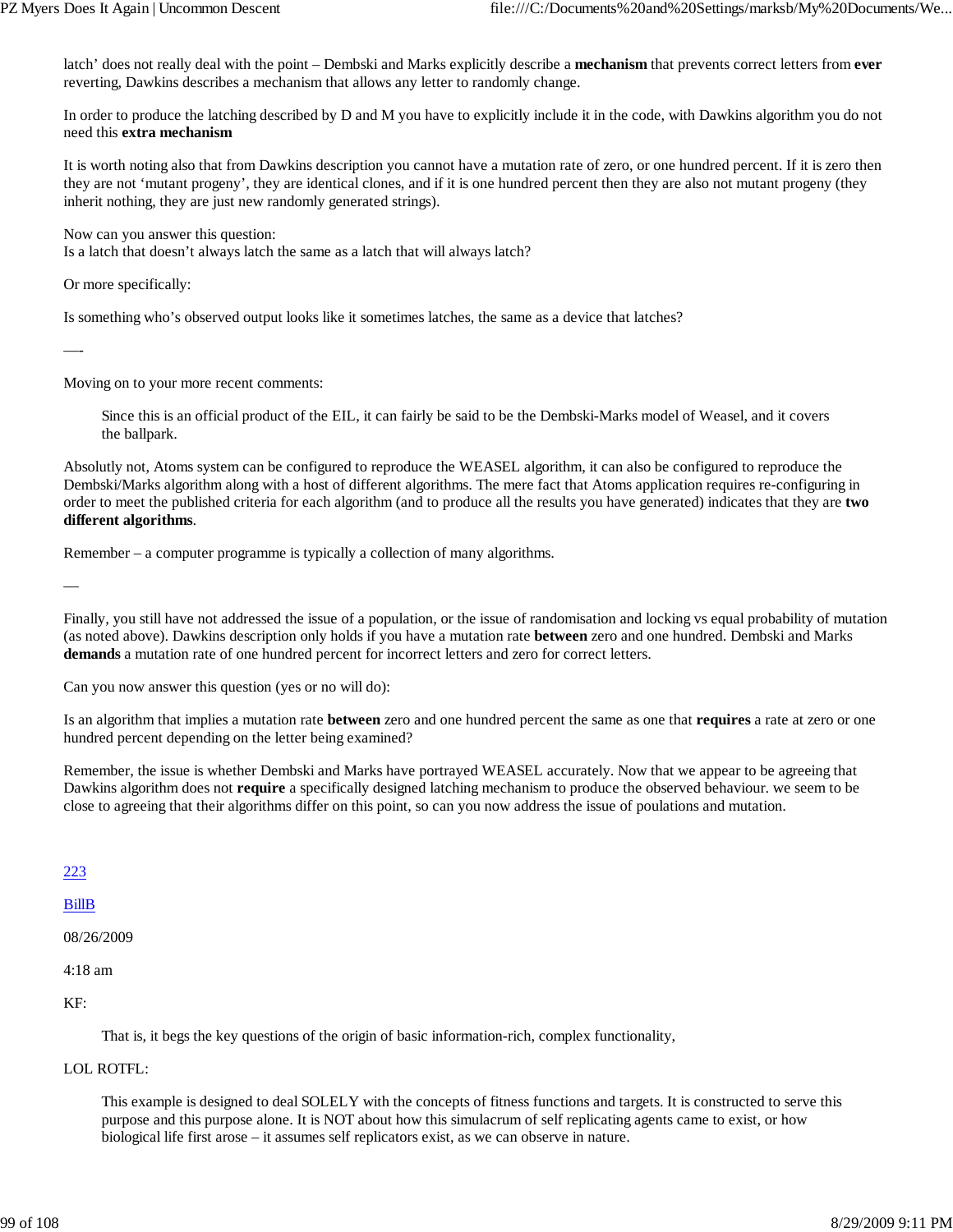I addressed this to Clive and it specifically dealt with the notion of imposed targets versus implied targets which he was discussing with R0b. This is not avoiding the issue, this is merely discussing the issue being discussed.

# 224

# BillB

08/26/2009

4:24 am

Correction to 222:

"I addressed this to Clive "

should have been:

"I addressed the post to Clive "

The disclaimer was intended for you, it is a shame you didn't bother to read it.

# 225

kairosfocus

08/26/2009

5:49 am

BillB:

Perhaps you have not got the memo: YOU HAVE MOVED BEYOND THE PALE OF CIVIL CONDUCT, AND KNOW WHAT YOU NEED TO DO TO MAKE AMENDS — BUT REFUSE TO DO SO.

Beyond that, you are simply closed-mindedly recycling fallacious talking points [as long since corrected], and are now insisting that the key questions being begged must not be pointed out.

This thread is plainly over on the merits.

Good bye.

GEM of TKI

# 226

kairosfocus

08/26/2009

5:51 am

Indium:

While, thankfully, you have not been uncivil, it is unfortunately the case that you are recycling already corrected errors.

Good day

GEM of TKI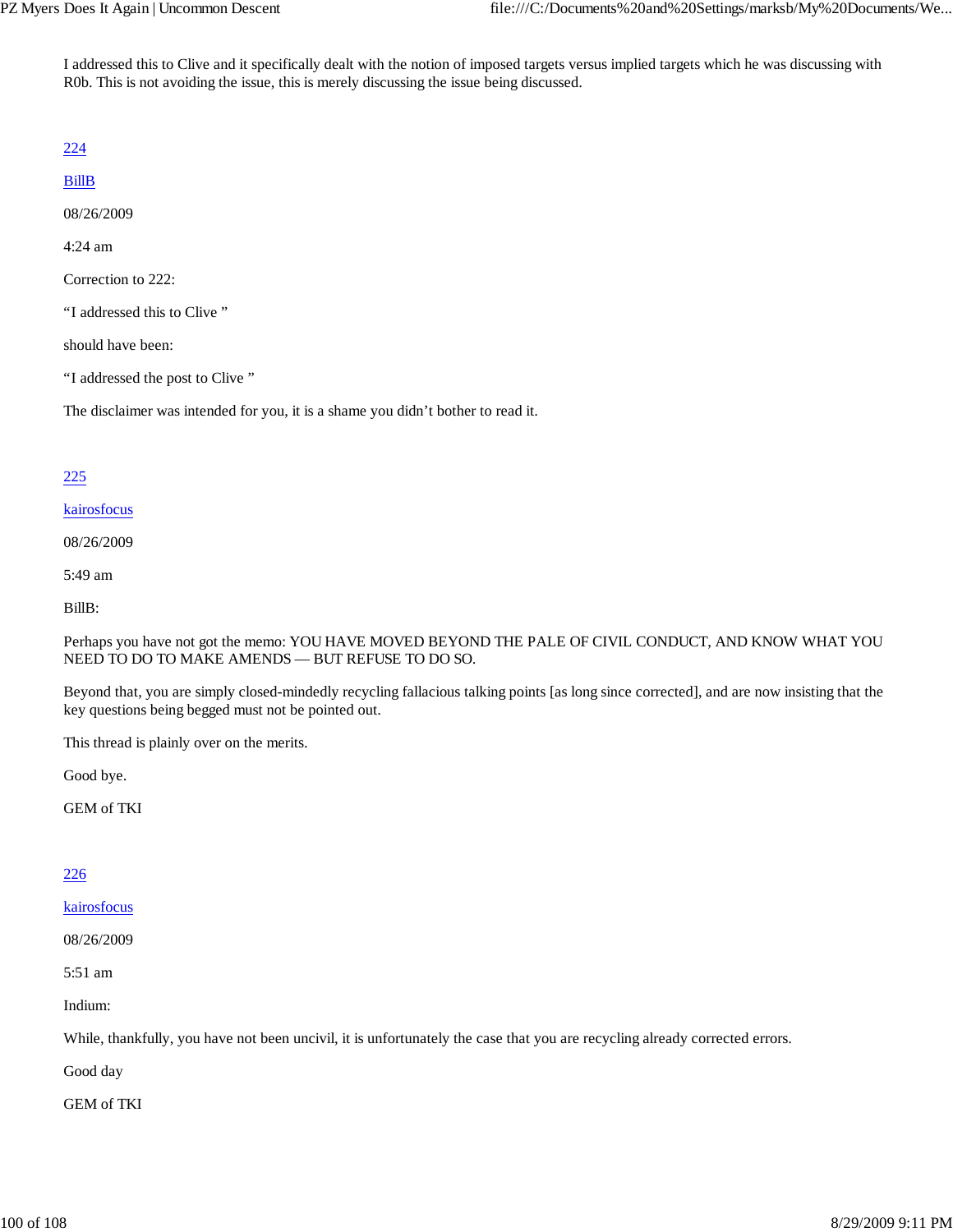## 227

Indium

08/26/2009

6:10 am

kf, point me to the corrections of my points in #220 please.

Thanks.

# 228

# BillB

08/26/2009

6:15 am

KF:

——

Please stop inventing excuses to address the issues, which are:

1-> Is an explicit, required, latching mechanism **the same** as a non-explicit, non-required, not-always-latching mechanism?

2-> Is a mutation rate that has to be **between** zero and one hundred percent **the same** as a mutation rate that has to be **either** zero **or** one hundred percent?

3-> Is a population of one, where no selection can occur **the same** as a population of many from which one is selected?

I anticipate three one word answers, each of which can either be YES or NO.

On the topic of your civility, I am still waiting for you to answer this:

KF, why mention Nazis, the holocaust and the defenders of rape in a diatribe aimed at me if you were NOT trying to associate me with these actions?

I also note that after pointing out that these actions of yours are very offensive, you then accuse me of lying (again) and of only pretending to be offended.

faux or manipulated outrage? Let he who is without sin . . .

## 229

# BillB

08/26/2009

6:38 am

BTW, and for the record, If anything I wrote on this page has been interpreted as an accusation of dishonesty then I apologise for not expressing myself clearly.

When I make such an accusation its meaning and nature will be crystal clear!

# 230

kairosfocus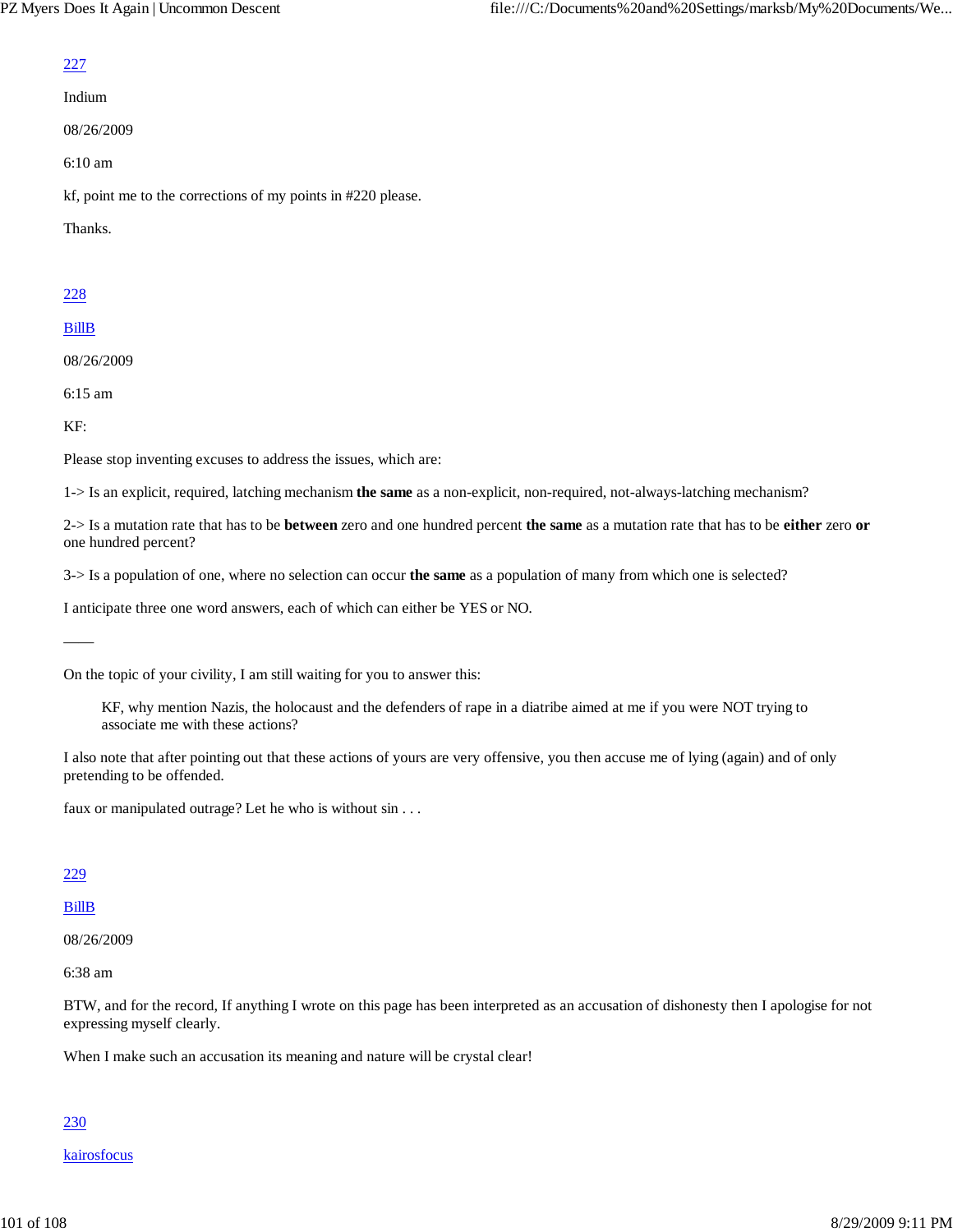08/26/2009

8:00 am

Onlookers:

I see the ever so sad spin games continue.

I must observe thusly, for the record:

1 –> It is in another thread that BillB accused me of "gutter politics" for pointing out the now habitual Darwinist pattern of distractions, distortions and demonisation. Above, he seems to have contented himself with loaded insinuations and distortions. He knows how to make amends.

 $2 \rightarrow$  The point on "mentioning  $\ldots$ " is a capital example in point. I have long since pointed out that the above polarising and atmosphere-poisoning darwinist rhetorical pattern critically undermines civility, and so the order of justice and liberty: if we refuse to learn from historical exemplars, we will repeat sad chapters from the past through refusing to heed its lessons in good time. And I have underscored that repeatedly. There are many, many examples ranging from Alcibiades onwards [and Alcibiades as noted long since is the prime example in this thread].

3 –> As to "rape defendants", BillB knows or should know that I have corrected him on the specific twisting of my words above on turnabout accusation as a compounding form of demonisation of the victim: the sleazy courtroom tactic — used by shysters — of blaming the victim. I must draw the sad conclusion that this is willful, as he is far too too intelligent and educated for this to be accidental.

4 –>Indium, if s/he would simply read responses above, will see corrections aplenty.

There is much more than enough above to address the main matter cogently on the merits, and to correct the various side tracks, fallacies and distortions that so sadly charactersised the darwinist arguments above.

++++++++++

\_\_\_\_\_\_\_\_\_\_\_

And, see how the distraction, distortion, demioonisation polarisation tactic poisons the atmosphere, frustrating serious dialogue? for instead of addre4ssing the significance of a signal achievement of an advance in design theory, we are now reduced to correcting willful distortions and demonisations [which of course will drive away those who want to find out the facts and the balance on the merits]. For such, I suggest you look up at 78 above.]

in short, the above is a commentary on precisely the dangers I have been warning against, and for which I was unjustly threatened or actually reported to the US Homeland Security Dept as a terrorist threat.

For shame!

Good day

GEM of TKI

## 231

IRQ Conflict

08/26/2009

8:28 am

kairosfocus, Thank-you for your time, wisdom and patience with this.

# P.S.

Someone threatened you and/or reported you as a terrorist? Sounds like someone needs to get a life/girlfriend.

# 232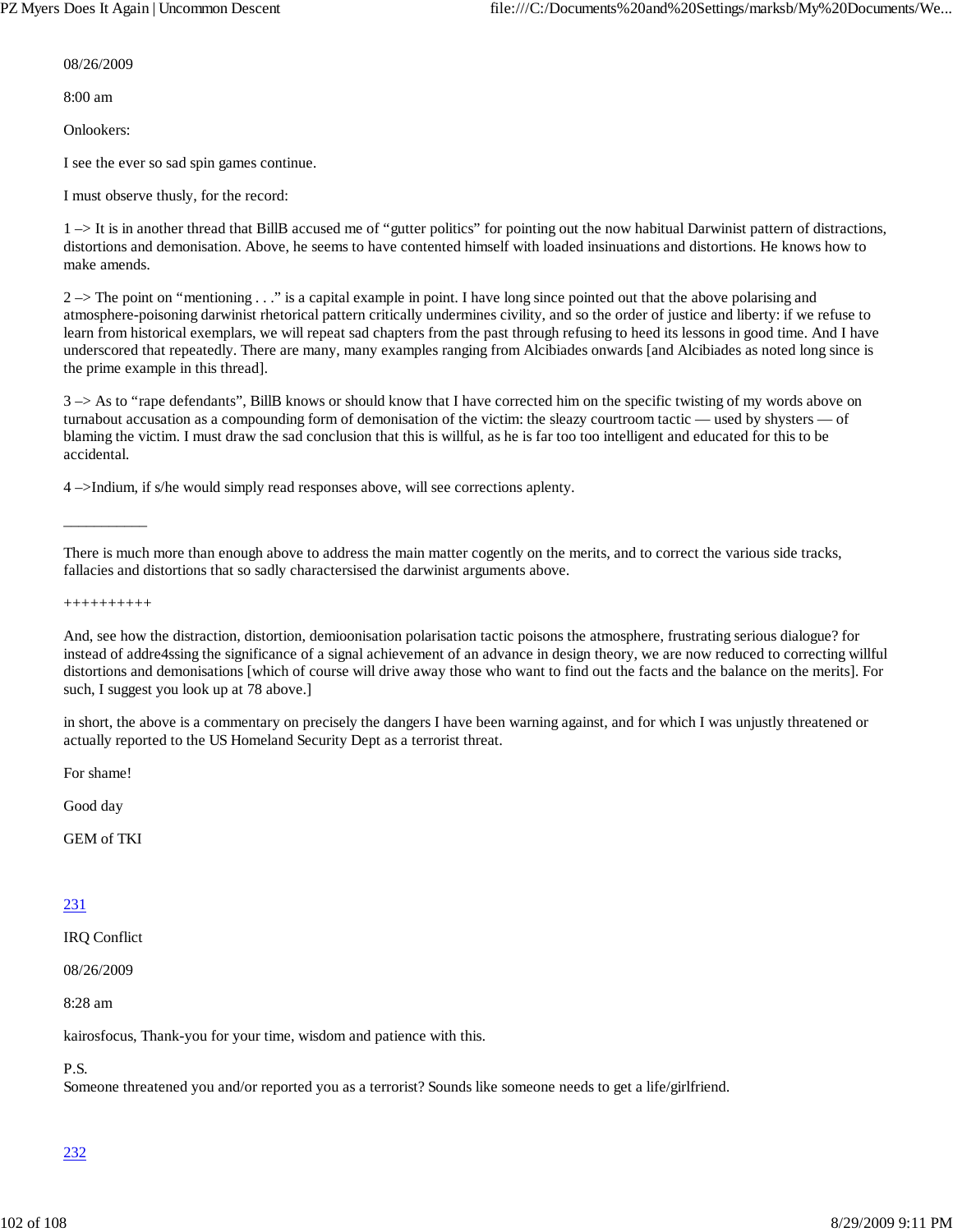### Indium

08/26/2009

8:58 am

It would be much easier to just point me to your answer to my points in #220, kf… Or copy and paste the relevant points here. Otherwise I will just take this response as another sad red-herring-oil-soaked-smokescreen distraction.

## 233

### DiEb

08/26/2009

9:39 am

I try to get involved in the discussion, but my last edit (#213) is now in moderation for nearly **seven** hours…

## 234

Clive Hayden

08/26/2009

11:56 am

R0b,

C) A function of time, calculated using a complex combination of feedback and feedforward loops.

Option A is WEASEL and B is "anything goes," but those aren't the only options. Unlike A, C has no long-term target, and unlike B, it doesn't produce random noise. A and C both produce results that single-step selection cannot.

How do you know it doesn't produce random noise? What are you using to determine that, what are you comparing it to? Random noise, if it is to be considered anything else, must be compared to something that isn't noise, such as music. What is your comparison?

## 235

R0b

08/26/2009

12:08 pm

kairosfocus, since you're insistent that M&D's math applies to "implied latching", let's apply it.

With a population of 200 and a mutation rate of 5%, the median number of generations is 45, with correct letters being lost only rarely. (This is in line with the WEASEL results in TBW.) Let's see if M&D's math agrees that there is a 50% chance of succeeding within 45 generations.

So, what do we plug into Q? 45 or 45\*200?

# 236

R0b

08/26/2009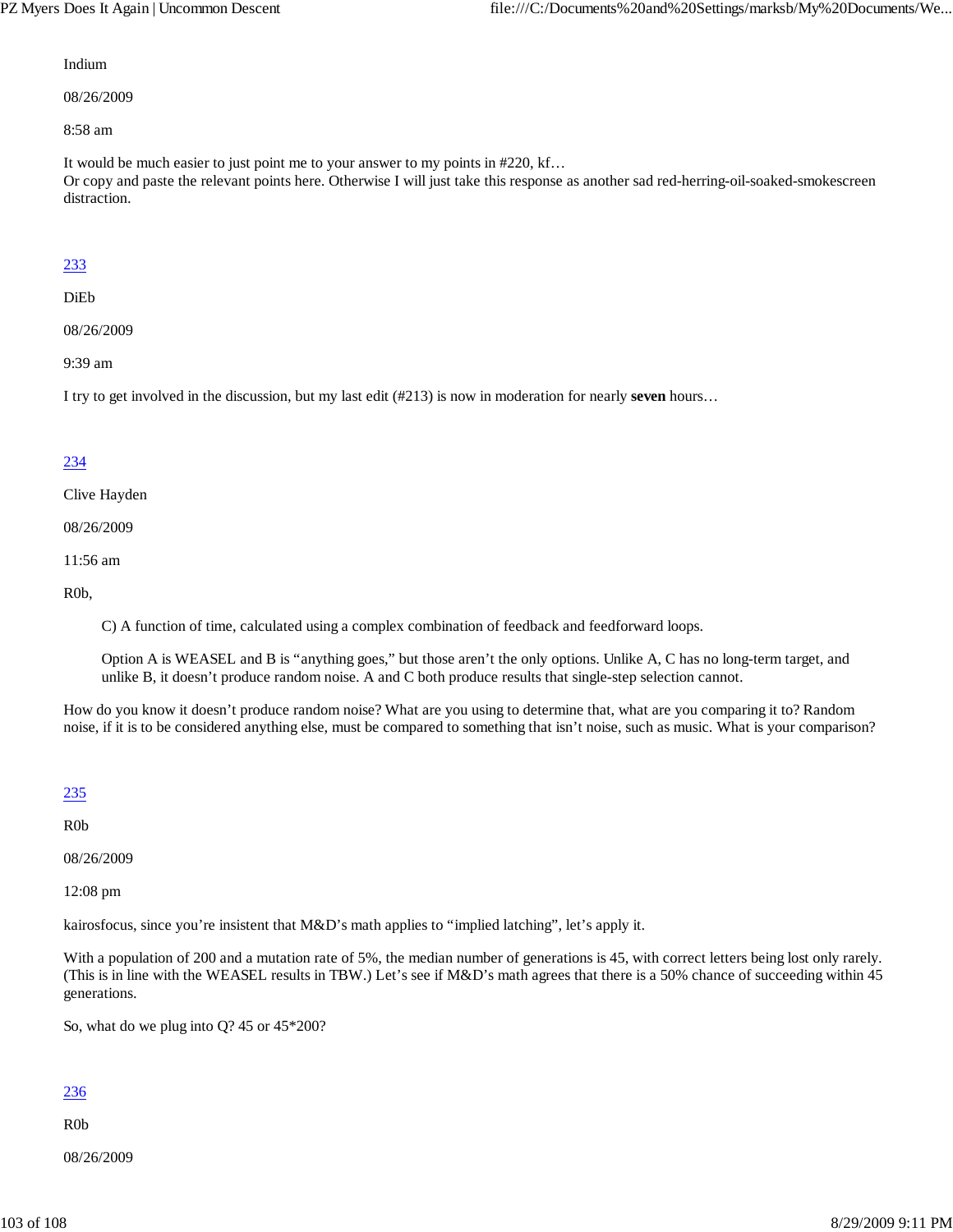### 12:48 pm

Clive, I'm afraid we're talking past each other. What makes you think a comparison is needed? There are several established tests for randomness, none of which require comparison with a non-random sequence.

# 237

Clive Hayden

08/26/2009

1:15 pm

R0b,

Clive, I'm afraid we're talking past each other. What makes you think a comparison is needed? There are several established tests for randomness, none of which require comparison with a non-random sequence.

Okay, then the "established tests" are the comparison. What are these tests, and how do they distinguish randomness from non-randomness?

## 238

Indium

08/26/2009

1:36 pm

Clive, one good randomness test is to check the compressibility.

## 239

R0b

08/26/2009

1:38 pm

Clive, we're clearly not understanding each other. How is a non-comparative test a comparison? As for randomness tests, here's a start.

# 240

Clive Hayden

08/26/2009

1:54 pm

R0b,

Clive, we're clearly not understanding each other. How is a non-comparative test a comparison? As for randomness tests, here's a start.

The test is not a comparison itself, but the test uses a comparison, otherwise, it isn't a test. In a test of any sort, there has to be something used as a standard.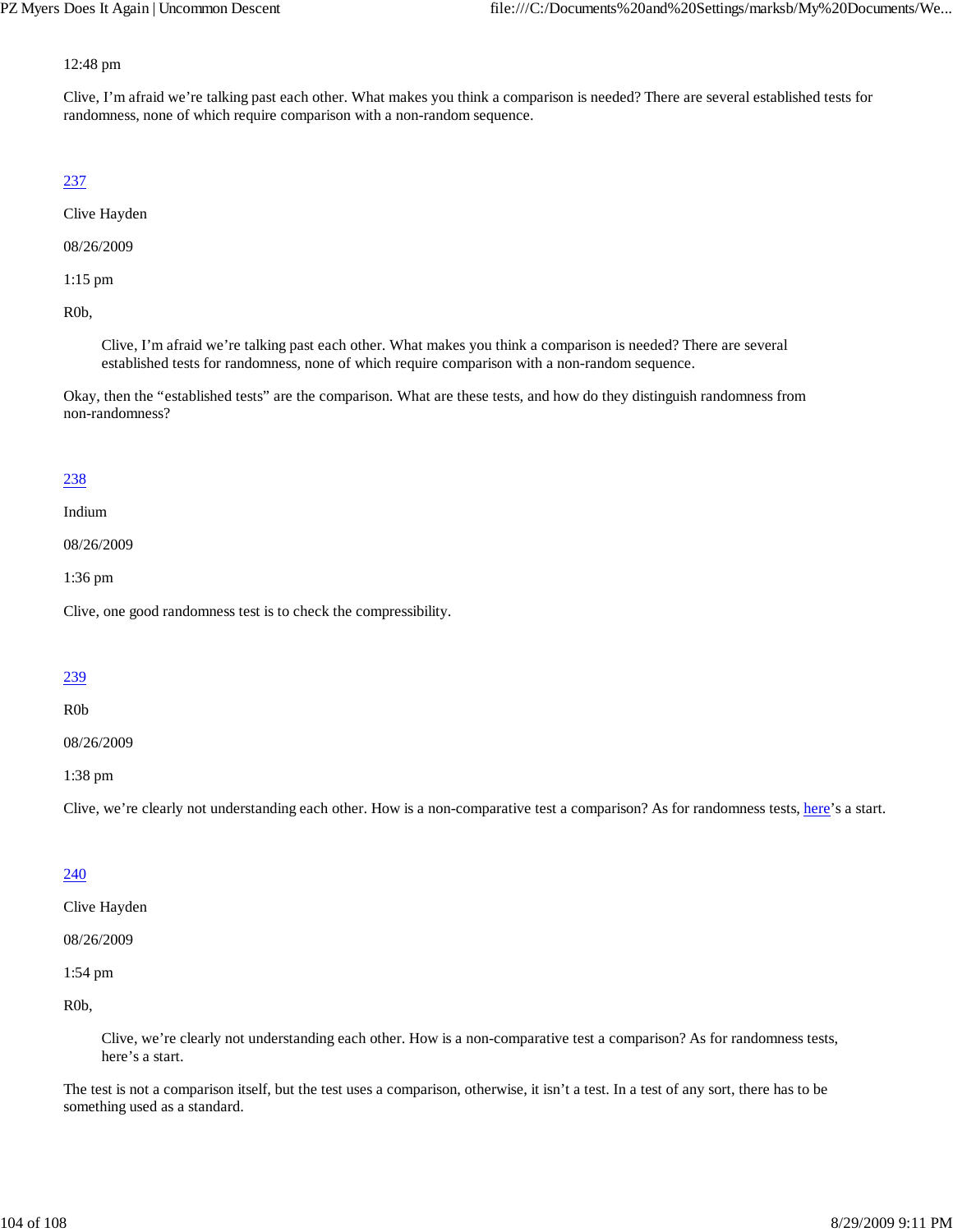# 241

R0b

08/26/2009

2:16 pm

Clive, okay. I take it that your questions in 234 are answered.

# 242

Clive Hayden

08/26/2009

3:05 pm

R0b,

Yeah, they're answered in the respect that there are tests to determine what is random or not by comparison to intelligent discernment of intelligently constructed standards, such as the gcd test:

"All we need do is compare the sample distribution from a particular RNG with the standard provided by a number of presumably good RNG's, 'presumably good' meaning that they produce results so close to a single one that the single one may be used as a standard."

But remember the first contention, there is no standard in the Weasel illustration, because nothing exists for comparison if not the phrase itself as a target. Remove it, and you'll have to invent another standard or target of comparison. This is an insurmountable problem.

# 243

## BillB

08/26/2009

3:27 pm

I'm still waiting for some answers KF, no more excuses, answer the questions, they are simple enough:

1-> Is an **explicit, required,** latching mechanism **the same** as a **non-explicit, non-required, not-always-latching** mechanism?

2-> Is a mutation rate that has to be **between** zero and one hundred percent **the same** as a mutation rate that has to be **either** zero **or** one hundred percent?

3-> Is a population of one, where no selection can occur **the same** as a population of many from which one is selected?

# 244

Indium

08/26/2009

3:49 pm

Clive, it is just a *model*. In this model a certain kind of fitness function is implemented. You could define fitness using other functions. In nature fitness of course is a much more complicated function of many things (fertility, viability, survivability, you name it). That´s why people use models: They reduce a problem to certain core points and make them easier to understand. Somehow it doesn´t work for some people though.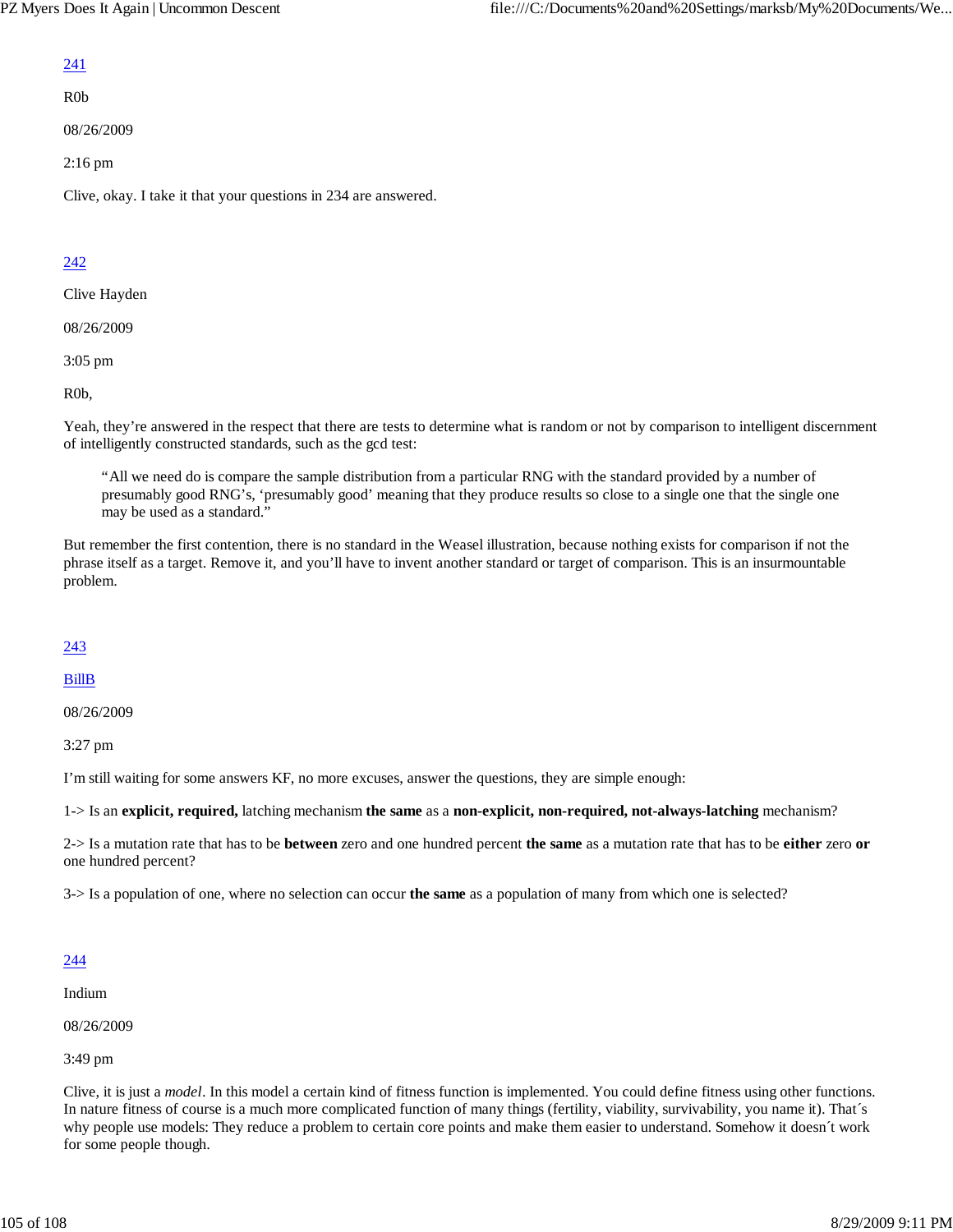Anyway, the Weasel algorithm captures a few important points:

- Mutation probability is independent of the resulting fitness
- Selection is simulated
- The effect of different population sizes can be examined

etc.

But it is still just a *model*. A very simple one. Other genetic algorithms use far more sophisticated inheritance schemes (with deletions, insertions, crossover etc) and fitness evaluations, even without a specific target (avida).

# 245

Clive Hayden

08/26/2009

4:10 pm

I know it's just a model, I'm trying my best to get a clear picture of how the Weasel analogy corresponds to life, what it's supposed to evidence or illustrate, if "life's not really like that" as Dawkins said. I'm not trying to be difficult. I suspect there is a breakdown in communication or understanding, or both, somewhere. I'm having a conceptual difficulty with the random or non-random efficacy of the affair if there is no standard of comparison. It seems that without a test, based on a standard, anything goes, que sera sera, whatever will be will be.

## 246

Blue Lotus

08/26/2009

4:28 pm

Kariosfocus

Why not try a few runs yourself and see the in-parallel results?

Could I suggest you do the same? Then print both runs here and you'll see for yourself what I mean.

On the original page I have one run at 22, when rates and pop are pushed to extremes. Another ran to something like 2500, most of that being in the tail end as odd effects kept it bouncing around. You will see that as parameters shift, different population (mutation distribution tail . . . recall the filters reward the closest per CRD's specification, not the average on distance to target ) effects dominate — indeed, my own analysis suggests that different factors and dynamics dominate as a run progresses.

Of the two posts I believe that were addressed directly to me I don't believe you addressed my actual question in any way whatsoever.

The runs differ so much in generation 1 to 2 that they clearly are not generated by the same method.

Yet rather then explain why that is the case you have created issues of you own (I believe strawmen is the proper word) and talked about them instead. Please feel free to do so, but as a proponent of the view that Dembski/Marks correctly describe Weasel I'd just like to hear from you why the two types generate very different strings in sequential generations??

# 247

Blue Lotus 08/26/2009

4:31 pm

Clive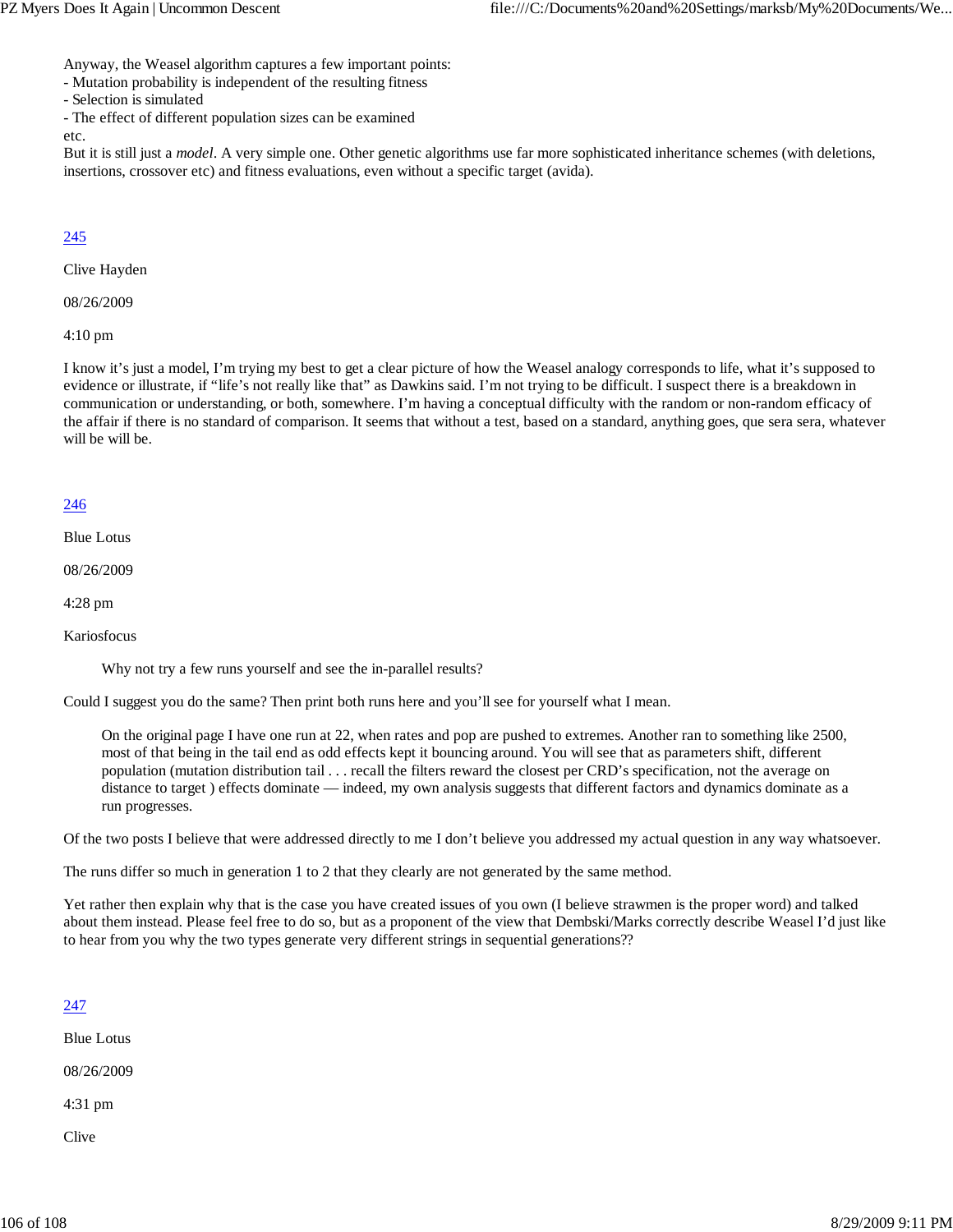I'm trying my best to get a clear picture of how the Weasel analogy corresponds to life, what it's supposed to evidence or illustrate, if "life's not really like that" as Dawkins said.

Could I suggest you consider reading the book, The Blind Watchmaker? It's very good.

## 248

Blue Lotus

08/26/2009

4:36 pm

Clive

It seems that without a test, based on a standard, anything goes, que sera sera, whatever will be will be.

How about whatever reproduces most wins?

Whatever survives longest wins?

How that might be measured and determined might well differ from moment to moment, but as long as the enviroment does not change too fast….

## 249

R0b

08/26/2009

6:48 pm

Clive, obviously selection entails criteria that must be met in order to reproduce. When Dawkins says that life has no "distant ideal target" or "long-term goal" or "long-distance target" or "final perfection", does that mean in your mind that life has no fitness criteria?

## 250

Indium

08/27/2009

1:17 am

I feel that we are quite close to a conceptual breakthrough here, Clive, but, and I am honestly sorry about that: I admit that I fail to understand what your problem really is.

# 251

kairosfocus

08/27/2009

4:31 am

Footnote:

I refer onlookers and interested parties to my comment in a follow up thread here.

BillB is still well out in the zone beyond the pale of civil discourse and knows what he needs to do to make amends.